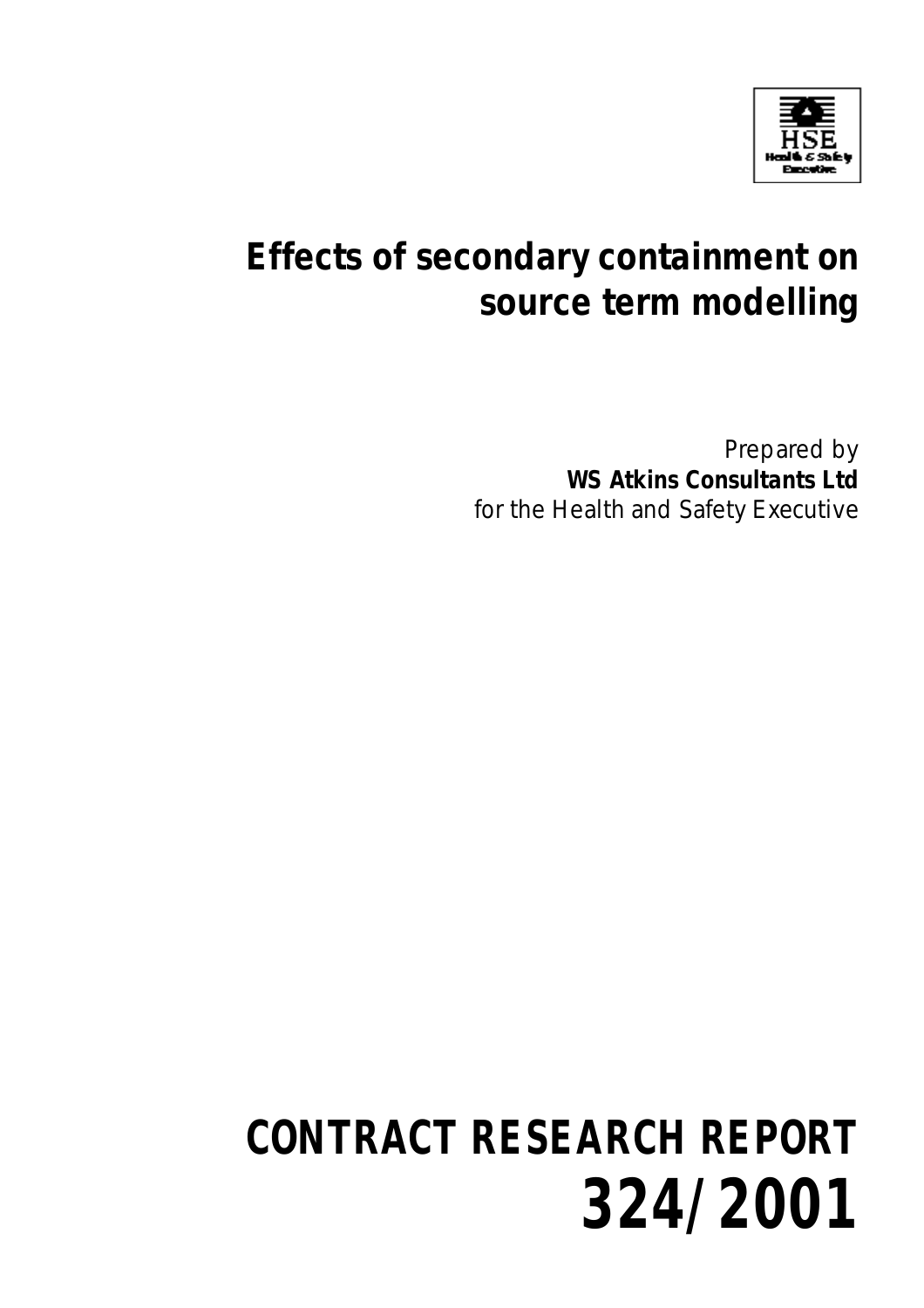

# **Effects of secondary containment on source term modelling**

**S O Clark, D M Deaves, I G Lines and L C Henson** WS Atkins Consultants Ltd Woodcote Grove Epsom Surrey KT18 5BW

The immediate risk to the surrounding population from an installation storing hazardous materials often depends upon the dispersion of vapour from a range of potential release events. The hazard ranges and areas covered by the dispersing releases will depend in turn on the nature of the release, and on the particular features of the source.

Although the provision of secondary containment is designed to mitigate the impact of any release, the effect on hazard ranges and risks is not always well understood. This report reviews the types of secondary containment available within the chemical industry, the extent of their use and the guidance and Codes of Practice currently applied. It also addresses the issues of risk mitigation, including a review and discussion of methods of calculating the advantageous effects of secondary containment, and aims to provide a better understanding of the effects of such containment on the risk from an installation.

This report and the work it describes were funded by the Health and Safety Executive (HSE). Its contents, including any opinions and/or conclusions expressed, are those of the authors alone and do not necessarily reflect HSE policy.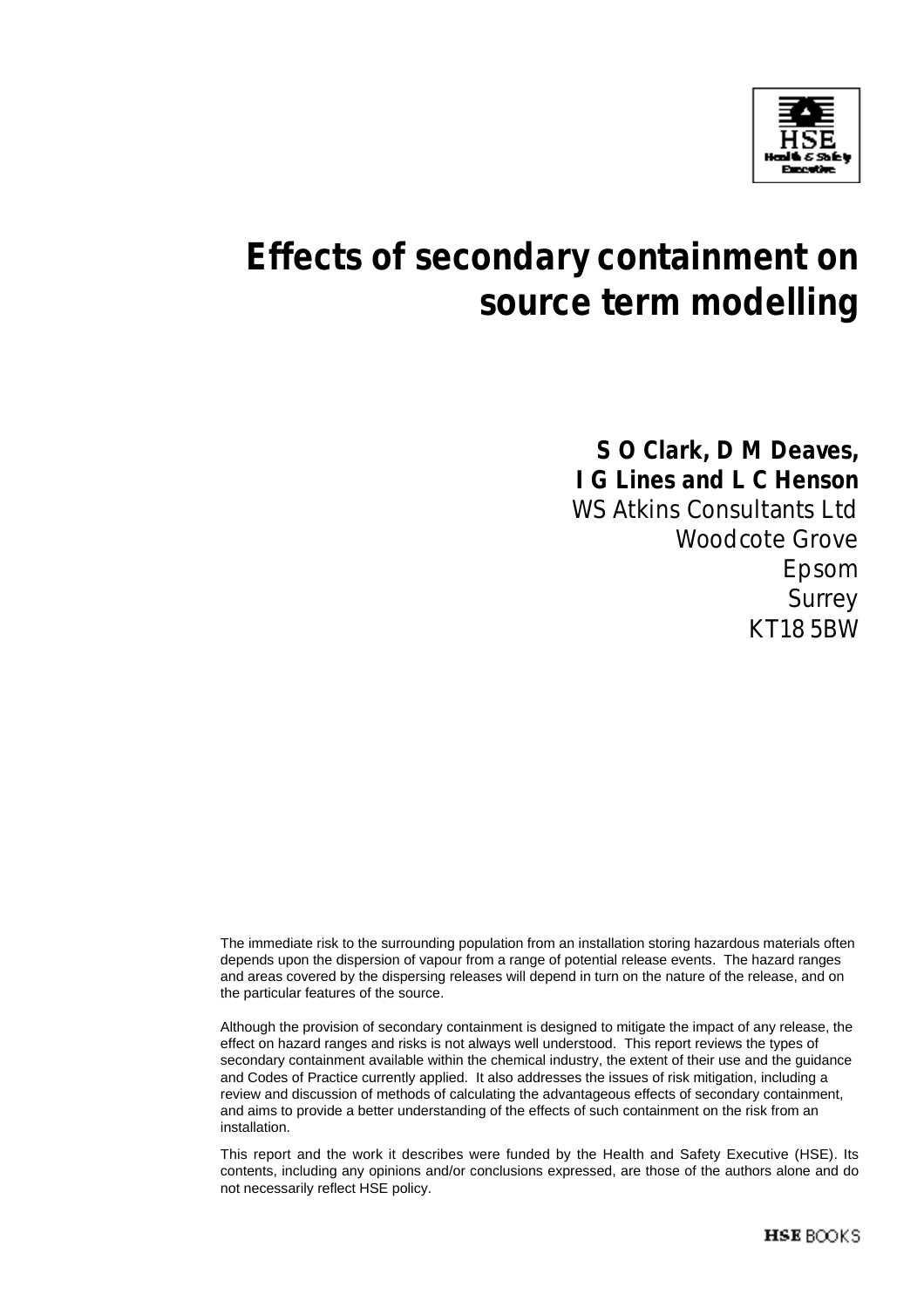© Crown copyright 2001 Applications for reproduction should be made in writing to: Copyright Unit, Her Majesty's Stationery Office, St Clements House, 2-16 Colegate, Norwich NR3 1BQ

First published 2001

ISBN 0 7176 1955 9

All rights reserved. No part of this publication may be reproduced, stored in a retrieval system, or transmitted in any form or by any means (electronic, mechanical, photocopying, recording or otherwise) without the prior written permission of the copyright owner.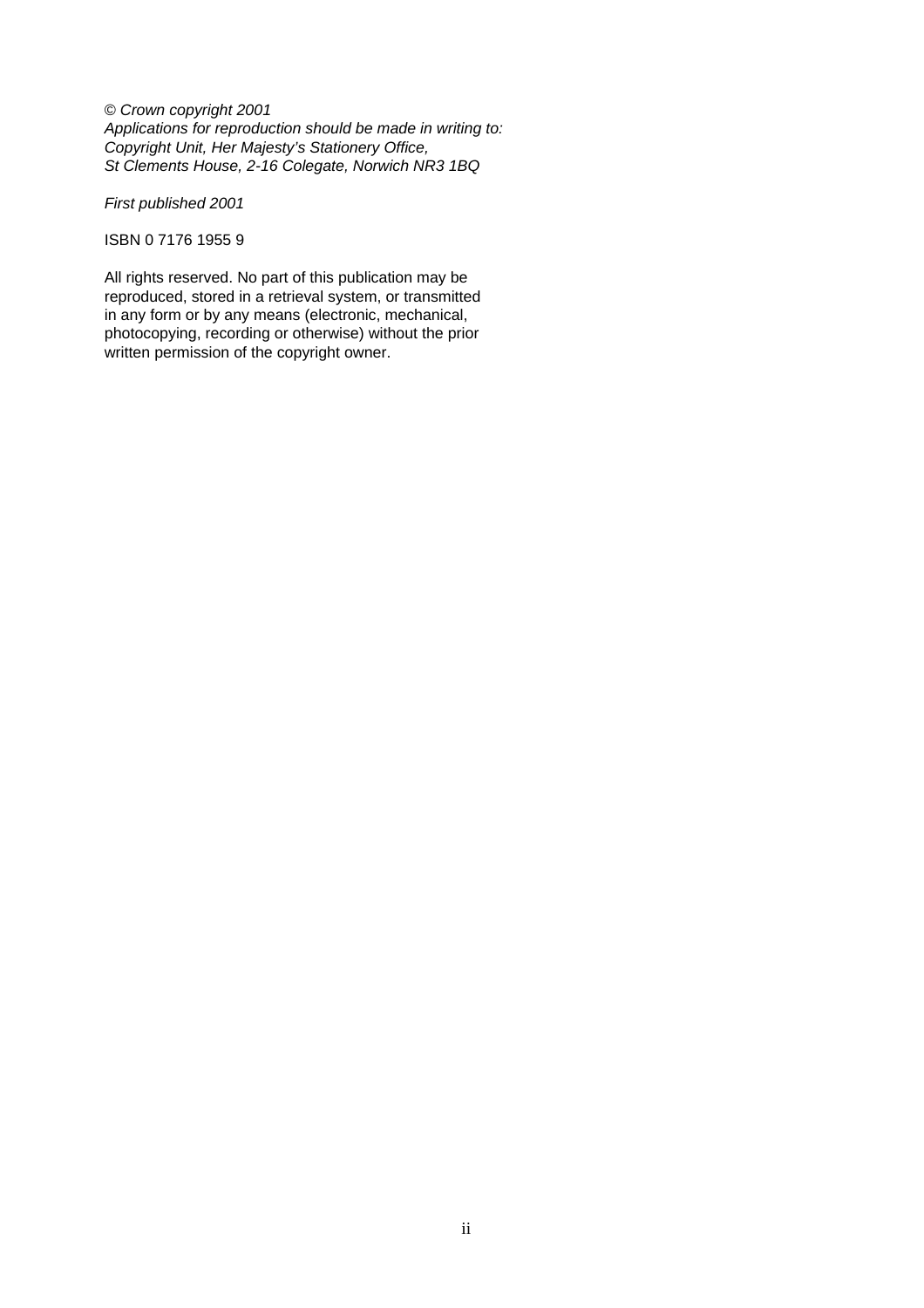#### **CONTENTS**

### Page

| $\mathbf{1}$   |     |       |                                                                           |  |
|----------------|-----|-------|---------------------------------------------------------------------------|--|
|                | 1.1 |       |                                                                           |  |
|                | 1.2 |       |                                                                           |  |
|                | 1.3 |       |                                                                           |  |
|                | 1.4 |       |                                                                           |  |
|                |     |       |                                                                           |  |
| $\overline{2}$ |     |       |                                                                           |  |
|                | 2.1 |       |                                                                           |  |
|                | 2.2 |       |                                                                           |  |
|                |     | 2.2.1 |                                                                           |  |
|                |     | 2.2.2 |                                                                           |  |
|                |     | 2.2.3 |                                                                           |  |
|                |     | 2.2.4 |                                                                           |  |
|                |     | 2.2.5 |                                                                           |  |
|                |     | 2.2.6 |                                                                           |  |
|                | 2.3 |       |                                                                           |  |
|                |     | 2.3.1 |                                                                           |  |
|                |     | 2.3.2 |                                                                           |  |
|                |     | 2.3.3 |                                                                           |  |
|                |     | 2.3.4 |                                                                           |  |
|                |     | 2.3.5 |                                                                           |  |
|                | 2.4 |       |                                                                           |  |
|                |     | 2.4.1 |                                                                           |  |
|                |     | 2.4.2 |                                                                           |  |
|                |     | 2.4.3 | Guidelines for post-release mitigation technology in the chemical process |  |
|                |     |       |                                                                           |  |
| 3              |     |       |                                                                           |  |
|                | 3.1 |       |                                                                           |  |
|                | 3.2 |       |                                                                           |  |
|                |     | 3.2.1 |                                                                           |  |
|                |     | 3.2.2 |                                                                           |  |
|                |     | 3.2.3 |                                                                           |  |
|                | 3.3 |       |                                                                           |  |
|                |     | 3.3.1 |                                                                           |  |
|                |     | 3.3.2 |                                                                           |  |
|                |     | 3.3.3 |                                                                           |  |
|                |     | 3.3.4 |                                                                           |  |
|                | 3.4 |       |                                                                           |  |
|                |     | 3.4.1 |                                                                           |  |
|                |     | 3.4.2 |                                                                           |  |
|                |     |       |                                                                           |  |
|                | 3.5 |       |                                                                           |  |
|                |     | 3.5.1 |                                                                           |  |
|                |     | 3.5.2 |                                                                           |  |
|                |     | 3.5.3 |                                                                           |  |
|                |     | 3.5.4 |                                                                           |  |
|                |     | 3.5.5 |                                                                           |  |
|                |     | 3.5.6 |                                                                           |  |
|                | 3.6 |       |                                                                           |  |
|                |     | 3.6.1 |                                                                           |  |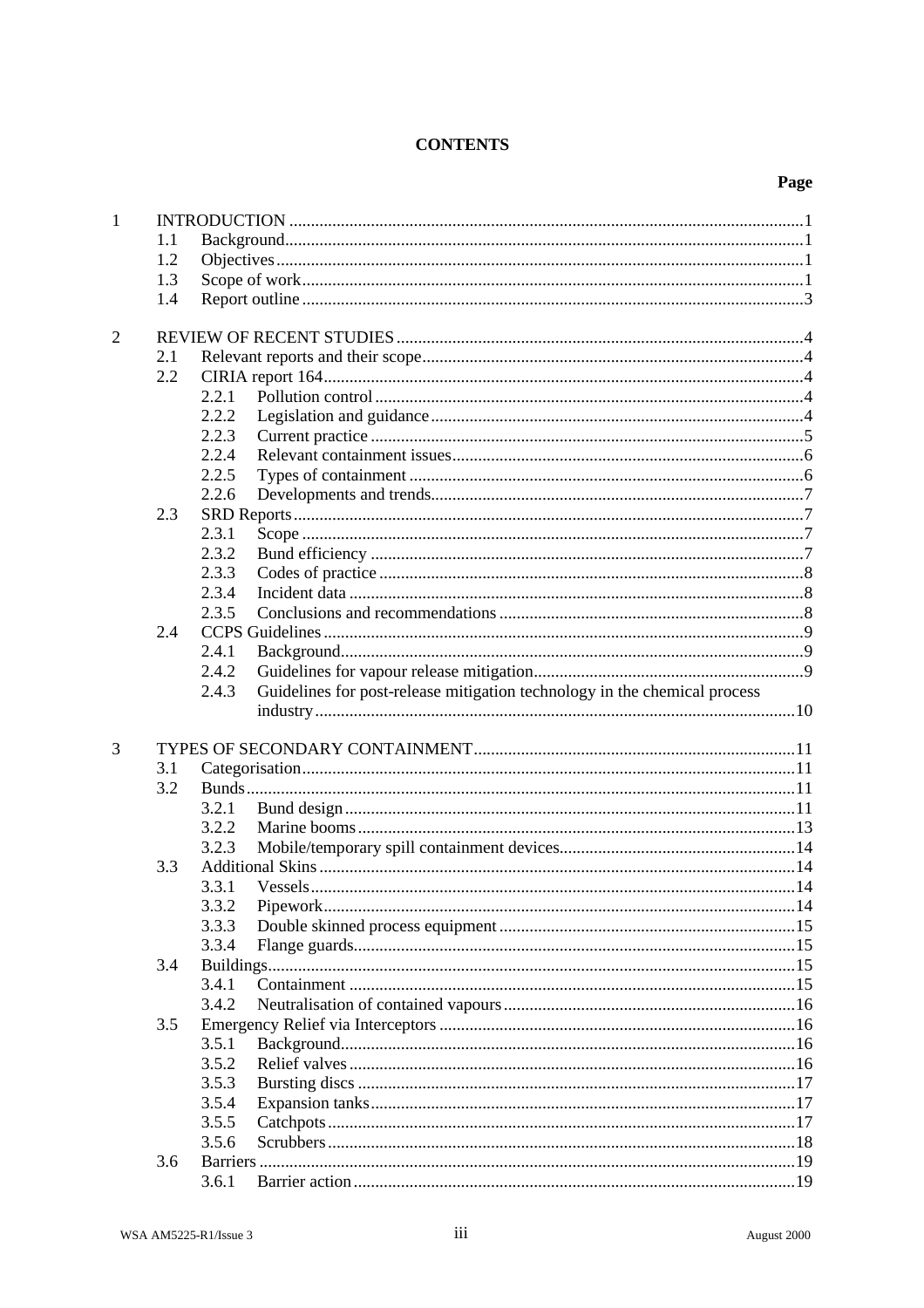|   |     | 3.6.2 |  |
|---|-----|-------|--|
|   |     | 3.6.3 |  |
|   |     | 3.6.4 |  |
|   |     | 3.6.5 |  |
|   |     | 3.6.6 |  |
|   | 3.7 |       |  |
|   |     | 3.7.1 |  |
|   |     | 3.7.2 |  |
|   | 3.8 |       |  |
|   |     | 3.8.1 |  |
|   |     | 3.8.2 |  |
|   |     | 3.8.3 |  |
|   |     | 3.8.4 |  |
|   |     |       |  |
| 4 |     |       |  |
|   | 4.1 |       |  |
|   | 4.2 |       |  |
|   |     | 4.2.1 |  |
|   |     | 4.2.2 |  |
|   |     | 4.2.3 |  |
|   |     | 4.2.4 |  |
|   |     | 4.2.5 |  |
|   |     | 4.2.6 |  |
|   |     | 4.2.7 |  |
|   |     | 4.2.8 |  |
|   |     | 4.2.9 |  |
|   | 4.3 |       |  |
|   | 4.4 |       |  |
|   |     | 4.4.1 |  |
|   |     | 4.4.2 |  |
|   |     | 4.4.3 |  |
|   | 4.5 |       |  |
|   | 4.6 |       |  |
|   | 4.7 |       |  |
|   | 4.8 |       |  |
|   |     |       |  |
|   |     | 4.8.2 |  |
|   |     | 4.8.3 |  |
|   |     | 4.8.4 |  |
|   |     | 4.8.5 |  |
|   |     |       |  |
| 5 |     |       |  |
|   | 5.1 |       |  |
|   | 5.2 |       |  |
|   |     | 5.2.1 |  |
|   |     | 5.2.2 |  |
|   |     | 5.2.3 |  |
|   | 5.3 |       |  |
|   | 5.4 |       |  |
|   | 5.5 |       |  |
|   |     | 5.5.1 |  |
|   |     | 5.5.2 |  |
|   |     | 5.5.3 |  |
|   |     | 5.5.4 |  |
|   |     |       |  |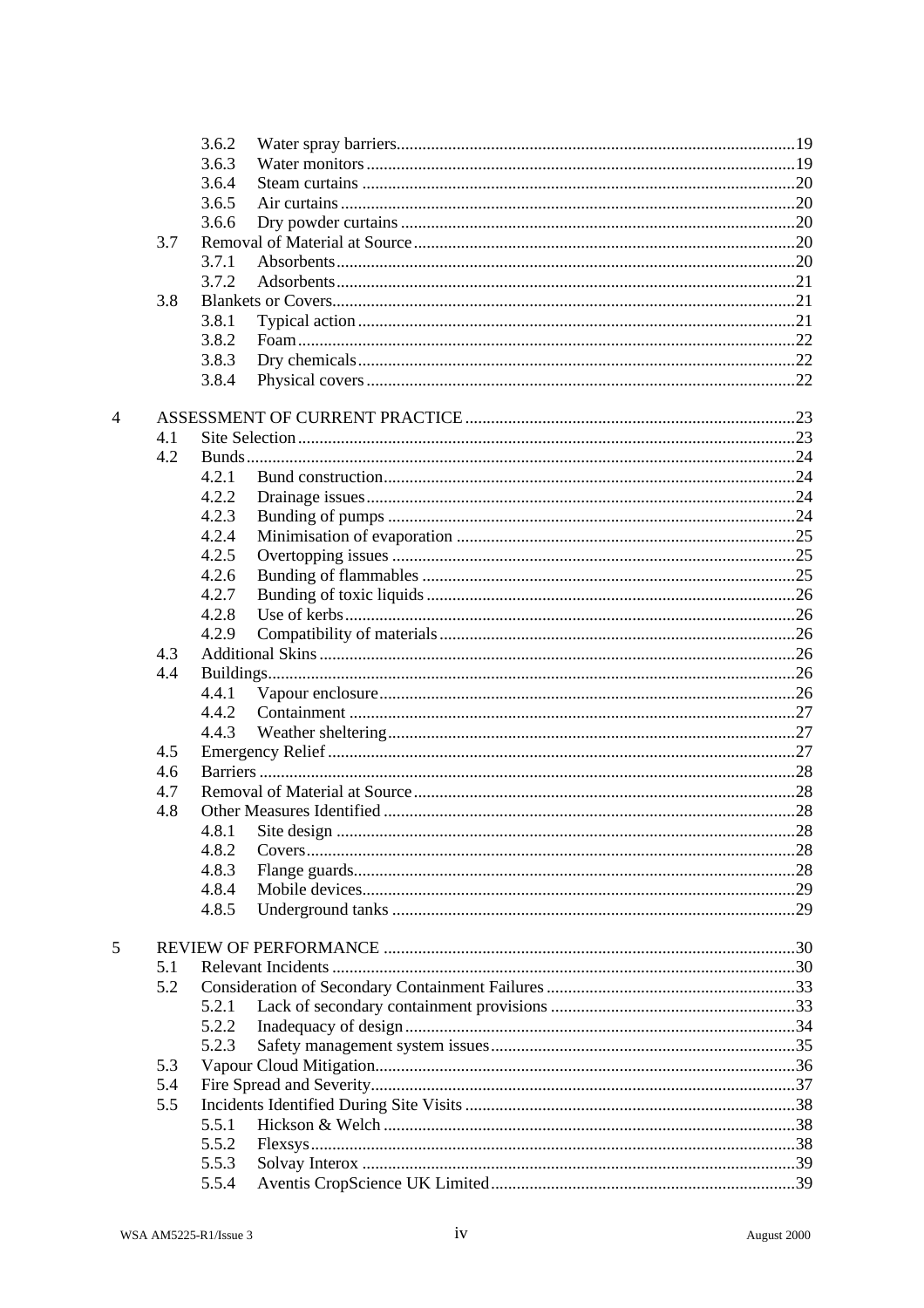|   |      | 5.5.5 |                          |  |
|---|------|-------|--------------------------|--|
| 6 |      |       |                          |  |
|   | 6.1  |       |                          |  |
|   |      | 6.1.1 |                          |  |
|   |      | 6.1.2 |                          |  |
|   |      | 6.1.3 |                          |  |
|   | 6.2  |       |                          |  |
|   |      | 6.2.1 |                          |  |
|   |      | 6.2.2 |                          |  |
|   |      | 6.2.3 |                          |  |
|   | 6.3  |       |                          |  |
|   |      | 6.3.1 |                          |  |
|   |      | 6.3.2 |                          |  |
|   |      | 6.3.3 |                          |  |
|   | 6.4  |       |                          |  |
|   |      | 6.4.1 |                          |  |
|   |      | 6.4.2 |                          |  |
|   |      | 6.4.3 |                          |  |
|   | 6.5  |       |                          |  |
|   |      | 6.5.1 |                          |  |
|   |      | 6.5.2 |                          |  |
|   | 6.6  |       |                          |  |
|   |      | 6.6.1 |                          |  |
|   |      | 6.6.2 |                          |  |
|   | 6.7  |       |                          |  |
|   |      | 6.7.1 |                          |  |
|   |      | 6.7.2 |                          |  |
|   | 6.8  |       |                          |  |
|   |      | 6.8.1 |                          |  |
|   |      | 6.8.2 |                          |  |
|   | 6.9  |       |                          |  |
|   |      | 6.9.1 |                          |  |
|   |      | 6.9.2 |                          |  |
|   | 6.10 |       |                          |  |
|   |      |       | 6.10.1 Types of failure. |  |
|   |      |       |                          |  |
|   |      |       |                          |  |
| 7 |      |       |                          |  |
|   | 7.1  |       |                          |  |
|   | 7.2  |       |                          |  |
|   | 7.3  |       |                          |  |
|   | 7.4  |       |                          |  |
|   | 7.5  |       |                          |  |
|   |      |       |                          |  |
| 8 |      |       |                          |  |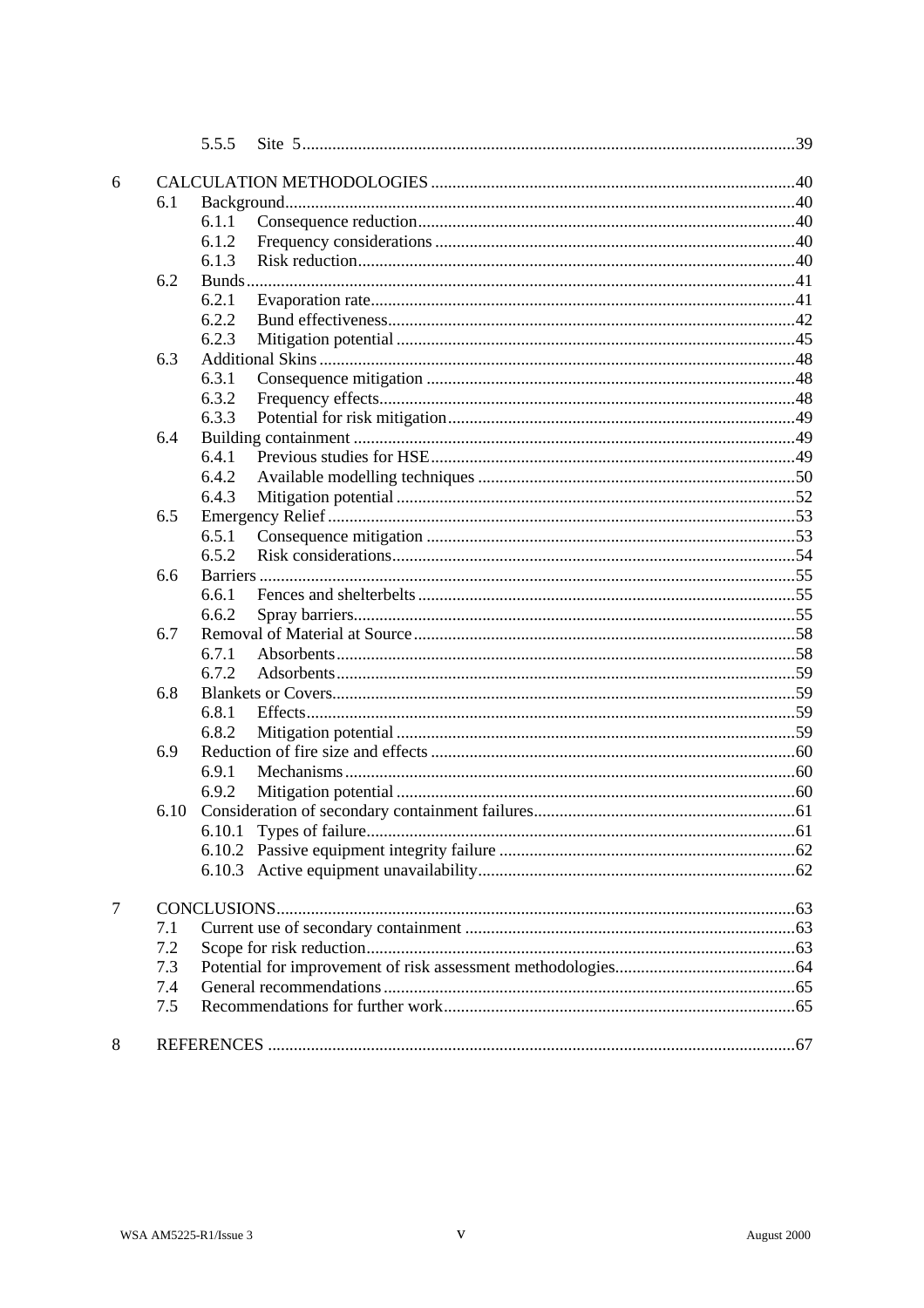#### **APPENDICES**

| <b>APPENDIX B</b> |                                               |  |
|-------------------|-----------------------------------------------|--|
| APPENDIX C        |                                               |  |
| <b>APPENDIX D</b> |                                               |  |
| APPENDIX E        |                                               |  |
| <b>APPENDIX F</b> | EFFECTS OF LOW WINDSPEED ON RELEASE RATE FROM |  |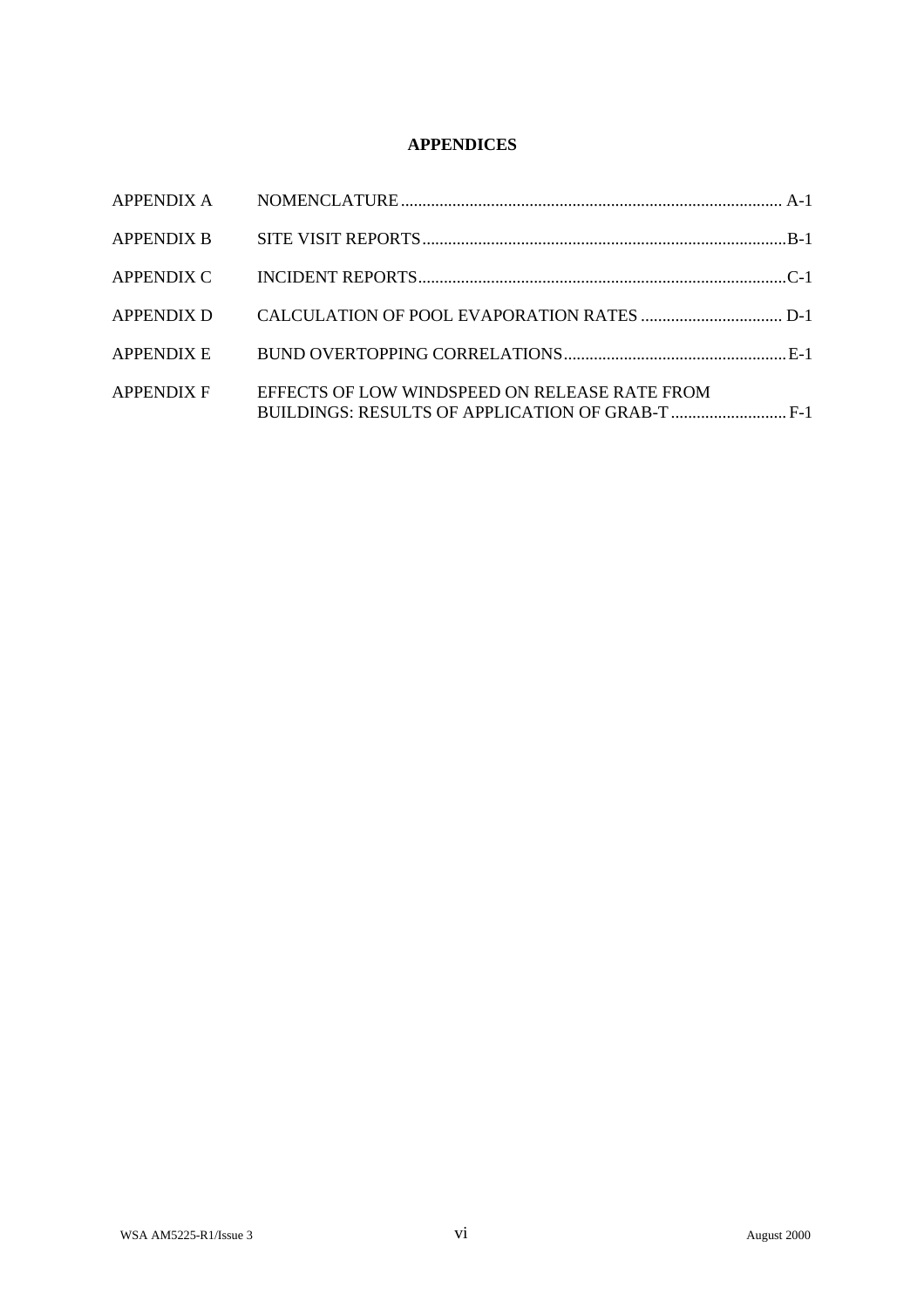# **1 INTRODUCTION**

#### **1.1 BACKGROUND**

The large scale storage of hazardous materials inevitably involves potential hazard in the event of loss of containment. Such hazards affect nearby people in the short term, but may also affect the environment, possibly over a wider area, and definitely over a longer timescale. The adverse effects of any failure of the primary containment can be reduced by the provision of some type of secondary containment.

For the purposes of this study, a secondary containment system is defined as

*'any item of equipment which may help to prevent the spread of an accidental release of a hazardous substance'.*

This definition encompasses a wide variety of systems, the most obvious and common example being bunding. Although bunds are applied in many cases, they are by no means the only form of secondary containment.

This study was undertaken to determine the current application of various types of secondary containment, and, in particular, to assess their effectiveness and identify methodologies which could be used to calculate their contribution to risk reduction. Such methodologies could, for example, be used in the provision of a Safety Report for an installation to which the COMAH Regulations [1] apply. Indeed the guidance to the regulations refers to equipment for limiting the consequences (Para 410 mentions, inter alia, water-spray vapour screens and secondary containment systems) and to 'mobilisable resources' such as booms for spillage containment (Para 412).

The specific objectives and scope are outlined in the following sections.

#### **1.2 OBJECTIVES**

The overall objective of this study was to obtain an improved understanding of the prevalence and effectiveness of secondary containment measures used within Major Hazard sites. Although this would cover the storage of hazardous chemicals at nuclear sites, it does not consider the rather different nuclear secondary containment issues. In order to meet this aim, the following specific objectives were set:

- a) Ascertain the extent of usage of secondary containment measures.
- b) Determine which combination of:
	- type of containment
	- type of storage
	- type of release
	- wind speed

would give significant risk mitigation.

c) Identify appropriate methodologies for the assessment of secondary containment effects for the significant combinations considered.

#### **1.3 SCOPE OF WORK**

The scope of work for this study comprises the following 5 tasks as identified in the proposal: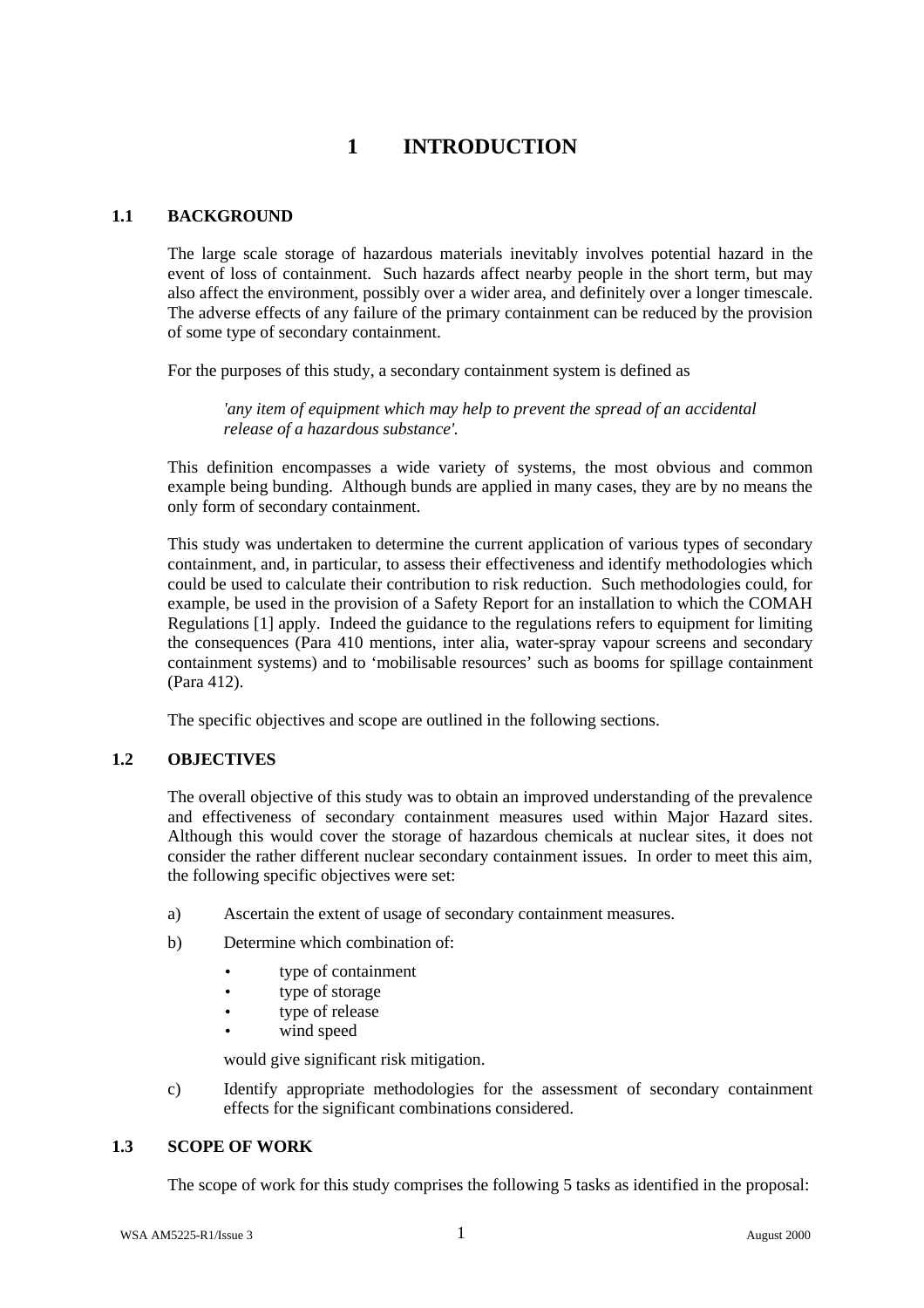#### **Task 1 - Identification of types of secondary containment**

The study will commence with a review, firstly of relevant literature which may address the effects of secondary containment. In addition, it is considered desirable to obtain data from real major hazard sites. To this end, details of five real sites will be obtained to ascertain which containment methods are actually in place. It is likely that at least two such sites could be those for which WS Atkins has undertaken Safety Cases and therefore will have relevant background information. The remaining sites will be selected, in discussion with HSE, to ensure that a representative coverage of particular types of site is obtained.

The output from this part of the study will include a list of potential secondary containment devices, such as bunds, buildings, shelters, water sprays, monitors, double skinned vessels, ventilated secondary pipes etc., together with an indication of their overall incidence, and of the types of mitigation which would be associated with each type of plant.

#### **Task 2 - Review of performance of secondary containment**

Major hazard incidents covering the last 10-15 years will be reviewed. Information will be obtained from MHIDAS, from HSE internal incident reports and, where available, from companies whose sites have been considered in Task 1. These will be reviewed in relation to the effectiveness of the secondary containment in mitigating the incident.

#### **Task 3 - Critical appraisal of advantages and disadvantages of secondary containment**

The review of Task 2 will assist in determining the advantages of secondary containment from a risk point of view. It may also identify cases in which the mitigation has not performed as expected. This will be supplemented by additional review of potential problems such as bund overtopping, water spray activation failure etc. This appraisal will therefore consider the potential for risk reduction, but will also include an assessment of the engineering issues associated with installation or construction, and the procedural issues associated with maintenance and operation.

#### **Task 4 - Assessment of potential for risk mitigation**

A number of different types of installation (probably 3) will be chosen to cover the range of materials and types of storage of interest to HSE. Experience from previous studies, together with experience of using dispersion models, will then be used to determine those types of release events which, on the basis of known use of secondary containment measures, would be most likely to be affected.

Typical 'base case' risk assessments will be considered for each type of installation, and the likely reduction of risk due to the incorporation of secondary containment will be considered. Whilst it is not intended to undertake detailed calculations, some order of magnitude assessments, based where possible on previous experience of calculating these effects, will be given.

#### **Task 5 - Consideration of methodologies for calculating effects of secondary containment**

The assessments given under Task 4 will be based on simple ad-hoc modifications to the source terms to represent the relevant effects. This task will consider more appropriate methodologies in more detail. It will include the identification of models for such effects as gas build-up in buildings, bund overtopping and impinging jets. Comments will also be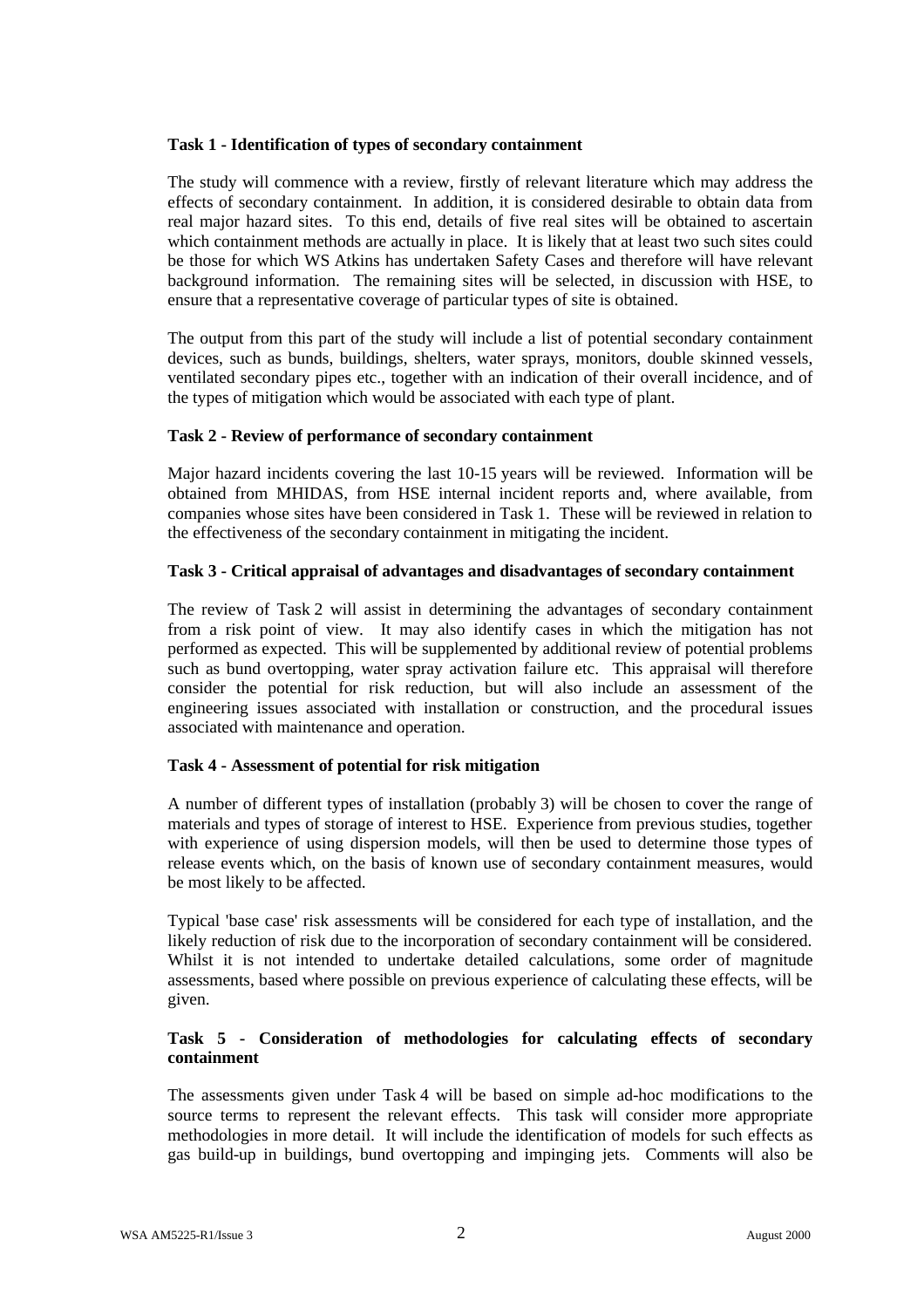provided on the potential for application of CFD, and on any existing CFD applications, which are relevant to the effects considered.

#### **1.4 REPORT OUTLINE**

The report commences with brief reviews of relevant recent documents relating to secondary containment. This is followed, in Section 3, by a more detailed review of the various types of secondary containment which could be applied to major hazard sites, together with details of Codes, Guidelines etc for their application. Current practice is assessed in Section 4, by reference to visits undertaken at 5 representative sites, and performance of the various secondary containment measures used is considered in Section 5, by reference to incident data. Calculation methodologies are discussed in Section 6, in relation to the various types of secondary containment which are available. Conclusions are then presented in Section 7, with the main emphasis on the scope for reducing risks, and also for calculating the risk reductions. Where detailed material would interrupt the flow of the text, it has been included in an appendix. For example, Appendix A contains the Nomenclature, whilst Appendix B contains reports of the site visits which were undertaken.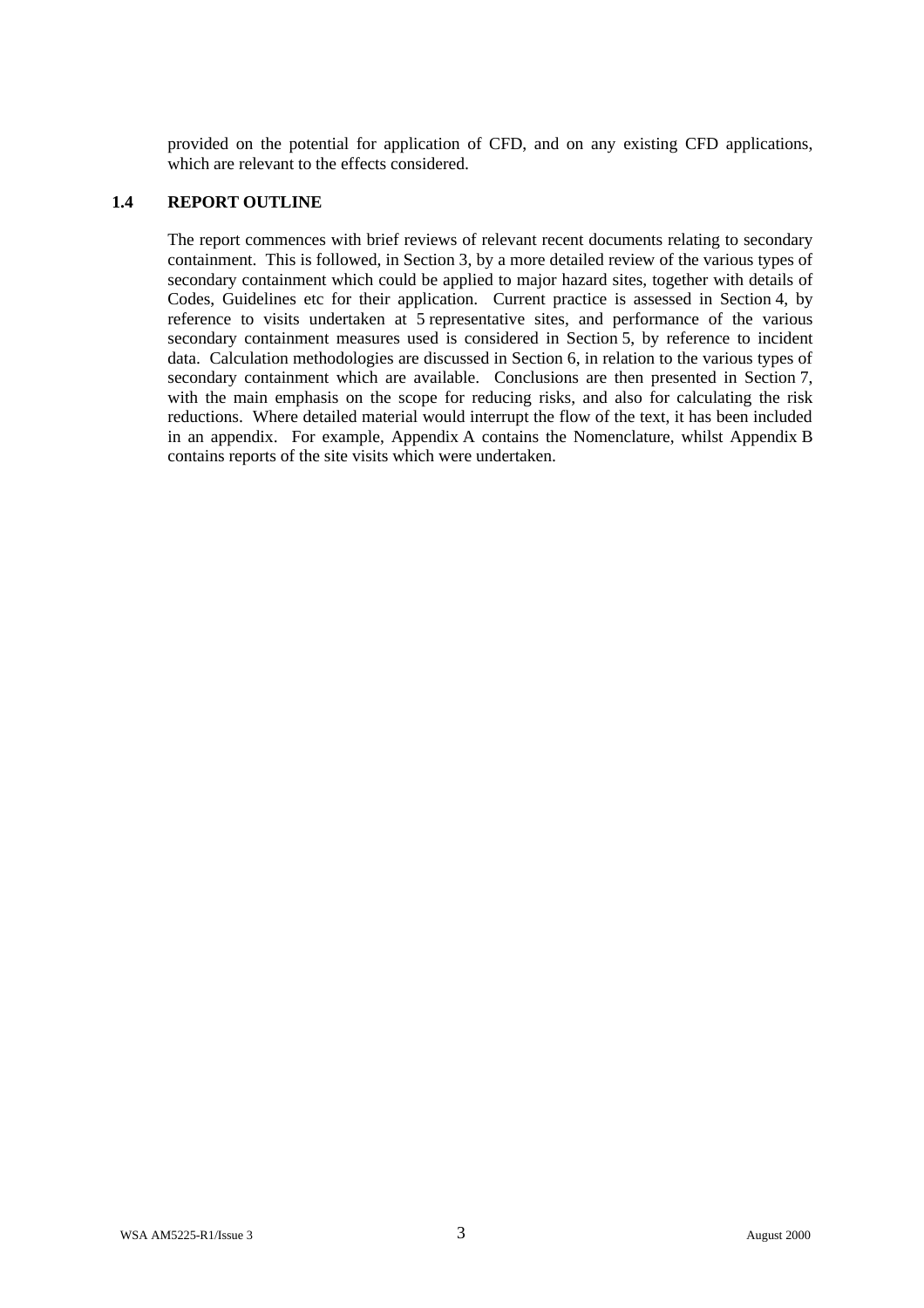# **2 REVIEW OF RECENT STUDIES**

#### **2.1 RELEVANT REPORTS AND THEIR SCOPE**

Containment systems for the prevention of water pollution have been reviewed in some detail in a recent study reported by CIRIA [2]. The primary emphasis of the report was on the retention of materials that would otherwise contaminate land or water courses, rather than on reduction of risk from major accidents. Nevertheless, there is a wealth of useful information that feeds directly into this study, and a brief overview is given in Section 2.2. The research reported in the CIRIA document was guided by a steering group, with members drawn from Environment Agency, Home Office, Department of Environment, Fire Brigades, Independent Tank Storage Association, Institute of Petroleum, and also from industry.

Previous work, specifically on bunding, was undertaken for HSE by Barnes [3] and by Wilkinson [4]. The emphasis of these studies was on mitigation of hazardous releases, and hence they are directly applicable to this study. Barnes produced a detailed review of the design of bunds, and this was followed by Wilkinson's assessment of overtopping as a result of catastrophic tank failures. A brief review of these two SRD reports is given in Section 2.3.

In the US, Guidelines have been produced by CCPS [5, 6] on pre-release and post-release mitigation measures. These guides are briefly reviewed in Section 2.4.

*Note that references to sections, tables and figures etc. given in italics in the remainder of this section relate to the relevant sections etc. in the actual documents concerned.*

#### **2.2 CIRIA REPORT 164**

#### **2.2.1 Pollution control**

As indicated in Section 2.1, the primary objective of the study was to consider secondary containment in relation to pollution control. It is aimed at regulatory bodies, and also includes guidance on design, and, in some cases, considerable constructional detail, including specific methods for ensuring that bund structures are sufficiently sealed that no hazardous material will be lost to the environment.

One area which is particularly prominent is the containment and management of fire-fighting water, which, whilst clearly an environmental issue, does not affect the direct risk to persons off site.

Some useful information is provided on incidents that had severe environmental consequences, and many of these involved major hazard substances. Information is also given on the materials involved in chemical incidents, and on the causes of such incidents. A useful glossary is provided, in which definitions of different types of secondary containment are given.

#### **2.2.2 Legislation and guidance**

The legislation given in *Section 3* is almost entirely related to environmental issues, and is therefore not directly relevant to the present study. The exception is the reference to the CIMAH Regulations [7], the Highly Flammable Liquids and LPG Regulations [8], and the Planning (Hazardous Substances) Regulations [9]. Technical guidance is discussed in *Section 4*. The guidance which is most relevant to the present study is that given by HSE [7, 10, 11, 12] and the Home Office [13]: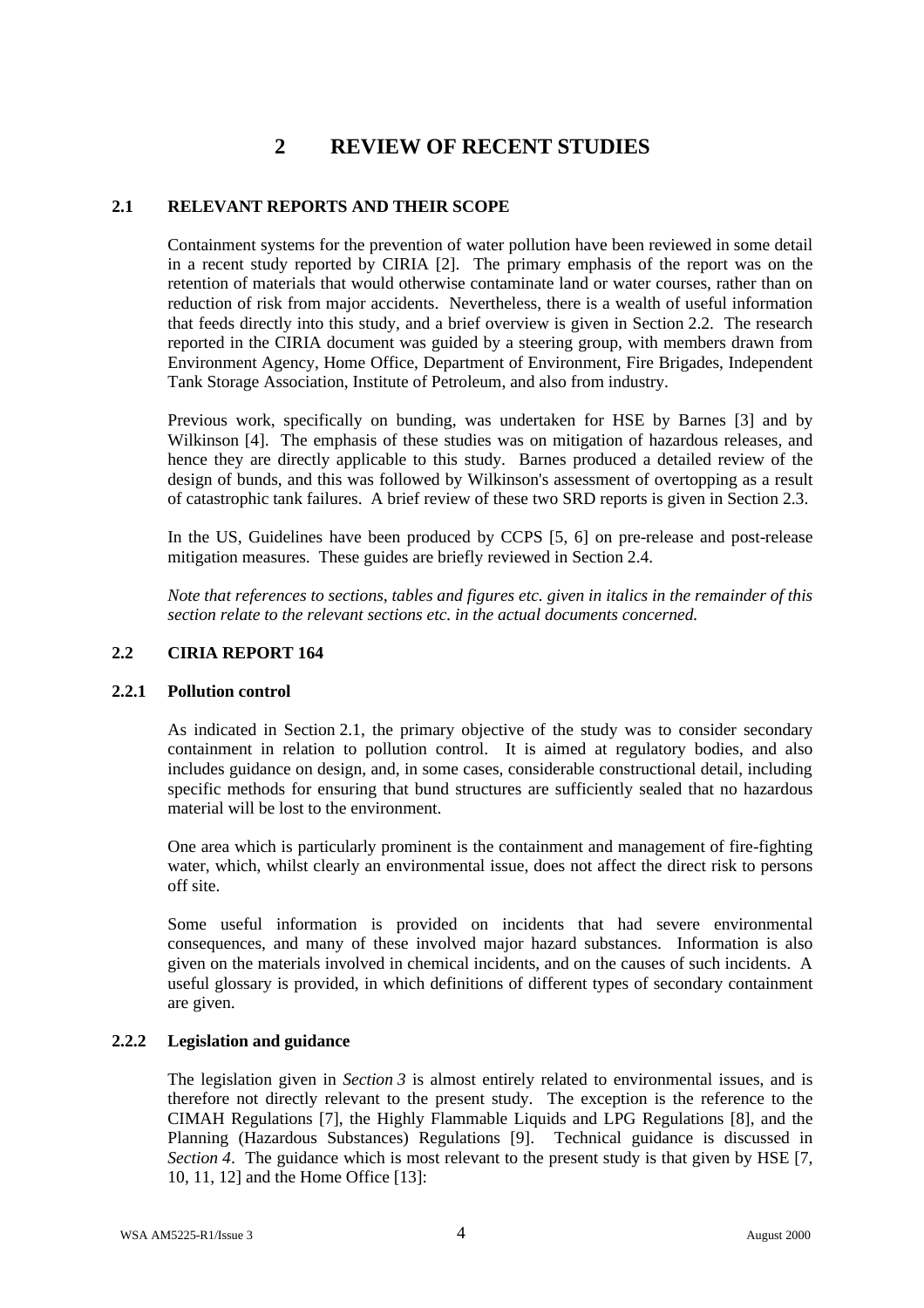- *HSE* CIMAH guidance (1984, 1992)
	- HS(G)50: storage of flammable liquids, up to  $10,000\text{m}^3$  (1990)
	- HS(G)52: storage of flammable liquids exceeding  $10,000\text{m}^3$  (1991)
	- Specialist Inspector Report 39: bunding of bulk chemical storage vessels
- *HO* Manual of Firemanship (1991): compartmentation of warehouses

Note that  $HS(G)$ 50 [10] and  $HS(G)$  52 [11] have subsequently been superseded by  $HS(G)$ 51 [14] and  $HS(G)$ 176 [15] respectively.

*Section 7.2* gives a discussion of the use of hazard and risk assessment in the context of regulatory and public pressure. It includes a useful list of some of the reasons for providing secondary containment:

- bunding of flammable liquids
- bunding of toxic, volatile liquids to minimise vapour release
- preventing exposure of site operators to toxic materials
- recovery and recycling of materials to meet waste minimisation targets.

It then indicates that each of these considerations may point to a different solution, so that it is the responsibility of the designer to balance the competing (and in some cases conflicting) requirements.

#### **2.2.3 Current practice**

This is covered in various places in the report. It is covered explicitly in *Section 5*, where the measures considered are primarily those which prevent or mitigate contamination of local watercourses. Particular types of secondary containment that were considered and are relevant to this study are:

- Bunds
- Kerbs or ramps
- Tanks
- Total containment
- **Warehouses**

Examples are given of existing facilities (*in Box 5.1*), and current practice regarding the sizing of secondary containment is described in some detail in *Section 9.2*, including such rules of thumb as the '110% rule'. *Section 9.3* deals with these issues in a more fundamental manner, and suggests that secondary containment should be capable of containing:

- the total volume of substance that could be released during an incident
- the maximum rainfall that would be likely to accumulate in the secondary containment either before or after an incident
- fire fighting agents (water and/or foam), including cooling water

and that, where bunds are used they should have sufficient freeboard to minimise the risk of substance escaping as a result of dynamic factors such as surge and wave action. It is noted that allowance for these dynamic effects is not specifically included in most codes for bunds at chemical sites.

Current practice is also discussed implicitly in *Section 6*. This gives case studies describing the results of visits to 6 sites in the UK. Of these, only the first 2, Allied Colloids at Bradford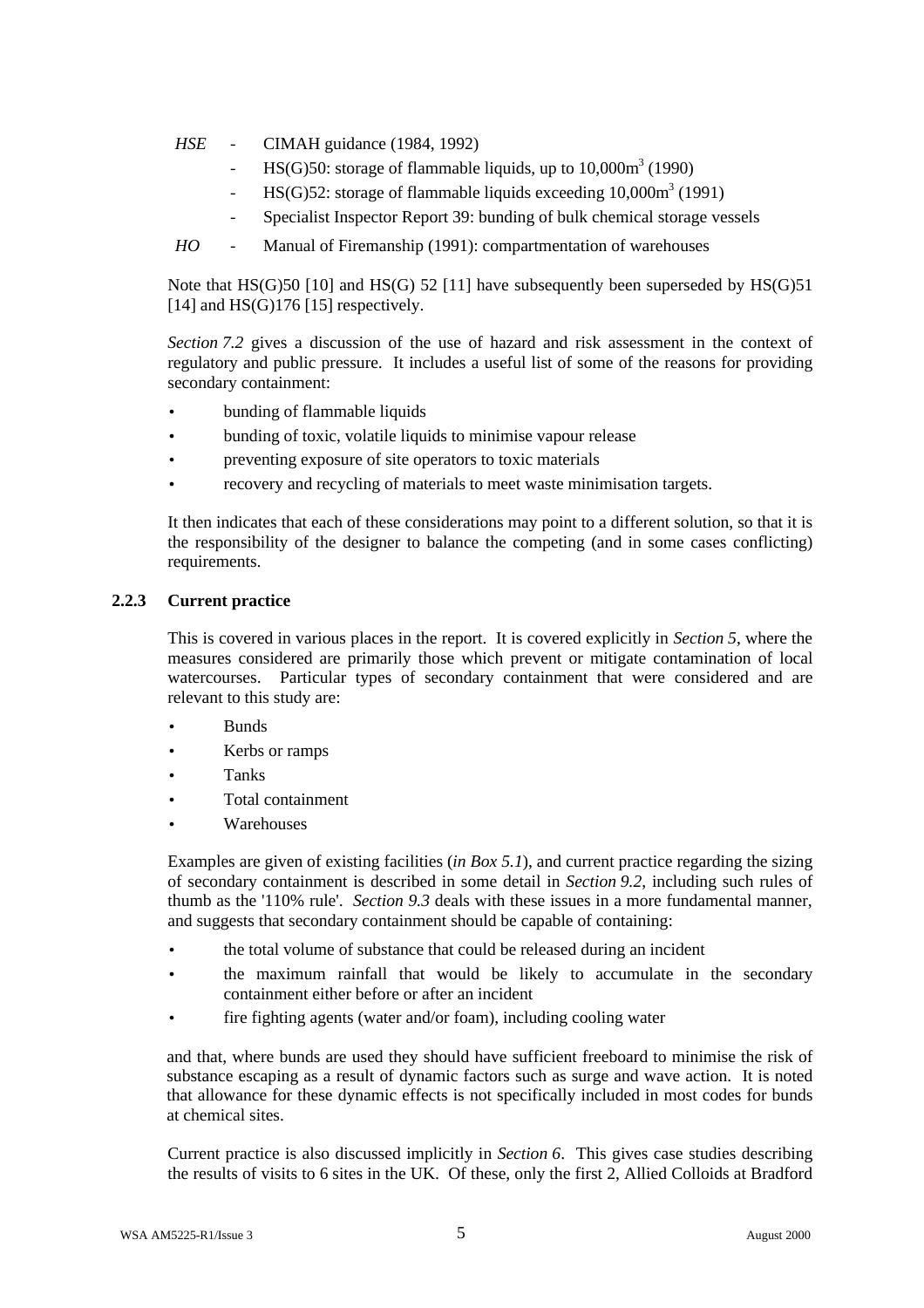and Monsanto (Flexsys) at Wrexham were major hazard sites. Although most of the emphasis is on retention of fire water, prevention of run-off etc, some general detail is given in relation to the secondary containment provision of these sites. For example, at the Allied Colloids site, reference is made to the bunding of storage tanks and the segregation of a new warehouse, with similar comments for the Flexsys site. A visit to the Flexsys site was also undertaken as part of the present study and a visit report is included in Appendix B.

#### **2.2.4 Relevant containment issues**

The effectiveness of secondary containment depends upon an adequate design which considers all possible failure modes of the primary containment, and ensures that the probability of bund (or other containment) failure is minimised. A number of issues that need to be considered are discussed in some detail in *Section 10* including, specifically:

| <b>Bund overtopping:</b> | Dynamic effects from the wave generated by a catastrophic tank failure<br>should be considered. Some results for typical bund wall shapes are<br>presented in <i>Box 10.2.</i>                                                                                                                      |
|--------------------------|-----------------------------------------------------------------------------------------------------------------------------------------------------------------------------------------------------------------------------------------------------------------------------------------------------|
| <i>Jetting:</i>          | This is referred to as spigot flow, and occurs where a tank is punctured<br>sufficiently above the level of the bund top that the resulting liquid jet<br>hits the ground beyond the bund. Calculations are presented to<br>demonstrate how this can be avoided.                                    |
| Overflow design:         | A layer of flammable liquid could be burning above a layer of water. If<br>the level continues to rise, it is possible to design an overflow system<br>which will result in water being siphoned off from the lower part of the<br>bunding, rather than a running pool fire spreading from the top. |

A further issue that is emphasised at various points in the text is that of maintenance. This involves ensuring that seals are adequate, that overflows are not blocked, etc. In practice, although maintenance is important, its effects on the hazardous release scenarios, which are the subject of this report, are likely to be less significant than for the prevention of pollution.

#### **2.2.5 Types of containment**

Clearly, given the different scope of the CIRIA study, it is not likely to include all the types of secondary containment relevant to this study. However, it does cover the following types in greater or lesser detail:

- Bunds
- Prefabricated bunds (integral with the tank)
- Enhanced primary containment (e.g. double skinned tanks)
- Secondary containment tanks
- Sacrificial areas (e.g. kerbed car parking areas)
- Temporary containment (e.g. sandbags)
- Absorbents
- **Adsorbents**
- Booms

The detail given for each of these varies considerably, with a complete section given over to bunds, and only passing reference to many of the others. The considerable reference section is usefully categorised under various headings in *Appendix A1*. These include: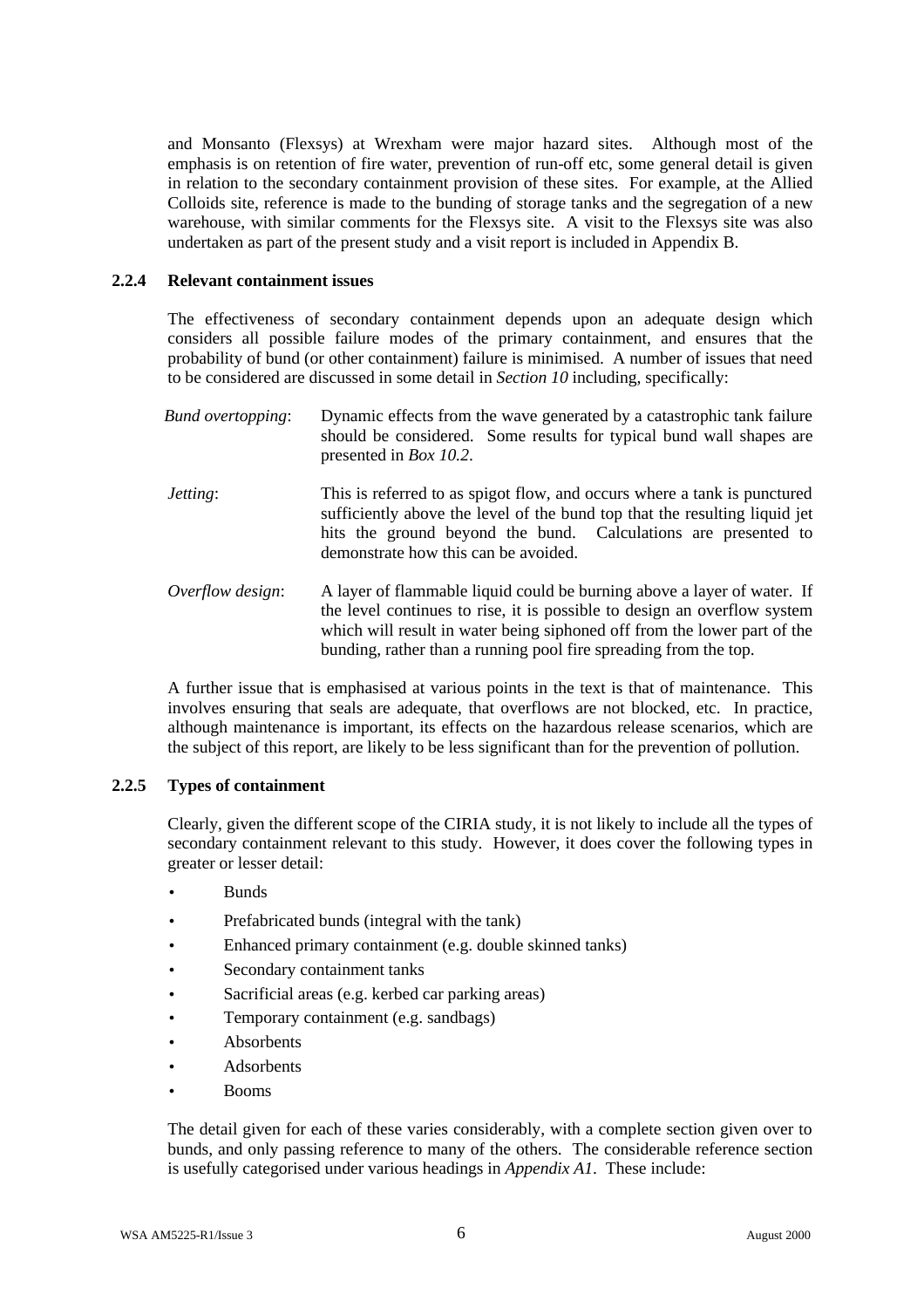- Bunds
- Chemical stores
- Flammable liquid stores
- Oil storage

#### **2.2.6 Developments and trends**

*Section 5.4.3* discusses the findings of a CONCAWE report which identified future trends on groundwater protection for the oil industry, although it is noted that they would apply equally to the storage and handling of any hazardous materials. Ten such trends were quoted from the CONCAWE report, and a further 5 were added by the CIRIA document.

The lists include such features as:

- wider use of secondary containment
- sleeving of pipework
- incorporation of leak detection
- testing of tanks and pipework
- improved management and operational procedures
- increased use of risk assessment to determine secondary containment requirements
- bunding of all relevant new plant

#### **2.3 SRD REPORTS**

#### **2.3.1 Scope**

As indicated in Section 2.1, Barnes [3] dealt only with bunds and did not consider any other form of secondary containment. The introduction includes a list of types of storage with a brief discussion of their relative risks. A section is given on the philosophy of bunding, which includes flow charts which can be used to indicate whether bunding is necessary or not. This is followed by a section on design features, the most useful parts of which are tables giving examples of bund capacities and construction details, mostly from US data sources.

#### **2.3.2 Bund efficiency**

This is clearly one of the main thrusts of the report, and is covered by one complete section and one appendix. Consideration is given in the text to:

- size of diked areas
- prevention of overtopping
- effectiveness of high collar bunds
- integrated containment systems (including double skinned tanks)
- reduction of evaporation rates
- fire fighting requirements

The appendix expands upon two of these features which are particularly relevant to risk mitigation: overtopping and evaporation. Results are given for bund overtopping as a function of the height of the liquid level normalised by the bund height. This is referenced from an HSE guidance note [16] and compares experimental with theoretical results. The effects of spigot flow (jetting over the top of the bund) are also considered, and appropriate formulae given.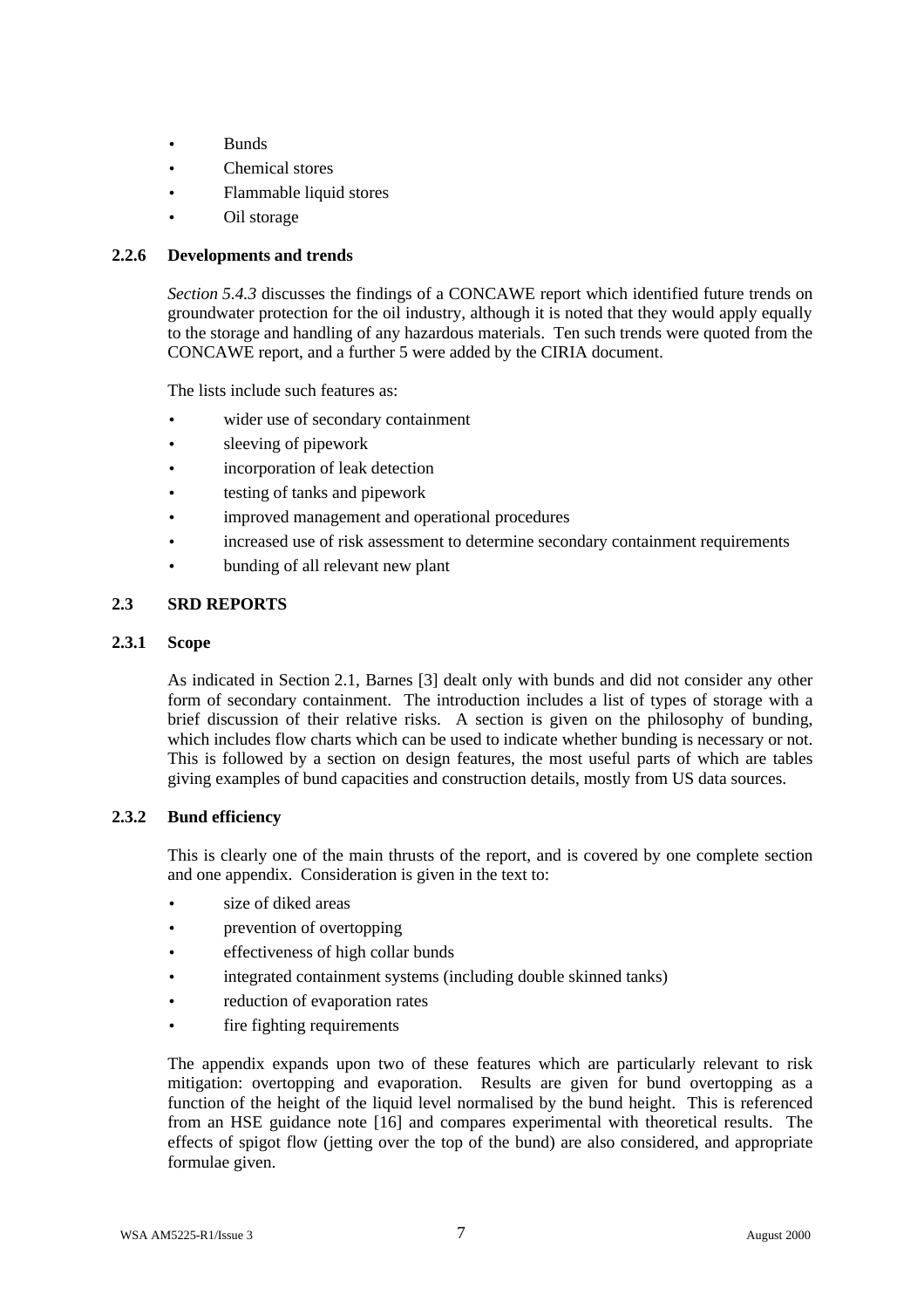Discussion is also provided of the reduction of evaporation rates of volatile liquids. This is given primarily in terms of the properties of the substrate, which has implications for bund construction, rather than on any other effects, such as covering the liquid with foam.

The work on bund overtopping was progressed by Wilkinson [4]. This considered catastrophic liquid releases, and assessed the likely overflow quantities for various slopes of bund wall. The results are discussed in the CIRIA report, where they are given pictorially in *Box 10.2*. They are also discussed further in Section 6.2.3 of the present report.

#### **2.3.3 Codes of practice**

*Appendix 1* gives a good discussion of codes of practice which were current in 1990 for the following materials:

- LPG
- LNG
- Ammonia
- **Chlorine**
- Hydrogen
- Flammable liquids
- Toxic materials
- Corrosive materials
- Oxygen
- Other materials

The codes reviewed are those which apply to storage in general, and may or may not refer to the need for bunds, or give any specific criteria to determine whether they are needed. For example, the sections on hydrogen and oxygen make no reference to bund requirements (not surprisingly), although they do indicate rules for siting in relation to other flammable materials. The section on other materials covers such hazardous substances as bromine, hydrogen fluoride and phosgene. Most of the codes referred to from this section were internal ICI codes developed in the early 1970s.

#### **2.3.4 Incident data**

An appendix is devoted to a consideration of incidents involving releases from storage of hazardous materials. These were drawn from a number of reviews, some of UK data and some of US data, but most of which were undertaken in the late 1970s. A few incidents are described in which bunding was clearly inadequate. However, in most of the incidents referenced, no information could be gleaned regarding the performance of the secondary containment. Some statistics are presented from a 1978 US study [17], and these give an indication of the causes of failures and the areas in which they occurred.

#### **2.3.5 Conclusions and recommendations**

Most of the conclusions related to the status of current codes of practice, their diversity and, in some cases, their inconsistency. It seems that each has been developed on an ad hoc basis for a particular application with no consideration of other applications. One of the recommendations therefore suggested that a specific code of practice on bunding should be produced to replace the present ad hoc arrangements.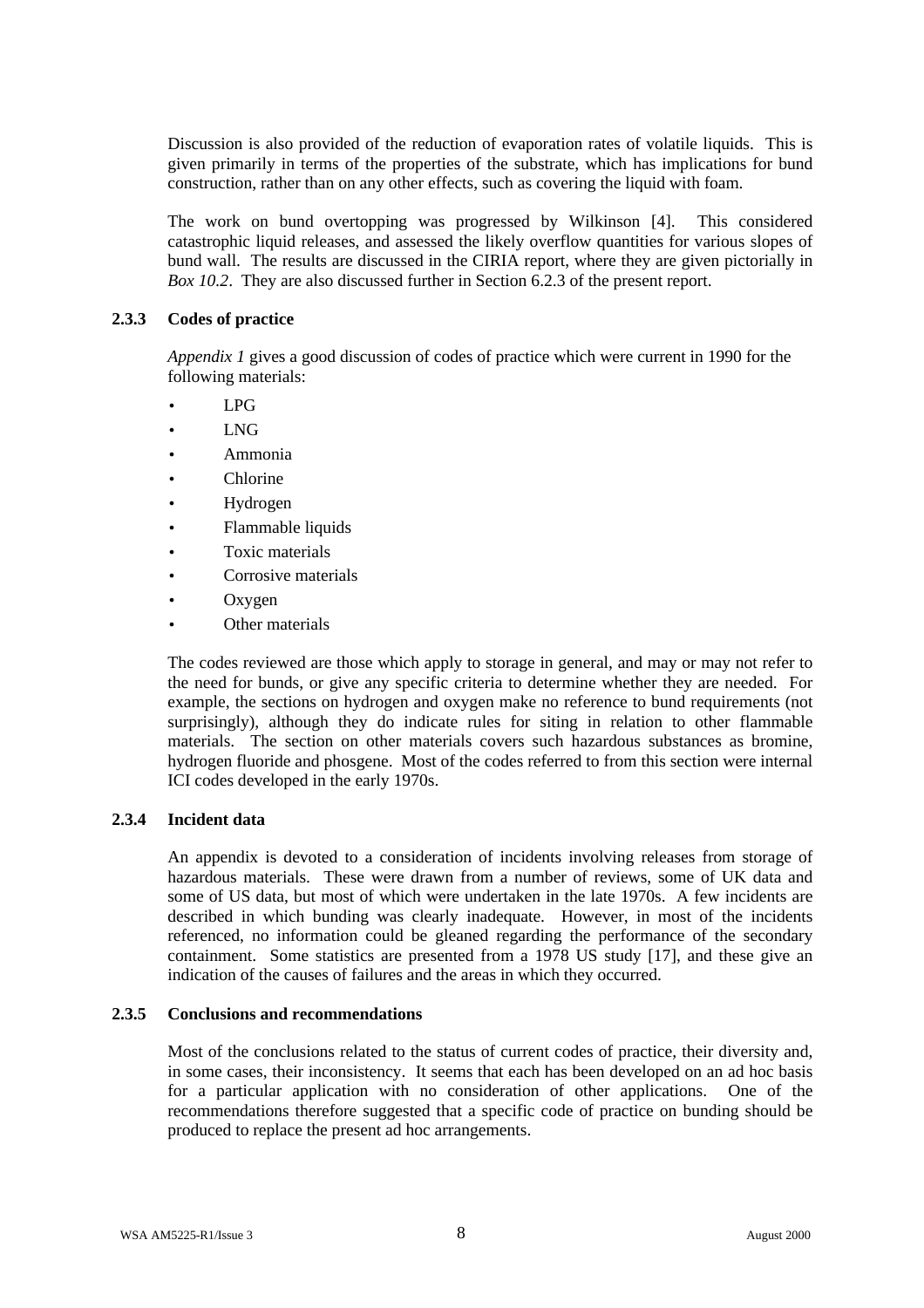It was also recommended that more information should be obtained on:

- Bund overtopping
- Materials of construction
- Effect of thermal shock
- Cost of bunding, leading to possible cost-benefit analysis
- Asymmetric dynamic loading

#### **2.4 CCPS GUIDELINES**

#### **2.4.1 Background**

Since the mid 1950s, the American Institute of Chemical Engineers has been involved with process safety and loss control issues in the chemical, petrochemical, hydrocarbon process, and related industries and facilities.

The Center for Chemical Process Safety (CCPS), a directorate of AIChE, was established in 1985 to develop and disseminate information for use in the prevention of major chemical incidents. With the support and direction of the CCPS Advisory Managing Boards, a multifaceted programme was established to address the need for process safety management systems to reduce potential exposures to the public, facilities, personnel, and the environment. This programme is ongoing, and involves, amongst other activities, the development and publication of guidelines relating to specific areas of process safety management.

In 1988, *Guidelines for Vapour Release Mitigation*, a survey of then current industrial practice for controlling accidental releases of hazardous vapours and preventing their escape from the source area, was published [5]. Its focus was primarily on pre-release factors, including inherently safer plants and engineering design matters. In 1997, *Guidelines for Postrelease Mitigation Technology in the Chemical Process Industry* was published [6]. As the title suggests, it is concerned primarily with mitigation factors which apply after a release has occurred.

#### **2.4.2 Guidelines for vapour release mitigation**

Although the focus of this guide is on pre-release factors, there is some useful material relating to the secondary containment issues, which are the subject of this report. For example, after some background discussion of types, causes and consequences of release, there is a section on mitigation approaches. These include inherent safety, engineering design, process operation and emergency action. Of these, engineering design would cover such features as bunds, and emergency action covers activation of sprays and foams.

The section on engineering design includes double containment, catch tanks, absorbers and adsorbers, as well as scrubber systems. The detailed section on containment includes:

- double walled vessels and pipes
- enclosures and walls
- dikes (bunds), curbs, trenches and impoundments.

Diagrams are given for typical applications, and references are provided to relevant (US) codes.

A chapter on 'mitigation through counter-measures' describes various systems for minimising the impact of a release once it has occurred. It is divided into sections on counteracting vapour releases (via water sprays, and water, steam or air curtains) or liquid releases (via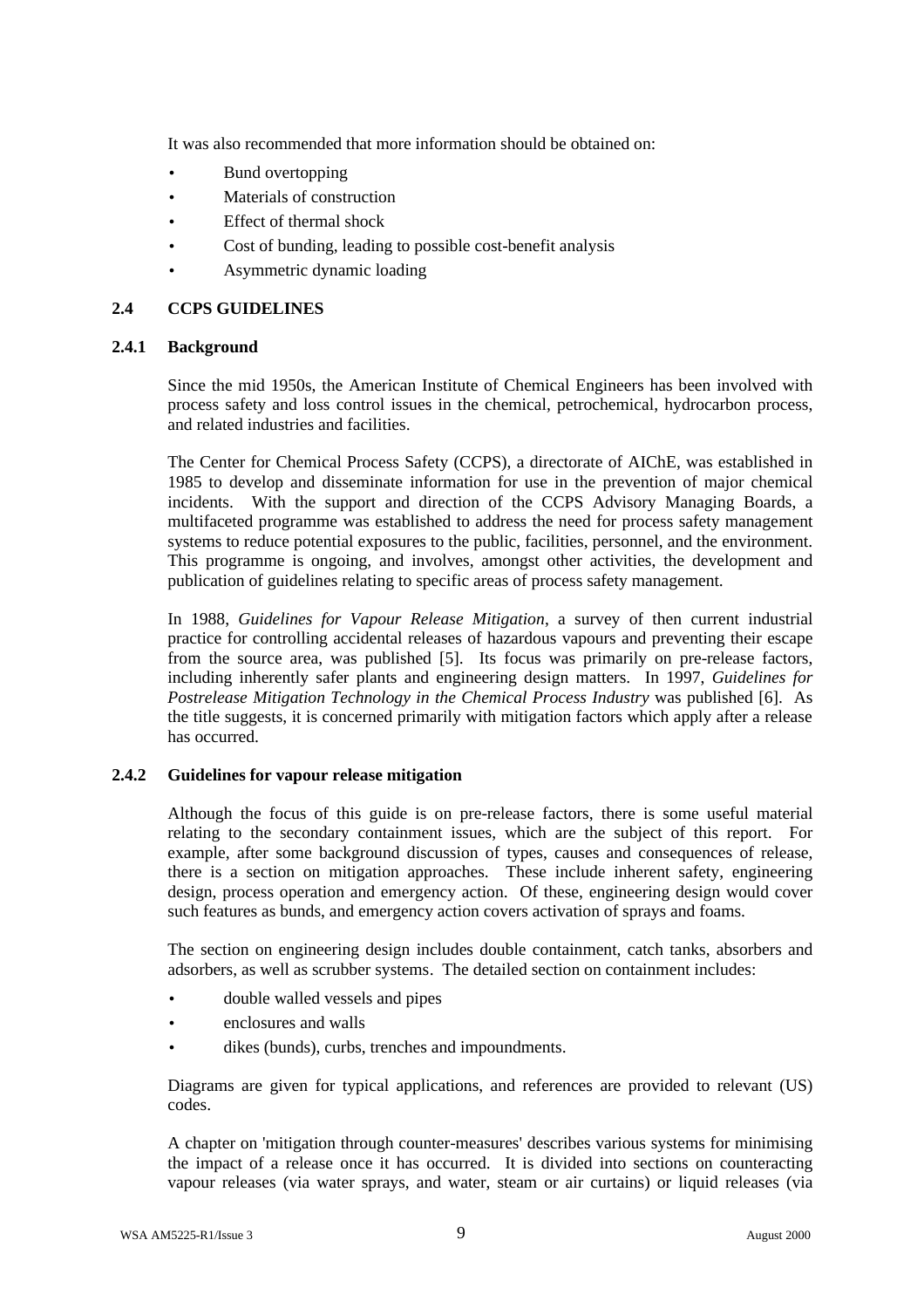dilution, neutralisation or covers). A particularly useful table is provided indicating which types of material can be used to cover various types of vaporising liquid spills.

#### **2.4.3 Guidelines for post-release mitigation technology in the chemical process industry**

As noted in Section 2.4.1, this guide deals with post-release factors, and is therefore extremely relevant to the subject of secondary containment. After a brief assessment of pre-release mitigation techniques, the overview covers release scenarios, consequences and broad types of post-release mitigation technique. Chapters then follow on vaporisation reduction, fluid curtains and secondary containment. In each of the sections, information is provided about the most appropriate application of each technique, including sizing, materials etc. and in some cases comments are provided on the effectiveness of various measures. For example, it is noted that a single layer of ping-pong balls floating on a liquid surface failed to reduce the vaporisation rate, whereas multiple layers did effect a reduction.

The chapter on secondary containment covers:

- diking
- double wall containment
- enclosures
- transfer vessels
- leak plugging
- physical vapour barriers

Varying levels of detail are given for each of these containment types. For example, the effects of vapour fences on downwind concentration are shown in some detail, whereas the mitigation effect is not quantified for the other cases. Standards are referenced where they are available, and discussion is provided of design, and on the use of materials.

A particularly useful chapter is provided giving examples of mitigation effectiveness. This covers consequence modelling only, rather than the full implications to a risk assessment, but provides useful calculations showing the effectiveness of the following measures:

- Bunds
- Use of Foam
- **Refrigeration**
- **Water Sprays**

Results of these calculations (for all except refrigeration) are discussed in Sections 6.2.3, 6.8.2 and 6.6.2 respectively.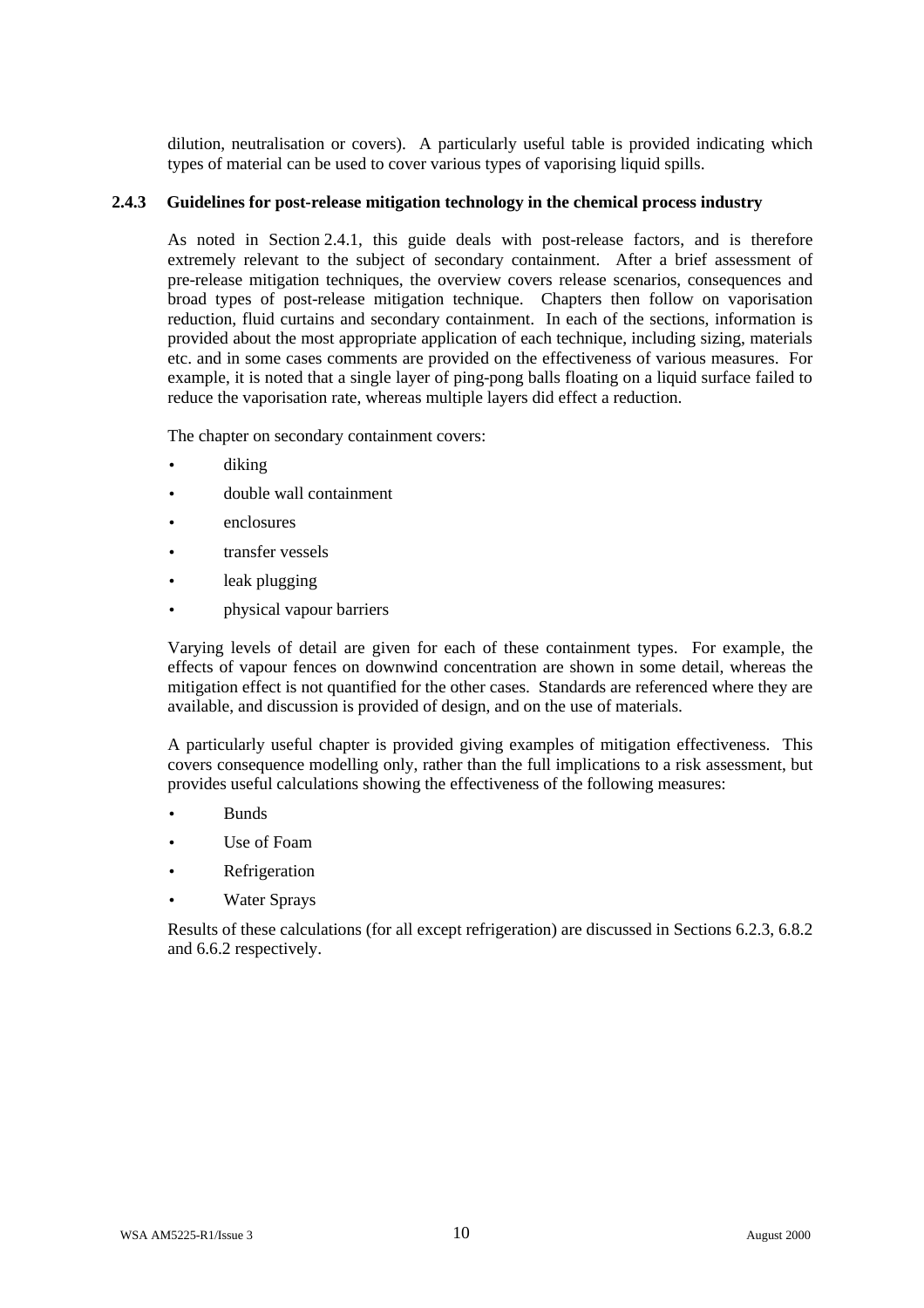## **3 TYPES OF SECONDARY CONTAINMENT**

#### **3.1 CATEGORISATION**

This section identifies and describes all the various types of secondary containment that are commonly encountered in the process industries for dealing with potential major hazard situations, and discusses the relevant Codes of Practice or Guidelines as appropriate. The emphasis of the section is on describing the types of secondary containment in use, indicating likely application etc. Section 6 covers the same types of secondary containment measure, but gives more detail on how to assess their effectiveness in relation to the reduction of the consequences of a release, and hence of the risk

Secondary containment systems can be divided into two main types:

- passive systems which are always in place, ready to contain any release without any further actions being taken (e.g. bunds)
- active systems which need to be activated or put in place when a release has occurred, or is about to occur (e.g. water sprays)

In some instances, a combination of these approaches is used to contain the spread of material.

The types of secondary containment identified may be broadly classified under the following headings:

- Bunds
- Additional Skins
- **Buildings**
- Emergency Relief via Interceptors
- **Barriers**
- Removal of Material at Source
- Blankets or Covers

#### **3.2 BUNDS**

#### **3.2.1 Bund design**

Bunds (or Dikes) are structures or equipment that are used to contain spillages of liquid. The bunds may be either active (e.g. mobile booms) or passive (e.g. earth berms). Bunds act to restrict the spread of hazardous liquids and to reduce the maximum surface area of a pool. Bunding can also enable other mitigation techniques to be used in a more effective and efficient manner.

For a cylindrical tank surrounded by a circular bund (Figure 3.1), the following relationship exists for the height of the bund wall required to provide 100% containment (assuming that bund overtopping or spigot flow does not occur):

$$
A^3(R^2H)/(R+L)^2
$$
 (3.1)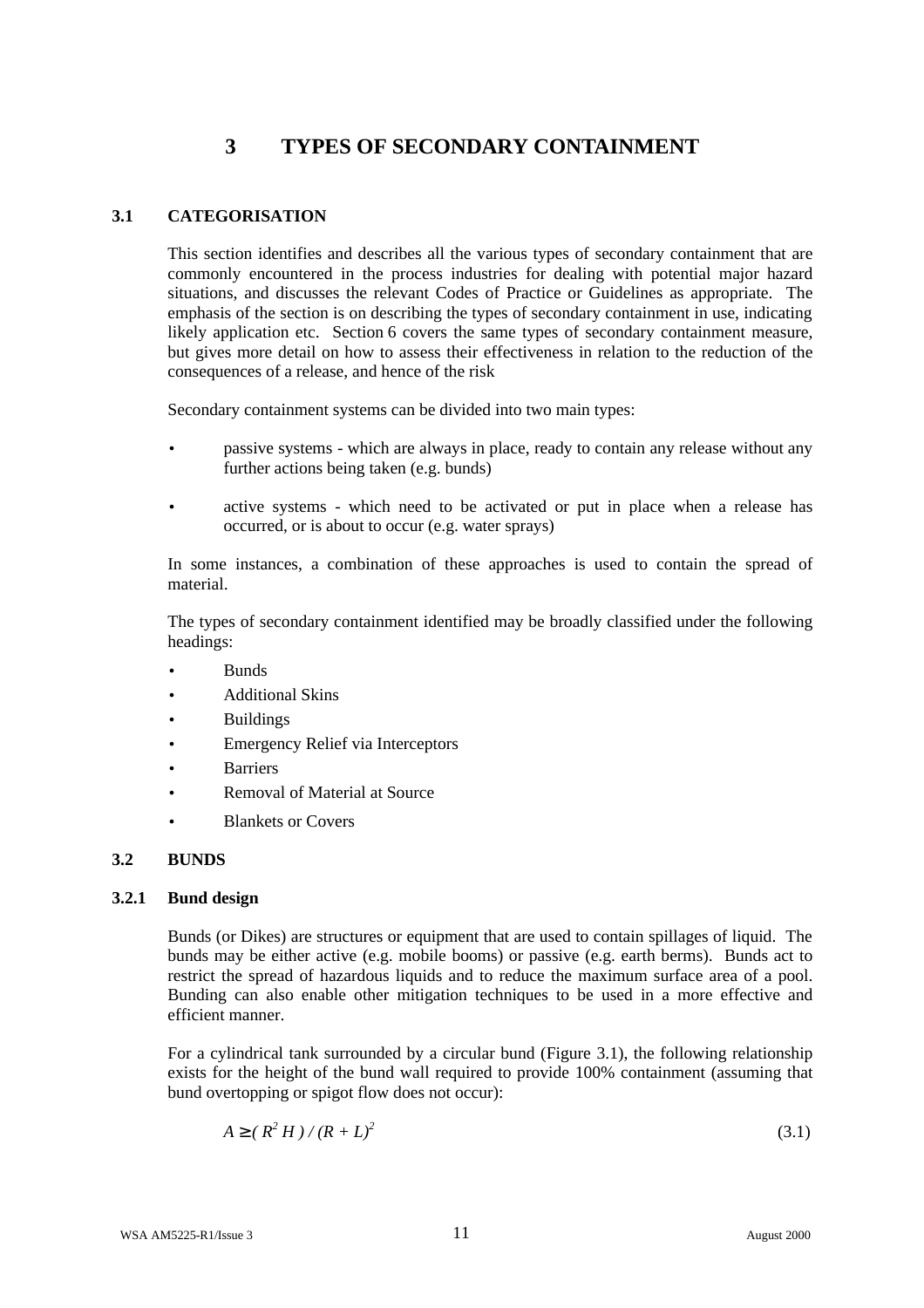where:

- *R = Radius of Tank*
- *L = Distance from Tank wall to edge of bund*
- *H = Height of liquid in Tank*
- *A = Maximum depth of liquid that can be retained in the bund wall*

Similarly, for a rectangular bund with dimensions *x* and *y*



**Figure 3.1 : Diagram of Tank + Bund Showing Nomenclature**

Tanks may be surrounded by a bund to limit the spread of a spillage or leakage of liquid contents. Alternatively, liquid may be directed to a separate evaporation/collection area, using diversion walls as necessary. Bunds may contain more than one tank and are normally designed to hold at least 100% or 110% of the capacity of the largest tank within the bund, after making allowance for the space occupied by other tanks. Intermediate lower bund walls are sometimes used to divide tanks into groups to contain small spillages and to minimise the surface area of any spillages.

The floor of a bund should be concrete or other material substantially impervious to the liquid being stored, and with drainage where necessary to prevent minor spillages collecting near tanks. The design and construction of the bund, including the height of the walls, is laid down in appropriate standards appertaining to the commodity stored in the tank. Special drainage systems should be used to remove spillages to prevent the contamination of water courses.

The Highly Flammable Liquids and Liquefied Petroleum Gases Regulations 1972 [8] require bunding for stored material with a flashpoint of  $32^{\circ}$ C and below.

The Institute of Petroleum (IP) Refining Safety Code [18] gives requirements for tank compounds. It states that Class I, II (1), II (2) and III (2) petroleum liquids should be completely surrounded by a wall or walls. Alternatively the ground should be sloped so that spillages are directed to an impounding basin.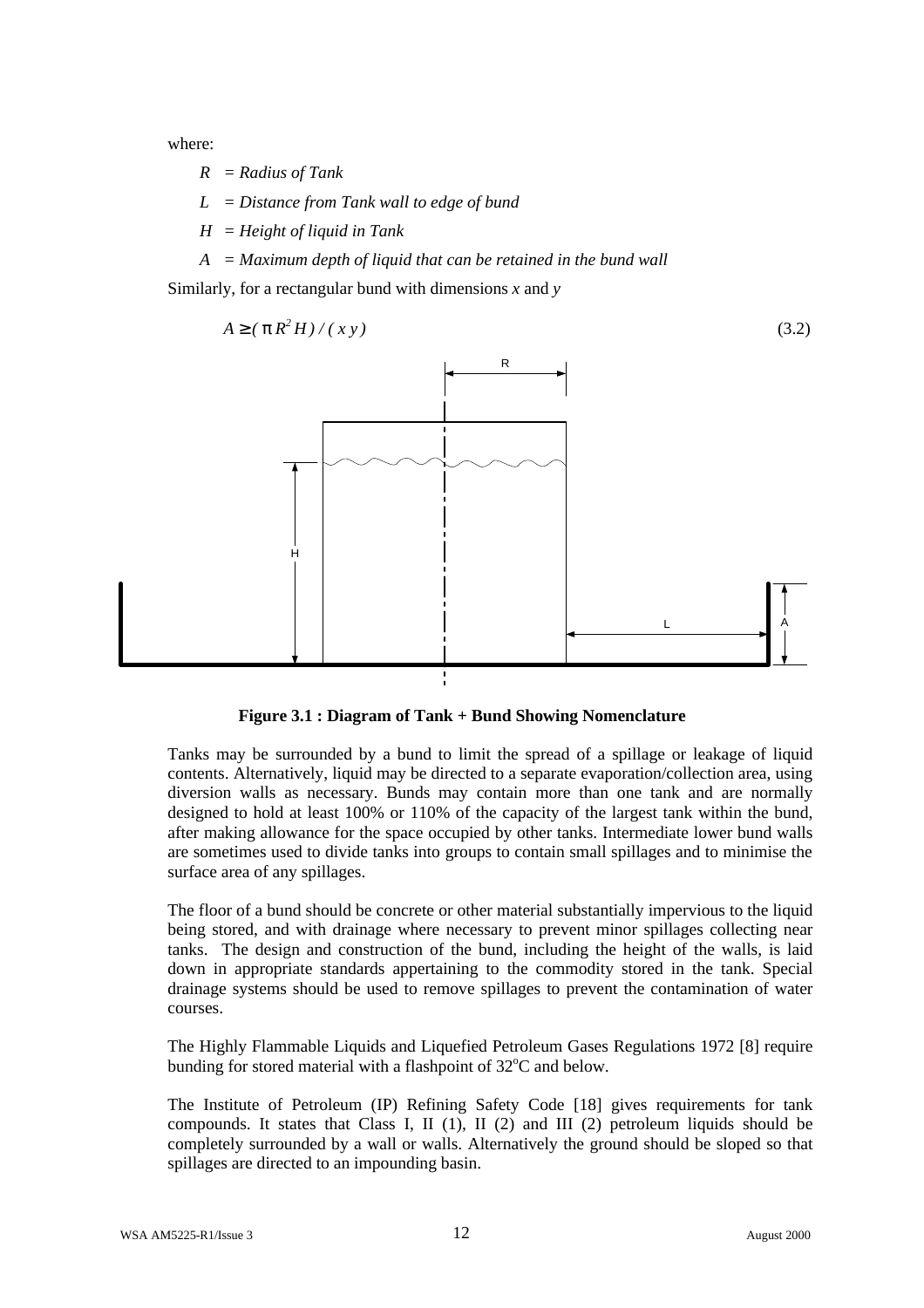Guidance on bunding for flammable liquids is also given in HS(G)176 [15]. This document supersedes previous guidance given in HS(G)50 [10] and HS(G)52 [11].

The Standard for the Production, Storage and Handling of Liquefied Natural Gas [19] suggests various alternative types of impounding area to minimise the consequences of accidental LNG releases. These impounding areas should have a volume of 100% of the largest tank within the area. Guidance is also given on the design requirements and construction materials for dikes, although no mention is made of the use of high collar bunds, which are typically specified, for LNG storage.

Guidance on LNG storage is also given by the Institution of Gas Engineers [20]. This suggests that a natural or artificial bund should be provided, and that it should be capable of holding the contents of a full tank. The bund walls should be at least 15 m high, and the distance between the tank and the top of the bund wall is defined by  $L \ge 0.6(H-A)$  subject to  $L \ge 15$  m, where H is the height of liquid in the full tank and A is the height of the bund. (The factor 0.6 arises as the discharge coefficient of the release from an orifice; CIRIA [2] suggests conservatively replacing this by unity, such that  $L > H-A$ . See Section 6.2.2 of the present report). The code also specifies minimum distances between bunds and adjoining buildings, boundaries and other tanks.

A Code of Practice issued by BCGA [21] for the storage of Liquid Oxygen at production sites states that a means of controlling liquid flow should be provided, e.g. catchment ditches, barriers or slopes. However, no specific mention is made of the use of bunds around liquid oxygen storage tanks.

Similarly, the NFPA Code of Practice for Bulk Oxygen systems [22] does not suggest bunding for oxygen storage systems. However, where bulk oxygen systems are located on ground lower than adjacent storage areas for flammable or combustible materials, then dikes, curbs, etc. should be installed around the flammable storage area in order to prevent accumulation of liquids under bulk oxygen storage systems.

#### **3.2.2 Marine booms**

Secondary containment devices for containing spills that occur onto water are also available. These normally require active deployment following the onset of a spill.

Solid booms can be manufactured from stainless steel and are seawater and acid proof. These booms are manufactured in fixed lengths and a number may be fixed together to form a retention boom. However, these booms present a storage problem when not in use.

Solid booms that float due to small buoyancy floats attached at intervals along the boom are also available. The floats are made from closed cell polythene and, where they are attached the boom can be bent, thus allowing flexibility to encircle leak points. Ballasting is provided by steel weights along the bottom edge. This type of boom appears as a vertical wall for control of the spill.

Inflatable type booms may also be used to contain spills onto water. The advantage of this type of boom is that it is rolled onto a drum for transportation and quick deployment, and then after use, it can be deflated and rolled back onto the drum for disposal. These types of booms range from a few hundred millimetres in diameter to tens of feet. They may also be used as trail booms in which the boom is towed behind a vessel and the spill is gathered up.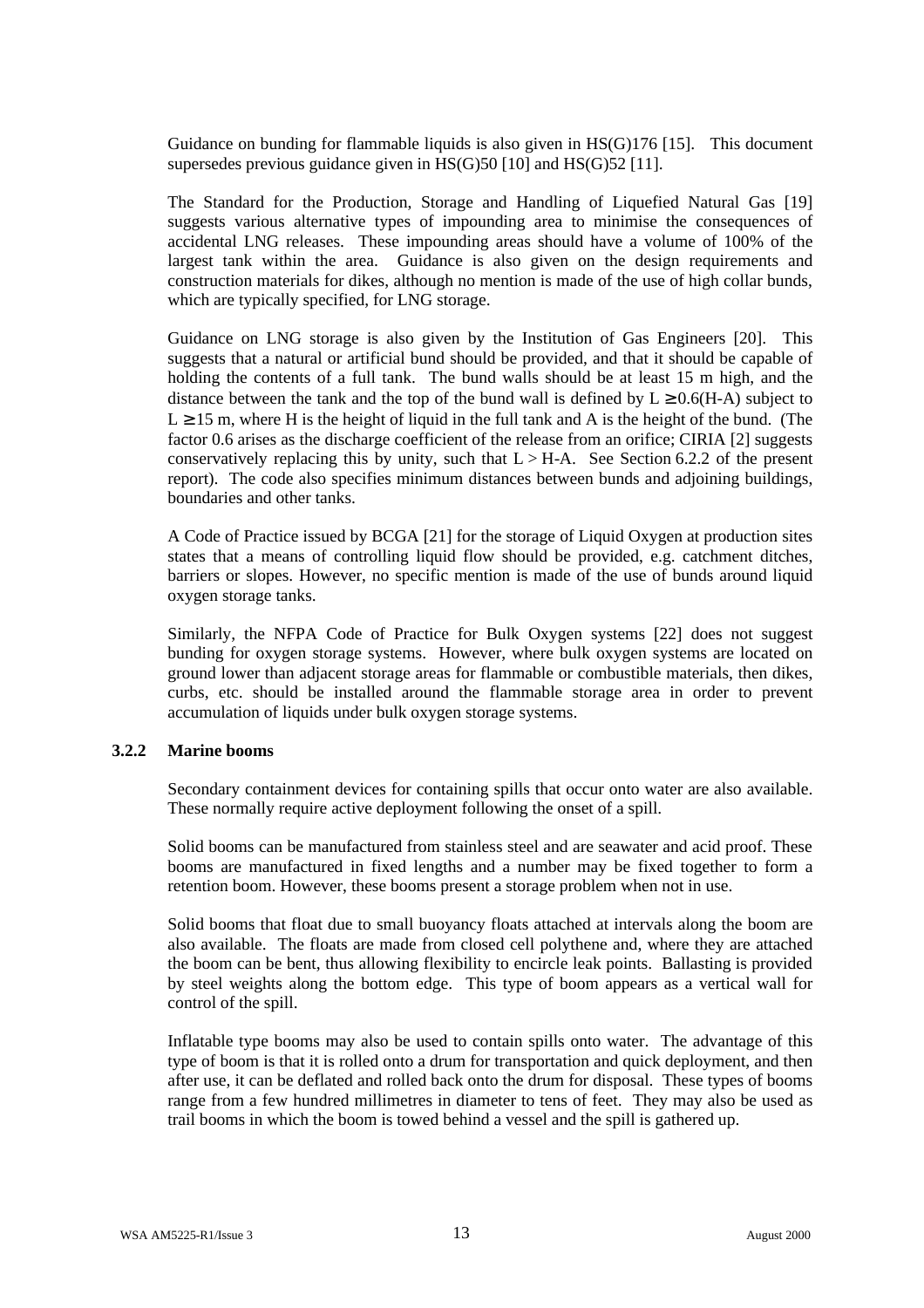#### **3.2.3 Mobile/temporary spill containment devices**

Mobile or temporary bunding devices may also be used on land and involve either passive or active deployment.

When filling liquid waste drums or storing liquid products, the drums can be placed on a passive drip tray type floor. When drums are stored on their side in a rack, small drip trays may also be provided to catch drips and spills.

During maintenance operations on valves, pipes or flanges etc., drip trays or containers may be used to collect residues. Absorbent materials can also be wrapped around the equipment or placed on the floor to soak up spillages.

In the case of spillages occurring where passive containment devices have not been implemented, e.g. in the case of highway incidents, the spillage can be prevented from entering surface drainage systems by the application of mobile devices. For example, drains can be covered with Neoprene mats.

Pre-packed spill kits can be obtained which contain absorbant materials, mats, pillows, mini booms, drain protectors etc. These spill kits can be placed adjacent to vulnerable areas ready for immediate action, for example in loading and off loading areas.

#### **3.3 ADDITIONAL SKINS**

For chemicals that pose severe release hazards, an effective but costly way to provide spill containment is to use double walls on the vessels, piping or other process equipment. This type of containment is primarily used for toxic materials since an additional explosion risk may be introduced by the adoption of such measures for flammable materials.

#### **3.3.1 Vessels**

Often construction materials for the outer (secondary) wall are the same as those of the primary inner wall. In case of inner-wall failure, the outer wall will have to withstand the temperature, pressure, and corrosivity of the process fluid. Lower design conditions for the outer wall may be acceptable, depending on the type of annular space monitoring provided for detecting primary failure, and the length of time for which the outer wall is expected to function without breach. Typical detection mechanisms include gas analysers or pressure detectors for vapours, conductivity switches for liquids, or "weep" holes routed to drain systems that are periodically monitored. A purge gas is sometimes used as a detection medium, such that contaminants revealed upon analysis of the purge gas exhaust will indicate a leak.

The Chemical Industry Association (UK) recommends a variation in double-containment design where only refrigerated vapours are present in the annular space between the two walls [23].

#### **3.3.2 Pipework**

Pipework may also be constructed with double walls, and the detection of leaks can be implemented in a similar way to that described above for vessels. However, some commercially supplied pipes are constructed of special metals suitable for the commodity, both for inner and outer skins, and provided with leak detection using sensor cable. Also, the outer skin may be plastic coated for weather protection and insulation.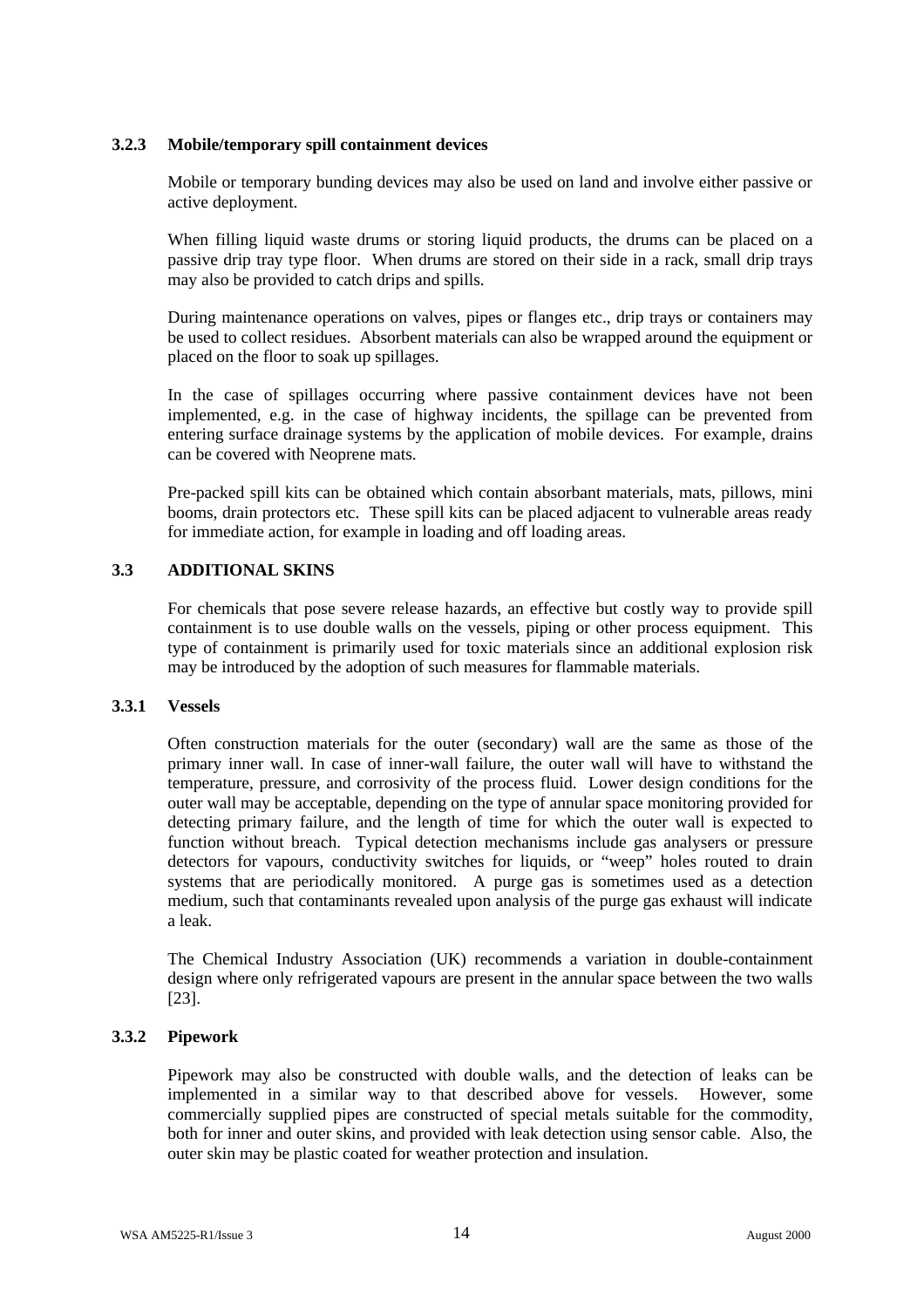Pipework may also be laid in tunnels incorporating a lining to prevent spillages from affecting the surroundings, and also to direct any spillages to secondary containment basins or reservoirs.

In the above circumstances, consideration must also be given to the risk of explosion in confined spaces when dealing with flammable materials.

#### **3.3.3 Double skinned process equipment**

In situations where leaks from pumps and valves may cause hazardous situations, these may also be enclosed. In such cases the enclosures should be constructed from materials that are compatible with the process fluid. For example, for use with chlorine the body must be forged steel, as cast iron is not acceptable, and pump and valve gland seals should be PTFE.

#### **3.3.4 Flange guards**

These guards are not designed and fitted to *prevent* leaks but are used to prevent leaks from spraying over adjacent areas and causing large areas of contamination or potentially large fire areas. They also provide protection for personnel located in adjacent areas at the time of a leak. In addition, they effectively mitigate the dispersion of fine sprays of toxic materials in non-volatile solutions, by inducing enhanced liquid rain-out at source.

The guards may be fixed to the flange edges by set screws and can be removed without interfering with the flange security. Some designs fully enclose the flange whilst others leave the flange screws exposed as an anti-corrosion measure.

#### **3.4 BUILDINGS**

#### **3.4.1 Containment**

Buildings where processes are carried out using one or more chemicals can have containment methods incorporated into their design and construction. To function properly as an enclosure, a structure should be as airtight as possible and able to be purged and vented if a release occurs. Releases from enclosures are typically either scrubbed before being released to the atmosphere, vented to a safe location, or routed to a flare system.

Buildings or enclosures can also be built around loading / unloading bays in order to mitigate any releases associated with the transfer of materials from delivery tankers to plant storage vessels. Again, in order to be effective, such buildings are required to be totally enclosed during delivery operations (tanker access door secured adequately) and to incorporate an effective venting and scrubbing system.

Where the dangerous substances are liquids, floors should be impervious and resistant to the liquid. There should also be bunds to contain the liquid, and sills to prevent its spread through doorways. In areas where the risk of spillage is high, there should be a separate drainage system with sloped floor, a bund and a collection sump.

Small fixed or portable chemical stores can also be employed as enclosures. These may be brick built, or constructed from redundant road vehicle bodies or shipping containers etc. Small hazardous or flammable stores can be obtained from specialist suppliers. These stores are supplied in modular form containing special features for given types of hazardous materials. They can be constructed to customer requirements and usually contain a raised perforated floor.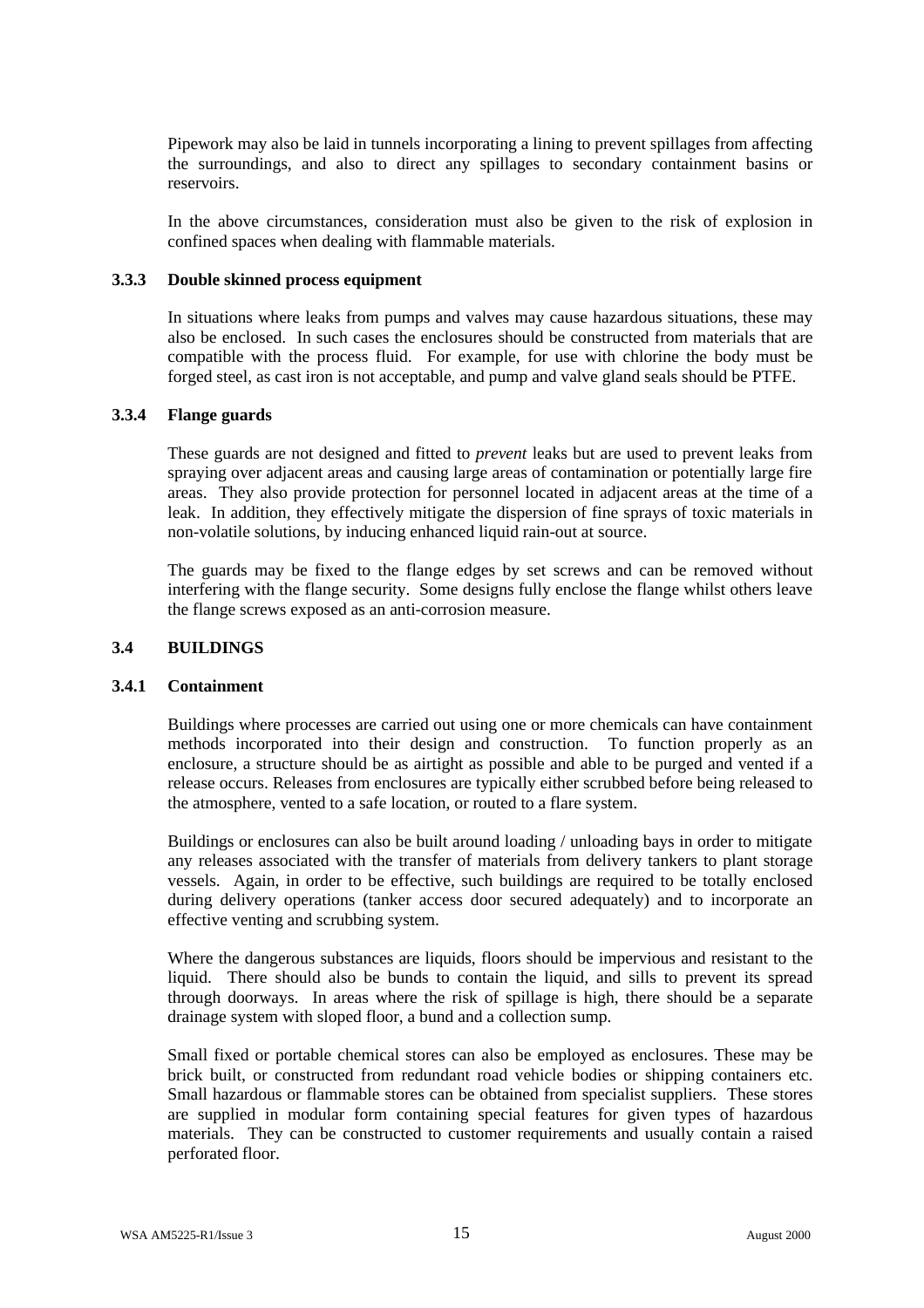Enclosures and buildings are most effective when used in conjunction with a leak detection system. Such systems should be continuously monitored and connected to both local and control room alarms.

There are however some safety concerns related to the use of buildings as secondary containment due to the confined space thus created. One concern is the potential for a build up of asphyxiating gases if the building is improperly ventilated. In addition, for processes involving potential releases of flammable gases, the result of poor ventilation could be to concentrate the release above the lower flammability limit and the consequences of an ignition could become more onerous due to the confined nature of the subsequent explosion. Some mitigation of this enhanced explosion risk can, however, be provided by roof vents

#### **3.4.2 Neutralisation of contained vapours**

Although buildings will act as a temporary containment, they are never completely air tight, and, if the released material is a vapour, it will eventually be discharged to atmosphere. It is therefore advantageous to consider the incorporation of a vapour scrubbing system to neutralise the hazardous material before discharge to atmosphere. Scrubbing systems are described in detail in Section 3.5.6.

#### **3.5 EMERGENCY RELIEF VIA INTERCEPTORS**

#### **3.5.1 Background**

Under emergency conditions the consequences of an accidental release or dangerous process deviation may be mitigated by the controlled discharge of the hazardous inventory at a predetermined 'safe' location. If direct discharge to the atmosphere is not desirable then relief headers (collection systems) can be designed to retain the relief discharges.

Emergency depressurisation systems can be used to relieve pressure in a process and hence either prevent an accidental release from occurring, or reduce the inventory available for release in the case when a leak does occur. Back pressure on the relief device, and instantaneous load imposed in the relief system, both need to be considered in the design of such systems. The capacity of the relief system should be such that it can cope with initial and subsequent discharges.

Guidelines on the design of such systems are given in API-521 [24].

These depressurisation systems may incorporate a number of relief and interception devices including:

- Relief valves
- **Bursting discs**
- **Expansion tanks**
- **Catchpots**
- **Scrubbers**

#### **3.5.2 Relief valves**

Relief valves are commonly used for overpressure protection because they are self closing and can thus limit the duration of the release. An American Society of Mechanical Engineers code [25] limits the back pressure on a relief valve to 10% of the set pressure, unless the valve has a pressure-compensating bellows or similar protection against the effects of back pressure. Pilot operated relief valves may be designed to be unaffected by back pressure, but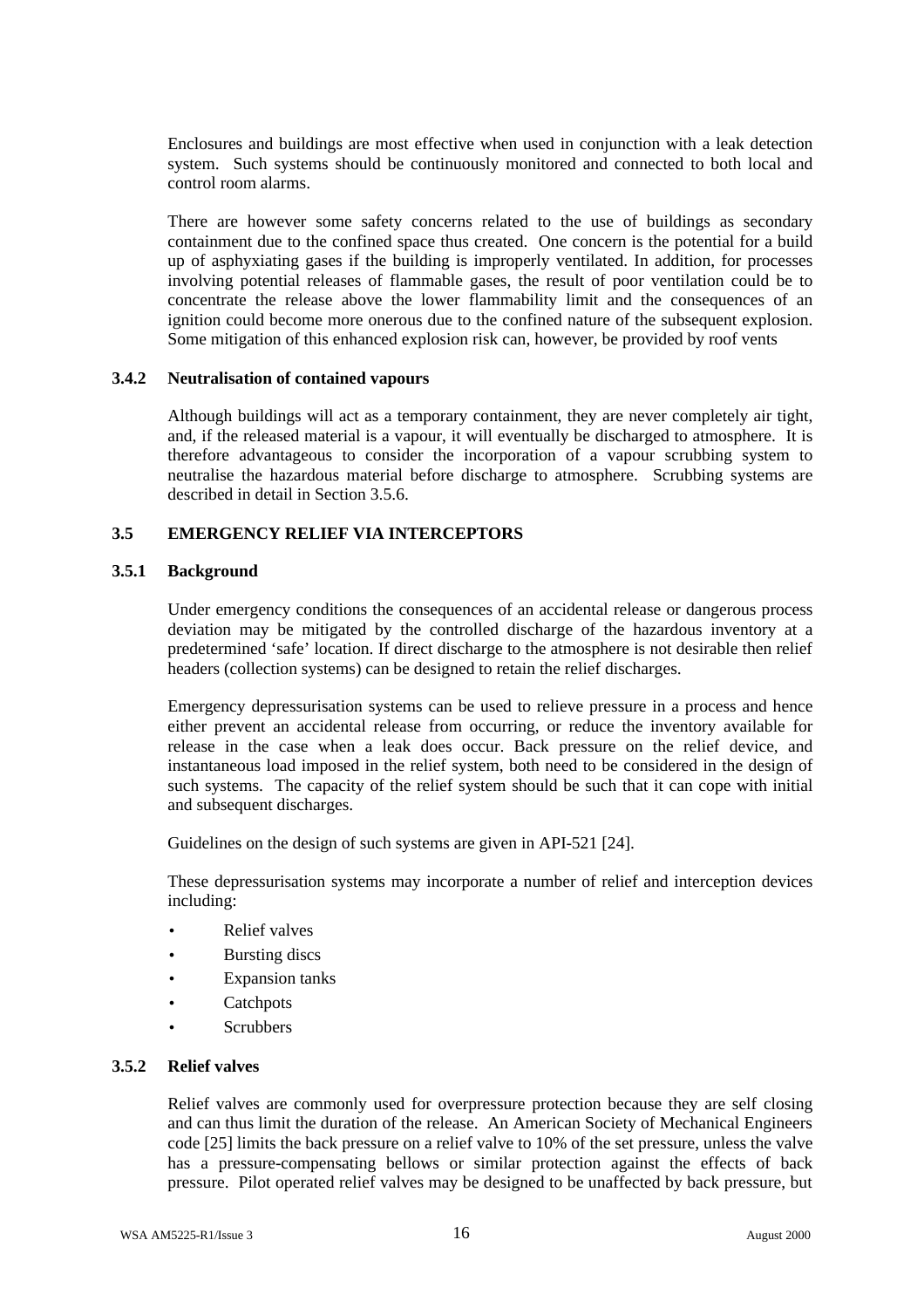they have other limitations (e.g. clogging of pressure sensing lines) that may prevent their use in some service environments.

#### **3.5.3 Bursting discs**

If fast action or considerable relief capacity is required, then bursting discs may be necessary. Bursting discs may also be employed in conjunction with relief valves where it is desirable to isolate the relief valve from the process environment, e.g. to prevent corrosion of the valve. In such cases, however, careful attention must be paid to the design and maintenance of the system to prevent inadvertent disabling of the relief system. If the pressure in the chamber between the bursting disc and the relief valve is allowed to increase above atmospheric pressure (e.g. due to a small leak in the disc), the effective bursting pressure of the system will increase since the bursting disc will only relieve when the differential pressure across the disc reaches the design rating. Hence, such a chamber should either be maintained at atmospheric pressure or the pressure should be monitored and alarmed.

Certain installations may warrant special consideration for the design of the bursting disc to prevent undesirable secondary effects following device activation. Some types of disc may yield fragments that could clog or damage a downstream relief valve. In such cases, either a fragmentation chamber can be incorporated into the design, or, preferably, a non-fragmenting disc could be specified.

#### **3.5.4 Expansion tanks**

For certain materials, such as chlorine, it is not desirable that pressure relief is discharged to atmosphere. In chlorine systems, pressure relief should be provided by a bursting disc, since chlorine tends to corrode relief valves. The relief should then pass to an expansion vessel, which should be sized with a capacity of at least 10% of that of the largest storage vessel. Absorbers are then generally provided to deal with any material which enters the expansion tank.

#### **3.5.5 Catchpots**

Where the vapour being discharged under emergency conditions is a two-phase, vapour-liquid mixture, the stream is often routed to a vapour-liquid separator, with a catch tank or "knockout drum" being the most common types. These are passive devices that are used to eliminate the liquid phase from the release.

Information for the design of catchtanks is given by Grossel [26]. In the case where a catch tank or 'knock-out drum' is part of the vapour-liquid mixture separation, the design of the catchtank follows two main criteria;

- sufficient diameter to effect good vapour-liquid separation, and
- sufficient total volume to hold the estimated amount of liquid carryover.

For a foamy discharge, the holding volume should be at least 50% greater than the liquid volume in the source vessel.

It is normal practice to provide a drainage system to remove any liquids that are contained within the catchpot. This liquid should ideally be returned to the process for purification and recovery. Inerting or purging of a catchpot may need to be provided where flammable vapours are involved.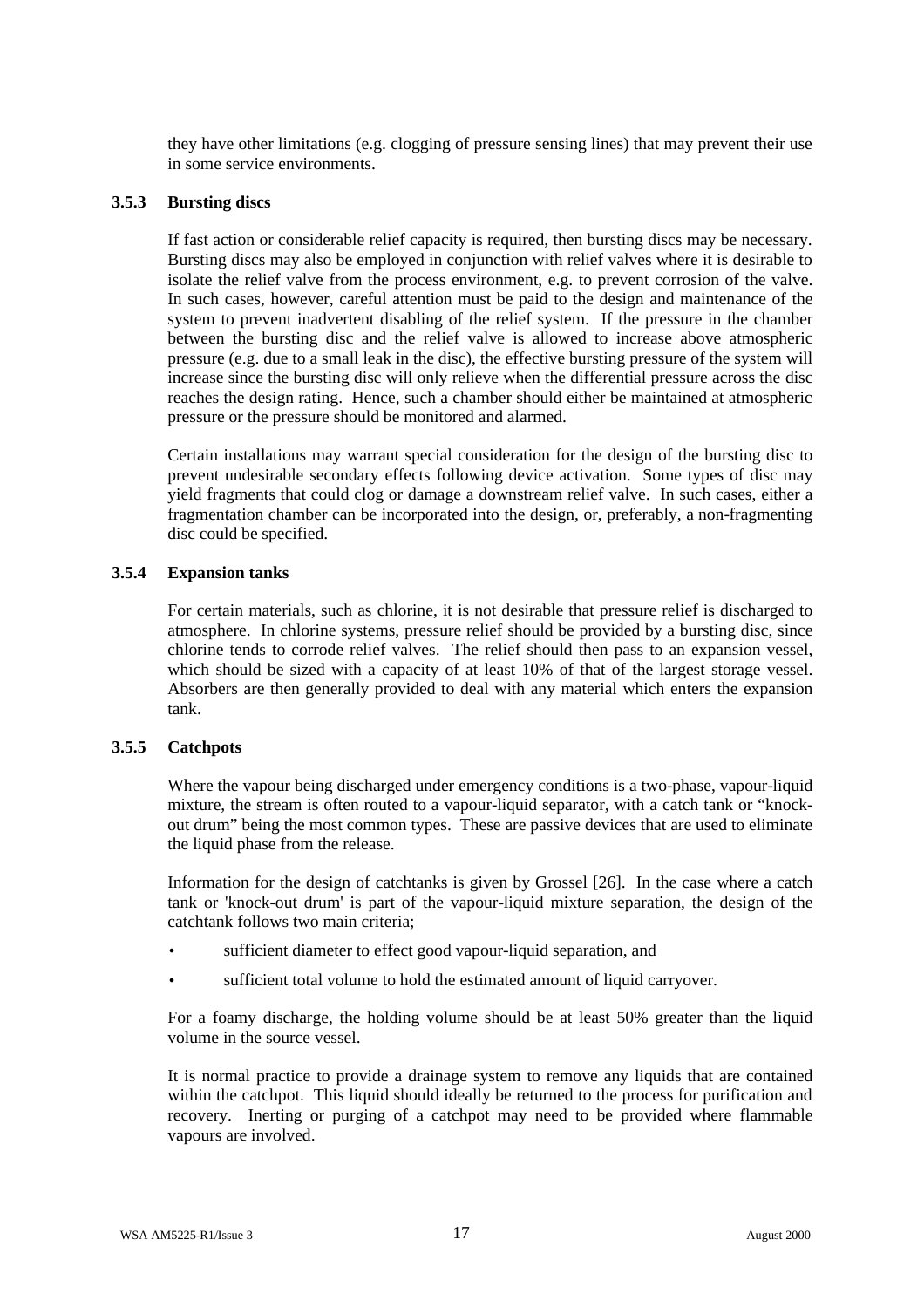#### **3.5.6 Scrubbers**

Emergency relief systems may also incorporate devices that can eliminate or reduce the hazards associated with the material being released. Scrubbers may be active or passive in design.

#### Active Scrubbers

Active scrubbers provide contact between a vapour or gas and a liquid in which the vapour or gas is soluble. Scrubbers can be designed to facilitate this process in various ways including:

- packed towers
- plate columns
- spray chambers
- wetted-wall columns
- agitated vessels
- venturi

The vapour and liquid flows are usually countercurrent, with the liquid entering from the top and the vapour entering from the bottom.

Emergency scrubbers may operate continuously, or be on standby and operated only when required. Continuously operating scrubbers are required in facilities protected by relief devices for which sudden very large flows may occur. In these cases, if the hazards associated with the potential releases are very severe, then plant operation may need to be terminated if the scrubber becomes unavailable. In such cases alarms would normally be incorporated into the scrubber design to signal low circulation flow, abnormal temperature or depletion of scrubbing liquid.

Standby scrubbers may be employed in batch processes such as unloading road tankers or depressurising equipment for maintenance. In these cases the scrubber will normally be started up prior to the commencement of the batch operation. Standby automatic emergency scrubbers can also be used to treat air exhausted from enclosures. Although the exhaust operation may be continuous, the scrubber could be designed to initiate scrubbing circulation on receipt of a signal from a product vapour or leakage detection device.

#### Passive Scrubbers

Where a very high disposal rate of vapours is necessary, an active scrubber may have to be too large to be economical. Furthermore, in cases where a scrubbing function is expected to be infrequent, it may also be uneconomic or undesirable to have a continuously operating scrubber.

In these cases, passive scrubbers may be employed as a viable alternative. The main benefits of such a system are improved reliability (being passive) and reduced operating costs. Passive scrubbers, sometimes called 'scrub tanks' or 'guard tanks' are process units that are designed to scrub relatively large quantity, short duration, vapour throughputs without the need for active components such as liquid circulation pumps.

A passive scrubber might consist of no more than a tank containing a liquid scrubbing solution through which the vented vapours are sparged. The scrubber hence acts in a batch mode since there is no make-up stream of fresh solution and the entire contents would normally be replaced following an emergency release.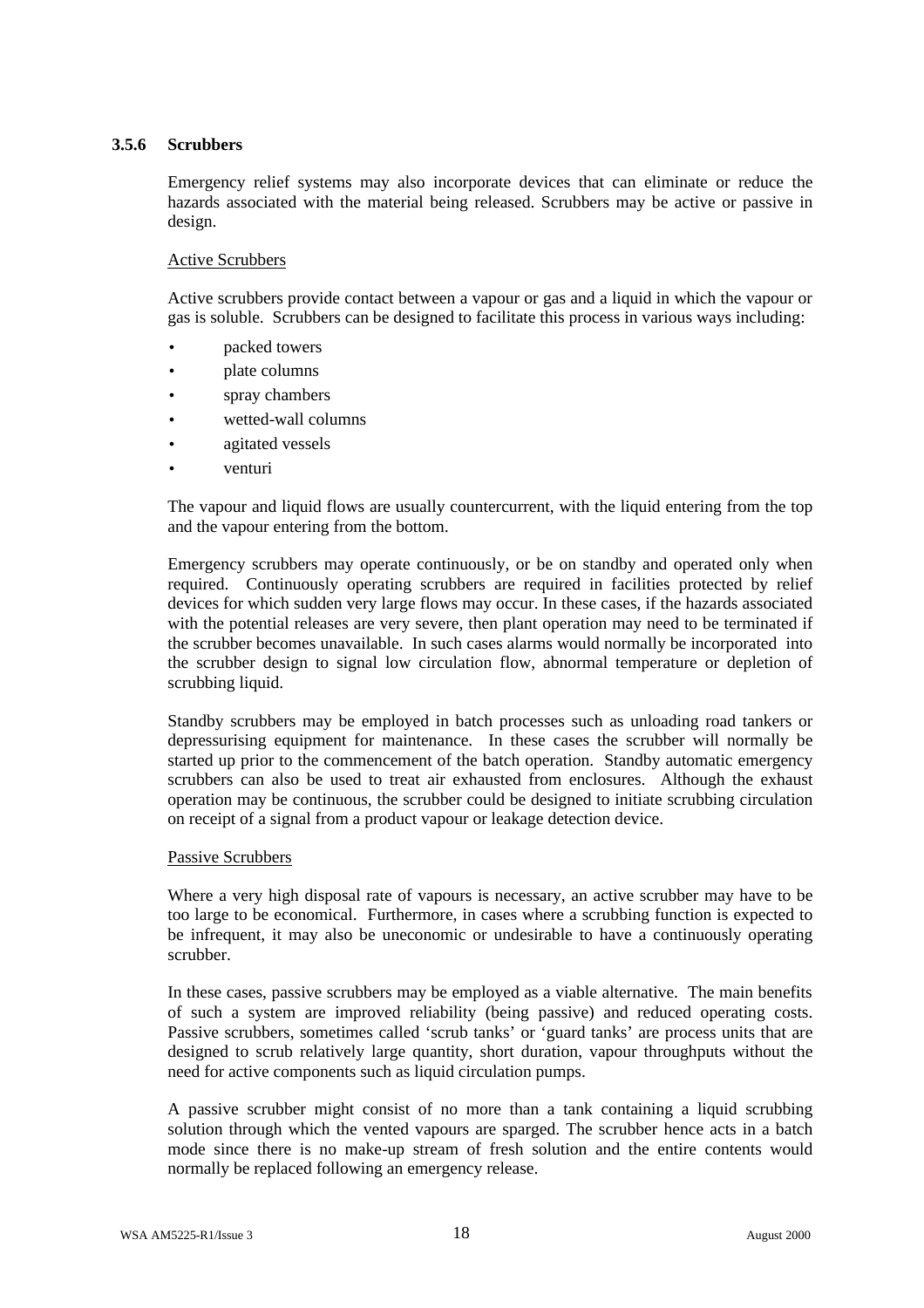There are clearly reliability and economic advantages in a passive system such as this; however, there would be no benefit from the system if the scrubber does not contain 'potent' liquid at the time of a release. Consequently, good administrative controls are essential to ensure that adequate liquid levels are maintained in the scrubber. In very hazardous processes, consideration could be given to an interlock that would prevent the operation of the process if the liquid in the scrubber fell below a certain level.

#### **3.6 BARRIERS**

#### **3.6.1 Barrier action**

A solid barrier such as a fence or wall can serve either to contain a gas cloud entirely or to effect an appreciable dilution. An impermeable barrier designed for this purpose and erected within the works is generally known as a vapour barrier. A barrier does not need to be impermeable to mitigate a gas release; for example, a plantation of trees may provide a worthwhile degree of dilution of a gas cloud, or even have a 'scrubbing' effect on certain gases [27]. However, the introduction of such barriers to limit the spread of vapour clouds may introduce vapour cloud explosion hazards when flammable gases are involved.

#### **3.6.2 Water spray barriers**

Water spray or water curtain systems include fixed water spray installations and mobile water spray monitors. Fixed systems typically comprise a set of spray nozzles several metres above the ground with the spray directed downwards. Such systems can be used both in the open air and in buildings. A typical mobile monitor system is a set of spray nozzles inclined upwards at an angle of approximately 45° to the horizontal.

A water spray directed vertically through a gas cloud will have a number of effects. These include:

- mechanical effects of acting as a barrier to the passage of gas, of imparting upward, or less commonly, downward momentum to a gas or of dispersion and dilution by air entrainment;
- thermal effects by warming of cold gas;
- physico-chemical effects of absorption of gas, with or without chemical reaction.

A water spray barrier may be used for any of these purposes.

Where a water spray barrier is used, consideration should be given to the need for arrangements to drain away the water used, particularly if the application may be prolonged.

#### **3.6.3 Water monitors**

The approach adopted using water monitors is to hold the gas cloud inside a 'chimney' formed by a set of mobile water spray barriers. The monitors are arranged to form the water sprays into an inverted V some distance above the ground. At this point the water spray feathers and heavy drops fall to the ground. Fan shaped sprays are set at right angles to the monitor curtains to give a vertical water curtain. The overall effect is to surround the gas with an upward-moving wall of water so creating a 'chimney' effect. The gas then disperses from high above the ground, with resultant improved mixing in the atmosphere. The system is useful for quite serious leaks but not for catastrophic failures.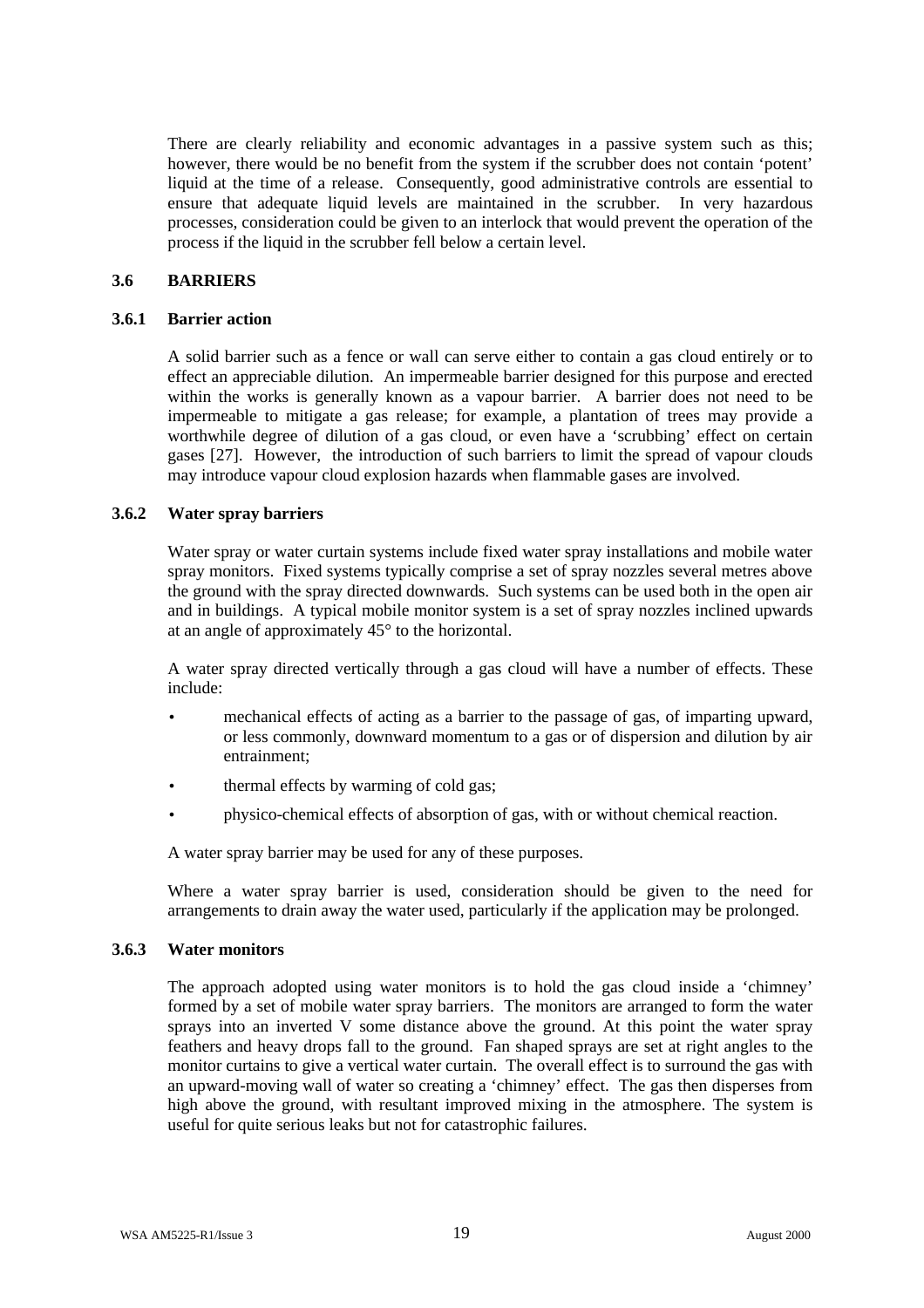#### **3.6.4 Steam curtains**

Steam curtains are used as a permanent installation to contain and disperse leaks of heavier than air flammable gases. The arrangement is that a solid but lightly constructed wall surrounds the plant. A horizontal steam pipe with a row of small holes is mounted near the top of the wall. The pipe is divided into sections that are individually supplied with steam from distribution mains with remotely controlled, quick acting valves. The associated monitoring of the leaks is carried out by the flammable gas detection system.

The steam pipe is designed so that individual jets combine to form a planar jet which entrains sufficient air to dilute the vapour cloud below its lower flammability limit. The division of the pipe into sections allows steam to be supplied only to those sections near the leak and down wind. The activation of the system is undertaken automatically by detection or manually by process operators.

#### **3.6.5 Air curtains**

This type of curtain works in a similar way to water or steam curtains. However, it offers no potential to absorb a toxic material or increase dispersion from thermal effects, merely providing air movement that promotes mixing and dispersion.

#### **3.6.6 Dry powder curtains**

In cold climates the effectiveness of water curtain systems may be affected by freezing conditions (ice is formed at the nozzles and water droplets produce snow). Dry powders [6] offer an alternative for the mitigation of airborne or liquid hydrogen fluoride and other toxic materials, its effectiveness depending upon reaction with the material released rather than entrainment or dilution. It is known that dry powders, such as sodium bicarbonate, calcium chloride, magnesium oxide, and calcium hydroxide, readily react with hydrogen fluoride and may therefore be considered for this purpose. Upon reaction with hydrogen fluoride, the dry powders usually form a wet, non-toxic mud that is easy to collect and remove.

#### **3.7 REMOVAL OF MATERIAL AT SOURCE**

#### **3.7.1 Absorbents**

Chemical absorption equipment is typically used as an 'end of pipe' solution for dealing with toxic gas, flammable or corrosive vapour discharges. Chemical absorption units in this context might be required to remove toxics from a gas stream generated during the course of a runaway reaction and which are vented directly to the equipment, or the evacuation of fumes from a building arising from a large scale chemical spillage.

In cases where only a small amount of material is to be recovered and the emergency release rate is not high, absorption in a non-reactive medium may be practical. Water is commonly used for inorganic liquids and vapours, and for water-soluble organic materials. Oils are used for organic liquids and vapours.

Absorption in packed columns with counter-current flows may be employed and three main steps are involved in the design of the chemical absorption unit [28, 29]:

1. data on the vapour-liquid equilibrium relations for the system are used to determine the quantity of liquid needed to absorb the required amount of soluble component from the gas stream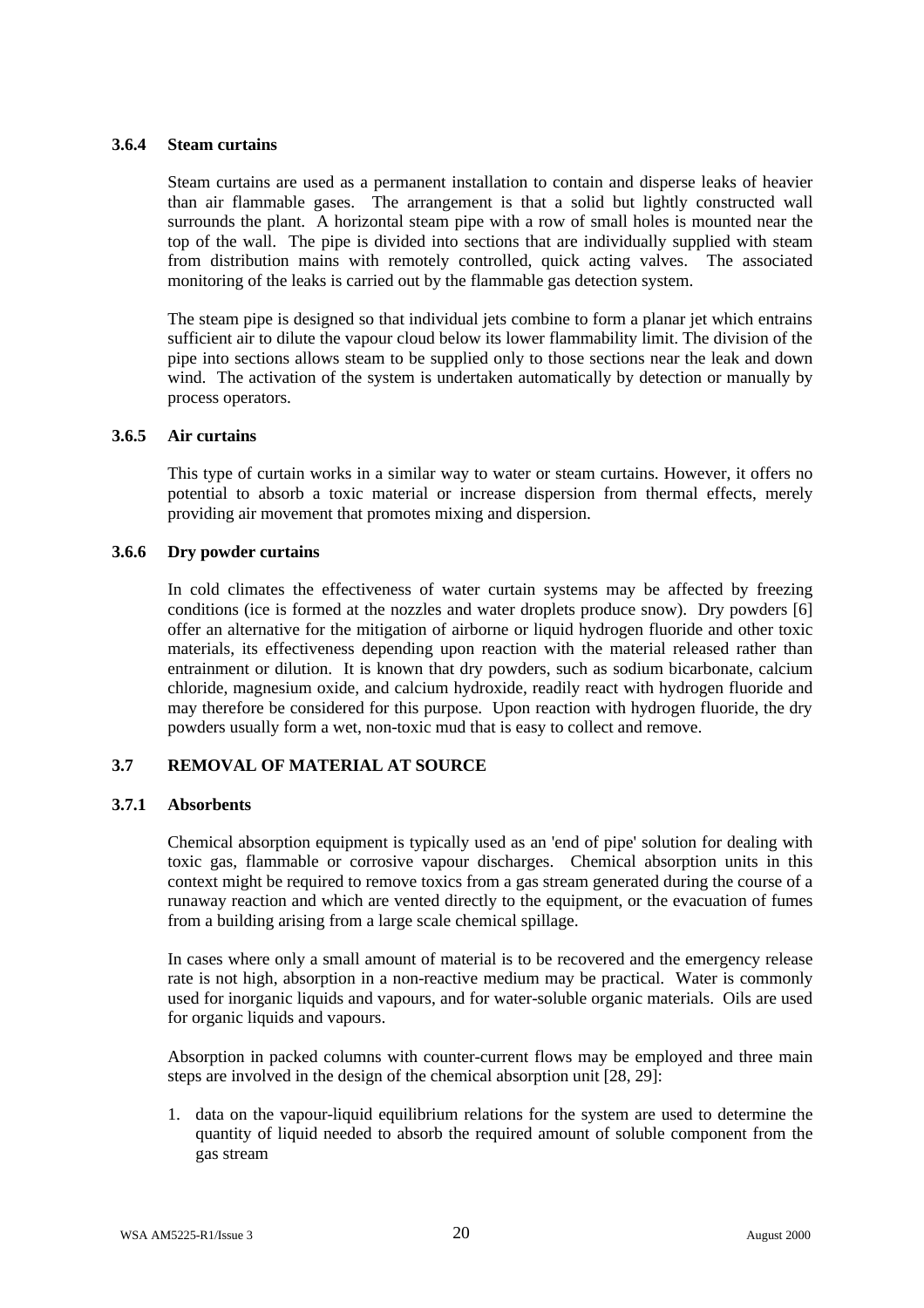- 2. data on the liquid and vapour handling capacity are used to determine the required crosssectional area and diameter of the equipment through which the liquid and gas streams flow
- 3. equilibrium data and material balances are used to determine the number of equilibrium stages required for the desired absorption. The difficulty of the separation depends on the degree of recovery required.

A poorly designed chemical absorption unit might not be capable of meeting the original design intent. Issues arising from poor design are described in the following examples:

- Where a chemical absorption unit uses a solvent to react with the soluble component in a gas stream, the designer should ensure that sufficient quantities of the solvent are available to react with the maximum volume of soluble gas likely to be passed through the equipment. Failure to take this into account at the design stage could result in the gas concentrations exiting the chemical absorption unit exceeding the design intent.
- The designer should ensure that, in situations where reaction between the solvent and solute in the gas stream results in the formation of a salt, the design does not permit the accumulation of solids in the voids between the packing, thus reducing the ability of the equipment to perform the absorption duty.
- The designer should also consider that, where reaction between the solvent and soluble gas component results in an exothermic reaction, adequate account has been taken of the need to remove potentially large quantities of heat. Otherwise the temperature generated might result in mechanical failure of the absorption unit itself or of its workings.
- Chemical absorption units usually incorporate some form of liquid seal at the base of the unit to ensure that gases flow up the column. A chemical absorption unit which has not been designed to cope with the maximum pressure and volume throughput of a gas or vapour stream could lead to a situation where the liquid seal is displaced, thus enabling quantities of toxic or flammable materials within the gas stream to vent to undesired areas of the plant.

#### **3.7.2 Adsorbents**

Adsorption of vented vapours may also be practical in certain situations. This method would be of particular interest for relatively small quantities or low concentrations of material. Carbon is widely used as an adsorbent but other materials such as silica gel, alumina and molecular sieves may also be employed in certain circumstances.

Some adsorbents may catalyse the ignition of flammable vapours or undesirable chemical processes. Hence, thermodynamic studies or testing may be required to determine the suitability and safety of a proposed adsorbing medium.

#### **3.8 BLANKETS OR COVERS**

#### **3.8.1 Typical action**

The rate of evaporation from a liquid pool may be mitigated by the application of blankets or covers over the spill. These would normally be applied in conjunction with the secondary containment provided by a bund. Such covers would act to reduce the rate of evaporation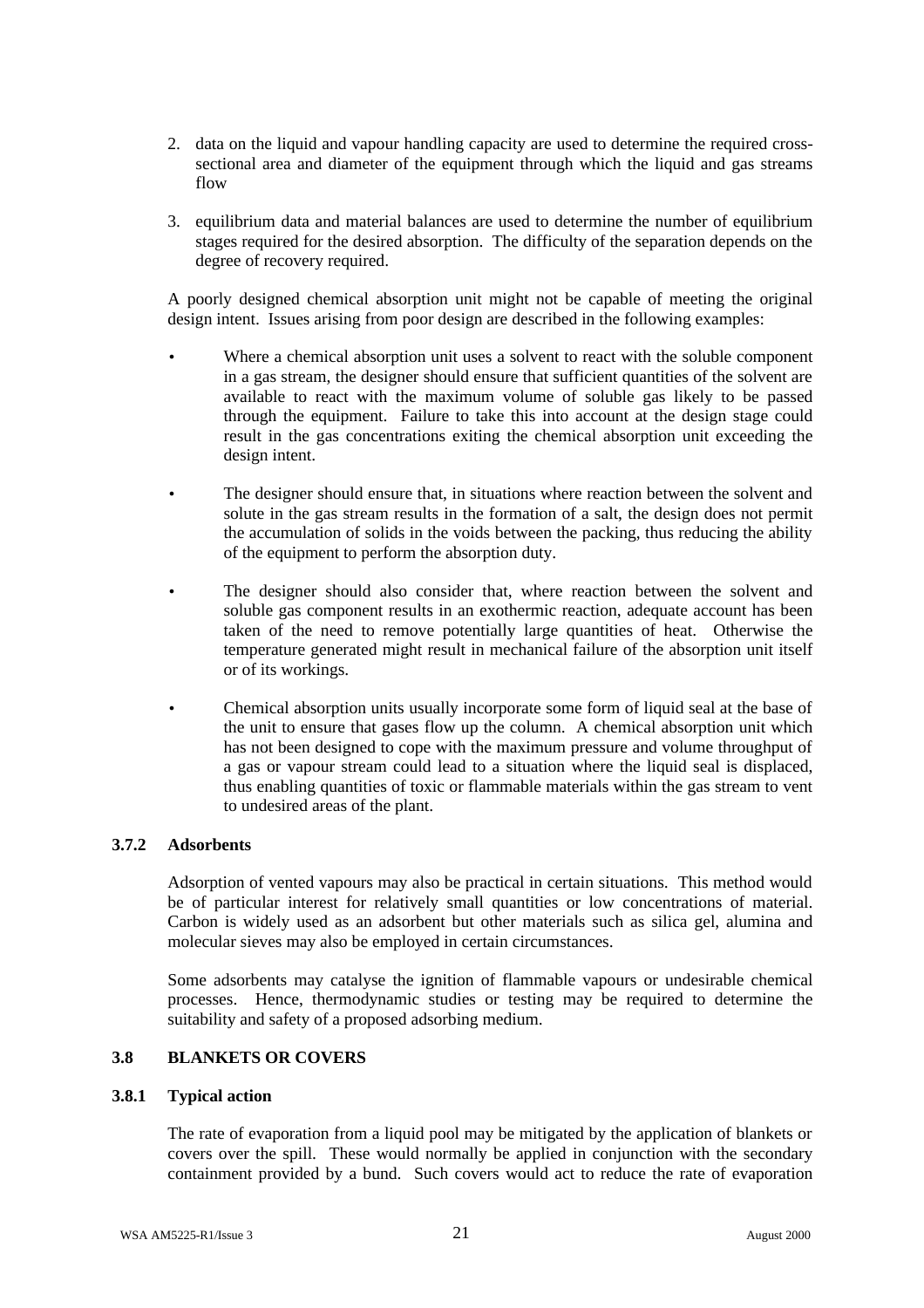from the bund. The covers themselves may be fixed or mobile and could involve various types of material such as:

- Foam
- Dry Chemicals
- Physical covers

#### **3.8.2 Foam**

Where a suitable foam is available, its use is an effective means of reducing the rate of evaporation. Foam acts by insulating the surface of the spill and preventing vaporisation. Other modes of action include absorption of the vapour and scrubbing out of aerosol and particulate matter.

Fire fighting foams may be used in 'no-fire' situations to suppress the release of vapours from fuels and thereby prevent the formation of a flammable concentration of vapour above the fuel. Specialist foams have also been developed to deal with a wide range of hazardous materials on which fire fighting foams are ineffective. Considerable research has been carried out on the use of aqueous foams to suppress vapours from spills of 'non-fuel' materials [30]. These studies concluded that, whilst conventional fire fighting foams are effective on non water-reactive materials which boil at or above  $40^{\circ}$ C, special foams are required when dealing with materials which either boil below  $40^{\circ}$ C, or are water-reactive. Best results are obtained with foam generation equipment which produces foam expansion ratios in the order of 50:1.

#### **3.8.3 Dry chemicals**

Accidental spills of certain liquids may be treated chemically using dry agents in order to form hard residues which act as a cover over the liquid. This type of treatment may be applied to either acids or caustics using suitable chemical agents which result in salt-based solid residues.

The chemical agent would normally be applied locally by site personnel using shovels or other suitable hand-portable devices, or larger wheeled or stationary units close to the liquid storage area.

#### **3.8.4 Physical covers**

Various physical covers may also be applied to accidental spills. Depending upon the nature of the liquid to be covered, the following techniques may be adopted:

- **Spheres**
- **Water**
- **Sheeting**

Hollow spheres (such as ping pong balls) may be applied to the surface of a spill. These would float on the surface of the liquid pool and would help to reduce the rate of vaporisation.

Water may be used to cover liquids which are more dense and are insoluble in water, e.g. bromine or carbon disulphide. The advantage of this type of cover is that the water may be pre-emptively contained within the bund and would therefore be effective immediately any release occurred. Other forms of physical blankets such as plastic sheeting may also be used to cover spills and reduce vaporisation.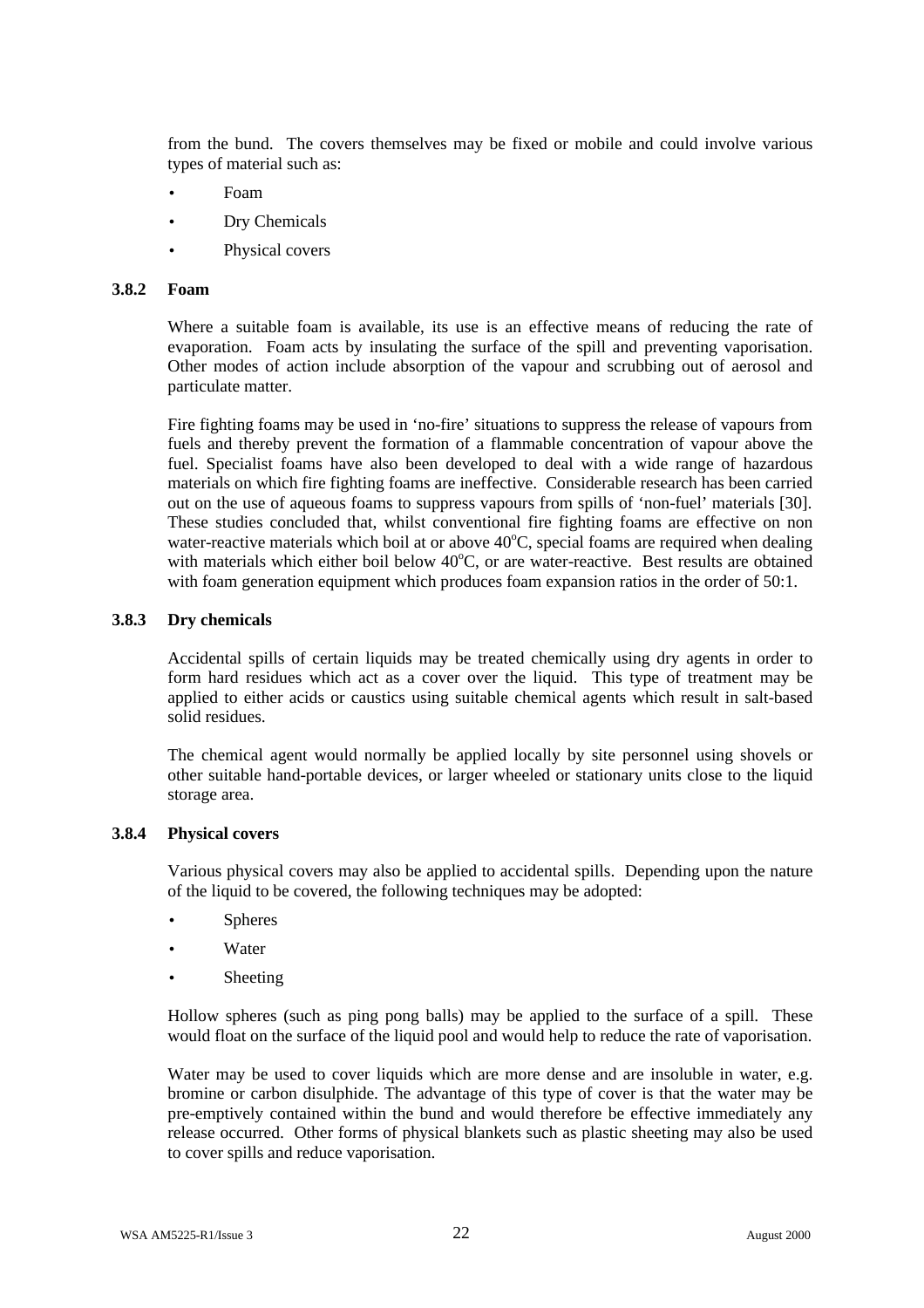## **4 ASSESSMENT OF CURRENT PRACTICE**

#### **4.1 SITE SELECTION**

It was agreed that visits to a number of major hazard sites would be undertaken in order to determine the likely current usage of secondary containment. In order to ensure a representative coverage, the following criteria were used to allow the identification of suitable sites:

- Sites for which WS Atkins has undertaken work or for which there was some previous contact with Atkins staff.
- Between them, the sites should cover the range of hazardous materials that are of interest i.e. both toxic and flammable.
- Some sites should be included which are known to be implementing secondary containment measures.
- Only sites at which full management co-operation was forthcoming would be considered.
- HSE should approve the final list.

The final list of sites considered is given in Table 4.1.

| Company                    | <b>Location</b> | <b>Principal Hazardous Materials</b>                                                  |
|----------------------------|-----------------|---------------------------------------------------------------------------------------|
| Hickson & Welch            | Castleford      | Chlorine<br><b>LPG</b><br>HC <sub>1</sub><br>Oleum<br>Toluene<br>Methanol             |
| <b>Flexsys Rubber</b>      | Wrexham         | Chlorine<br>Ammonia<br>Sodium Cyanide<br>Phenol<br>Aniline<br>Acetone                 |
| Solvay Interox             | Warrington      | Hydrogen Peroxide                                                                     |
| <b>Aventis CropScience</b> | Norwich         | <b>Bromine</b><br>Ammonia<br>Thionyl chloride<br>Propionitrile<br>Toluene<br>Methanol |
| Site 5                     | UK              | Chlorine<br>Di-methyl formamide<br>Methanol                                           |

| Table 4.1 : Sites selected for visits |
|---------------------------------------|
|---------------------------------------|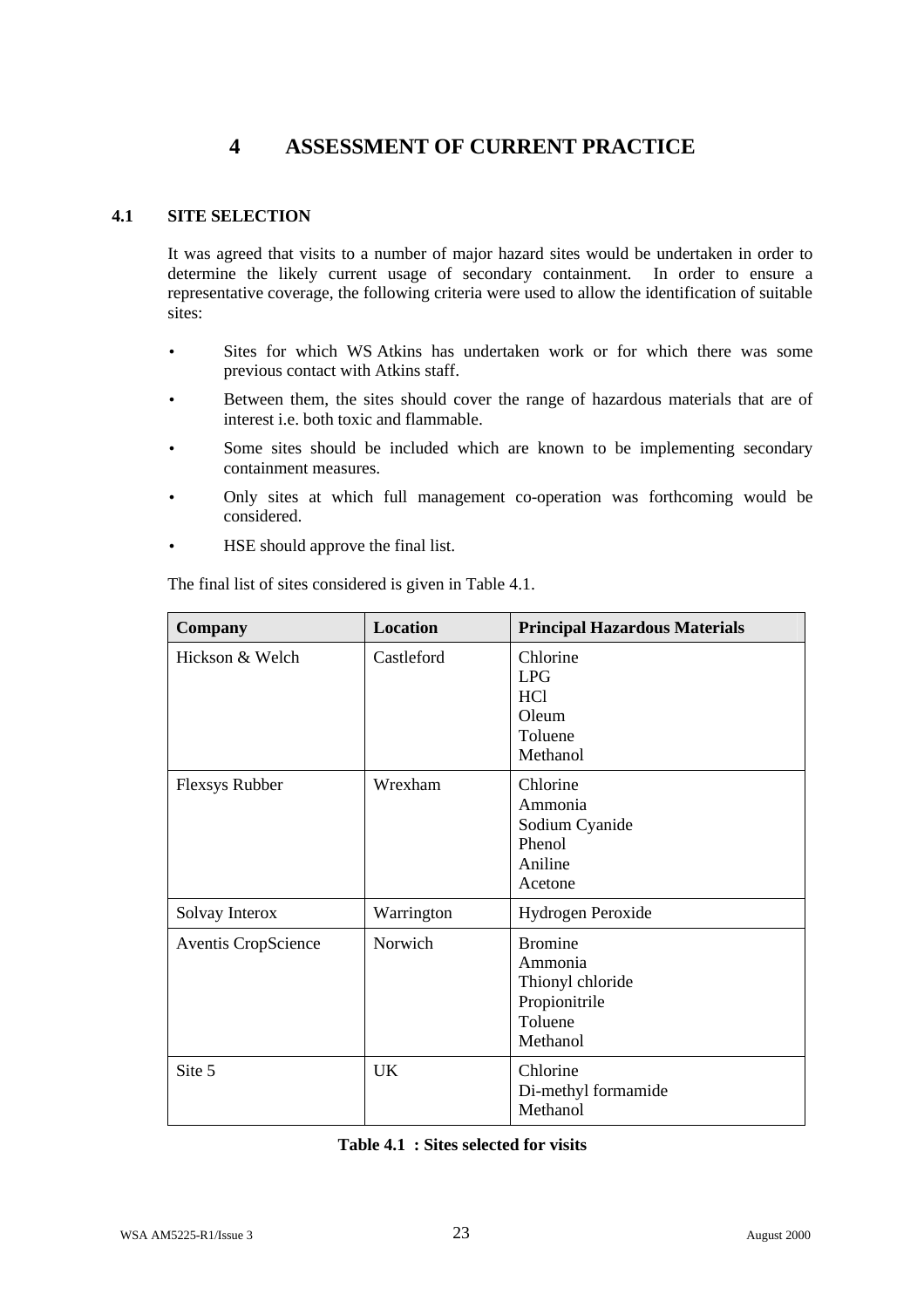The remainder of this section summarises some of the key issues found from these site visits. For consistency with the remainder of the report, they are grouped under the same sub headings as given in Section 3. There is also an additional section that describes those secondary containment provisions that were observed during the site visits that do not fall into any of the sub-headings from Section 3. Detailed individual site visit reports are contained in Appendix B.

#### **4.2 BUNDS**

All of the sites reported bunding around storage vessels. The bunds are generally designed in accordance with HSG50, HSG176 or with company-developed guidelines. The following issues were identified relating to bund design or operation.

#### **4.2.1 Bund construction**

Various methods of construction were observed during the site visits. Most bunds were constructed from poured concrete but some instances of brick built bunds were noted. In some cases specialist concrete was employed to minimise heat transfer. In other cases coatings were applied to the surface of the bund floor and walls. These coatings ranged from tiles to specialist coatings such as 'furane' or 'ucrete'.

#### **4.2.2 Drainage issues**

One of the main operational problems encountered at one site is emptying rainwater out, and then ensuring that the drain valves are closed after use. At other sites, this problem is overcome by eliminating drain valves and emptying the bunds using steam ejectors. At another site, either steam ejectors or a mobile drainage truck is used.

Potential for bund overflowing was mentioned by one site, where leaks of hydrogen peroxide need to be diluted at source; the addition of diluting water could overwhelm the capacity of the bund.

Water was also cited as a potential problem by another site, whose Newport plant has storage of PCl3, which reacts with water. This is an example of a more general problem where it is important to keep surfaces dry when dealing with water-reactive substances.

#### **4.2.3 Bunding of pumps**

Some variation between sites was observed regarding the location of offloading and process transfer pumps. In some cases pumps were located within the main tank bund and in other cases the pumps were located outside the main bund. Clearly the advantage of the former is that any leak from the pump would benefit from the containment capacity of the main bund; however, in this configuration the pump is vulnerable to being submerged by large leaks from the main tanks. Locating the pump outside the main bund protects the pump and makes maintenance easier, but the pump would then need alternative bunding arrangements, which may not be as capacious as the main bund.

On two sites, some pumps have been located at high level such that leaks from the pump drains into the main bund, but the pump is not itself located within the bund. It was noted however that this solution may cause operational problems related to priming the pump.

Where flammable liquids are concerned, it is clearly preferable to have the pumps located outside of the main bund. This was not always the case at the sites visited.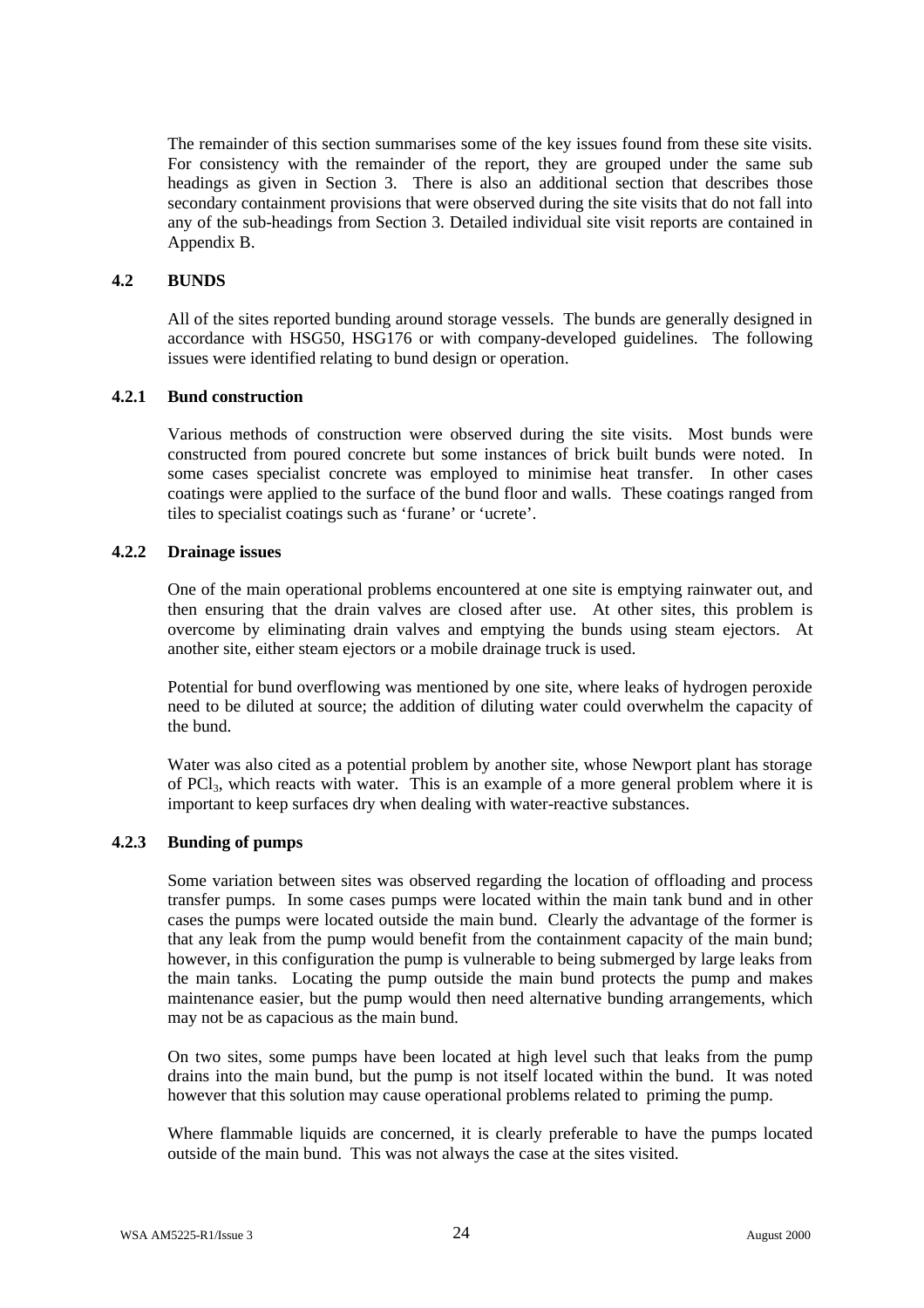#### **4.2.4 Minimisation of evaporation**

Whilst a bund will ensure a limited area for vaporisation, further measures can sometimes also be incorporated to minimise evaporation. At one site, the sump in a chlorine building is constructed of low conductivity concrete. There are also cases of bunds around the storage tanks of very dense liquids being deliberately filled with water. The water thus acts as a cover to reduce evaporation. This was observed for carbon disulphide and bromine.

#### **4.2.5 Overtopping issues**

The height of the bund is a key issue with respect to overtopping. One site reported some low bunds which would be inadequate to prevent either spigot flow or dynamic overtopping. Another site reported a company standard that specifies the recommended minimum distance between the bund wall and the nearest tank.

The additional loading which would result from dynamic effects has also been considered by another site, who have sunk their more recent bunds into the ground. This provides greater integrity in the event of a surge wave.

#### **4.2.6 Bunding of flammables**

The issues for flammables are slightly different from those for toxics, since a bund full of flammable liquid could ignite and result in escalation of the initial leak (e.g. to a BLEVE).

One site had very stringent company guidance on bund design for flammables which identified the following key points:

- Storage tanks are raised on pedestals
- Storage tanks are equipped with linear tape heat detectors
- Storage tanks have an automatic deluge system
- Bund is equipped with foam inductors
- Bund floor is sloped steeply towards a catchment pit at one end
- Capacity of bund is at least 110% of capacity of largest tank
- The catchment pit is separated from the main bund by a large firewall extending to the full height of the vertical tanks.
- Pumps are located outside the bunds and leaks from the pumps would drain to interceptor pits.

Another site indicated that any spillages of Highly Flammable Liquids (HFLs) into bunds would be protected by foam blankets applied by the fire brigade.

A third site reported the provision of offloading sumps capable of holding the entire contents of a failed road tanker. This would prevent running pool fires impacting on process areas.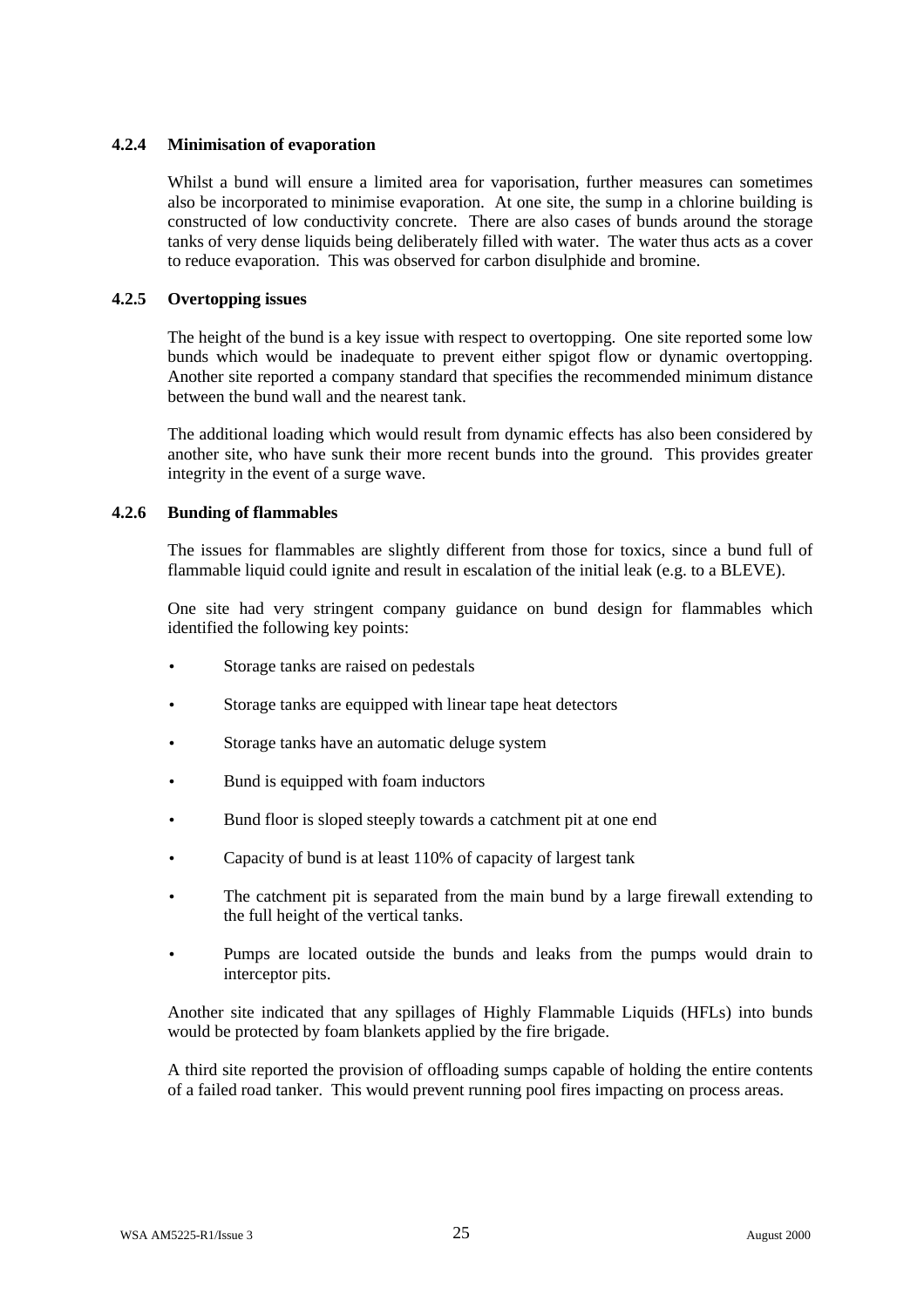#### **4.2.7 Bunding of toxic liquids**

Although there are no legislative requirements for the bunding of toxic liquids, all the sites visited had chosen to bund all very toxic liquids and almost all toxic liquids. This is consistent with the provision of the Health & Safety at Work Act in which it is usually considered reasonably practicable to provide bunding where this mitigates consequences. The standard of bunding varied but generally complied with the 110% rule commonly used for flammables. Exceptions tended to involve low hazard toxics, or materials that would solidify upon release.

#### **4.2.8 Use of kerbs**

One site has a small kerbed area at the drum storage, to prevent spillages entering the remaining storage area. They also indicated that tanker offloading areas were not well kerbed, and could overflow to surface water drains.

#### **4.2.9 Compatibility of materials**

Tanks containing NaBr and HBr were originally contained within a single bund at one site. However, it was realised that cyanide impurities in NaBr could react with HBr to form HCN. As a result, when an additional tank was installed, internal partitioning was introduced so that the bunding for the NaBr tanks was effectively separated from that for the HBr tanks.

#### **4.3 ADDITIONAL SKINS**

Double skinned process equipment was employed on two of the sites, and in both cases this was associated with phosgenation plant. In each case a swept air system is employed to detect leaks from the primary containment into the space within the secondary containment. It was noted that in both cases that the leak detection systems would detect the presence of a leak, but would not give an indication of the exact location of the release.

One site considered the installation of double skinned distribution pipework for chlorine. It was decided however that the associated problems with inspection of the inner pipe and the possibility for moisture build up in the annulus could be significant. It was therefore considered to be more effective to install comprehensive and efficient leak detection equipment that could be used to rapidly detect and isolate any leak that may occur.

#### **4.4 BUILDINGS**

Buildings are utilised as secondary containment on all sites visited. The nature of the containment provided by the buildings varies and includes:

- Vapour Enclosure
- **Liquid Containment**
- Weather Sheltering

#### **4.4.1 Vapour enclosure**

Buildings can be used to provide an enclosure to contain any vapours that are released from process equipment contained within the confines of the building. In some circumstances a forced ventilation system can also be employed in conjunction with a scrubbing system. Such provisions were in place on the two sites involving chlorine storage. The extent of the facilities within the building did however vary between the sites. On one site only the offloading area was enclosed whereas on another site the offloading area, storage area and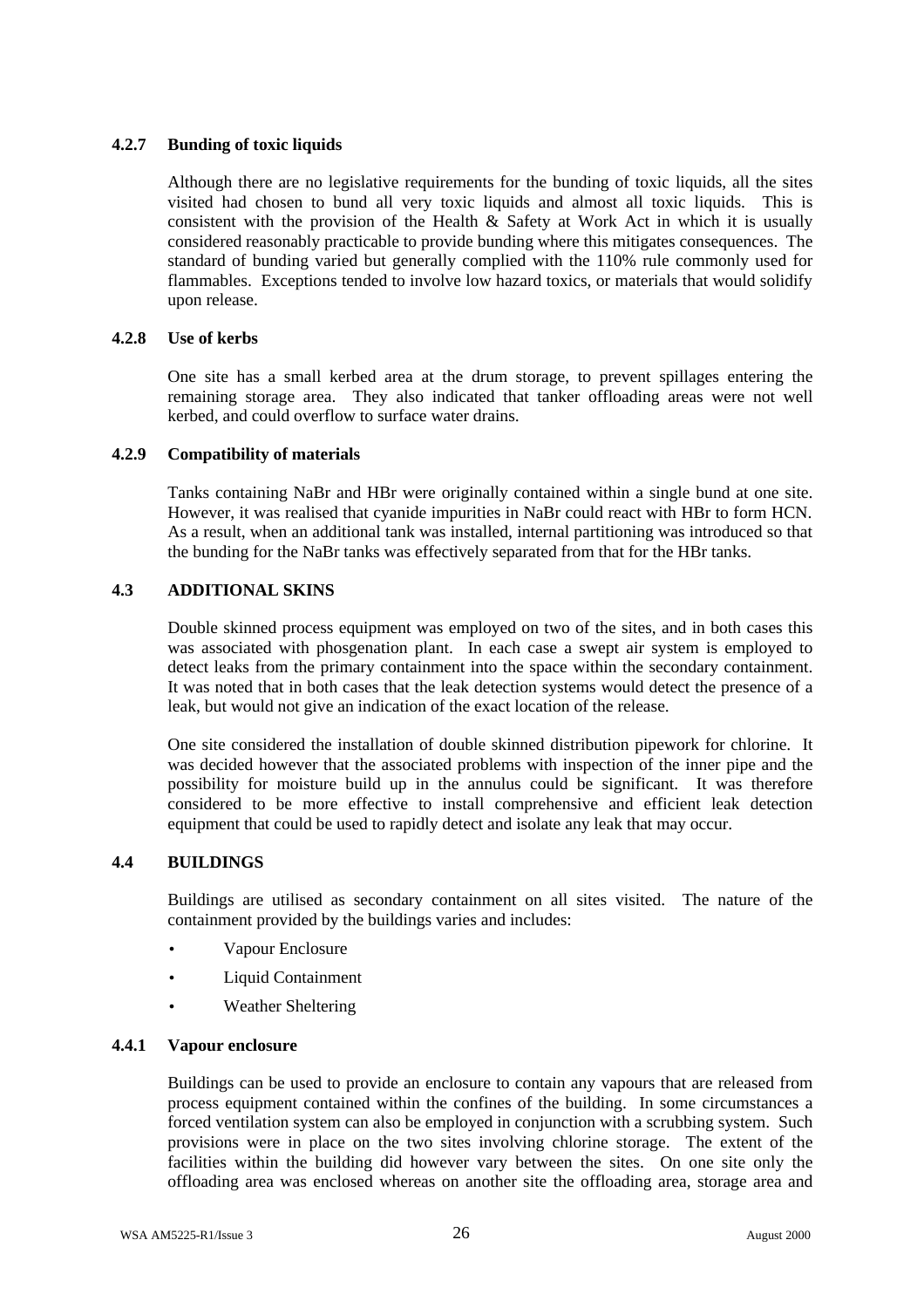chlorine vaporisers were all enclosed. In both cases the buildings were equipped with chlorine detection equipment to provide a leak alarm. These buildings also incorporated containment features (see Section 4.4.2).

In some cases, where buildings are being used for secondary containment purposes in conjunction with forced ventilation systems, the building had restricted entry provisions, interlocks and in some cases CCTV surveillance.

On one site the use of temporary tenting during maintenance activities was reported. Such tenting was vented through activated carbon. Whilst this is a useful technique, the expense of providing sufficient activated carbon to deal with accidental release rates is likely to be considerable.

#### **4.4.2 Containment**

In some cases buildings were effectively used as bunds to contain liquid spills. These often also incorporated special treatments or construction materials for the floor (and partially the walls) of the building. In the case of chlorine low conductivity concrete was used to minimise heat transfer. Where oleum storage was concerned, a plastic (furane) coating was applied.

#### **4.4.3 Weather sheltering**

On one site, a building is employed to provide sheltering and prevent rain water from coming into contact with liquid spills. The building encloses the offloading facilities for a number of chlorides, the contact of which with water would greatly increase the rate of evolution of HCl vapour.

#### **4.5 EMERGENCY RELIEF**

Most of the sites reported the use of emergency relief systems. These included:

- Bursting discs / relief valves
- Catchtanks
- **Cyclones**
- Dump tanks
- **Ouench vessels**

Some sites incorporated double bursting disc arrangements for which the inter-spatial pressure is monitored. Cases of bursting discs followed by relief valves were also reported. In one case a bursting disc / relief valve configuration relieved via a catchtank. In another process, which has the potential for runaway reactions to occur, the bursting discs discharge to a quench tank.

Other instances of quench vessels and dump tanks were also reported for the more 'high risk' processes. On one site a separate towns water header was installed to provide an emergency water supply in the case of site power failure.

One site reported the retro fitting of cyclones to column vents in order to prevent the potential for droplet solvent discharge to atmosphere during venting.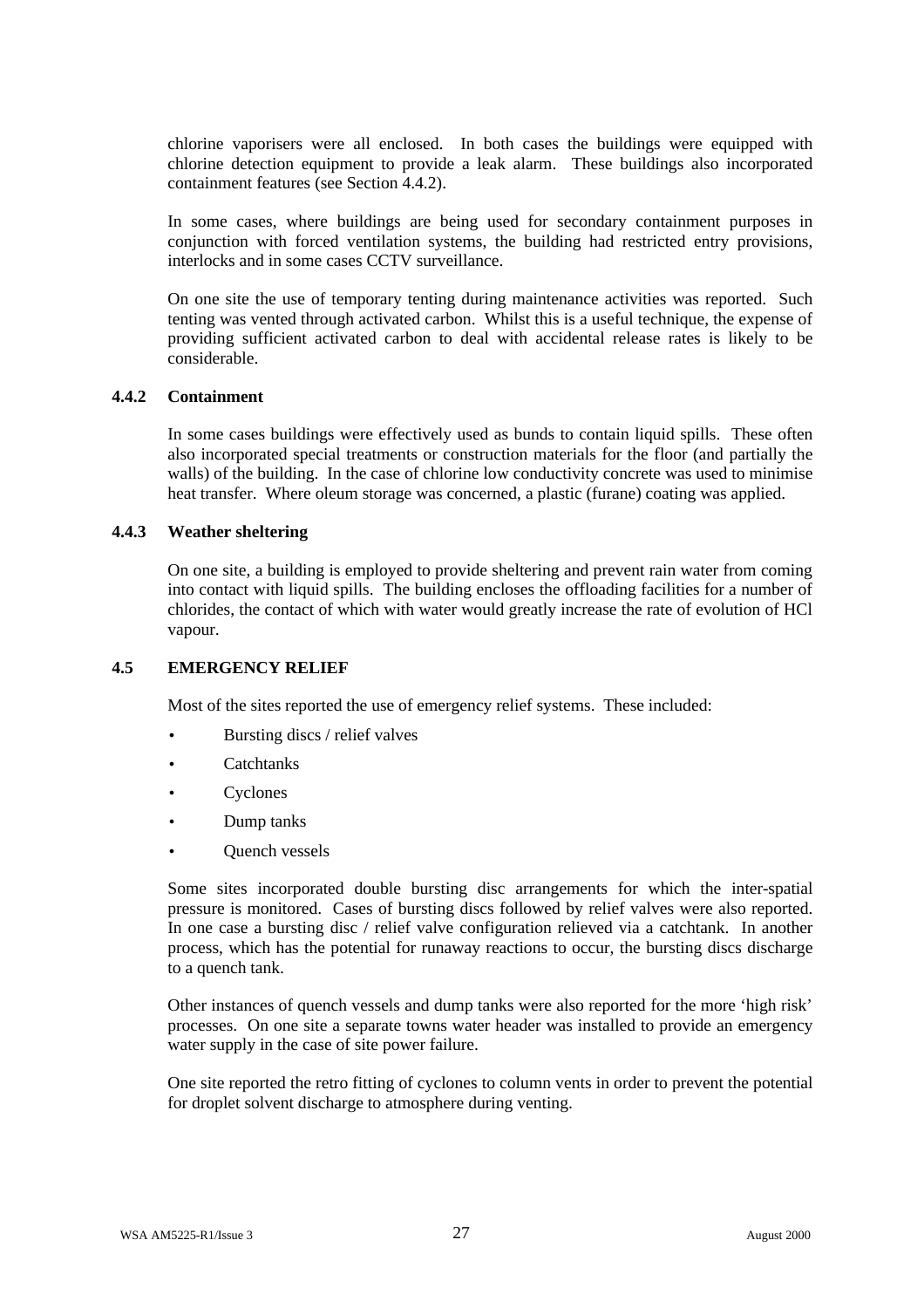#### **4.6 BARRIERS**

All sites reported the potential use of mobile water sprays to knock down vapour clouds. Although all sites visited had their own site emergency response teams who are trained and equipped to provide water curtains in this way, on only one site did the emergency team routinely set up the water spray equipment during offloading activities (involving ammonia) as a pre-emptive measure.

Only one site claimed mitigation potential involving solid barriers. In this case the nature of the site geography results in potential dispersion of a heavy gas (chlorine) towards populated areas up a steep gradient. In these circumstances, a high solid fence on the site perimeter would form an effective barrier and could act to contain a significant amount of the gas within the site boundary.

#### **4.7 REMOVAL OF MATERIAL AT SOURCE**

All sites reported the provision of various absorbing materials that could be utilised for small spills. These include:

- Bicarbonate of soda
- Sand bags
- Absorbent pads
- Absorbent socks
- Wood chips

One site reported the use of scrubbers for all off-gases and in some cases both primary and secondary scrubbers are employed.

#### **4.8 OTHER MEASURES IDENTIFIED**

#### **4.8.1 Site design**

All sites reported some degree of secondary containment provided by the actual design of the site. In most cases this containment related to site drainage designed to prevent local environmental contamination arising from the discharge of off-specification liquid or firewater run-off. All sites had on-site water treatment facilities.

#### **4.8.2 Covers**

The use of emergency drain covers was reported on two sites. On one site the drain covers were pre-installed and deployed by means of a central locking mechanism. On the other site mobile covers were supplied at various strategic locations around the site.

#### **4.8.3 Flange guards**

The use of flange guards was reported on only one site, where they were used extensively on the distribution pipework for caustics. Two types of flange guard were being employed, the original type consisting of a jacket that fits around the entire flange including the bolts. However, some problems with bolt corrosion had previously been experienced with this type of guard, and more recently a wrap around tape style of guard has been introduced which leaves the bolts exposed.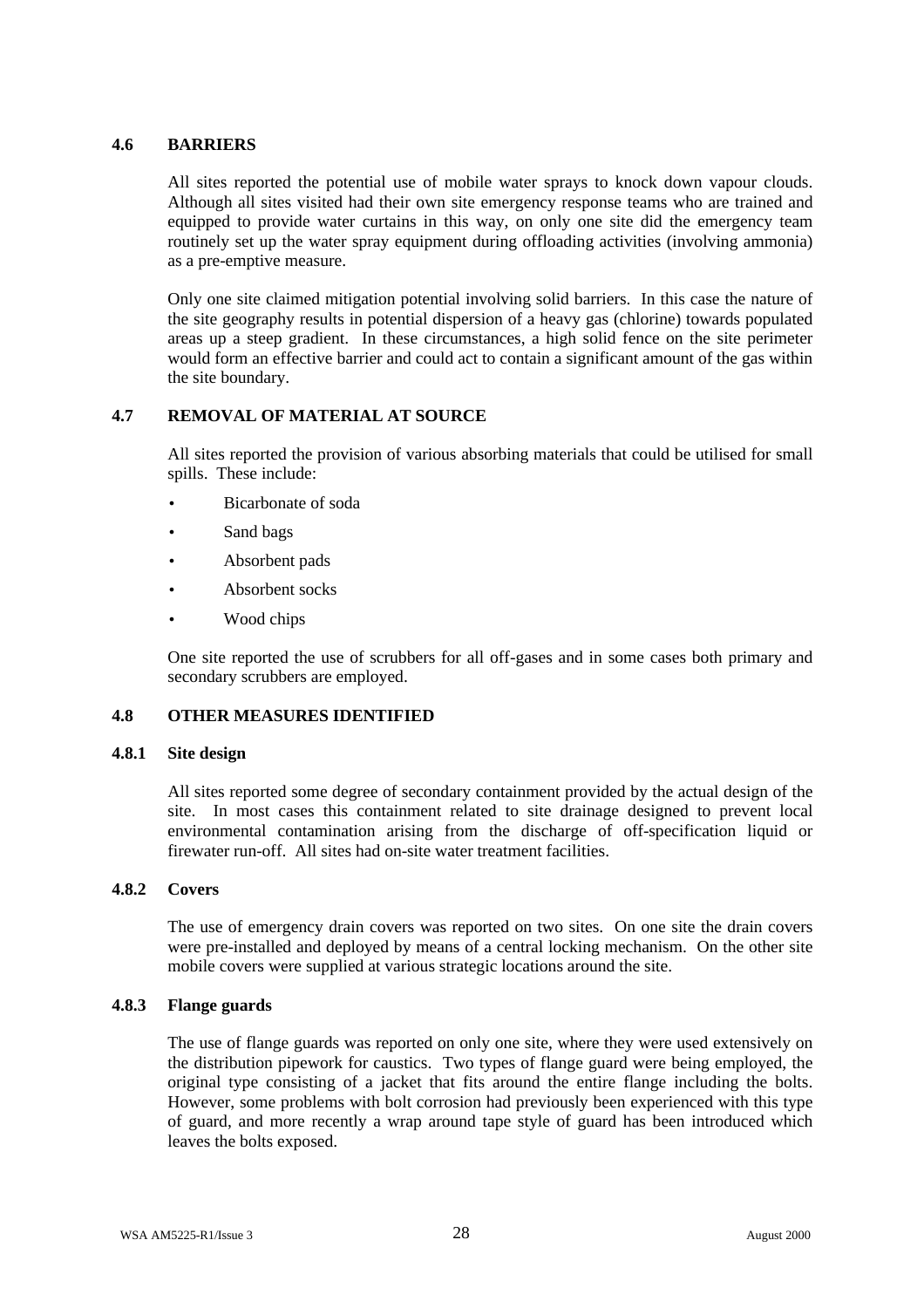It was noted that the flange guards were fitted for personnel protection purposes rather than as a secondary containment provision. This point was re-iterated by another site which, whilst not having a policy to fit flange guards, had recently considered this issue following an incident in which caustic was lost from pipework. The conclusion was that flange guards would merely act to delay an accidental release.

#### **4.8.4 Mobile devices**

All sites reported the use of various types of mobile device that could be deployed on demand for various scenarios. These included mobile bunds, various types of absorbent materials and mobile covers as described in the above sections.

In addition, the following mobile devices were also noted on some of the sites visited:-

- Spill pallets for temporary drum storage
- Mobile pumps
- **Overdrums**
- Drum clamps and patches
- Pneumatic patches for bulk tanks or pipes

#### **4.8.5 Underground tanks**

Two sites reported the use of underground tanks.

In one case this was used as containment for surface water run off near the site gate house. This provides secondary containment for any leaks that may occur from road tankers in this area.

A second site was equipped with an underground tank designed to accept leaks of bromine, that are initially collected below a layer of water, in a bromine storage containment pit. The underground tank is equipped with a number of dip pipes at various levels which allow the bromine to be removed for treatment involving a minimum amount of fluid volume.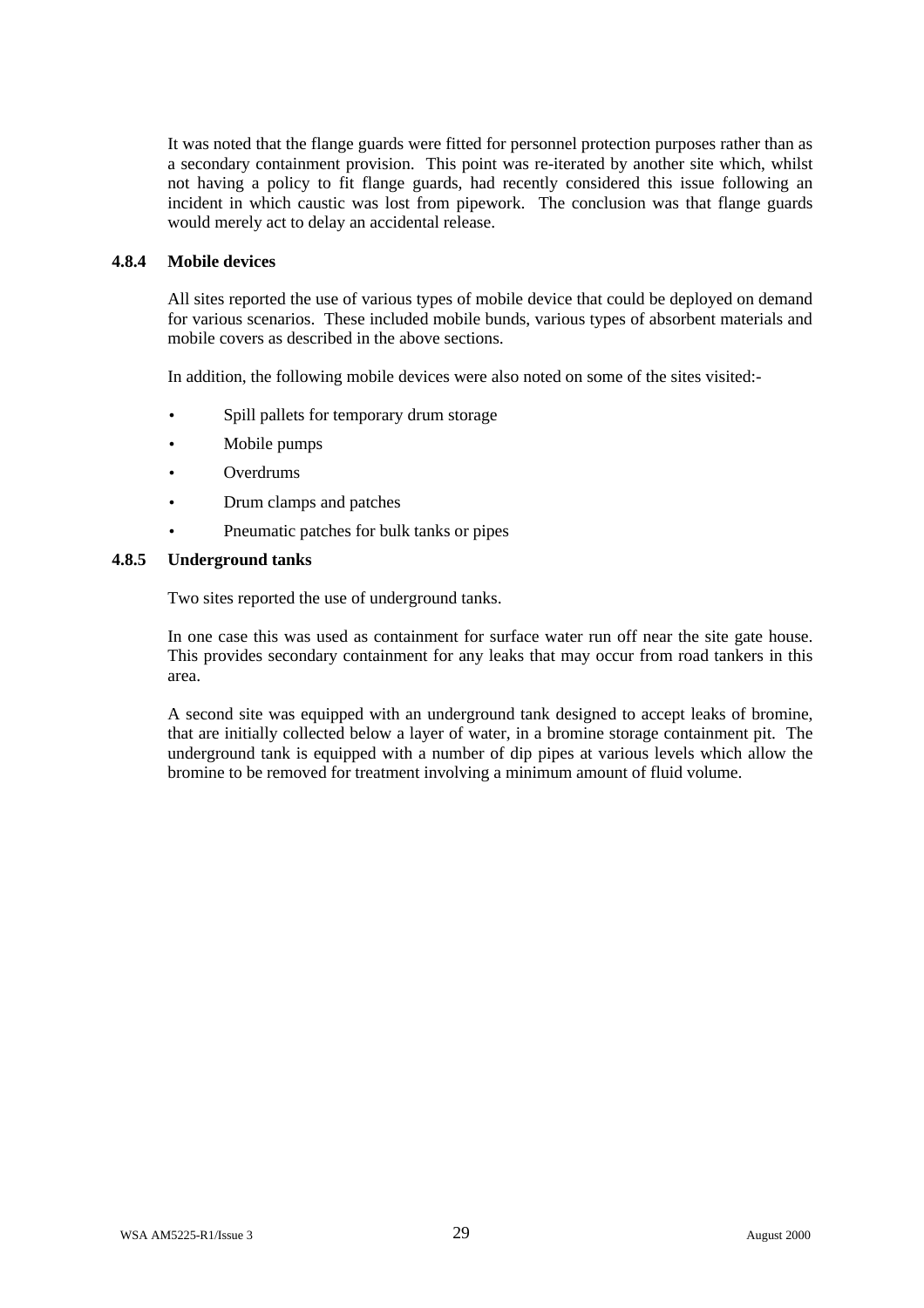# **5 REVIEW OF PERFORMANCE**

# **5.1 RELEVANT INCIDENTS**

In order to assess the effectiveness of secondary containment provisions, a review of previous incidents in which toxic or flammable materials have been released to atmosphere has been undertaken. A wide variety of sources of incident data have been consulted including:

- MHIDAS database
- Safety and loss prevention textbooks (e.g. Lees [31])
- HSE enquiry reports
- IChemE Accident Database
- Other published audit reports and papers

The focus of the review was to ascertain the nature and effectiveness of the influence of any secondary containment measures that were present in each incident. A total of 46 relevant incidents have been identified. Individual incident reports for other incidents are contained in Appendix C and are listed in reverse chronological order with the most recent first.

The Venn diagram given in Figure 5.1 shows the incidents categorised according to the type of event resulting from the release: vapour cloud, fire or pollution. Although most incidents will lead to environmental pollution of some form, the category here does not include any airborne pollution as a result of releases or fires. The diagram shows that there are sixteen incidents involving vapour clouds, eleven of which became ignited and led to fires. One of the releases led to pollution as a result of rainfall dissolving the hydrogen chloride. The other four vapour cloud incidents led to no further event types. Of the remaining eleven incidents that involved fire, five of these led to river pollution while four led to spills over the surrounding area. There are nineteen incidents that involved only pollution.



**Figure 5.1 : Events Resulting from Material Release**

The incidents are summarised with more details in the tables below. They can be broadly grouped according to the categories in the secondary containment issues column. Some of the incidents have more than one containment failure or inadequacy. Table 5.1 lists all those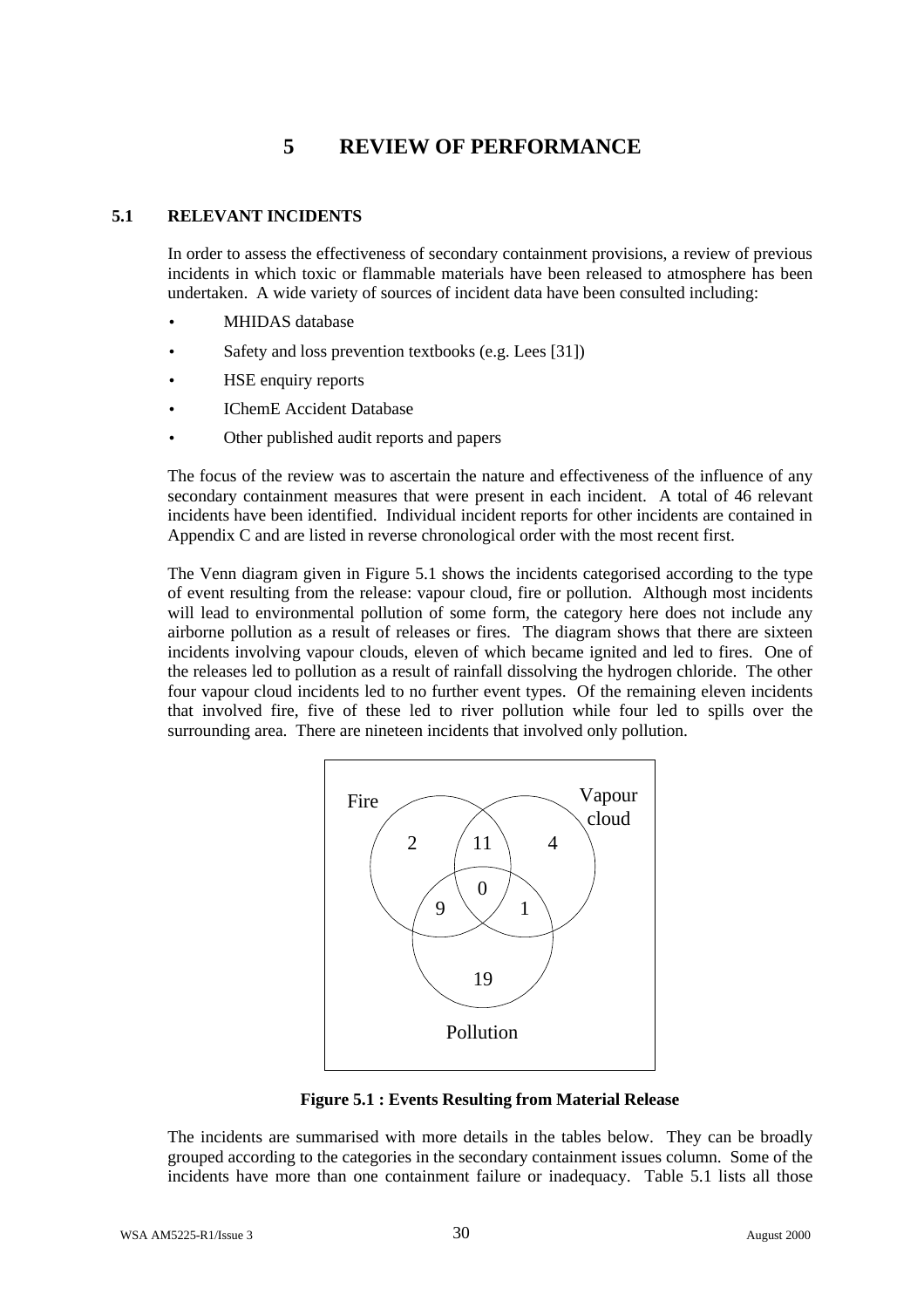incidents that resulted in a vapour cloud. Table 5.2 gives the incidents resulting in fire but does not repeat those already listed in the table concerning vapour clouds which led to fires and Table 5.3 lists the incidents involving only pollution.

| Ref.   | <b>Place</b>              | <b>Material</b>              | <b>Additional</b><br>events |                  | <b>Secondary Containment Issues</b>                                                                      |
|--------|---------------------------|------------------------------|-----------------------------|------------------|----------------------------------------------------------------------------------------------------------|
|        |                           | released                     | Fire                        | <b>Pollution</b> |                                                                                                          |
| $I-15$ | Cheshire, UK              | ethyl & hydrogen<br>chloride | ✓                           |                  | Inadequate bund design                                                                                   |
| $I-21$ | Jonova, Lithuania         | ammonia                      | $\checkmark$                |                  | Inadequate bund design                                                                                   |
| $I-23$ | Texas, USA                | propane                      | ✓                           |                  | No site secondary containment present                                                                    |
| $I-29$ | Naples, Italy             | gasoline                     | ✓                           |                  | Inadequate bund design                                                                                   |
| $I-30$ | Bhopal, India             | <b>MIC</b>                   |                             |                  | No secondary containment present for<br>individual vessel venting system; also,<br>flare system disabled |
| $I-31$ | Mexico City,<br>Mexico    | LPG                          | $\checkmark$                |                  | No site secondary containment present                                                                    |
| $I-33$ | New Mexico,<br><b>USA</b> | natural gas                  | ✓                           |                  | Building confinement issues                                                                              |
| $I-37$ | New Jersey, USA           | propane & butane             | ✓                           |                  | Inadequate water spray systems or<br>foam protection                                                     |
|        |                           |                              |                             |                  | Building confinement issues                                                                              |
| $I-38$ | Brindisi, Italy           | gas release & fire           | $\checkmark$                |                  | Building confinement issues                                                                              |
|        |                           | water run off                |                             |                  | No site secondary containment present                                                                    |
| I-39   | Umm Said, Qatar           | propane                      | ℐ                           |                  | Inadequate bund design                                                                                   |
| $I-40$ | Louisiana, USA            | chlorine                     |                             |                  | No secondary containment present for<br>individual vessel                                                |
| $I-41$ | Seveso, Italy             | TCDD                         |                             |                  | No secondary containment present for<br>individual vessel venting system                                 |
| $I-42$ | Illinois, USA             | hydrogen chloride            |                             | ✓                | Inadequate bund design                                                                                   |
|        |                           |                              |                             |                  | Inadequate water spray systems or<br>foam protection                                                     |
| $I-44$ | Texas, USA                | ethylene                     | ✓                           |                  | Inadequate water spray systems or<br>foam protection                                                     |
| $I-45$ | Nebraska, USA             | ammonia                      |                             |                  | No secondary containment present for<br>individual vessel                                                |
|        | I-46 Feyzin, France       | propane                      | ✓                           |                  | Inadequate bund design                                                                                   |

**Table 5.1 : Summary of Incidents involving a Vapour Cloud**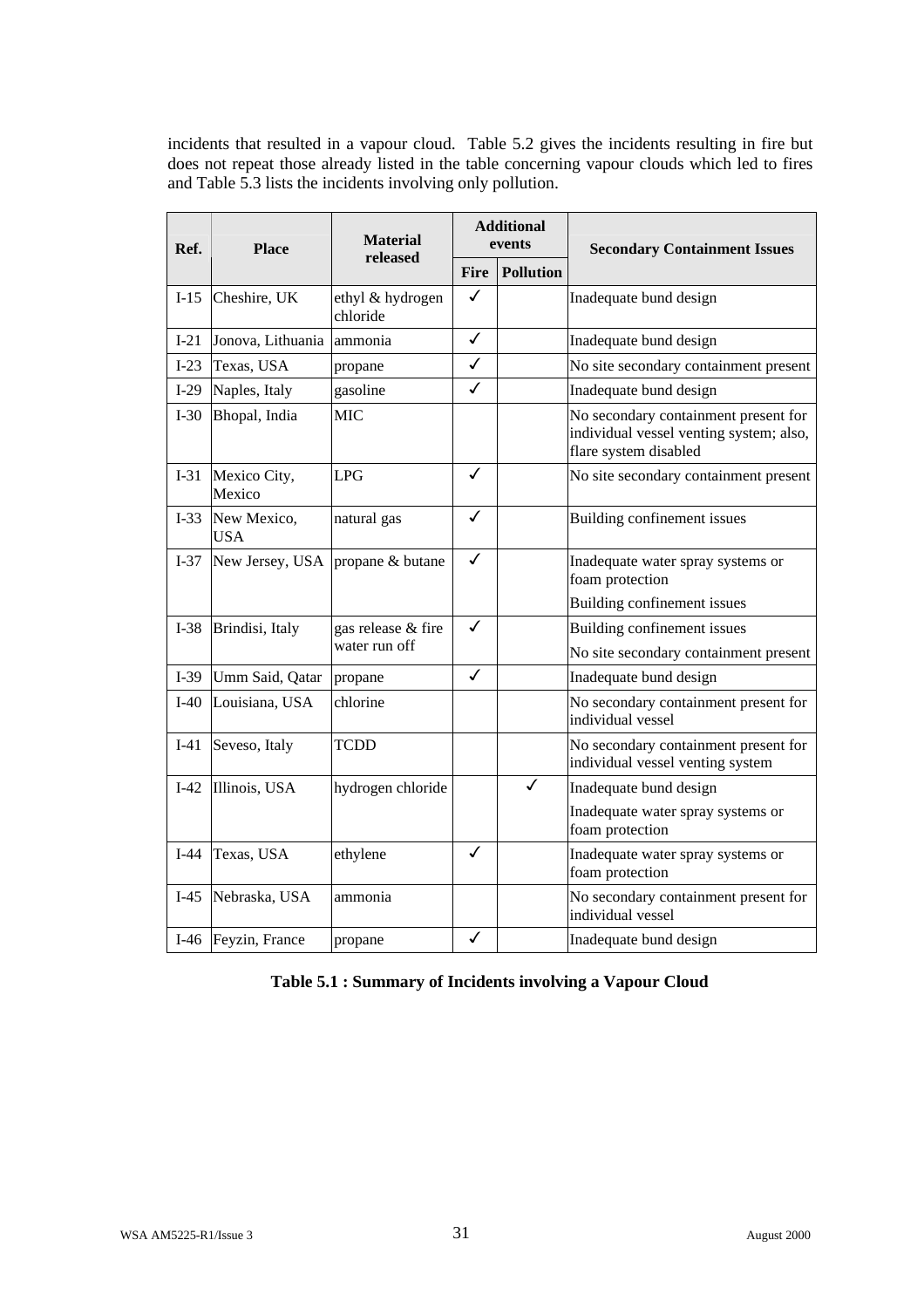| Ref.   | <b>Place</b>                         | <b>Material</b><br>released | <b>Pollution to</b><br>River $(R)$ or<br>Surroundings (S) | <b>Secondary Containment Issues</b>                                                           |
|--------|--------------------------------------|-----------------------------|-----------------------------------------------------------|-----------------------------------------------------------------------------------------------|
| $I-08$ | Kentucky, USA alcohol & fire         | water run off               | $\checkmark$ (R)                                          | No site secondary containment present                                                         |
| $I-13$ | Dronka, Egypt                        | fuel                        | $\checkmark$ (S)                                          | No site secondary containment present                                                         |
| $I-16$ | California, USA gasoline & LPG       |                             | $\sqrt{(R)}$                                              | Inadequate bund design<br>No site secondary containment present                               |
| $I-18$ | Bradford, UK                         | fire water run off          | $\checkmark$ (R)                                          | No site secondary containment present                                                         |
| $I-22$ | Pulau Merlimau, naphtha<br>Singapore |                             |                                                           | Inadequate water spray systems or<br>foam protection                                          |
| $I-25$ | Australia                            | C4 heavy ends               | $\checkmark$ (S)                                          | Inadequate bund design<br>Inadequate safety management system                                 |
| $I-26$ | Basel,<br>Switzerland                | fire water run off          | $\checkmark$ (R)                                          | No site secondary containment present<br>Inadequate water spray systems or<br>foam protection |
| $I-28$ | Thessalonika<br>Greece               | burning oil                 | $\checkmark$ (S)                                          | Inadequate bund design<br>Inadequate safety management system                                 |
| $I-32$ | Kerala, India                        | naphtha                     |                                                           | Inadequate water spray systems or<br>foam protection                                          |
| $I-34$ | Tacoa,<br>Venezuela                  | fuel oil                    | $\checkmark$ (S)                                          | Inadequate bund design                                                                        |
| $I-35$ | Yorkshire, UK                        | fire water run off          | $\checkmark$ (R)                                          | No site secondary containment present                                                         |

# **Table 5.2 : Summary of Incidents involving Fire (but not Vapour Clouds)**

| Ref.   | <b>Place</b>           | <b>Material</b>         | <b>Secondary Containment Issues</b>                       |
|--------|------------------------|-------------------------|-----------------------------------------------------------|
| $I-01$ | Ohio, USA              | fertiliser              | No secondary containment present for<br>individual vessel |
| $I-02$ | Kentucky, USA          | diesel oil              | No secondary containment present for<br>individual vessel |
| $I-03$ | Mannheim, Germany      | phthalic acid esters    | No secondary containment present for<br>individual vessel |
| $I-04$ | Yokohama, Japan        | crude oil               | Use of booms                                              |
| $I-05$ | Cheshire, UK           | chloroform              | No site secondary containment present                     |
| $I-06$ | Texas, USA             | lubricating oil         | Use of booms                                              |
| $I-07$ | Cleveland, UK          | methyl methacrylate     | Inadequate bund design                                    |
| $I-09$ | Cheshire, UK           | vinylidene chloride     | Inadequate bund design                                    |
| $I-10$ | Bakar Bay, Croatia     | crude oil               | Use of booms                                              |
| $I-11$ | East Sussex, UK        | hydrochloric acid       | Inadequate bund design                                    |
| $I-12$ | Suplacui, Romania      | oil                     | Use of booms                                              |
| $I-14$ | Gwent, UK              | heavy fuel oil          | Inadequate safety management system                       |
| $I-17$ | Tallinn Bay, Estonia   | diesel oil              | Use of booms                                              |
| $I-19$ | Samut Prakam, Thailand | bunker oil              | Use of booms                                              |
| $I-20$ | Humberside, UK         | benzene                 | Inadequate bund design                                    |
| $I-24$ | Pennsylvania, USA      | diesel oil              | Inadequate bund design                                    |
| $I-27$ | Panama, USA            | crude oil               | Inadequate bund design                                    |
| $I-36$ | Connecticut, USA       | fuel oil                | Use of booms                                              |
| $I-43$ | Minnesota, USA         | radioactive waste water | No site secondary containment present                     |

|  |  |  |  |  | Table 5.3 : Summary of Incidents involving only Pollution |
|--|--|--|--|--|-----------------------------------------------------------|
|--|--|--|--|--|-----------------------------------------------------------|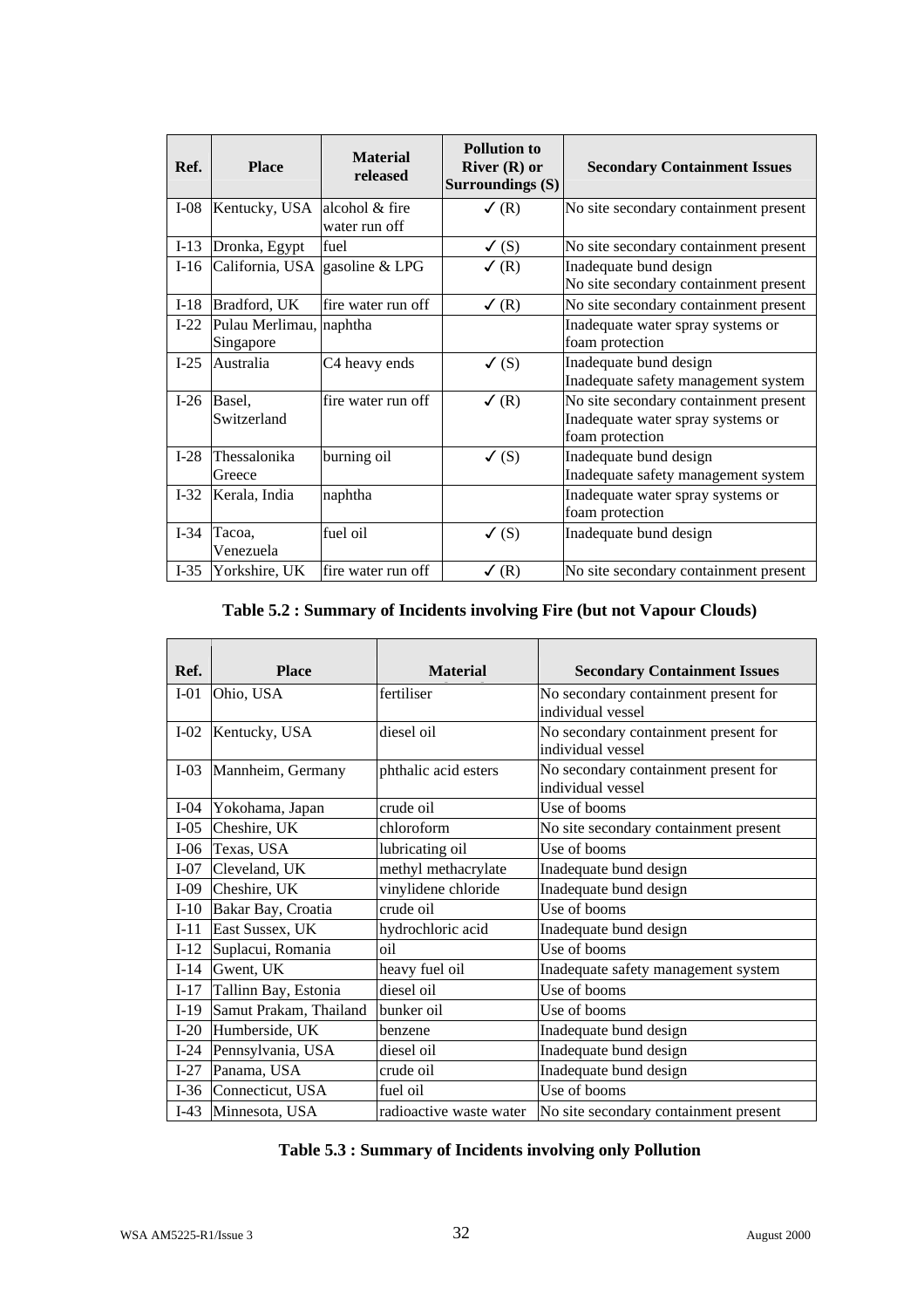For this report, the main areas of interest are incidents involving toxic and flammable releases. For both types of incident the initial aim is to keep the release as small as possible. In the case of liquid releases, steps need to be taken to reduce vaporisation as much as possible. This is achieved in different ways such as blanketing the release with foam or ensuring rapid drainage of the spill away from any danger areas. This also helps to prevent BLEVE situations and running pool fires if the liquid is flammable. The site should be designed so that congestion is eliminated around areas that contain flammable materials. Toxic releases need to be neutralised. The best option may be to house storage vessels containing toxic materials in an enclosed building, therefore preventing immediate release to the environment. In the case of gaseous releases, the use of water spray systems or steam curtains may help to disperse the vapour.

# **5.2 CONSIDERATION OF SECONDARY CONTAINMENT FAILURES**

## **5.2.1 Lack of secondary containment provisions**

About a third of the incidents involve a lack of secondary containment provision. These can be split into those that lack containment around individual vessels and those which involve sites that do not have any general secondary containment provisions.

### No secondary containment present for individual vessels

There are seven incidents that fall into this category. In three of the cases (I-01: Ohio, I-02: Kentucky and I-03: Mannheim) there was a release from a storage unit either due to vessel rupture or inadequately maintained process equipment. If bund walls had been present around these units, the various chemicals – fertiliser, diesel oil and phthalic acid esters – would not have been released from the site and hence contaminated the surrounding environment.

The above incidents involve liquid releases, but secondary containment provisions for gases are also important as demonstrated by the following four incidents (I-30: Bhopal, I-40: Louisiana, I-41: Seveso and I-45: Nebraska). These involved releases of methyl isocyanate (MIC), chlorine, TCDD and ammonia respectively. At Bhopal, the release of MIC gas from a relief valve on a storage tank was the most devastating of these incidents, resulting in 2000 deaths and thousands of people injured. A bursting disc on a reactor at Seveso caused the release of a vapour cloud containing TCDD, which led to animals dying and people falling ill. If there had been some sort of containment to retain the released vapours and direct them through appropriate scrubbers, the results would have been less severe and the deaths and environmental contamination could have been prevented. The losses of chlorine (Louisiana) and ammonia (Nebraska), which did not leak from specific valves but were generally released, would have been very difficult to contain. Fortunately these did not lead to any deaths or serious injuries although in both cases large vapour clouds were formed. Despite the increased difficulty in containing a vapour rather than a liquid, systems should be in place to hold releases from relief valves or bursting discs if the process involves dangerous or toxic gases.

#### No site secondary containment present

These incidents involve releases from the site rather than the specific failure of one vessel. In one incident (I-05: Cheshire) 144 tonnes of chloroform were lost via a leaking pipe, resulting in contamination of the groundwater and nearby rivers. Another incident (I-43: Minnesota) involved a large loss of radioactive wastewater to a river when the water storage space was over filled.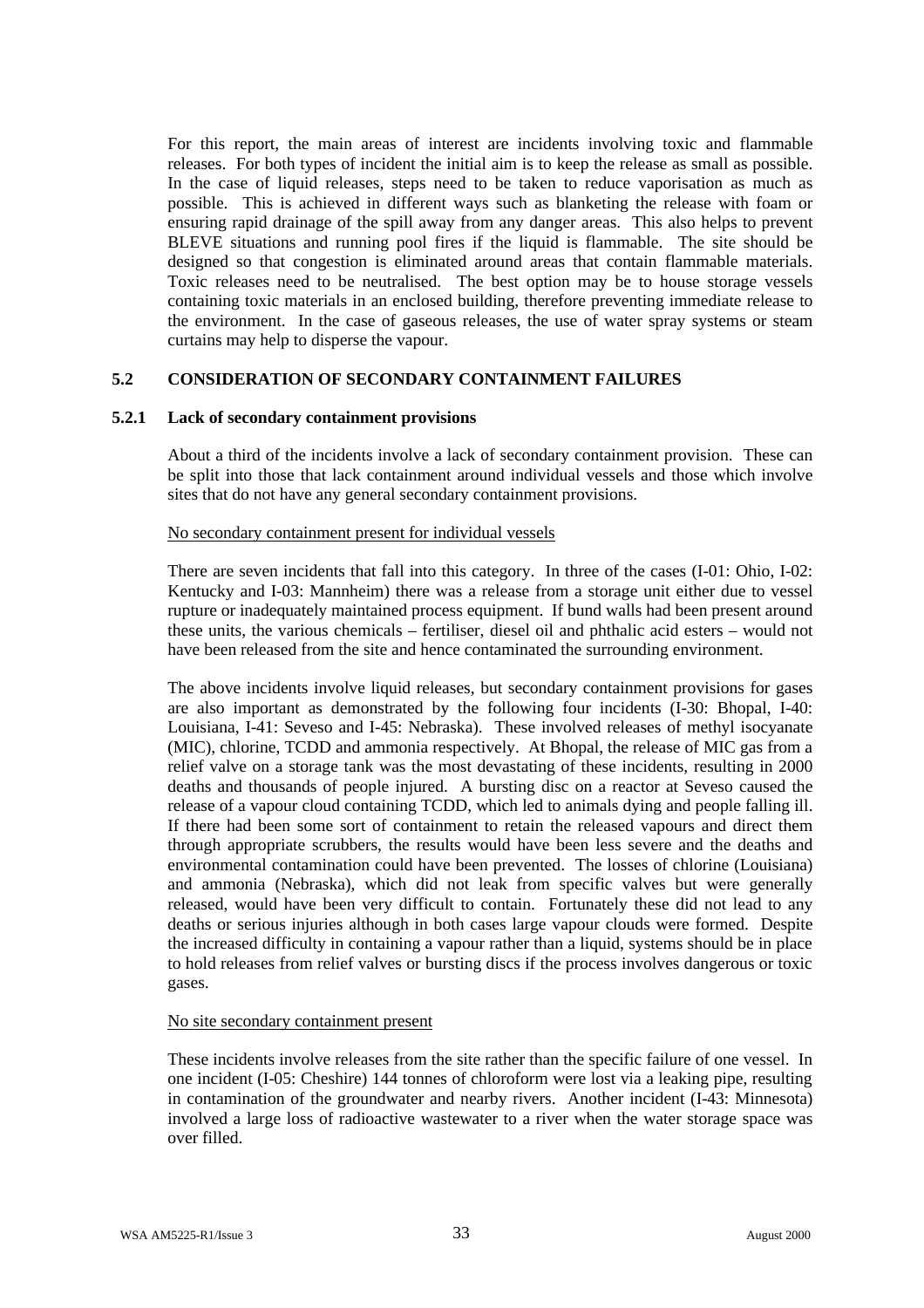There are six incidents listed (I-16: California, I-18: Bradford, I-26: Basel, I-35: Yorkshire, I-38: Brindisi and I-43: Minnesota) where the sites did not have sufficient provision for the large volumes of fire fighting water used on the plant. This resulted in run off water containing various different contaminants such as alcohol, petroleum, and mercury compounds, leaving the site and polluting nearby rivers. If drainage systems had been in place on these sites, none of these incidents would have led to releases to the environment.

A few incidents involve fires that have spread as a result of little or no containment. The first of these (I-08: Kentucky) involves a warehouse fire that spread around the site due to flowing burning alcohol. There were no trenches or bunds on site to retain the spill. The resulting damage may have been reduced if fire sprinkler systems had been in place throughout the warehouses and site buildings to contain the fire. The second incident (I-13: Dronka) occurred on a liquid fuel depot and resulted in blazing fuel flowing into the village killing at least 410 people. This spillage would probably have been prevented if site containment had been in place to retain the fuel. The last incident (I-31: Mexico City) originated with a gas release igniting and leading to site fires. Storage spheres of LPG BLEVEd and burning pools of liquid collected under adjacent vessels resulting in further explosions. If proper bunding and drainage systems had been in place across the site, the spread of burning liquid would have been decreased and the consequences would have been reduced.

There is one incident (I-23: Texas) where the ignition of a propane vapour cloud led to an intense fire, which enveloped four blending tanks. The fire spread a distance of 1300 feet through a trench. There were difficulties isolating the tanks and pipelines. A drainage system should have been in place to remove the burning liquid and the site layout should have enabled vessel areas to be readily isolated preventing the fire spreading to other areas. Flame arresters may also have helped to reduce the spread of the fire.

## **5.2.2 Inadequacy of design**

Approximately half of the incidents involve inadequately designed secondary containment or site layout. These incidents have been split further according to the type of containment; bunds, water spray and foam systems, or vessel isolation. Bunds are the most common containment type and consequently a large number of incidents involving bunds were found.

#### Inadequate bund design

There are sixteen incidents that involve some sort of bund failing through inadequate design. Five of the incidents (I-15: Cheshire, I-28: Thessalonika, I-29: Naples, I-34: Tacoa and I-46: Feyzin) involve bunds that enabled liquid pools to collect below the vessel before being ignited. Bunds should be shaped in such a way as to ensure rapid drainage of any spills away from the vessel in order to prevent escalation. In one case the burning fuel at the base of the tank led to a massive boilover and further site devastation.

There are five incidents (I-11: Sussex, I-20: Humberside, I-24: Pennsylvania, I-25: Australia and I-39: Qatar) where the bund was too small to contain the vessel spillage. This resulted in pollutants such as hydrochloric acid, benzene and diesel entering rivers. In the last of these incidents a wave of liquid propane swept over the bund wall and boiled on the sand; the resulting vapour cloud entered an adjacent plant and ignited. This led to a massive fire that took 8 days to extinguish and killed seven people. Clearly the bund walls should be sized suitably so that they hold the total vessel contents with allowances made for the wave effect that may occur if the release is catastrophic.

There are also two incidents (I-16: California and I-42: Illinois) where the bund could not hold the spill as well as the additional materials used such as fire fighting water and lime for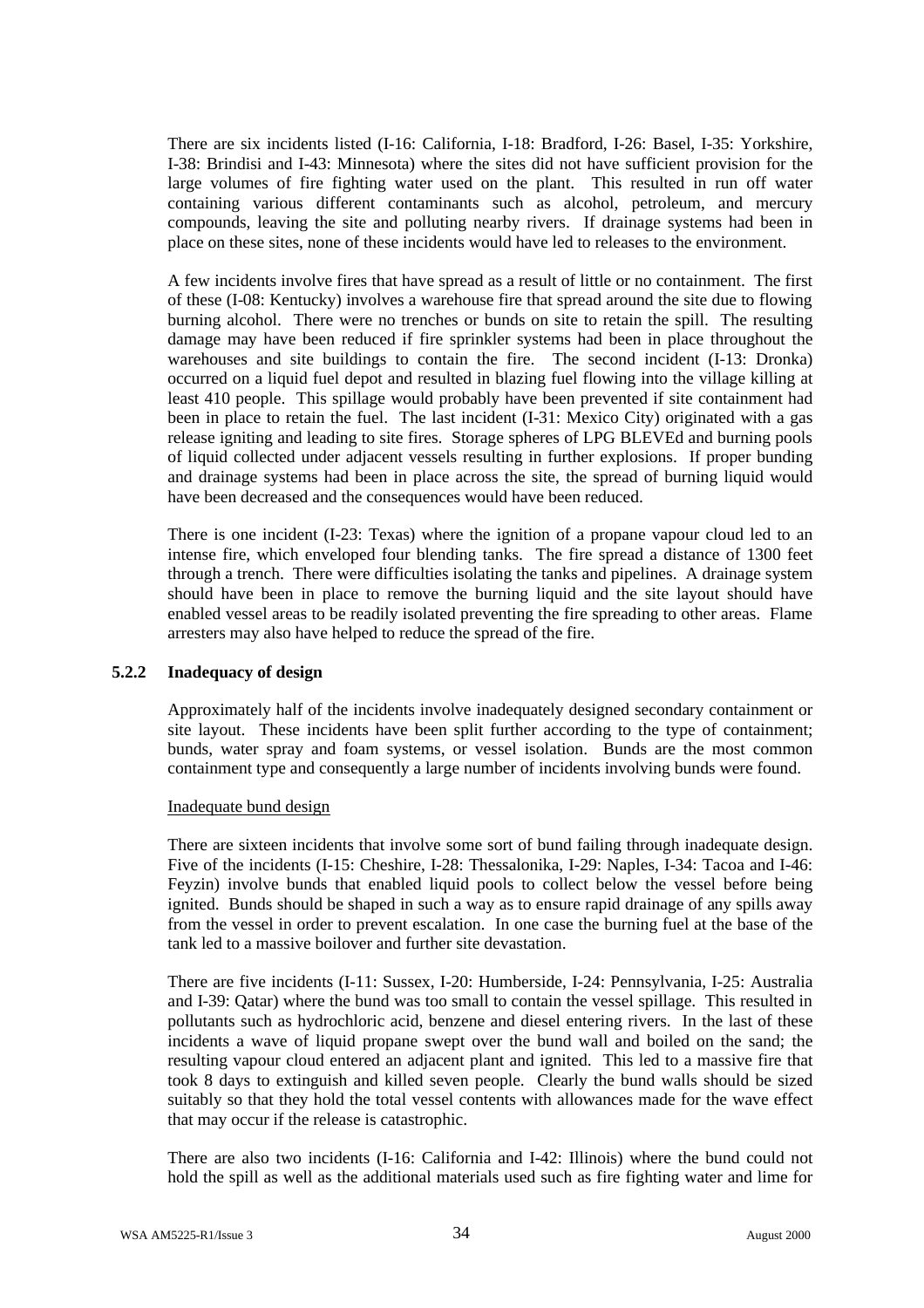neutralisation. In the first incident the bund was breached releasing the water and petroleum mixture to the river. In the second incident a further pit had to be dug to take the overflow from the bund.

A couple of the incidents (I-21: Lithuania and I-27: Panama) involved bund walls that were destroyed. The first of these occurred when a storage tank smashed through a surrounding reinforced concrete retention wall and released a large quantity of ammonia. In the second case a tank containing crude oil ruptured and the force of the released oil caused a section of the bund to collapse, releasing oil to the site and surrounding environment.

The last two incidents in this category (I-07: Cleveland and I-09: Cheshire) resulted in seepage from bunds due to site problems or errors. Both of these led to releases to the environment, one of which resulted in prosecution.

#### Inadequate water spray systems or foam protection

There are two incidents (I-37: New Jersey and I-44: Texas) where water spray systems were in place and fully functional but were ineffective at dispersing the vapour clouds. This resulted in explosions on the site when the vapour became ignited. In a third incident (I-15: Cheshire), a foam blanket was used, but it is understood that ignition occurred as it was being laid.

Four incidents (I-22: Singapore, I-26: Basel, I-32: Kerala and I-42: Illinois) involved the use of foam protection systems, which did not prove to be highly effective in containing or extinguishing the fires. In the first of these incidents, ignition occurred as the foam blanket was being applied. A water curtain that was meant to protect against radiated heat also proved to be ineffective.

## **5.2.3 Safety management system issues**

This group of incidents occurred as a result of a poor site safety management system or inappropriately designed containment.

Three incidents originate from a lack of site communication or as a result of nearby maintenance. The first incident (I-14: Gwent) involved a situation where there was no communication between the staff on site and the delivery company. The fuel oil was pumped into a tank that was undergoing maintenance, as was the surrounding bund wall, and a large spillage resulted. The other two incidents (I-25: Australia and I-28: Thessalonika) occurred as a result of maintenance (flame cutting and hot work respectively) taking place in close proximity to flammable materials, which then led to site fires.

The next three incidents involved building confinement issues. The first one (I-33: New Mexico) occurred following a release of natural gas from a compressor. The gas was confined within a building and ignited leading to an explosion that injured two operators. In this case the equipment might have been more suitably positioned outside, allowing any gas releases to disperse; although the possibility of ignition would still exist, the consequences may have been less severe. The second incident involved propane and butane vapours filling a control room, which then exploded. There is also an incident (I-38: Brindisi) where an ignited release from an ethylene unit resulted in severe blast damage. This may have been avoided if the unit had been placed somewhere less confined.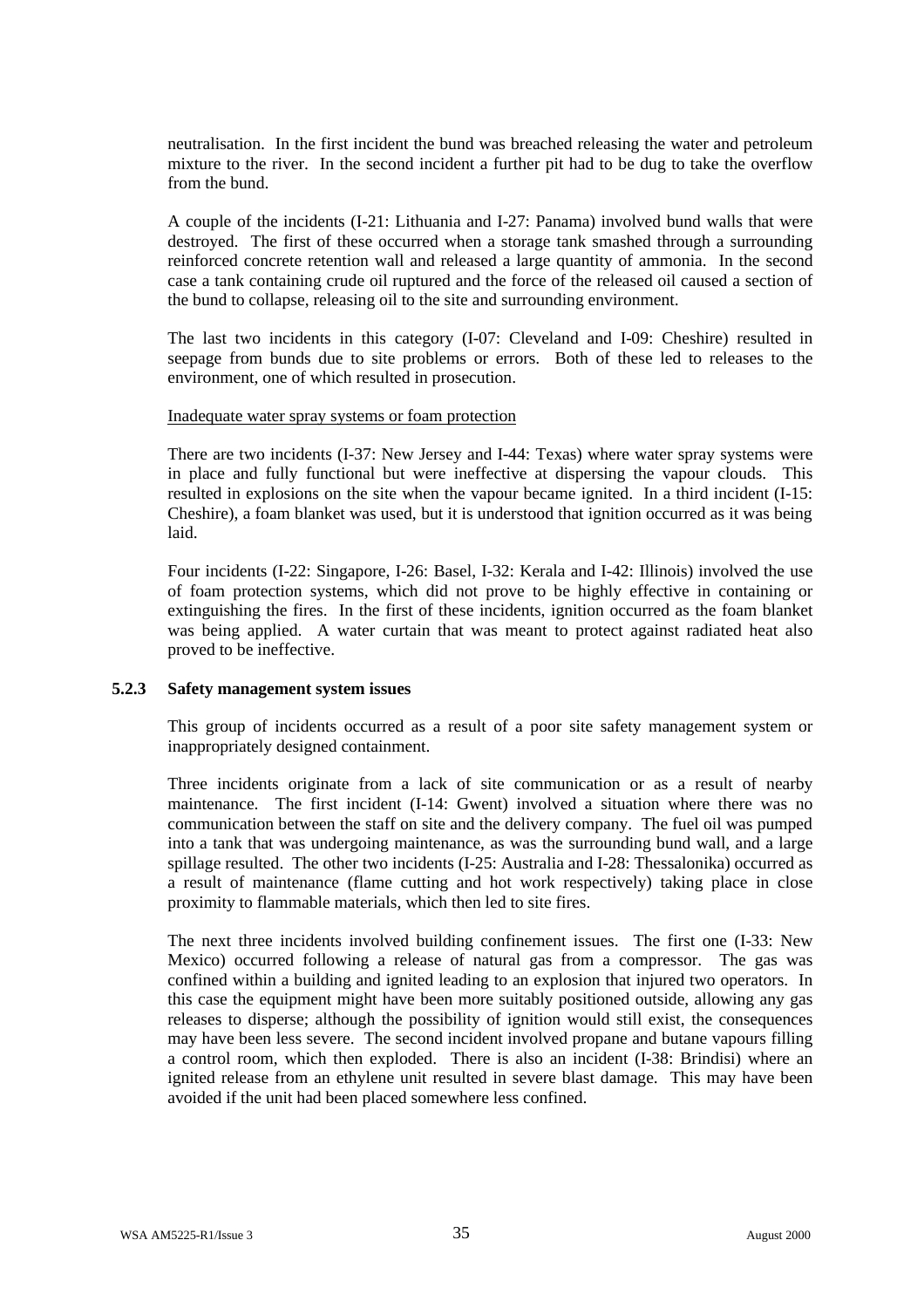### Use of booms

There are seven incidents (I-04: Japan, I-06: Texas, I-10: Croatia, I-12: Romania, I-17: Estonia, I-19: Thailand and I-36: Connecticut) where booms have been used to contain spillages of oil at sea. They have various rates of success but do not provide a means of total recovery of the oil spill. For most of the incidents the booms helped to stop the slick spreading any further, although bad weather did hamper some efforts.

# **5.3 VAPOUR CLOUD MITIGATION**

The incidents leading to vapour cloud formation had various levels of secondary containment provision and some had more than one containment failure or design inadequacy. Of the sixteen incidents that led to vapour cloud formation, five of these did not have any secondary containment in place to deal with the release. For two of these incidents (I-30: Bhopal and I-41: Seveso), the provision of some form of containment to retain the gas released from the vessel venting system could have reduced the effects significantly. The MIC gas and TCDD would not have formed such large vapour clouds and there would have been fewer deaths and less environmental contamination. The retained gases could then have been redirected through the process system or passed through appropriate scrubbers before being released to the environment.

Two of the other incidents involving releases (I-40: Louisiana and I-45: Nebraska) would have been more difficult to contain as the vapours did not escape through a venting system such as a relief valve or bursting disc, but from the vessel itself. The releases of chlorine and ammonia respectively may have been adequately contained if the vessels had been located inside buildings. However, there are also incidents showing that building confinement may not be the safest option for certain materials. This is demonstrated by the next three incidents (I-33: New Mexico, I-37: New Jersey and I-38: Brindisi). The first of these involved a release into a building of natural gas which then ignited and exploded. The second incident occurred when a release of propane and butane formed a vapour cloud and filled a control room, also resulting in an explosion. In the last incident, a major gas release from an ethylene unit was ignited causing severe blast and fire damage. If the unit had been positioned in a less confined area, the resulting damage could have been reduced. This confirms that vessels with the potential to release flammable vapours are best positioned outside, and well away from any congested areas.

There are three incidents related to inadequate water spray systems or foam protection. In two of the incidents (I-37: New Jersey and I-44: Texas), water sprays were present but they were ineffective in dispersing the vapours. The last of these incidents (I-42: Illinois) involved a release of silicon tetrachloride which formed an irritant cloud containing hydrogen chloride. Foam was added to blanket the released liquid in the bund but this failed, although vaporisation was subsequently reduced dramatically after fuel oil and lime were added. In the case of these incidents, the water spray and foam protection systems did not fulfil their requirements of dispersing the vapour and preventing evaporation respectively. The systems therefore did not prove to be a very effective source of secondary containment for vapour cloud mitigation.

Inadequate bund design was one of the main contributors leading to incidents that involve vapour cloud formation. Three of the incidents (I-15: Cheshire, I-29: Naples and I-46: Feyzin) occurred where the bunds did not drain away the spilt liquid swiftly but allowed pools of ethyl chloride, gasoline and propane respectively, to collect. Despite efforts to suppress the further release of ethyl chloride vapours in the first incident, a pool of liquid continued to collect providing more vapours. For the second incident, the gasoline spillage occurred in a confined area and covered the bund area. The high temperature and low wind speed resulted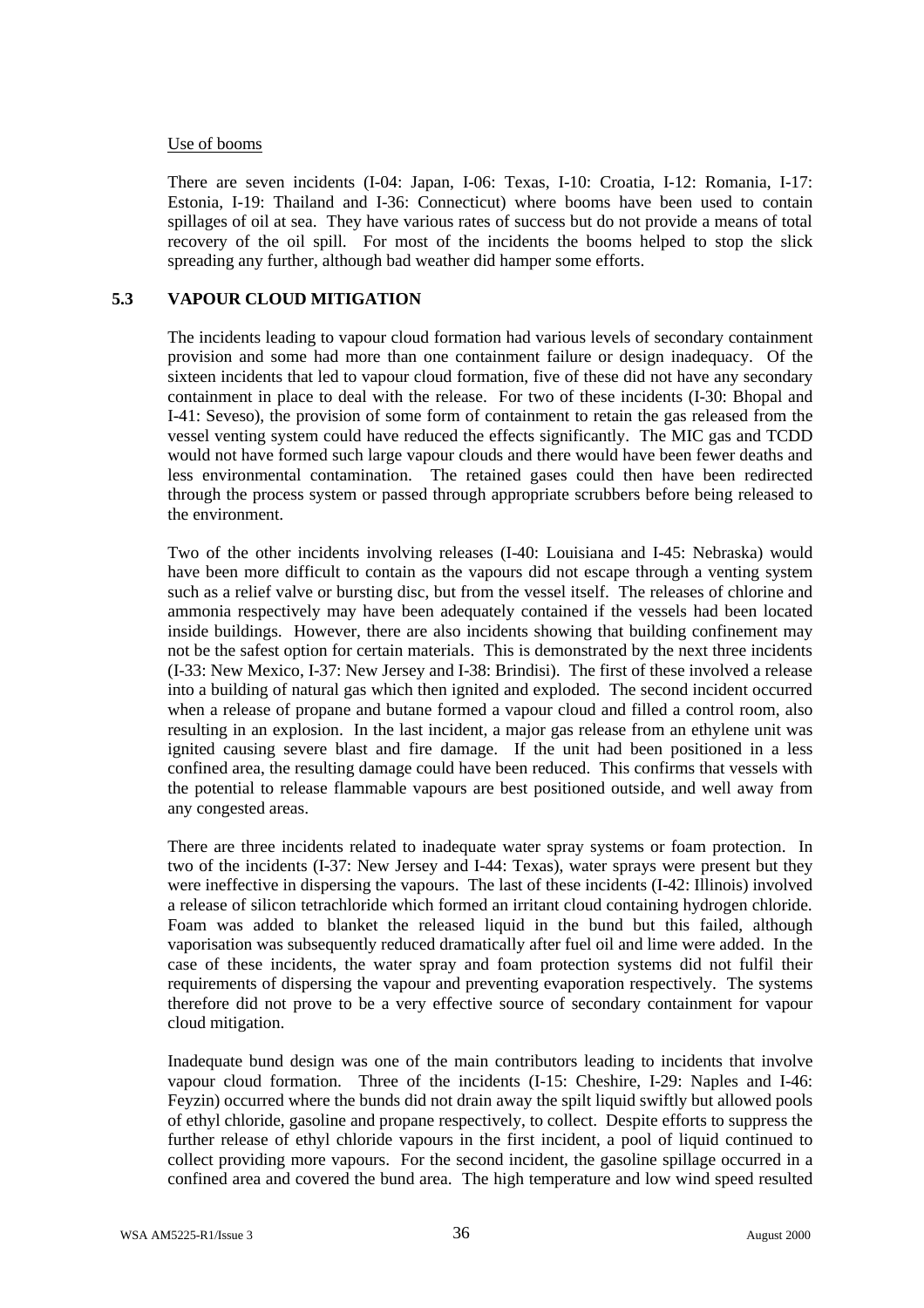in the formation of a large vapour cloud. In the last incident, an uncontrolled release of propane led to further releases after ignition had occurred and escaping liquid accumulated beneath the storage sphere.

Two incidents (I-21: Lithuania and I-39: Qatar) occurred when the secondary containment present was unable to retain the release. The first of these incidents happened when an ammonia tank smashed through the retention wall spilling large quantities of ammonia, which then evaporated. The second incident involved a wave of propane liquid that swept over the bund wall and boiled on the sand beyond the wall. Again, the design was inadequate, in this case to withstand the dynamic effects of the released propane, and hence to prevent overtopping.

These incidents show the importance of proper bund design and drainage systems. Bund walls should be built to retain the entire spillage making them useful for the prevention of spreading and therefore reducing the pool area available for evaporation. This slows down the formation of vapour clouds. Drainage systems that remove the liquid rapidly away from the danger area are highly effective as they reduce the amount of vaporisation possible from surface pools. They also remove the danger of any liquid igniting and heating the vessel contents, which can lead to further releases and BLEVEs.

# **5.4 FIRE SPREAD AND SEVERITY**

This section considers those incidents that led to fires but did not involve vapour clouds. The eleven incidents had a variety of secondary containment weaknesses and only two of them did not lead to some form of pollution.

Six of the incidents had no secondary containment present for the site as a whole. For the first couple of incidents, the lack of secondary containment provision led to the fire spreading across the site. The first incident (I-08: Kentucky) occurred at a whiskey warehouse where an 18 inch deep flood of flaming bourbon covered the main road and spread the fire across the site. The second incident (I-13: Egypt) involved blazing fuel from a depot flowing into a village and killing over 410 people. These incidents clearly demonstrate that, if well designed site containment had been provided, the fire spread would have been significantly reduced, resulting in less fire damage and loss of life.

For the next four incidents, the lack of secondary containment was more a pollution issue than a fire spreading one. For each of the incidents the amount of fire fighting water used led to site containment problems. The first incident (I-18: Bradford) involved the site drains becoming blocked after the store products reacted with water. The fire fighting and cooling water could not be contained on the site and resulted in significant river pollution. The next three incidents (I-16: California, I-26: Basel and I-35: Yorkshire) resulted in chemicals being carried into rivers with the large amounts of fire fighting water which could not be contained on the site. These incidents show the need for adequate containment on site to retain the large amounts of fire water that may be required and therefore prevent pollution to any nearby rivers and the surrounding area.

Inadequate bund design contributed to four of the incidents. In the first incident (I-28: Thessalonika) an oil spillage in a bund was ignited and led to a small fire. Accumulated oil from previous spillages and the existence of common drainage channels through bund walls allowed the fire to spread into adjacent areas. The second incident (I-34: Venezuela) involved an explosion that blew the roof off a fuel oil storage tank, which then burst into flames. Other oil lines were severed allowing more oil to enter the bund where it ignited, adding to the fire. Burning oil was spread a long way by the explosion. These two incidents clearly show the need for good bund design and adequate drainage taking away old spills to prevent fire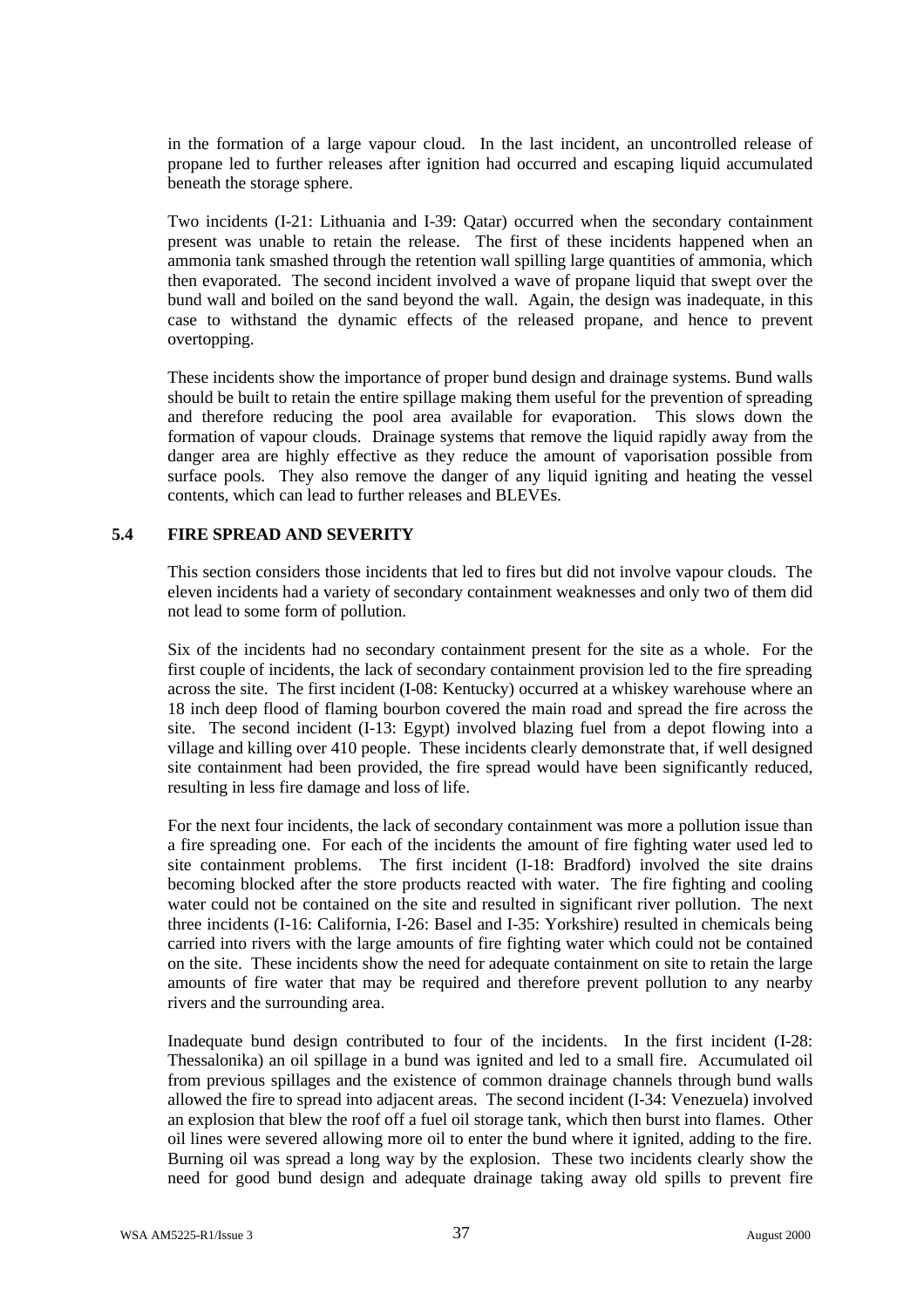escalation and spreading. This should also help to reduce the possibility of fires leading to BLEVEs.

The next incident (I-25: Australia) involved a fire at the base of a tank that ignited flammable vapours. This led to an explosion which released a large amount of flaming C4 heavy ends. The bund did not have sufficient capacity and the flaming liquid overflowed to the surrounding area. The last incident (I-16: California) occurred when a bund was breached due to the large amount of fire fighting water used, resulting in the petroleum and water mixture spilling into the river. Suitably designed bund walls should have prevented both these releases and therefore reduced the damage and pollution to the surrounding area.

There are three incidents (I-22: Singapore, I-26: Basel and I-32: Kerala) that involved the use of foam systems. The indications from these three cases are that the foam systems did not prove to be effective in either containing or extinguishing the fires. In the first incident, a water curtain between the tanks to protect against radiated heat also proved to be ineffective.

Two of the incidents (I-25: Australia and I-28: Thessalonika) involved inadequate safety management systems. Both of these occurred due to maintenance work – flame cutting and hot work respectively – taking place in close proximity to vessels containing hydrocarbons. In both cases ignition occurred, leading to fires and explosions. This highlights the importance of good safety management systems on the site. If the maintenance work is likely to be a source of ignition, gas detectors should be used to warn of any possible danger. If possible, vessels containing flammable materials in the area of maintenance work should be drained.

## **5.5 INCIDENTS IDENTIFIED DURING SITE VISITS**

In addition to the 46 incidents identified during the review of incidents described above, a number of incidents were also identified during the site visits that were undertaken as part of this study. Individual reports for these incidents are contained within the respective site visit reports in Appendix B. The reports from the 5 site visits presented in Appendix B provide a further 13 incidents (or types of incident) involving secondary containment issues. These are summarised and discussed in the following sections

## **5.5.1 Hickson & Welch**

The visit to Hickson & Welch at Castleford identified two incidents, both of which involved bunds. In the first incident, a bund drain valve was left open and a remote computer controlled operation resulted in a leak of methanol. The methanol flowed out of the bund through the open drain valve and created a spillage across a site roadway.

The second incident involved a GRP storage tank containing nitric acid, which failed. The leak was contained in the bund but the acid attacked the connections and seals on some adjacent dichloromethane storage tanks, which then also released their contents. The bund was only designed to hold 110% capacity of a single tank but fortunately the tanks were not full at the time of the incident and the combined release was contained within the bund, preventing a major spill. This clearly indicates that care must be taken to ensure that the release of corrosives would not affect nearby storage of toxic materials.

#### **5.5.2 Flexsys**

The visit to Flexsys at Ruabon identified four incidents. The first of these involved an underground effluent pipe that developed a leak allowing aniline to flow into the River Dee.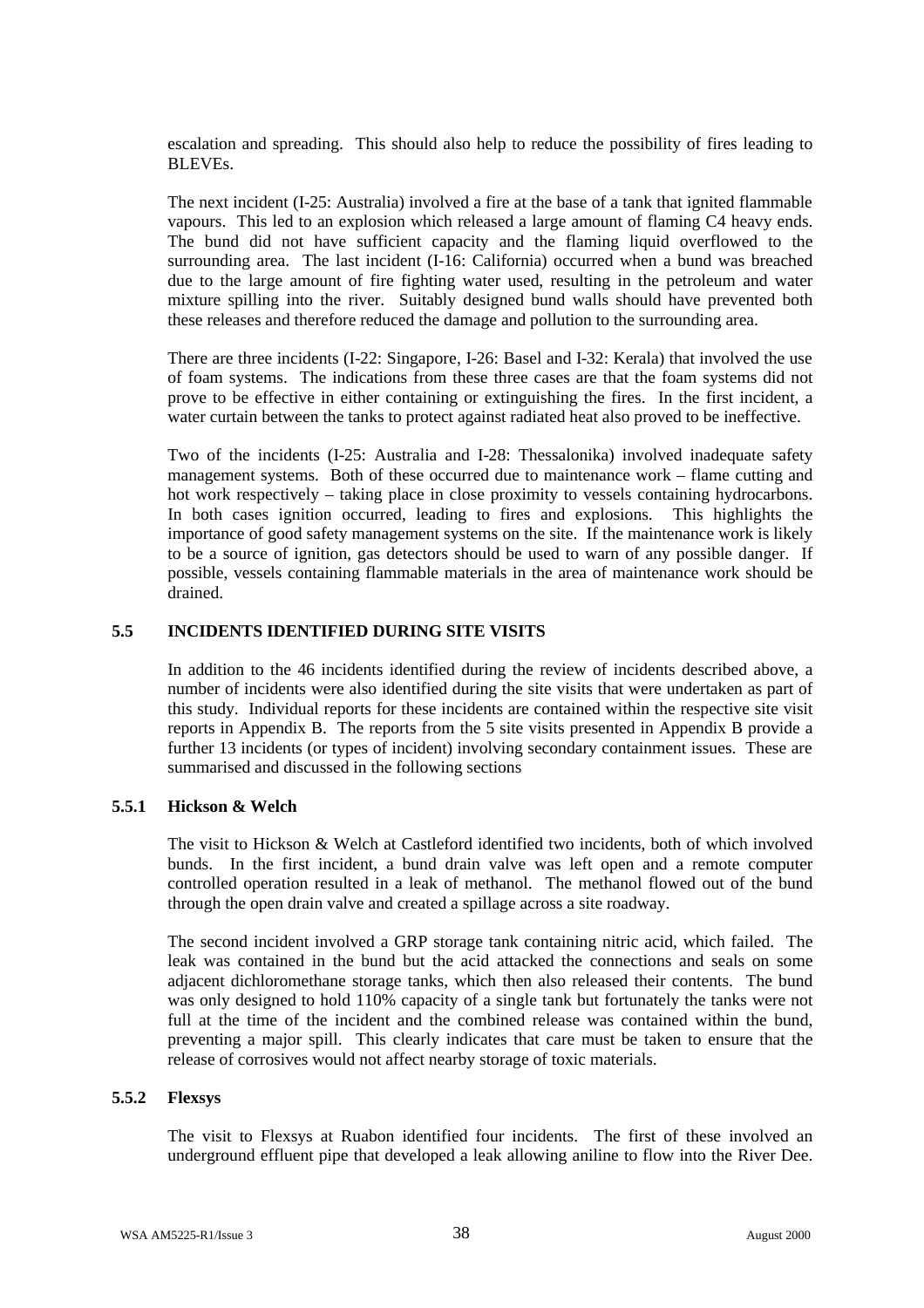As a result of this incident, all underground pipework carrying strong effluent was raised above ground.

The second incident involved a release of hydrogen sulphide from a vent stack when a process instrumentation failure occurred. The relief system vented directly to atmosphere.

The next incident occurred when a storage tank containing a white spirit type solvent developed a leak. The bund around the vessel had an annulus type of support for the tank that was filled with bitumen and rubble. The leak ran into this annulus and bypassed the bund.

The final incident on this site involved a chlorine leak from a transfer line due to corrosion. A passing worker saw the leak and initiated an emergency shutdown. The chlorine transfer system has since been redesigned.

### **5.5.3 Solvay Interox**

The visit to Solvay Interox identified several incidents that fall into five basic types. The first type is 'site fire' of which the site suffered a series of three in the 1980's, one of which resulted in the loss of the entire process plant. In each fire there was no significant offsite damage due to aerial release or firewater run-off. The plant has subsequently been rebuilt with much greater separation between processes to reduce the probability of escalation of such fires to involve adjacent plant in the future.

The second type of incident is off-site releases of solvents from dump pits. These were all associated with false fire alarms triggering sequences of events that resulted in collected liquids being discharged via a penstock valve (alternatively known as a sluicegate valve).

The third type of incident involves aerial release of solvents during emergency relief of columns. Cyclones have subsequently been fitted to relevant vents.

A fourth incident occurred when an oxidiser column foamed over. This flooded the carbon absorbers and resulted in the release of a solvent aerosol.

A fifth incident involved the overfilling of a road tanker. This was due to incorrect setting of the tanker capacity and resulted in a spillage of hydrogen peroxide local to the loading area.

### **5.5.4 Aventis CropScience UK Limited**

The visit to Aventis CropScience identified two minor incidents. The first involved a release into a bund which was not contained because a drainage valve had inadvertently been left open.

In the second incident, a release of caustic occurred from a process flange. The release dripped through occupied process areas since the floorings were grated. Although no one was injured, this incident raised the issue of the incorporation of flange guards to enhance the protection of personnel from such releases.

#### **5.5.5 Site 5**

No incidents relevant to secondary containment were identified during the visit to the fifth site.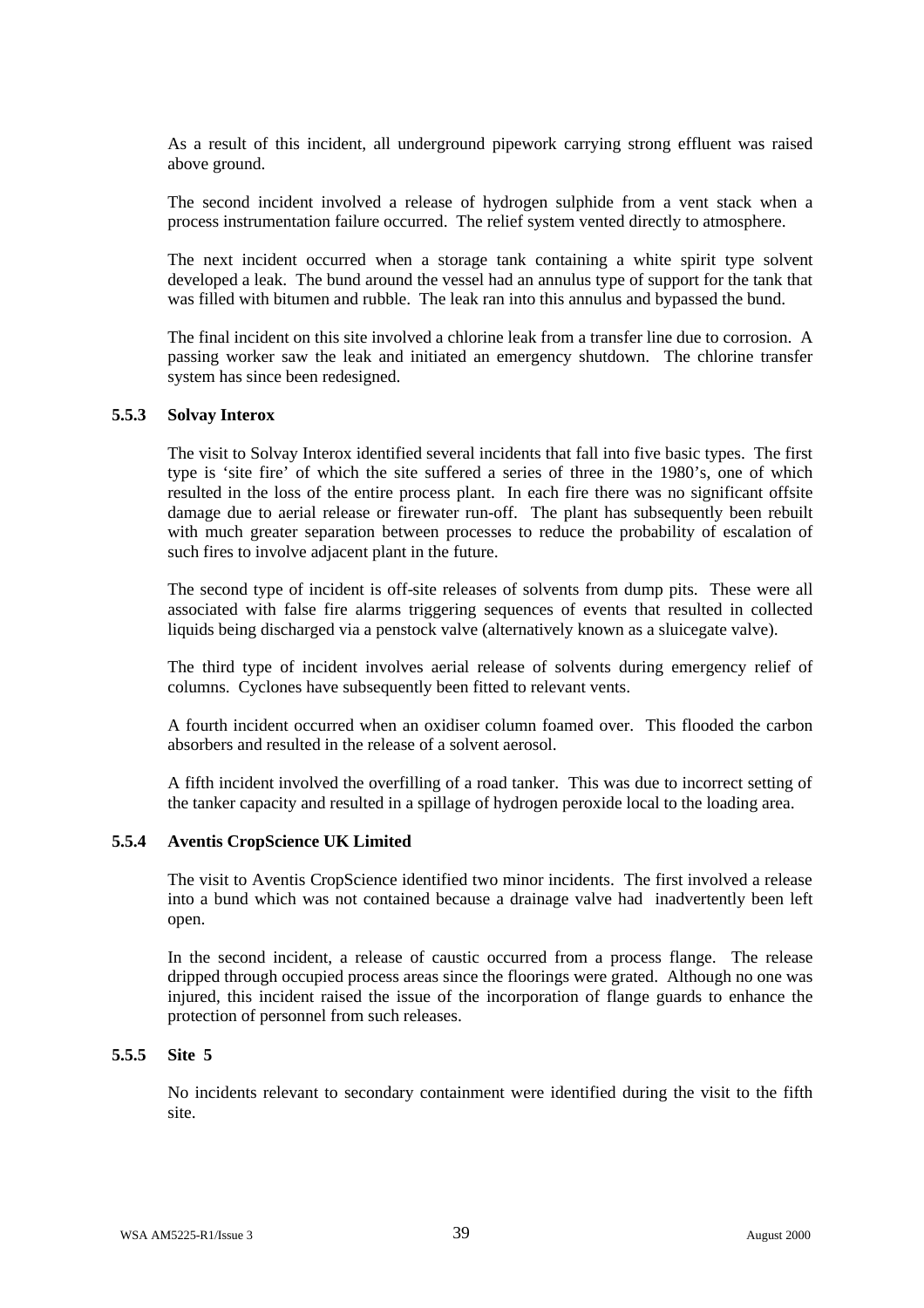# **6 CALCULATION METHODOLOGIES**

# **6.1 BACKGROUND**

This section summarises the various calculation methodologies that may be used to assess the effects of secondary containment measures on the source terms adopted in risk assessment studies. The calculation methods have been described and, where available, the results and conclusions obtained from the implementation of the methodologies are discussed.

The incorporation of the secondary containment measures identified in this report should enable the effects of accidental releases to be reduced. Whilst this would in many cases relate to the prevention or reduction of pollution to the local area, the situations of greatest interest in this study are major hazard events in which immediate risks to the local population would be reduced. The quantification of such a reduction may be important in some circumstances, for example where a QRA is undertaken as part of a site safety case, as input to an emergency plan, or when considering risk-affected planning issues. Such quantification can be undertaken in a number of ways and may include a number of considerations such as:

- Consequence Reduction
- **Frequency Considerations**
- **Risk Reduction**

The following sub-sections follow, as far as possible, the format of Section 3. There is, however, an additional sub-section relating to the effects of secondary containment on fire sizes. In this case, although it could be related to bunding, the issues considered are more affected by kerbing, channelling and other site detail.

## **6.1.1 Consequence reduction**

In many cases, there will be an obvious reduction in the consequences of an accidental release. Typical examples would be a bund reducing the evaporation rate of a volatile material (see Section 6.2.1) and hence giving reduced hazard ranges. Examples of such calculations have been presented by CCPS [6], and discussed in Section 2.4.3. They are included, together with other examples of the use of similar methodologies, in the following subsections.

## **6.1.2 Frequency considerations**

Secondary containment measures generally have little effect on the frequency of the release which would be considered as part of a QRA. However, there may be circumstances in which frequencies of knock-on events may be modified. A typical example here is that the provision of adequate drainage away from tanks containing flammable gases could significantly reduce the probability of a BLEVE.

A further area in which frequency may need to be considered is when assessing the reliability or availability of secondary containment measures. This is particularly important when active measures, such as water sprays, foam blankets, etc are deployed.

## **6.1.3 Risk reduction**

The reduction in consequences will generally imply a reduction in risk. However, although hazard ranges may be reduced, it is possible, for example, that plume widths are increased.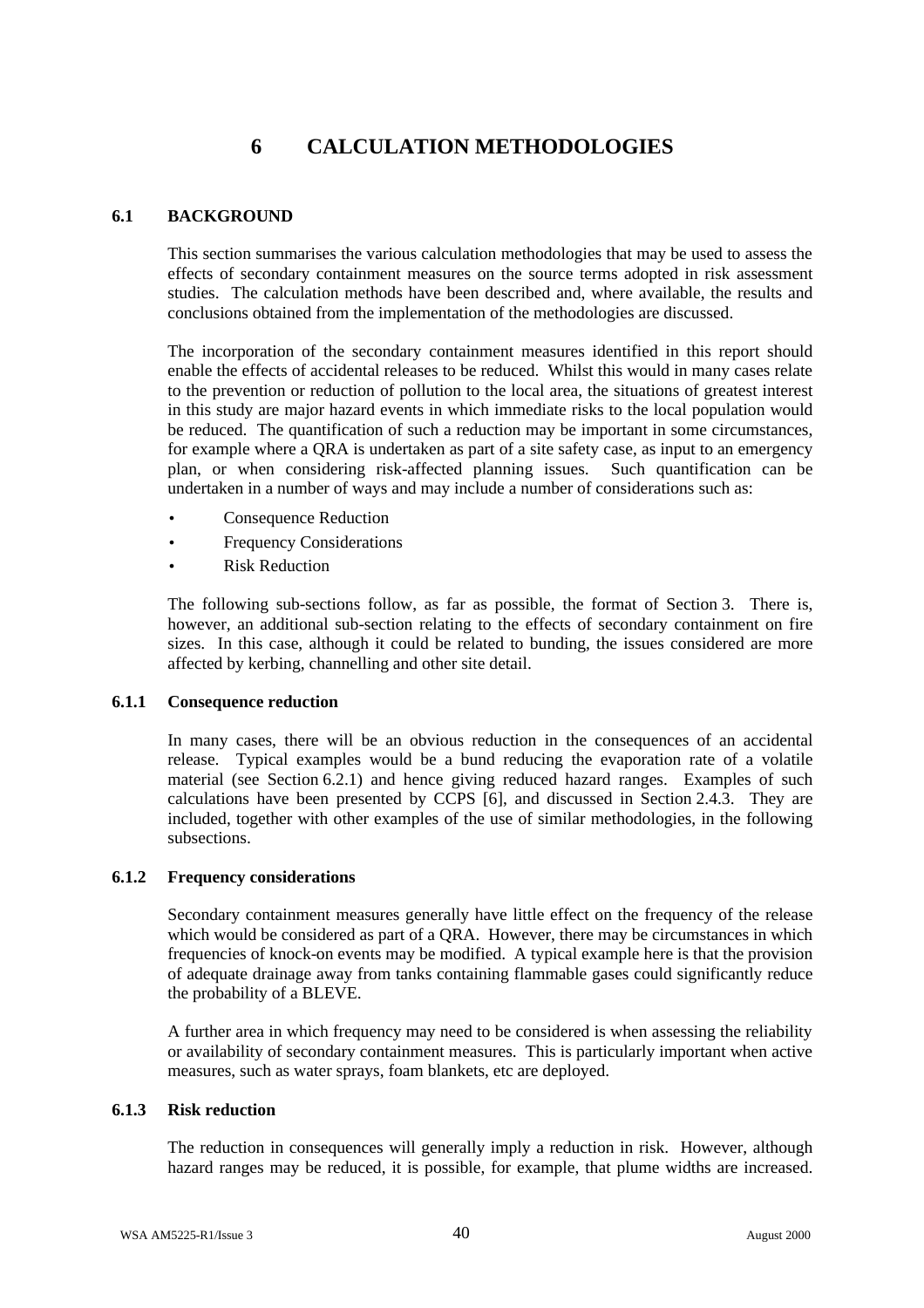The overall effects on risk may therefore not be as straightforward as would be implied by simple consequence modelling calculations.

In addition, the frequency considerations discussed above will need to be incorporated in order to give the complete risk picture.

In order to demonstrate the use of the methodologies described in this section, and to indicate how risks would be affected, three example risk assessments have been used. These were described in detail by Lines et al [32], and cover the following materials:

- Chlorine (liquefied toxic gas)
- Bromine (toxic liquid)
- LPG (liquefied flammable gas)

For each QRA, a base case risk assessment is given, in which individual risk is plotted against distance from the release point as an aggregate of the risks from all the scenarios identified. The risk for toxic materials is that of receiving a Dangerous Toxic Load, whilst that for flammables is of a Dangerous Thermal Load, or of being within the flash fire footprint. Sensitivity cases are then given covering the following secondary containment measures:

- Building effects (chlorine)
- Bunds (bromine)
- Blankets (bromine)
- Sprays (chlorine, LPG)
- Drainage (LPG)

These are presented in the relevant sub-sections (drainage being covered in conjunction with bunding), where examples using the appropriate methodologies are given, and the overall effects on calculated risk are discussed.

# **6.2 BUNDS**

#### **6.2.1 Evaporation rate**

In addition to preventing liquid contamination of soil or groundwater, and the prevention of running pool fires, bunds can act to reduce the rate of evaporation of vapour from spilt liquids.

The major factors that influence the rate of evaporation are:

- Vapour pressure or boiling point of the released material
- The surface area of the spill
- Wind velocity
- Surrounding temperature (ground and atmosphere)

Anything that reduces the surface area of a spill will also result in reduced evaporation rates. Hence, the constraints on pool size imposed by bunding will help to reduce the rate of emission of vapour from a spilt liquid, in some cases quite significantly.

The emission rate from liquid pools may be established experimentally, or estimated using detailed transient mass and energy balances. Some formulae for the calculation of evaporation rates are given in Appendix D. These calculation methodologies for determining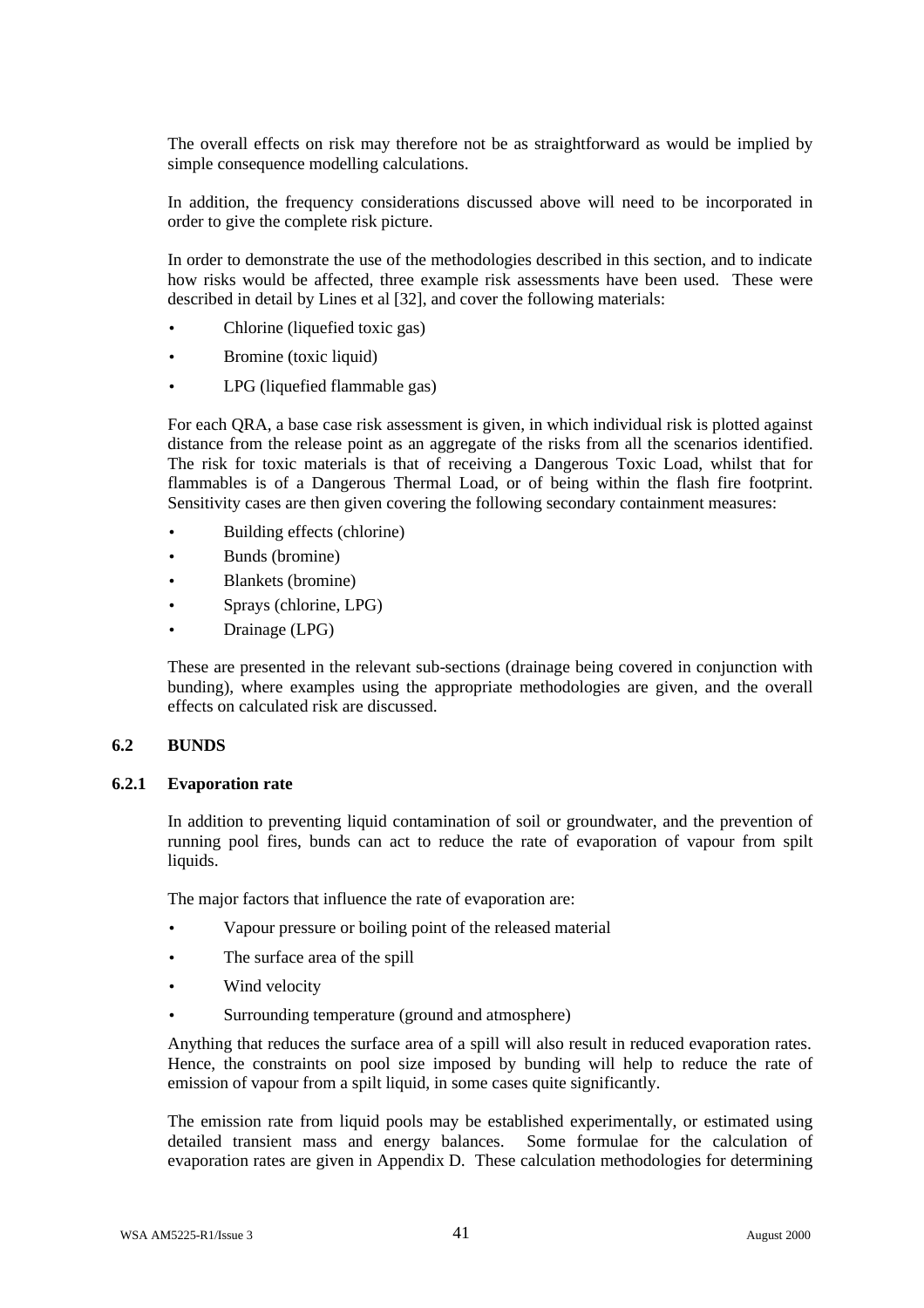the rate of evaporation from liquid pools can be used to investigate the effects of bund design on the rate of evaporation experienced such as:

- bund size
- bund construction (heat transfer)
- use of blankets or covers

There are also computer models available such as LPOOL [33], or GASP (Gas Accumulation over Spreading Pools) [34] which can be used to predict the spread and vaporisation rates of liquid pools in the absence or presence of a bund.

# **6.2.2 Bund effectiveness**

Any modelling of the benefits of secondary containment must also consider the methods or scenarios by which the containment may prove to be ineffective. These scenarios must also be subject to quantification using appropriate modelling techniques, in order to avoid an unduly optimistic analysis. Such scenarios may include:

- dynamic overtopping
- rainwater / firewater overfilling
- spigot flow
- inadvertent drainage
- bund collapse

## Dynamic Overtopping

The potential for overtopping of a bund due to dynamic effects should be considered. The likelihood of this phenomenon will depend upon various factors including:

- bund capacity
- bund design
- release dynamics

Computational methods to determine the amount of stored liquid that could surge over a bund wall following a catastrophic rupture have been outlined in previous studies [35, 36]. The results of these studies, which used non-linear shallow water theory and experimental observations, indicated that, for vertical bund walls, the volume fraction of fluid that escapes due to overtopping depends principally upon the ratio A/H (see Figure 3.1).

The results from both experiment and theory were consistent and indicated relationships between spillage fraction (Q) and the A/H ratio as indicated in Appendix E. This was found to hold true over the range  $0.33 \leq L/R \leq 4$ .

An exponential fit has been applied to the data taken from [4], with an intercept at  $A/H = 0$  of  $Q = 1$  (Figure 6.1). This provides a good correlation, especially for those data involving an inclined bund wall (see Appendix E). These correlations are represented by the following generalised equation:

$$
Q = e^{-\left(p \times \frac{A}{H}\right)}
$$
\n(6.1)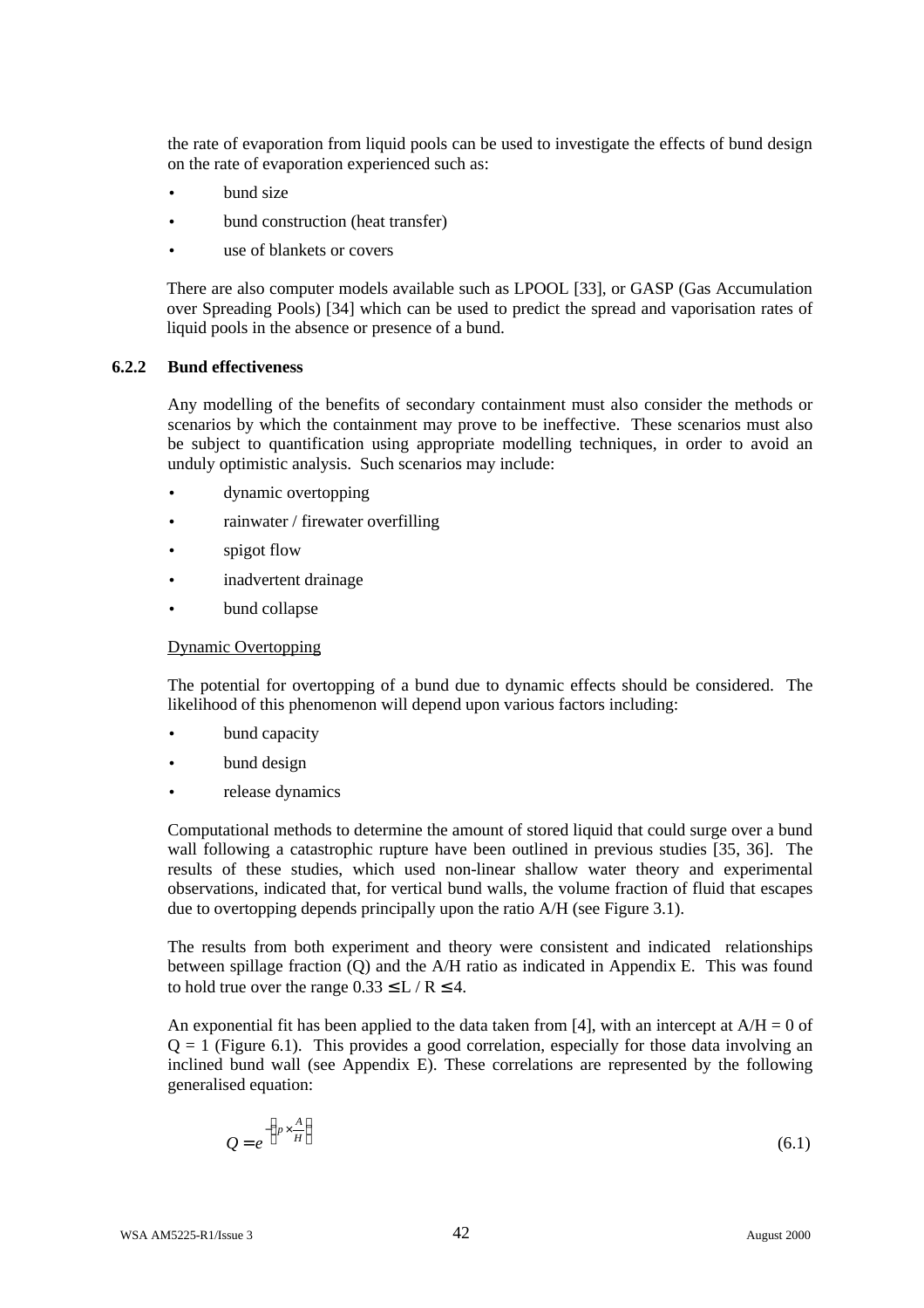where:

$$
p = 3.89
$$
 for a vertical bund wall  

$$
p = 2.43
$$
 for a bund wall inclined outwards at 60 degrees from the horizontal  

$$
p = 2.28
$$
 for a bund wall inclined outwards at 30 degrees from the horizontal

These studies indicate that the angle of inclination of the bund wall has a strong secondary effect on the spillage fraction since, for a positively angled wall, the advancing liquid retained more of its horizontal momentum both during and after impact with the bund wall. As a result, the spilled liquid travelled a much greater distance than for a vertical wall. The spillage associated with a bund wall sloping at an angle of  $30^{\circ}$  to the horizontal was found to be up to twice that for the equivalent scenario involving a vertical bund wall.

Further experimental work investigated the effect of the bund wall design on the degree of overtopping. It was found that inclining the bund wall toward the storage tank had a significant effect in reducing the fraction of liquid that overtopped the bund. Installation of backward facing lips on the top of an outwardly inclining bund wall was also observed to reduce the degree of overtopping significantly.



**Figure 6.1 : Maximum Overtopping Spillage Fraction (Q) Against Bund Geometry**

In cases where the shock wave that returns from the initial impact of the wave front and the bund wall returns to the storage tank and then continues to reverberate between the tank and the bund wall, additional overspill may occur on successive impacts of the shock wave with the bund wall. Some studies have been carried out on this phenomenon [37]. These effects were found to be relatively small with only around 5% of the total overflow being due to subsequent reverberation when  $L/R = 2$ . It was noted however that this effect became increasingly significant as L/A became smaller. This effect therefore becomes very important for high collar bunds.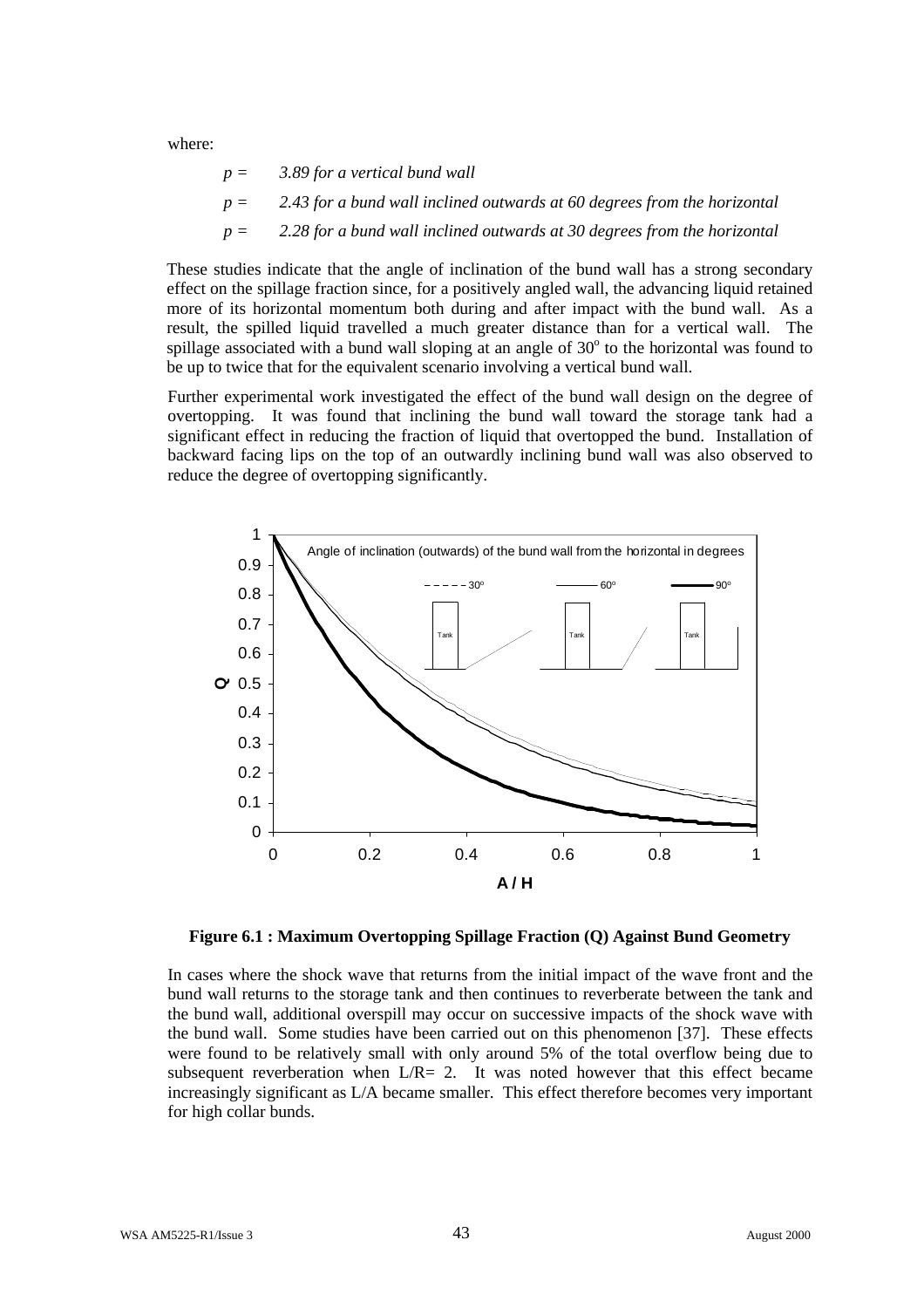### Rainwater / Firewater Overfilling

Consideration should be given to the possibility of bund overfilling due to excessive inflow of water as a result of either rainfall or fire fighting activities.

### Spigot Flow

The possibility of the bund being rendered ineffective by spigot flow should be assessed. Calculations may be performed to determine whether such a scenario is credible for any given situation. The factors to consider when calculating the likelihood of spigot flow are:

- minimum distance from credible release point to the bund wall
- operating pressure and liquid head in the storage tank

For any configuration of *atmospheric* storage tank and bund, it can be shown by simple mechanics [2] that:

$$
L + A > H \tag{6.2}
$$

or, taking the equality in Equation (3.1) from Section 3,

$$
\frac{(R+L)^2}{2R+L} > H\tag{6.3}
$$

Equation (6.7) is consistent with NFPA guidelines [19] which advise that, in order to prevent spigot flow:

$$
L^3H-A \tag{6.4}
$$

For *pressurised* liquids, high speed jetting or two phase flow may occur, and, because such vessels are normally horizontal cylinders, the jet could issue at any angle. Under these circumstances it may be almost impossible to prevent spigot flow unless a high collar bund is used. However, if a hole does develop, it could easily propagate to cause catastrophic failure, in which case the bunding may become irrelevant as much of the material would become instantaneously airborne. Some fraction may form a liquid pool, and the bund would then be useful to contain this and to stop further spreading.

The NFPA guidelines suggest that, for pressurised liquids, the equation (6.4) remains valid provided that the dimension H is adjusted to include both the height of liquid in the vessel plus the equivalent liquid head associated with the padding pressure in the vessel.

### Inadvertent Drainage

A common mechanism by which a bund wall may be breached is the inadvertent operation of drainage facilities. Any analysis claiming benefit due to bunding must also consider the probability that the bund would be breached due to this mechanism. This probability will be dependent upon the method of drainage employed and the management procedures in place.

#### Bund Collapse

This may occur due to:

- Hydrodynamic forces
- Impact of tank debris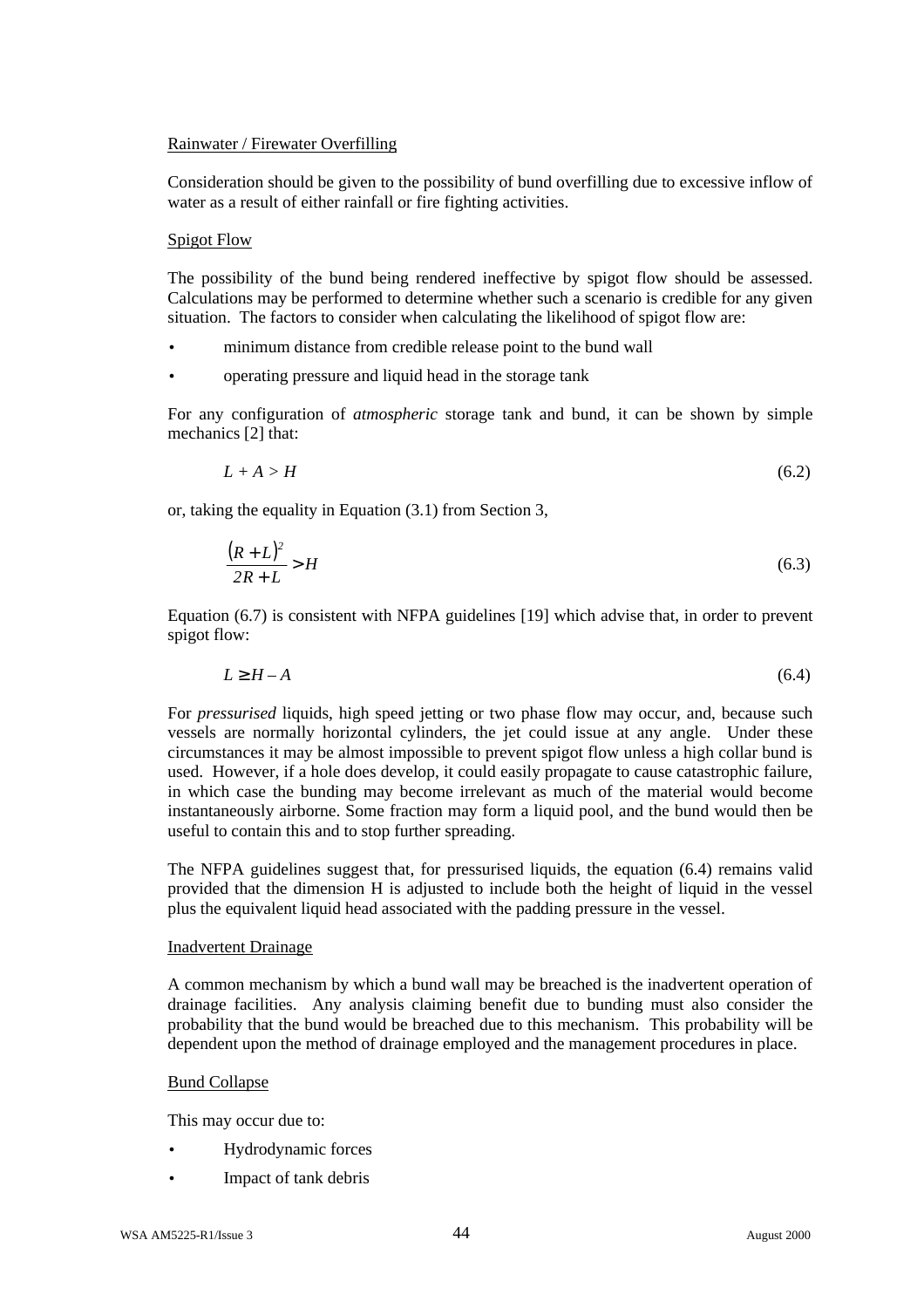- Thermal Shock (Cryogenic Liquids)
- Common mode failure (earthquake, aircraft crash etc.)

Experimental results by Cuperus [38] indicate that the load history on a high bund wall when subject to the hydrodynamic forces of a catastrophic leak from an inner storage tank consists of two phases. The emerging fluid exerts a maximum pressure of around 1.2 times the hydrostatic head on the bund wall at a position adjacent to the release point. However, as the fluid travels around the bund wall the character of the load starts to change at around  $135^\circ$ from the release point, and a sharp increase in the initial peak pressure occurs. The highest peak pressure reached was 6 times the hydrostatic head and this occurred at a position  $180^\circ$ from the release point. Experimentation in which the annular spacing between the tank and the bund was varied produced very little difference in the peak pressures monitored on the bund wall.

Subsequent theoretical work by Rouzsky et al [39] suggests that the peak pressures observed in the experiments may be overly pessimistic for practical situations. Nevertheless peak pressures of around 3 times hydrostatic head are still predicted, which is larger than the design limits of most of the high collar bunds currently in service.

Moreover, the catastrophic failure of a tank is likely to produce considerable reactive forces on the tank in the opposite direction to the leak. Indeed, several incidents have been recorded in which such forces have resulted in storage tanks becoming detached from their supports and causing destruction of the bund wall (see Appendix C).

In addition, where cryogenic liquids are involved, the bund walls and floor must be able to withstand the thermal shock on initial contact. In such cases, the bund materials need to be chosen carefully with regard to the low temperatures involved.

## Freezing of Water

For certain toxic liquids which are heavier than water (e.g. bromine and carbon disulfide) it is common practice to maintain a layer of water within the bund. If a leak occurred, the material would sink beneath the water and vaporisation would be almost completely suppressed. However, in cold climates (including some parts of the UK) there is the potential for the water to freeze, in which case any released material would be fully exposed to the air, and hence be more readily vaporised.

## **6.2.3 Mitigation potential**

## Hazard Range Reduction

The potential degree of mitigation provided by bunding as a means of secondary containment has previously been investigated for carbon disulfide [6]. A 50 mm diameter breach from a cylindrical tank having a radius of 4.3 m and a height of 6.5 m was modelled. The tank was assumed to be filled to 60% capacity. This gave a spill rate which decayed from 13 kg/s to zero over about 1 hour.

The hazard distance associated with such a release was investigated for various meteorological conditions, both with and without a bund. For the bunded scenarios the tank was assumed to be surrounded by a bund of diameter 8.4 m and having a vertical wall height of 1.5 m. The hazard distance was defined as the distance to the Emergency Response Planning Guideline (ERPG-2) concentration of 50 ppm for carbon disulphide. This is the maximum airborne concentration below which it is believed that nearly all individuals could be exposed for up to 1 hour without experiencing or developing irreversible or other serious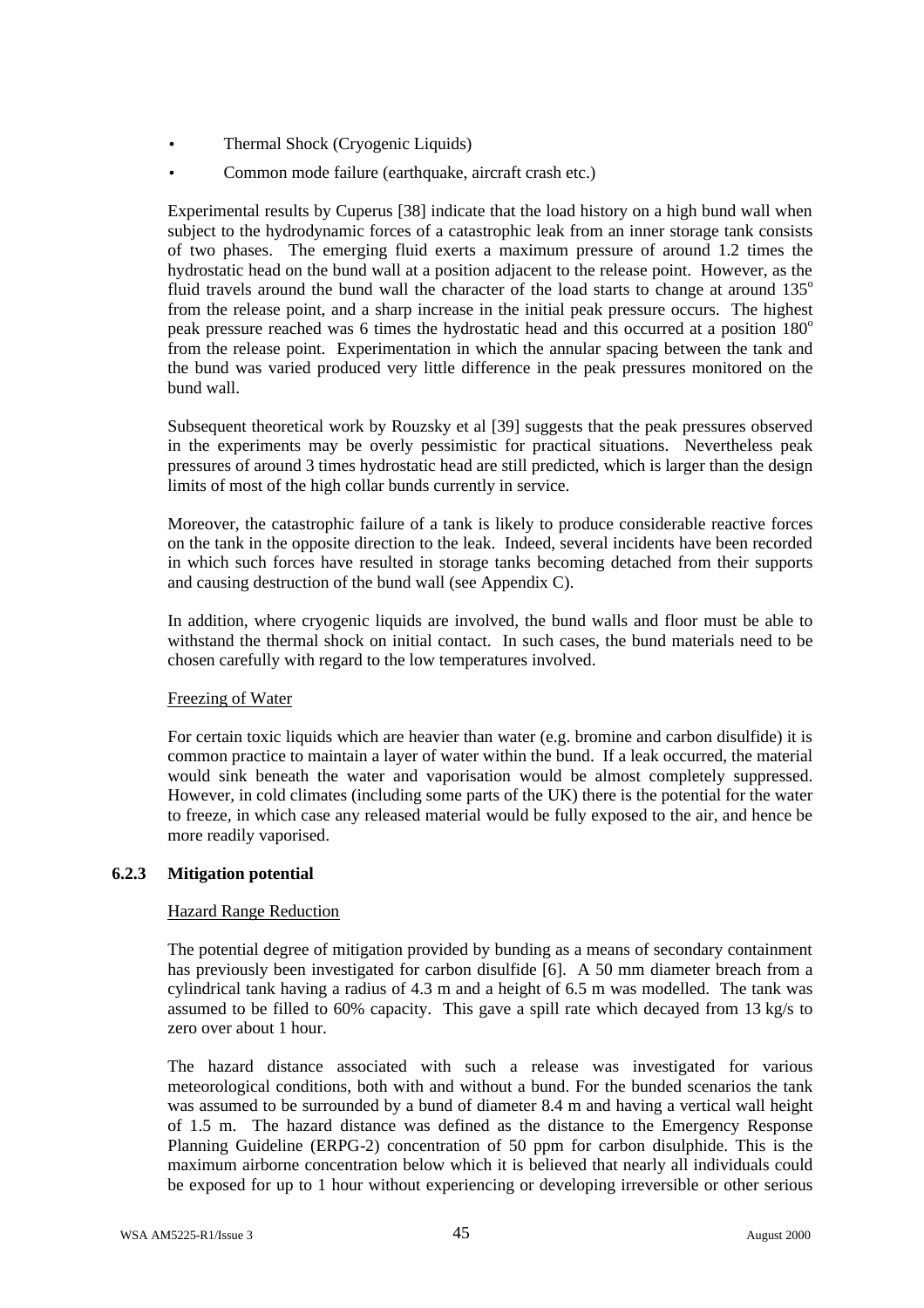health effects or symptoms that could impair an individual's ability to take protective action. The event was modelled for one hour after the onset of the release.

The discharge rate from the tank is the same in all cases and, since it is driven by the liquid head in the tank, the flow rate decreases with time as indicated above. The hazard zone distances were modelled using the public domain dispersion modelling software SLAB. The results obtained are summarised in Figure 6.2.

It can be seen that, for the unbunded scenario, the meteorological conditions have a very significant impact on the magnitude of the hazard zone. This is because of significant differences in the nature of the unbunded pool spread for the two conditions modelled and is due to the very different evaporation rates associated with these meteorological conditions. The evaporation rate for the category D conditions is high compared with that for the category F conditions. Hence the rate of pool spread is correspondingly lower for the category D conditions and the equilibrium pool size (when leak rate equals evaporation rate) is smaller, and is reached much earlier (see Table 6.1).



**Figure 6.2 : Mitigation Potential of Bunding (carbon disulfide)**

| <b>Weather Category</b> | <b>Equilibrium Pool</b><br>Radius (m) | <b>Time to Reach</b><br>Equilibrium (s) |  |
|-------------------------|---------------------------------------|-----------------------------------------|--|
|                         | つつ                                    | 1000                                    |  |
|                         |                                       | 2500                                    |  |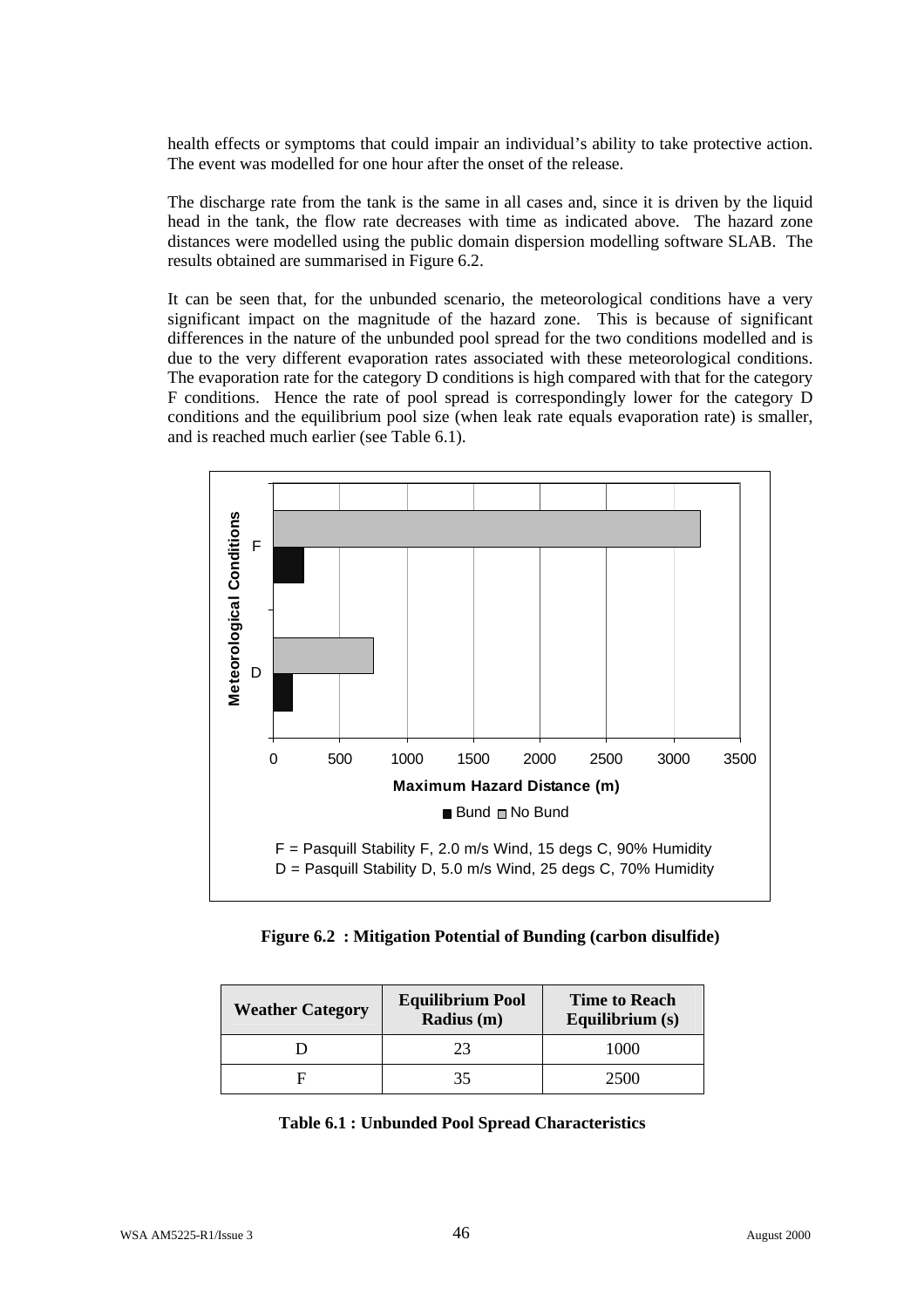The higher evaporation rate for the category D weather occurs because:

- The higher wind speed results in increased heat and mass transfer between the surface of the pool and the atmosphere.
- The higher ambient temperature results in more heat input from the surroundings to promote vaporisation.

The smaller hazard distance for the category D weather occurs, despite the higher evaporation rate, because the higher turbulence associated with the 5 m/s wind speed results in more rapid mixing and dilution of the carbon disulfide vapours in the atmosphere.

For the bunded scenarios, the leak fills the entire bund very rapidly in both weather categories and the surface areas of the resulting pools are much smaller than for either of the unbunded scenarios. The corresponding total evaporation rates are therefore also much lower and hence the hazard distances are reduced. The mitigatory effect is clearly much more pronounced for the category F conditions, for which the greatest differential between bunded and non-bunded equilibrium pool size occurs. It should be noted, however, that current UK practice is to surround carbon disulphide storage with water-filled bunds; since the  $CS_2$  sinks to the bottom, this gives a very low evaporation rate. (See comments in Appendix B on the Flexys site visits and observations in Section 6.2.2.)

In summary:

- Atmospheric conditions that promote a higher evaporation rate per unit area from a spilt liquid also result in a smaller equilibrium pool size and less onerous dispersion characteristics.
- The effects of bunding a release to a size that is smaller than its equilibrium size will be to reduce the overall absolute evaporation rates regardless of atmospheric conditions. Moreover, the reduction will be much more pronounced for those atmospheric conditions giving rise to the lower evaporation rates (i.e. lower wind speeds) due to the greater differential in bunded and equilibrium pool size associated with these conditions.

## Risk Reduction

A base case bromine risk assessment is used which is typical of a storage site. This was used in a related study [32] which considered low wind speed effects on risk. Three scenarios were considered:

| $\bullet$ | unbunded $(400m^2$ pool)            | $10^{-4}$ /yr |
|-----------|-------------------------------------|---------------|
| $\bullet$ | bunded $(40m^2$ pool)               | $10^{-3}/yr$  |
| $\bullet$ | minor release $(4m^2 \text{ pool})$ | $10^{-2}$ /yr |

The most straightforward way to demonstrate the effects of bunding is to undertake a sensitivity case in which it is assumed that there is no bunding. This is achieved by removing the bunded case above and incorporating its frequency into that of the unbunded event (whose frequency is then  $1.1x10^{-3}/yr$ ). The results are shown in Figure 6.3, from which it can be seen that lack of bunding would give a factor of 10 increase in risk over the range 100 to 800m. This figure also shows the effects of foam blankets, as described in Section 6.6.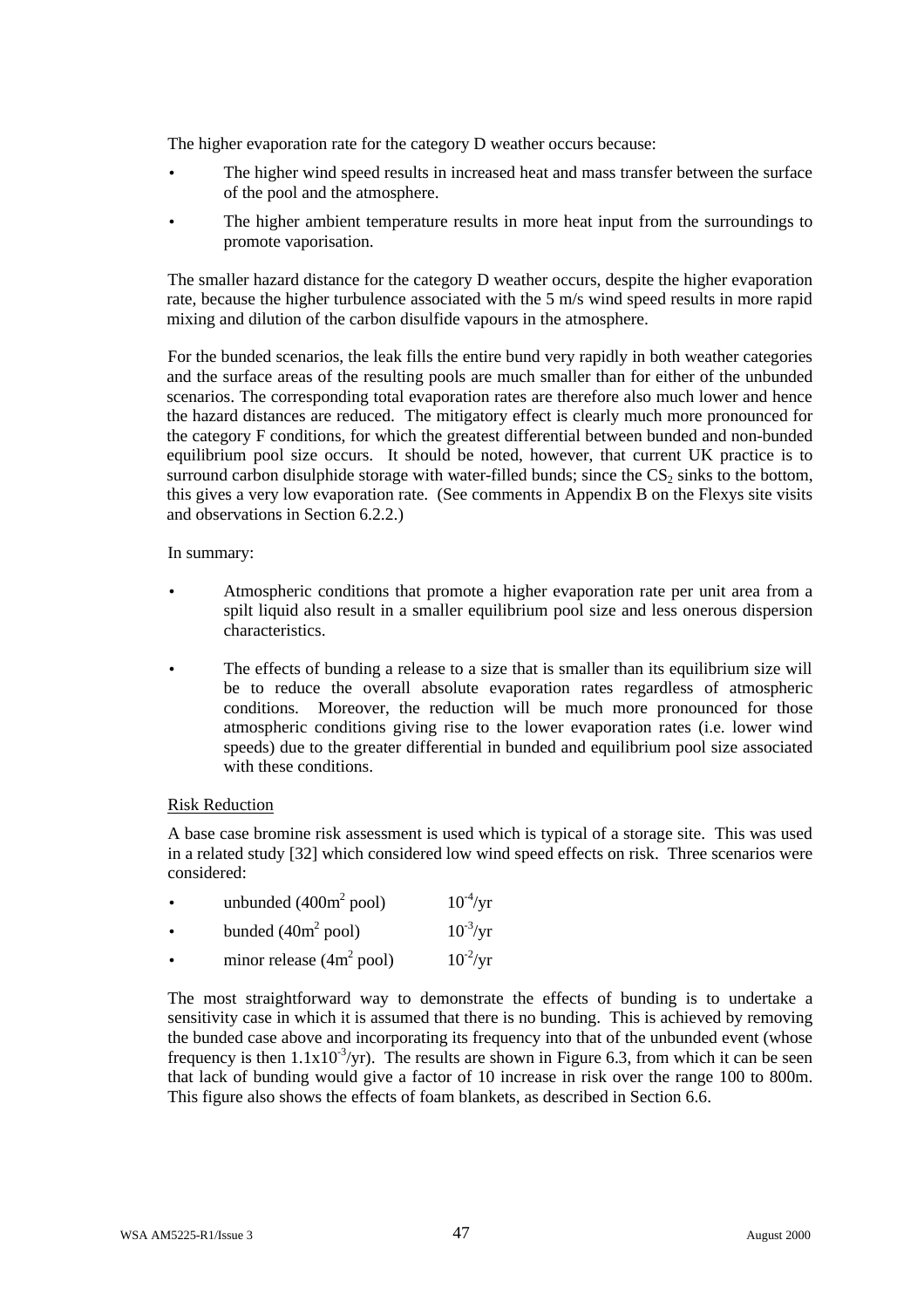

**Figure 6.3 Sensitivity of bromine risk assessment to bund and foam blanket effects**

# **6.3 ADDITIONAL SKINS**

## **6.3.1 Consequence mitigation**

The presence of an additional skin will modify the mode of release from a vessel or pipe. Very small leaks could be detected and hence contained. Larger leaks, such as full bore guillotine ruptures, are likely to result also in failure of the outer skin, thus hardly affecting the release rate. It will therefore be necessary to assess the nature of the release event carefully to ascertain how, if at all, the source terms should be modified.

Flange guards are included within this section, although they are rather different from a complete additional skin, in that they will deflect rather than contain any release. The main effect from a consequence viewpoint is that the escalation potential of the event may be reduced, for example by preventing an oil mist spraying onto adjacent hot surfaces (see Section 4.8.3). A further effect is to cause rain-out and pool formation from flashing releases which would otherwise be completely airborne.

## **6.3.2 Frequency effects**

If there is an additional skin, it is likely that the vessel or pipework in question would be constructed to a higher integrity than the equivalent item with a single skin. This suggests that the frequencies of initiating events will be reduced relative to those which apply to industry standard pipes and vessels, although it should be noted that there is likely to be considerably less failure data for such vessels etc. on which to base improved frequency estimates.

A further issue in relation to the release frequency relates to the possibility of detection, since many systems of this type would be designed with detectors located within the annular gap.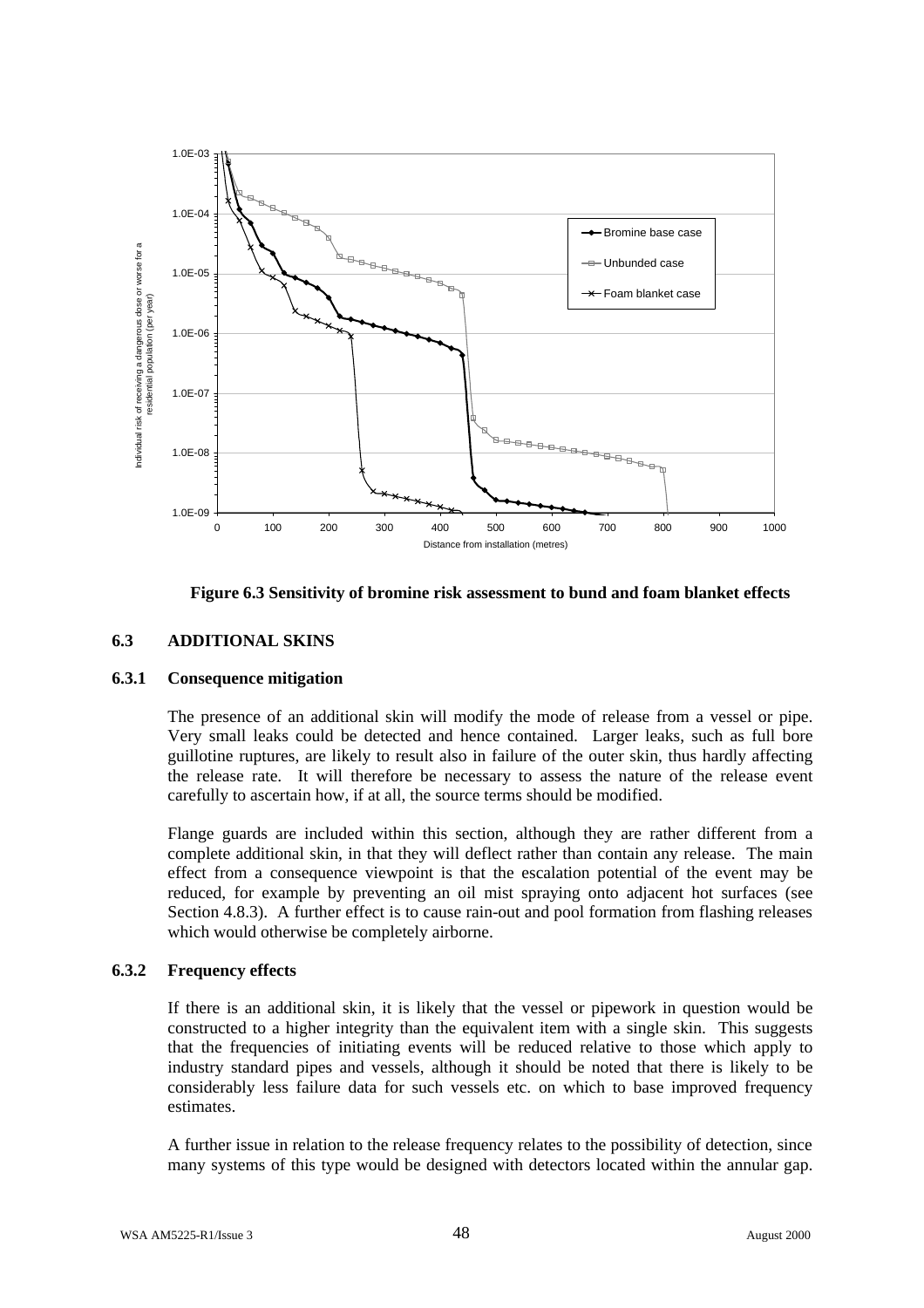In such cases, event trees could be drawn up and detection probability incorporated into the overall calculation of event frequency.

### **6.3.3 Potential for risk mitigation**

As noted above, the major effect is likely to be on the event frequency. Clearly, the adequacy of the design of the detection system would play a key role in any risk reduction. However, accurate assessment of risk reduction may be difficult due to the lack of failure data for this type of equipment.

# **6.4 BUILDING CONTAINMENT**

### **6.4.1 Previous studies for HSE**

The effects of accidental releases of hazardous vapours will depend upon the extent to which they are dispersed in the atmosphere. The dispersion mechanisms for flat unobstructed terrain are well known, and a range of models is available to enable dispersion predictions to be made. In order to make appropriate use of such models, it is necessary to provide a realistic source term. In the case where the release may occur within a building, (such as potential releases of chlorine at many water treatment plants), the effective source term from the building to the environment may differ from the actual rate of release from pipework, evaporating pools etc.

In order to address this particular source term problem, HSE commissioned WS Atkins to undertake studies investigating the use of Computational Fluid Dynamics (CFD) for internal dispersion flows. The initial phase of the work by Hall et al [40] reviewed previous CFD work, and also identified simpler 'zone' models, in which certain assumptions are made concerning the internal mixing, and analytical, or semi-analytical, solutions are then obtained. In most cases, these models were developed in order to determine the concentration distributions within the building, either from a building safety point of view, or to enable ventilation comfort criteria to be met. The review identified that the modelling used for source term calculation generally made the assumption of uniform mixing within the building [41].

Considerable CFD development and modelling, and some further simple modelling, were both the subject of the second phase of the work, as reported by Gilham et al [42]. The CFD runs undertaken allowed optimisation of features such as mesh definition and turbulence modelling, by comparing predictions with validation data. The simple modelling focused upon the release of gas from the building, the calculated release rate then being used as input to a standard dispersion model. Development of simple ventilation principles to include the effect of a dense gas 'driving' the ventilation were included, and example results were presented to show the effects of various assumptions concerning the internal gas build-up on the release rate from the building. The outline for this simple model was presented by Deaves [43], and the model has been developed into the software package GRAB [44].

The modelling incorporated in GRAB is based upon isothermal releases of dense gas. In many cases, significant temperature effects may occur as a result of the vaporisation of pressurised gases such as chlorine. A separate simple model has therefore been developed to deal with this situation, and it has been coded into the software GRAB-T [45]. This model has also been upgraded to allow the specification of more realistic conditions, and this has been described by Shepherd & Deaves [46].

Further validation studies and turbulence model testing have been undertaken in order to put the use and application of CFD onto a sound basis. This has included a realistic validation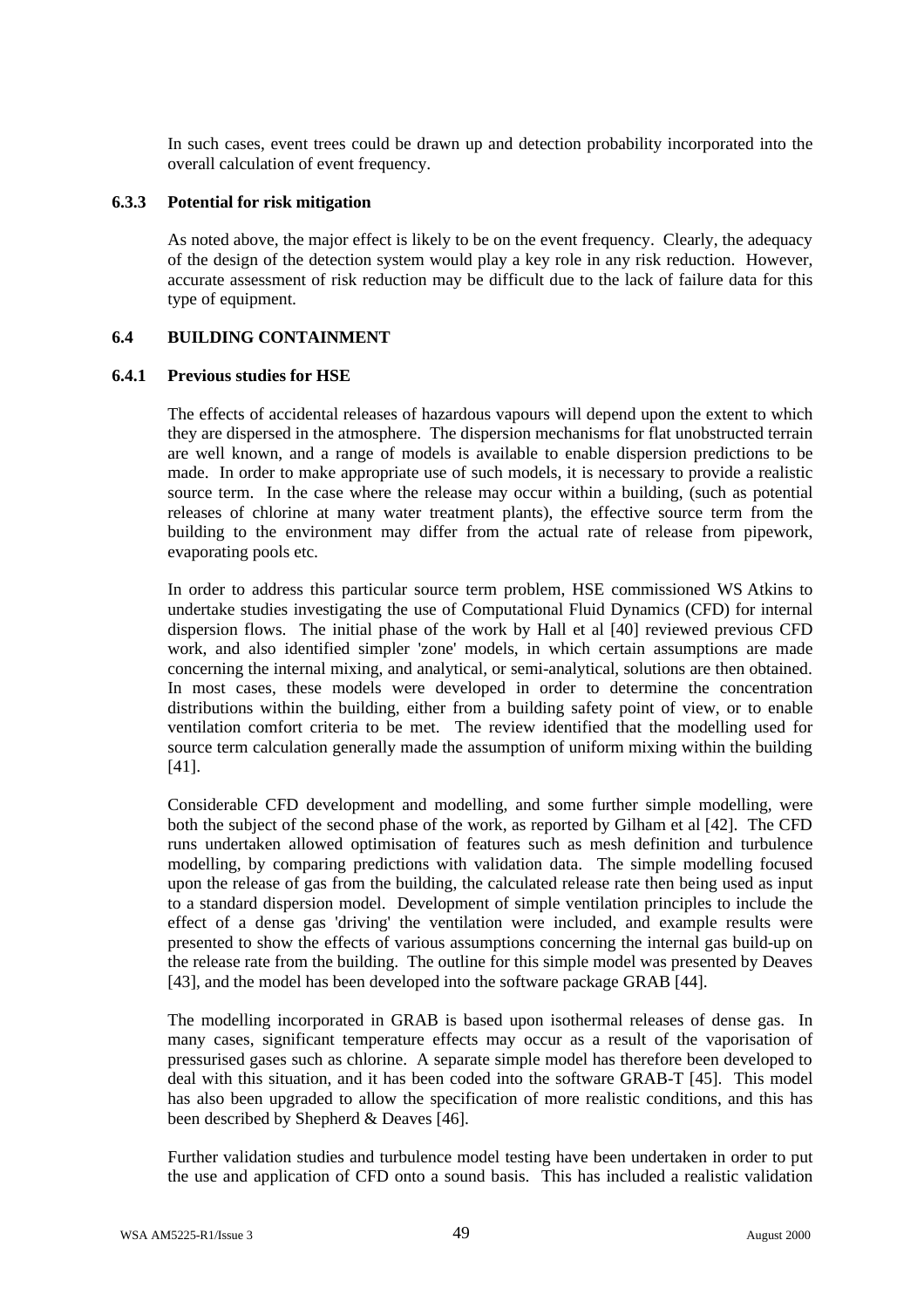study [47], in which dense jet releases inside buildings were modelled, and a study on the potential for using Reynolds Stress turbulence modelling [48] for both internal and external dispersion calculations. A final study [49] drew together the key results from all these studies to determine the sensitivity of QRA to the inclusion of building containment effects, and to develop a methodology by which such effects could be incorporated into QRAs. This study enabled comparisons to be made between CFD results and those from simple models. It also provided guidance on the best way of incorporating building containment effects.

### **6.4.2 Available modelling techniques**

In general, the degree of mitigation provided by a building will be determined by both the ventilation characteristics of the building and the nature of the release. Where a building is being used for secondary containment, it is assumed that there is little ventilation, so that the extent of mixing will principally be driven by the nature of the release. The location and characteristics of any openings in the building, adventitious or otherwise will then determine the release rate from the building. Hence, in these circumstances the degree of mitigation provided by the building will be driven largely by the source itself, and this may exhibit complex fluid dynamic and thermodynamic behaviour. Moreover, in an industrial situation, the building into which the release occurs is likely to have a complex geometry, typically including tanks, vessels and pipework.

### CFD

In principle, all of the above features can be incorporated within a CFD model, as discussed in Section 6.4.1. CFD modelling of building mitigation has been investigated by Gilham et al [50] using the commercial CFD code STAR-CD. This study concentrated on releases into well sealed buildings of materials that form denser than air vapours. This demonstrated that the use of CFD techniques can give good predictions of contaminant release rates from buildings. For both jet and evaporating pool releases, good correlation with experimental data was achieved for concentrations, although the room temperatures were generally under-predicted.

It was also found that the results were highly sensitive to the modelling details, and that considerable care is required when using these techniques to ensure that the modelling accurately reflects the physics of the situation. In particular, care is needed in defining the leak source conditions, both fluid dynamically and thermodynamically, and in modelling the near-wall flow and heat transfer. Furthermore, the use of CFD techniques is still very resource-intensive, and is therefore likely to be too costly for routine practical application within a risk assessment framework. It should also be noted that any additional accuracy (over the use of simpler zone models) provided by the use of CFD modelling is likely to be offset by other uncertainties normally associated with the QRA procedure.

#### GRAB and GRAB-T

An alternative to CFD modelling is to make gross simplifications and assumptions to enable a simpler 'zone' model to be developed. For vapour releases, it may be assumed that the process is isothermal, whereas for flashing liquid releases the thermodynamic effects are important. Zone model type calculation methodologies for the release rates of pollutants from buildings have been developed for isothermal releases under the GRAB (Gas Release Attenuation by Buildings) project and for non-isothermal releases under the GRAB-T projects [51].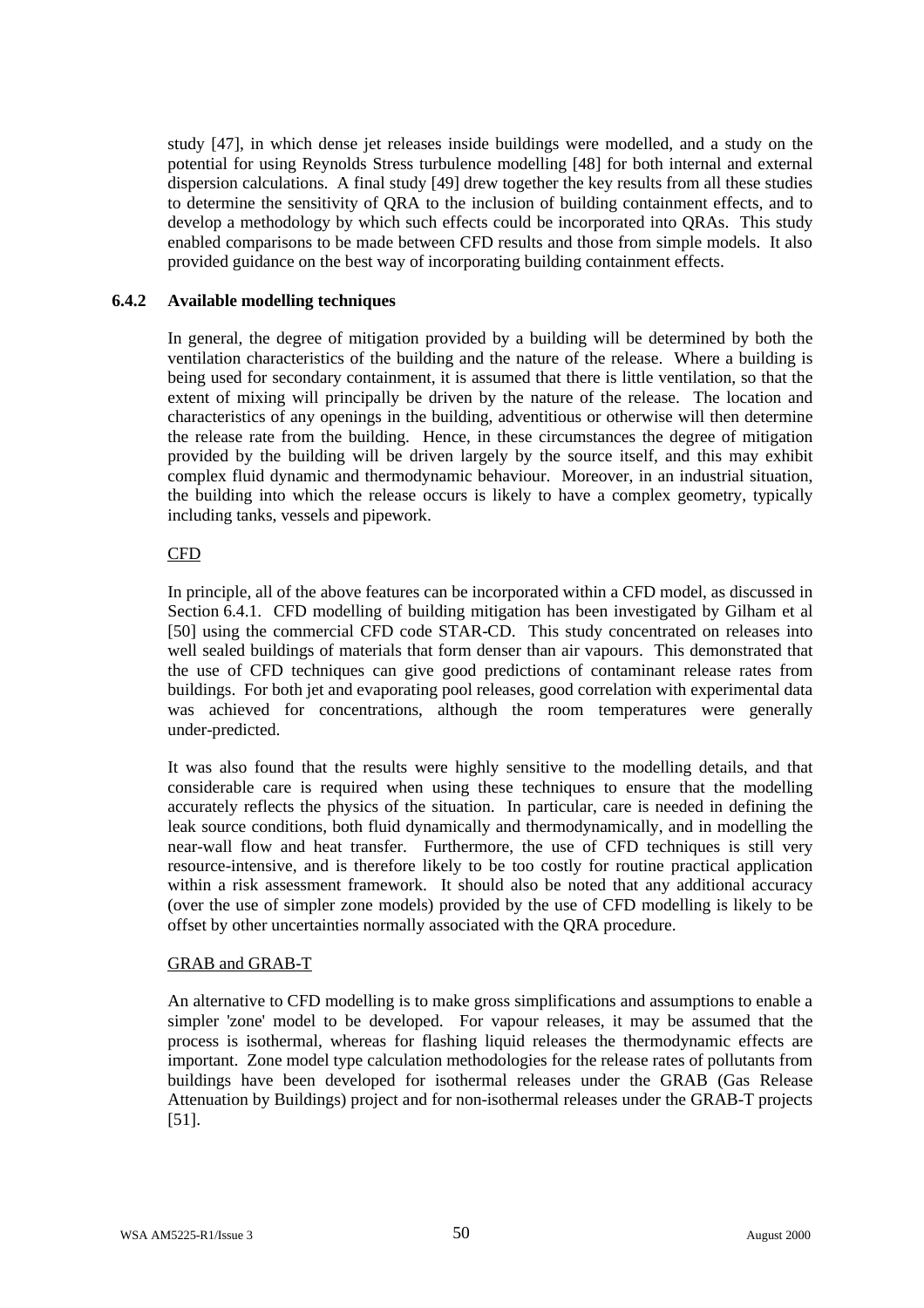The remainder of this sub-section considers how best the existing versions of GRAB and GRAB-T can be used to model realistic cases. The capabilities of these models are summarised in Table 6.2.

|                         | <b>GRAB</b>                                                                                                                                                                                     | <b>GRAB-T</b>                                                                                                                                                                   |
|-------------------------|-------------------------------------------------------------------------------------------------------------------------------------------------------------------------------------------------|---------------------------------------------------------------------------------------------------------------------------------------------------------------------------------|
| Geometry                | openings at one or two levels (generally at<br>top or bottom of buildings)<br>lower opening can be specified as vertically<br>distributed (i.e. doorway)                                        | multiple openings, variable size<br>but height irrelevant (one<br>allowed on each of 4 faces)                                                                                   |
| Ventilation             | wind speed and density differences drive<br>ventilation<br>configuration can give 'enhanced' or<br>'opposed' ventilation                                                                        | wind speed and pressure<br>differences drive ventilation                                                                                                                        |
| Mixing<br>conditions    | can specify any degree of mixing, from<br>complete mixing CSTR (continuously stirred<br>tank reactor) assumptions to completely<br>unmixed (layer of increasing depth at<br>concentration of 1) | only includes complete mixing;<br>layering to be incorporated as a<br>post-processor                                                                                            |
|                         | model includes decision on degree and depth<br>of mixing based upon vapour release<br>experiments                                                                                               |                                                                                                                                                                                 |
| Physical<br>assumptions | isothermal<br>incompressible (i.e. no pressure build up, so<br>that results for a single opening are<br>independent of opening size)                                                            | temperature varies due to<br>vaporisation of liquid releases<br>droplets vaporise as they draw<br>heat from walls<br>pressure can vary and hence<br>will drive flow through the |
| Application             | vapour release                                                                                                                                                                                  | openings<br>two phase or liquid release                                                                                                                                         |

# **Table 6.2 Capabilities of GRAB and GRAB-T**

A limited amount of validation has been undertaken for these models. The GRAB model was compared against some isothermal releases of  $CO<sub>2</sub>$  into an idealised building volume by Gilham et al [52]. This showed reasonable agreement, provided that the mixing depth is set to a value which is consistent with the measurements. It therefore gave a useful validation point, but was not a very stringent test of the model. The original GRAB-T model was compared with data obtained in the Realistic Validation Study [47]. This demonstrated that the GRAB-T results are sensitive to the heat transfer assumptions used, and identified the need for further development.

HSE's Major Hazards Assessment Unit (MHAU) include the effects of buildings on gas releases by using the common assumption, which is valid in many cases, of complete mixing and unmodified ventilation. This model is incorporated into the GABLE software, which integrates the solution with a time step of 1 second. This enables time-varying gas releases to be used, although it is currently restricted to the specification of an initial puff, followed by two distinct constant release rates over successive defined periods. For a single duration constant release rate  $(Q_0)$ , as considered here, the solution is effectively: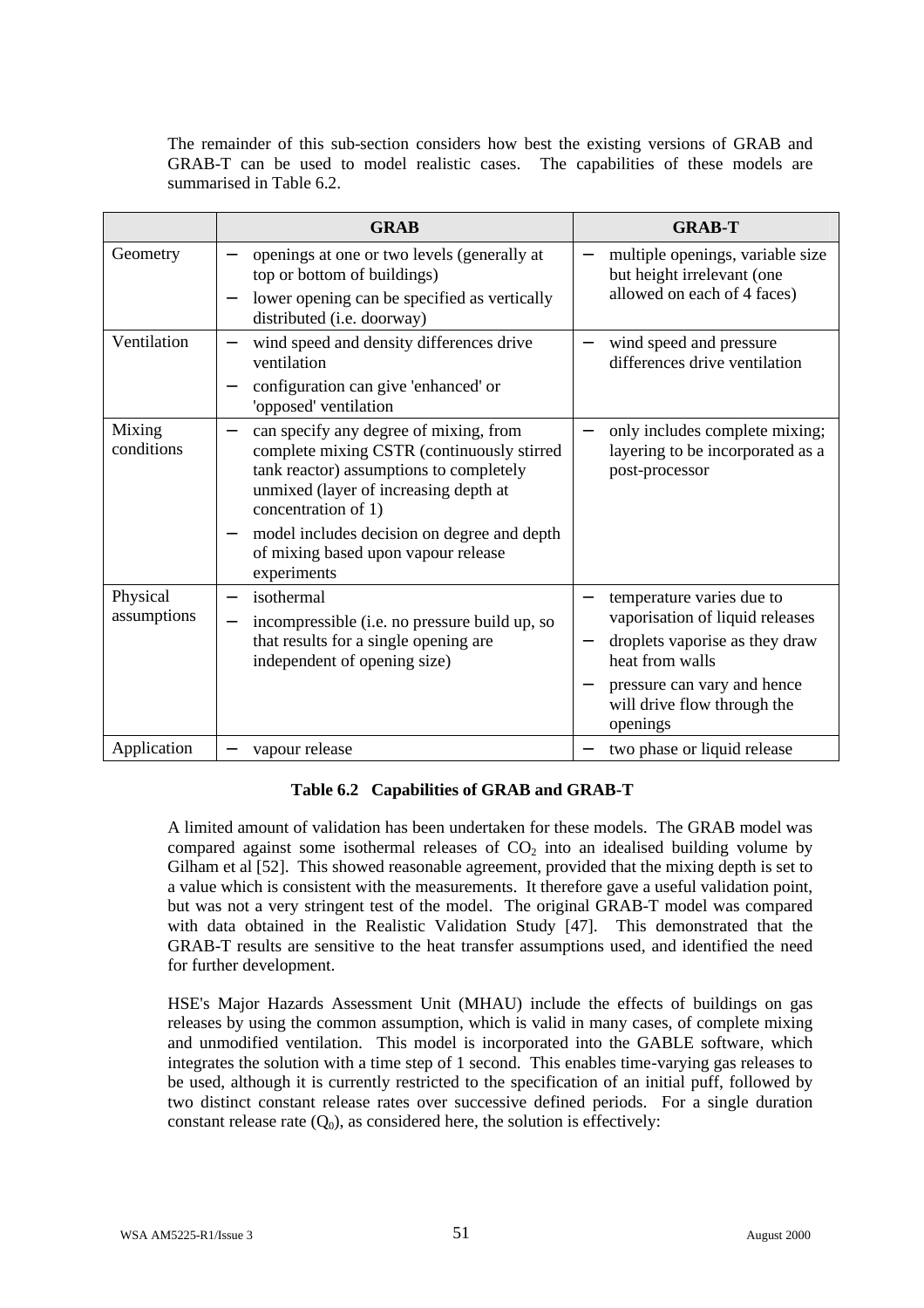$$
Q_g = Q_0 \left( 1 - e^{-\frac{t}{t_0}} \right) \tag{6.5}
$$

where:

| $Q_{g}$        | rate of release of gas from building          |
|----------------|-----------------------------------------------|
|                | time (s) from start of release                |
| $\mathbf{t}_0$ | $V_0/[Q_0+I_rV_0/3600]$                       |
| $V_0$          | <i>volume of building</i>                     |
| $\mathbf{I}$ . | ventilation rate (air changes per hour, ach). |

The guidance provided with GABLE suggests the use of  $\lambda_r = 2$  or 3, possibly depending on the wind speed, although judgement may be applied to allow the use of values outside this range if a building is particularly air-tight  $(\lambda \rightarrow 0)$  or draughty  $(\lambda \rightarrow 3)$ . If  $\lambda_r = 0$ , it is assumed that gas/air mixture is forced out of the building volume at the same rate as the gas inflow, and the solution is identical to the full building complete mixing solution.

Comparisons were undertaken between results from GABLE and from GRAB [45]. These indicated that the complete mixing model within GABLE agreed with the *average release rate* (30 minute duration) for opposed ventilation, but under-predicted the *maximum concentration* for both enhanced and opposed ventilation. (Enhanced ventilation is where the dense gas release would drive a flow in the same direction as the wind-driven ventilation; opposed ventilation has these flows in opposite directions.) It also showed that the release rates averaged over 10 or 30 mins for the no wind case (ventilation rate  $= 0$ ) may be significantly underestimated by GABLE, which neglects the ventilation flow set up by the release itself.

#### **6.4.3 Mitigation potential**

A base case chlorine risk assessment is used which is typical of a water chlorination works [53]. This was used in a related study which assessed the potential for incorporating low wind speed effects into QRAs [32]. Since there are around 40 scenarios, and several different wind conditions, some simplifying calculations were made. These are reproduced here in Appendix F. They showed that, for chlorine releases in the range 0.3-3kg/s.

$$
\dot{M}_w = f \dot{M}_o \tag{6.6}
$$

where:

$$
f = min (1, max (0.15u, 0.09 \, \rm \dot{M}_{\circ}))
$$

This factor is applied to all the non-catastrophic releases of chlorine which would occur within the building, and the effects on risk are shown in Figure 6.4.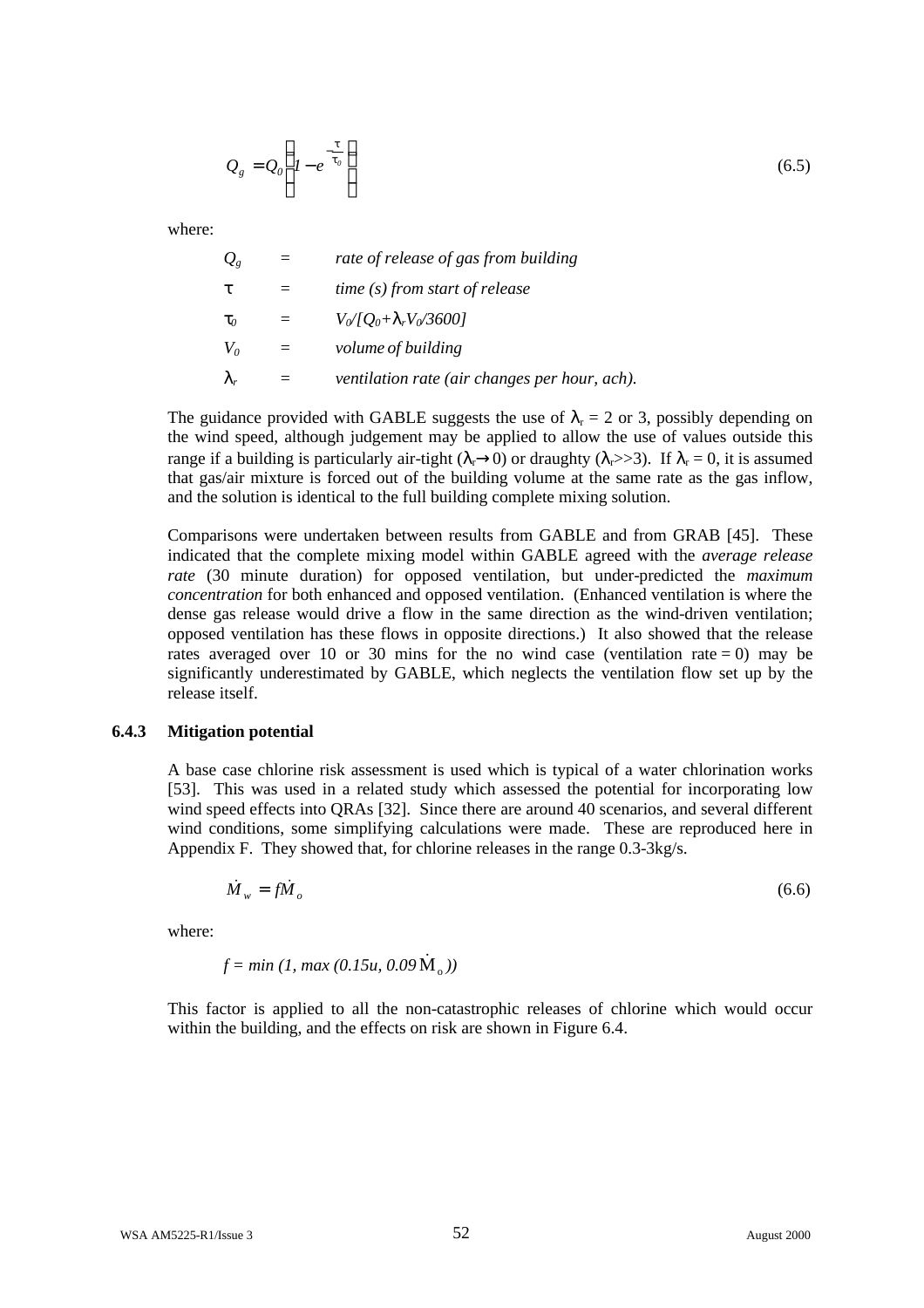

### **Figure 6.4 : Sensitivity of risk to building containment effects**

This shows that risk is reduced by a factor of around 2 over the ranges 600 to 1200m and 2100 to 2500m. It also shows that the consultation distance (to  $3x10^{-7}/yr$  risk) is reduced from 1000m to around 650m.

## **6.5 EMERGENCY RELIEF**

### **6.5.1 Consequence mitigation**

The presence of an emergency relief system will mitigate the effects of pressure build-up within a vessel. Such a build-up may be as a result of external heating (as in a BLEVE) or process deviation. In the former case, it is unlikely that the relief sizing alone would be sufficient to prevent a BLEVE, but the time at which it could occur may be delayed. Such a delay would possibly allow time for further mitigation measures to be deployed, which could then prevent a BLEVE. Nevertheless, the most likely scenario is that emergency relief of a flame-engulfed vessel would result in a jet fire followed by a delayed BLEVE. The overall consequences are therefore not significantly affected, although the amount of flammable material involved in the BLEVE will be reduced by that which has vented through the relief system.

Where relief is provided to mitigate against process deviation, it is possible that the hazardous material would be diverted to a catchpot or other relief vessel (see Section 3.5). If this is correctly sized, the release will be contained. As an alternative, relief systems may discharge to atmosphere via a stack. In this case, the discharge would be at high level, and with high momentum. Whilst dense gases would then fall back to ground level, it is possible that there is sufficient dilution that the concentration on hitting the ground will be less than the lower flammable limit. This situation has been addressed by a number of authors, in particular Seifert et al [54] considered the trajectories of both single and two phase dense jets from vertical vents. The results of much of this work have been drawn together by Bodurtha [55],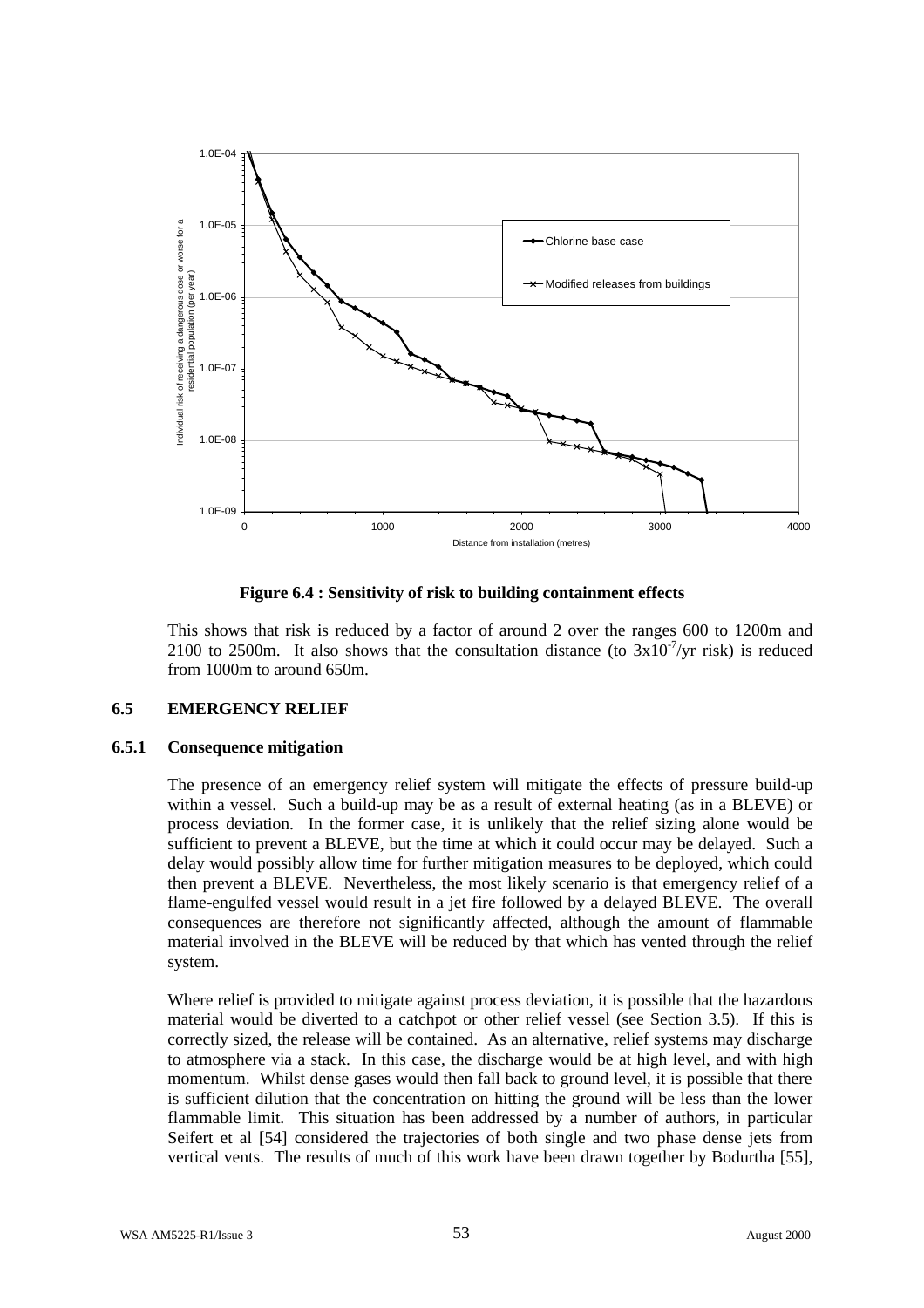who gives the following formula for setting the vent height to prevent flammable gas at ground level:

$$
h_s = \frac{43.8D^{1.35} \left(bC_s/C_L A_I\right)^{1.05} x 10^{-6}}{u^{0.702}}
$$
\n(6.7)

where:

| $h_{s}$          |     | stack height (m)                                        |
|------------------|-----|---------------------------------------------------------|
| D                | $=$ | stack diameter (mm)                                     |
| $\boldsymbol{u}$ | =   | wind speed $(m/s)$                                      |
| $C_{s}$          | $=$ | stack concentration $(v/v)$                             |
| $C_L$            | $=$ | lower flammable limit of gas $(v/v)$                    |
| b                | $=$ | concentration fluctuation factor $(2.5)$                |
| $A_I$            | $=$ | $(SG^2/(SG-1))^{1/3}$                                   |
| SG               |     | specific gravity of stack gas mixture (relative to air) |

It is suggested that  $u = 1$  m/s is used as a worst case, and the paper gives an example for the venting of 50 te/h of propane (SG=1.52,  $C_s/C_L \sim 45$ ) through a 10 inch vent, for which  $h_s$  is 6.6 m.

If the vent flow could exceed the design intent, ground level concentrations could be calculated using a plume type model, such as AEROPLUME. When the plume has touched down, results are fed into the dense gas dispersion model HEGADAS. In such cases, the hazard ranges would be less than if the release were at ground level with low momentum.

#### **6.5.2 Risk considerations**

The relief of a fire-engulfed vessel may result in a delayed BLEVE event, as noted above. The calculation of risk would allow for such delays by considering the probability that the system is working correctly, and applying appropriate probabilities within an event tree. For emergency relief of a process vessel, the risk may be reduced, from that of vessel failure with total loss of inventory to that of a limited discharge at high level.

In both these cases, it is necessary to consider the design parameters of the relief systems in relation to the size of scenarios considered. This may allow some of the smaller events to be eliminated completely from the risk calculation, whilst reducing the effective frequency of some of the larger events. The reliability and availability of the scrubber system may also need to be considered when claiming credit for the mitigation potential of these systems.

Where emergency relief systems are used for toxic materials, it would generally be appropriate to incorporate some form of scrubbing, or possibly flaring to neutralise the effects of the discharge. An example where a flare system was inadequate (because it was disabled) was the Bhopal incident (Ref. I-30, Appendix C), which resulted in considerable loss of life.

For flammable materials, hazard ranges are not so great, and risks can be considerably reduced if any discharge allows the material to be detected below the lower flammable limit within a short distance. To this end, it may be possible to design systems such that the location, direction and momentum of the discharge result in the gas being diluted to below LFL before reaching ground level, as discussed in Siefert et al [54].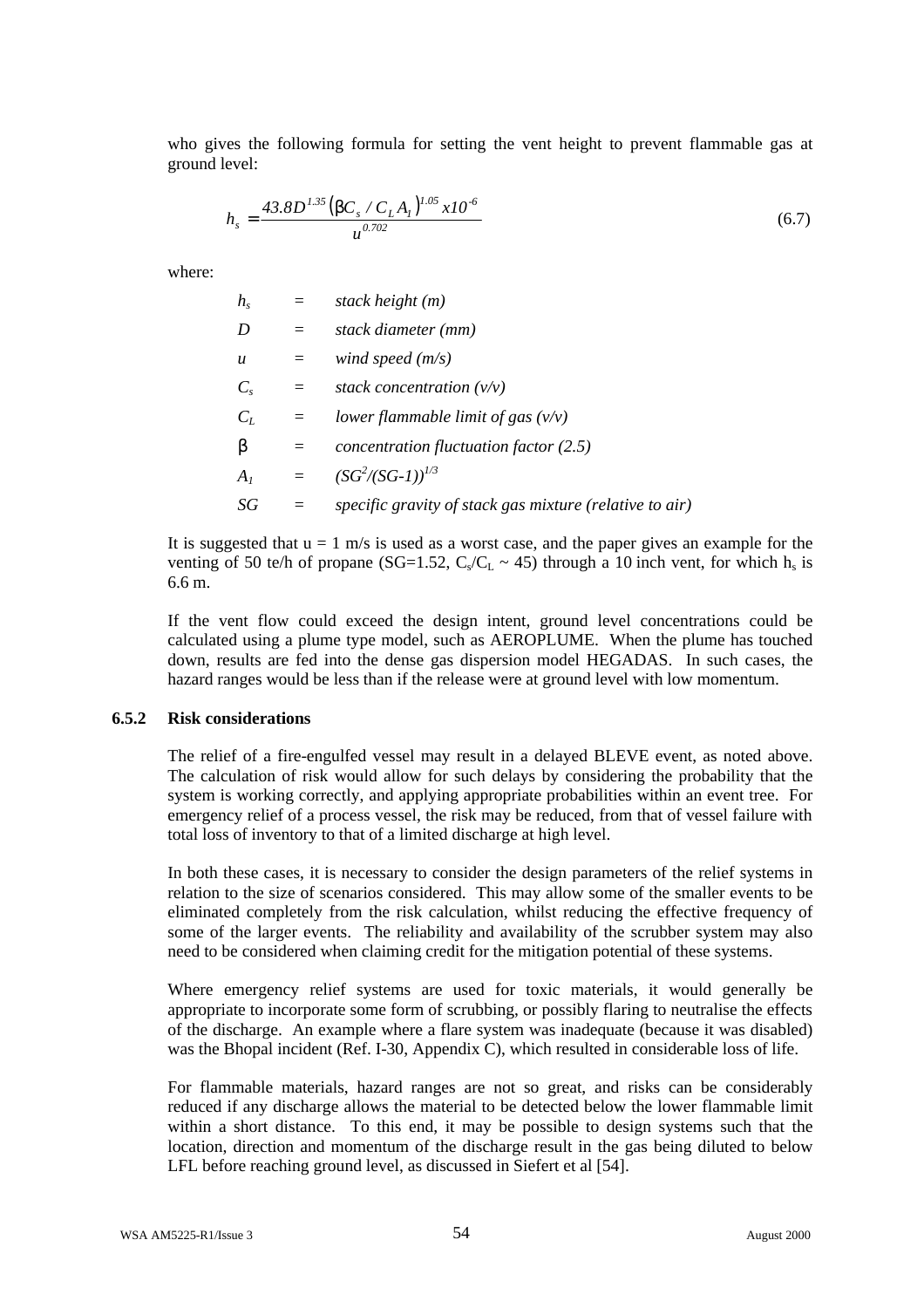# **6.6 BARRIERS**

### **6.6.1 Fences and shelterbelts**

Solid fences result in additional dilution to vapour clouds as they drift offsite. This effect is greatest for dense gas releases at ground level. It is not routinely incorporated into dense gas dispersion models, although Webber et al [56] have demonstrated how a simple modification can be incorporated into DRIFT to allow for the enhanced dilution.

Shelterbelts (or 'greenbelts') can have a similar, but less marked, effect. In addition, certain species of tree or shrub can be used to absorb certain vapours, as described by Khan & Abassi [27], who describe examples of the attenuation of sulphur dioxide, hydrogen sulphide and ammonia by up to 40%.

One potential disadvantage of shelterbelts is the increased 'congestion' provided within flammable clouds which would exacerbate flame acceleration in vapour cloud explosions.

# **6.6.2 Spray barriers**

#### Modes of action

The effectiveness of a water spray barrier as a means of mitigating the consequences of a release of a heavy gas may be assessed using a range of predictive models. Before choosing or applying any particular model it is useful to consider qualitatively the characteristic features of the gas dispersion in question and how these might influence the way in which a water spray barrier might act.

Water or steam curtains are employed to dilute a dispersing plume with air in order to reduce hazard distances following an accidental release. In view of the practicalities of deployment, in particular the inevitable delay in setting them up, such devices would only be appropriate in the event of relatively long duration releases. The natural dispersion of a flammable or toxic gas may be enhanced in this way by one or more of the following mechanisms:

- Mixing of entrained air with gas. This involves the entrainment of air in the water curtain which subsequently enters the gas plume such that the gas is mixed with the air inside the curtain.
- Momentum and turbulence. The water gives momentum and turbulence to the gas which improves the subsequent mixing with air outside the spray.

In addition to dispersion effects, spray curtains may use the following mechanisms to reduce the hazard posed by an accidental release:

- Physically carry gas in a preferred direction (e.g. upwards or away from ignition sources)
- Act as a gas barrier
- Absorb gases (e.g. HF)
- Heat gas to increase buoyancy (e.g.  $LNG$ ) although this may also act to increase vaporisation unless applied wholly to the already vaporised release
- Provide protection from thermal radiation

The modelling of the effects of water and steam sprays will therefore clearly depend upon the nature of the accidental release and dispersion mechanisms. The features of the calculation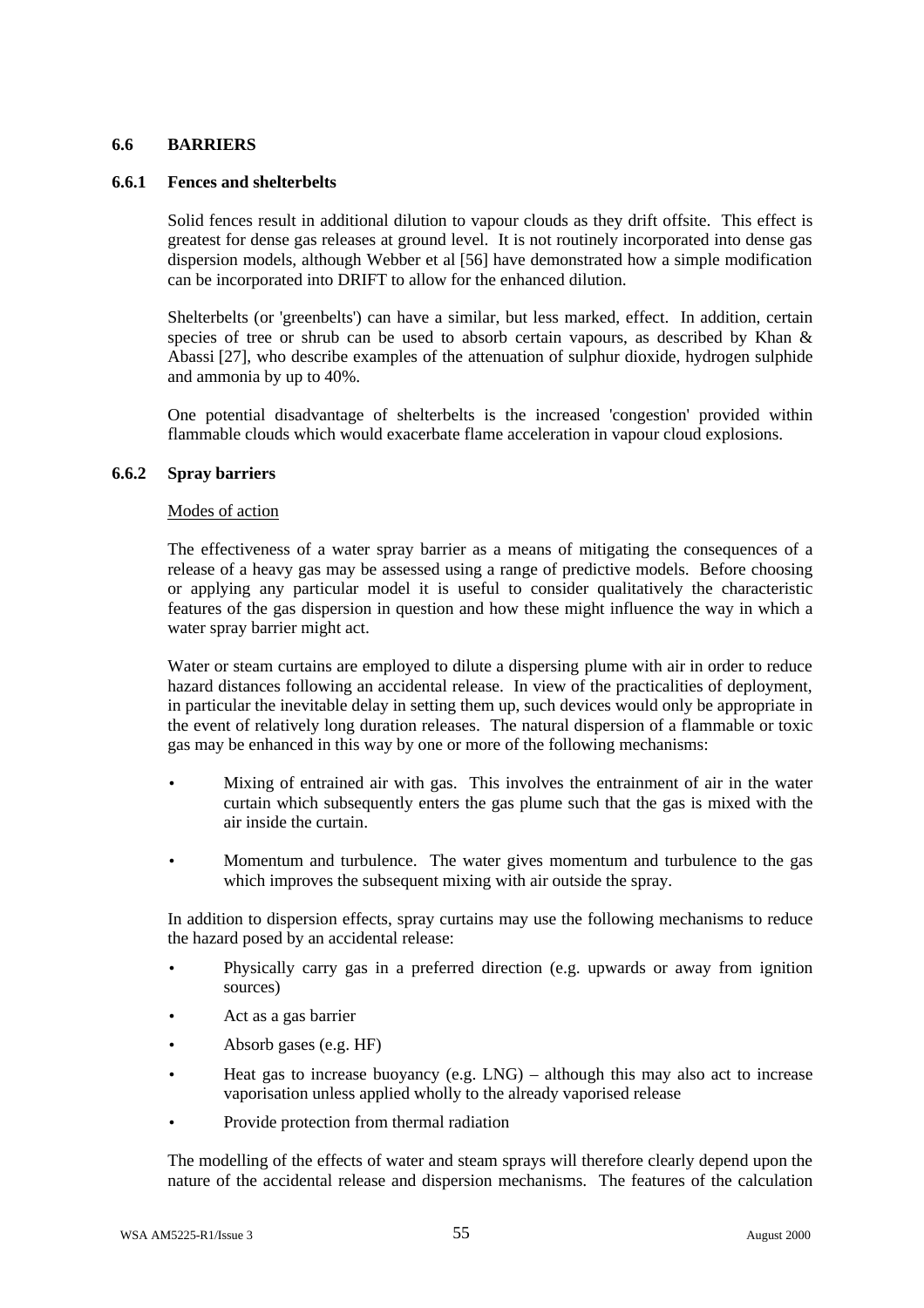models appropriate for heavy gas and soluble gas releases are discussed in the following sections.

### Heavy-gas dispersion

The principal feature of heavy gas dispersion is the large lateral spread associated with gravitational effects compared with that of neutrally buoyant or passive dispersion. Although the rate of entrainment of air on the top surface of a heavy-gas plume is somewhat lower than that for a passive plume due to the suppression of turbulence by the density difference, this may be offset to some extent by the larger plan area through which entrainment occurs.

In particular, for a large instantaneous release, the large outward movement of the plume edges also causes air to be entrained across these edges. Consequently, the additional mixing through the surfaces of the heavy gas plume may sometimes be sufficient to result in a shorter downwind distance to a given concentration than is the case for a passive plume. The gravitational effects rely on the density difference between the plume and the ambient air.

A water spray barrier acts to enhance the rate of dilution in the plume in order to enhance the downwind dispersion and hence reduce hazard ranges. However, for a heavy-gas plume, the action of a water spray barrier is also to reduce the density difference between the plume and the ambient air, and hence also to reduce the gravitational effects. Thus the rate of dilution due to gravitational effects will reduce and may to some extent counteract the enhanced rate of dilution at the barrier. There is therefore a possibility that the suppression of gravitational effects may to some degree offset the enhanced dilution induced at the spray barrier. However, the overall effect would still be expected to reduce the hazard range, and hence risk, compared with the dispersion that would occur without the action of the water spray.

#### Soluble gases

Water spray curtains may be used to absorb gases that are soluble in water such that the concentration of the gas is much reduced downwind of the water curtain. The effectiveness of the absorption process depends upon:

- water flow rate
- water drop size
- gas solubility

Fthenakis et al [57, 58, 59] have developed models for evaluating mass transfer induced by water sprays. Trends predicted by these models indicated increased removal efficiency (for Hydrogen Fluoride) with decreasing water drop size and decreasing wind speed. Modelling results also suggested that sprays used in upflow are more effective than those used in downflow for the same water flow rate.

Experiments using Hydrogen Fluoride by Blewitt et al [60] and Schatz & Koopman [61] also concluded that removal efficiency increases with water drop size and that upflows are more efficient than downflows. A further key finding of these experiments was that the water to HF ratio is a key variable. The removal efficiency was observed to increase from around 10% to around 80% over the water to HF mass ratio range of approximately 5:1 to 60:1. These experiments also suggested that wind speed and relative humidity have negligible effects on removal efficiencies under the test conditions for both HF and Alkylation Unit Acid (AUA).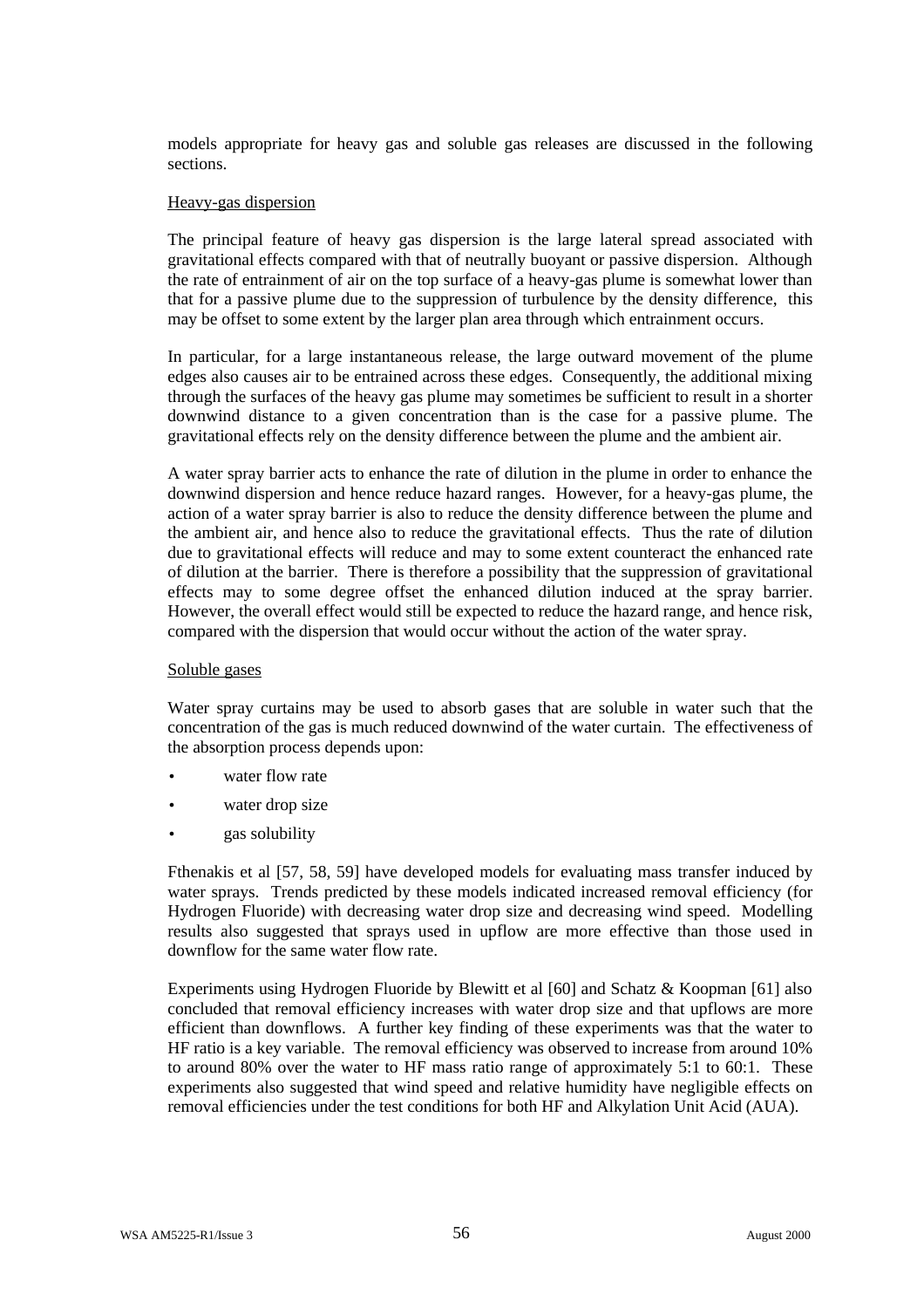### Mitigation Potential

The potential degree of mitigation provided by water sprays as a means of secondary containment has previously been investigated for hydrofluoric acid (HF) in the AIChE guidance document [6]. A 19.1 mm diameter breach from a tank having a capacity of 29  $m<sup>3</sup>$ was considered. The HF in the tank was assumed to contain 2% water by weight and the storage conditions were 1.4 bara and 15°C.

The hazard range associated with such a release was investigated for category F Pasquill stability conditions with a wind speed of 1 m/s, an ambient air temperature of  $15^{\circ}$ C and a 50% relative humidity. These are considered to be extremely onerous conditions with respect to dispersion distances. The hazard distance was defined as the distance to the Emergency Response Planning Guideline (ERPG-2) concentration of 20 ppm for HF. This is the maximum airborne concentration below which it is believed that nearly all individuals could be exposed for up to 1 hour without experiencing or developing irreversible or other serious health effects or symptoms that could impair their ability to take protective action.

Since the HF is being stored below its normal boiling point ( $BP = 19.5^{\circ}C$ ), it was assumed that no aerosols would be formed. All of the HF released would therefore form a liquid pool on the ground. The hazard ranges were modelled using the HGSYSTEM dispersion modelling software. It was assumed that the water spray curtain would be activated 1 minute after the initial release occurs and would provide a 86% removal efficiency. This is considered to be towards the high end of what can be achieved using water sprays.

The results of these studies indicated that the maximum hazard range for such a release could be reduced from 5,000 m to 750 m by the use of the water spray. This very significant reduction is due to the absorption effects, which are assumed to be such as to reduce the amount of HF to be dispersed by a factor of around 7. For other materials, which are diluted rather than absorbed, the effects will be rather less. It should be noted, however, that higher concentrations would be experienced at the early stages of release when the spray is being activated. This has implications for the accumulation of dose, or the potential for escape.

The LPG risk assessment used in [32] has been used here in order to determine the sensitivity of risk to the use of water sprays. In this case, the effect is considered purely from the viewpoint of enhanced dispersion, since LPG is not absorbed by the spray, and it is assumed that each of the non-catastrophic liquid and vapour releases has its dispersion enhanced by the inclusion of 12  $m^3$ /s of extra entrained air. The results are shown in Figure 6.5, which excludes BLEVE and catastrophic release effects for clarity, and shows only a very small effect close to the source.

These results demonstrate that adding extra dilution from a water spray will have a beneficial effect close to the source, which may be advantageous if there are likely to be ignition sources in this region. However, at greater distances the effects decay rapidly, resulting in little change to the risk.

#### Further considerations

It is noted that water sprays should be applied when there is vapour to be dispersed. Care should be taken to ensure that it is not applied inappropriately to vaporising pools, where the addition of further heat input from the water could enhance evaporation rates, resulting in larger vapour clouds and greater hazard ranges.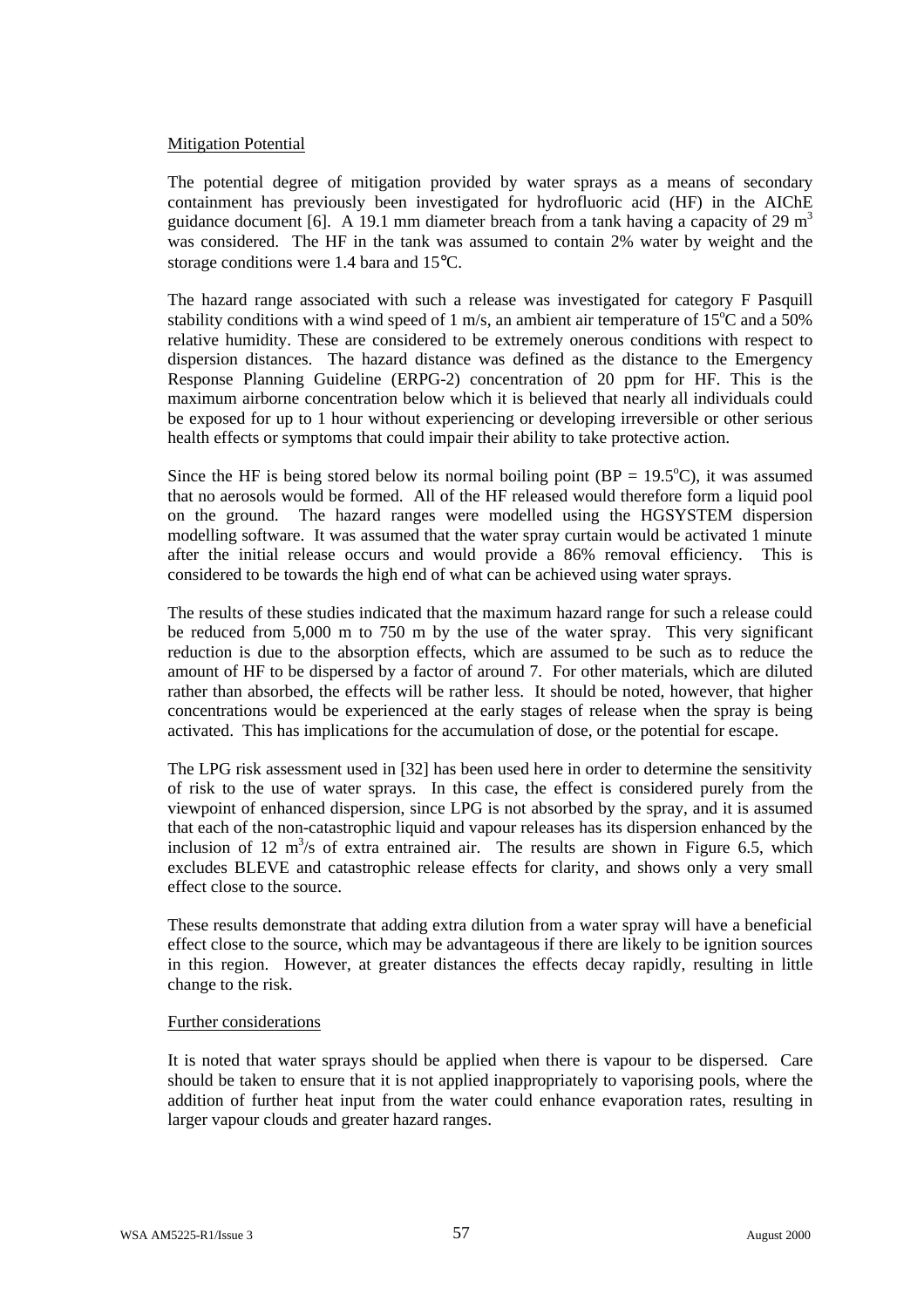

**Figure 6.5 Sensitivity of LPG risk assessment (excluding BLEVE and catastrophic release events) to water spray effects**

# **6.7 REMOVAL OF MATERIAL AT SOURCE**

# **6.7.1 Absorbents**

The overriding factor that influences the effectiveness of chemical absorption units in dealing with the consequences of major accident hazards is the original design basis for the unit. With some major accident hazard scenarios the sheer volume and concentration of gas or vapour released during the event might overload the equipment. In some cases, the concentration of gas or vapour leaving the absorption unit via a vent might exceed the design basis, resulting in employees and/or the public being exposed to concentrations such as to cause acute, or in some cases chronic, effects. In such an example one would conclude that the design basis had been incorrectly specified.

The first task therefore is to define accurately the design basis. If the chemical absorption equipment is required to deal with the consequences of major accident hazards then the design should be based on the worst credible event. Typical parameters to be defined include:

- the type of gas to be absorbed
- the quantity, flowrate and concentration of gas to be absorbed
- the temperature and pressure of the gas to be absorbed at the time of release
- the type of solvent required i.e. liquid to be employed to absorb the gas
- the degree of recovery required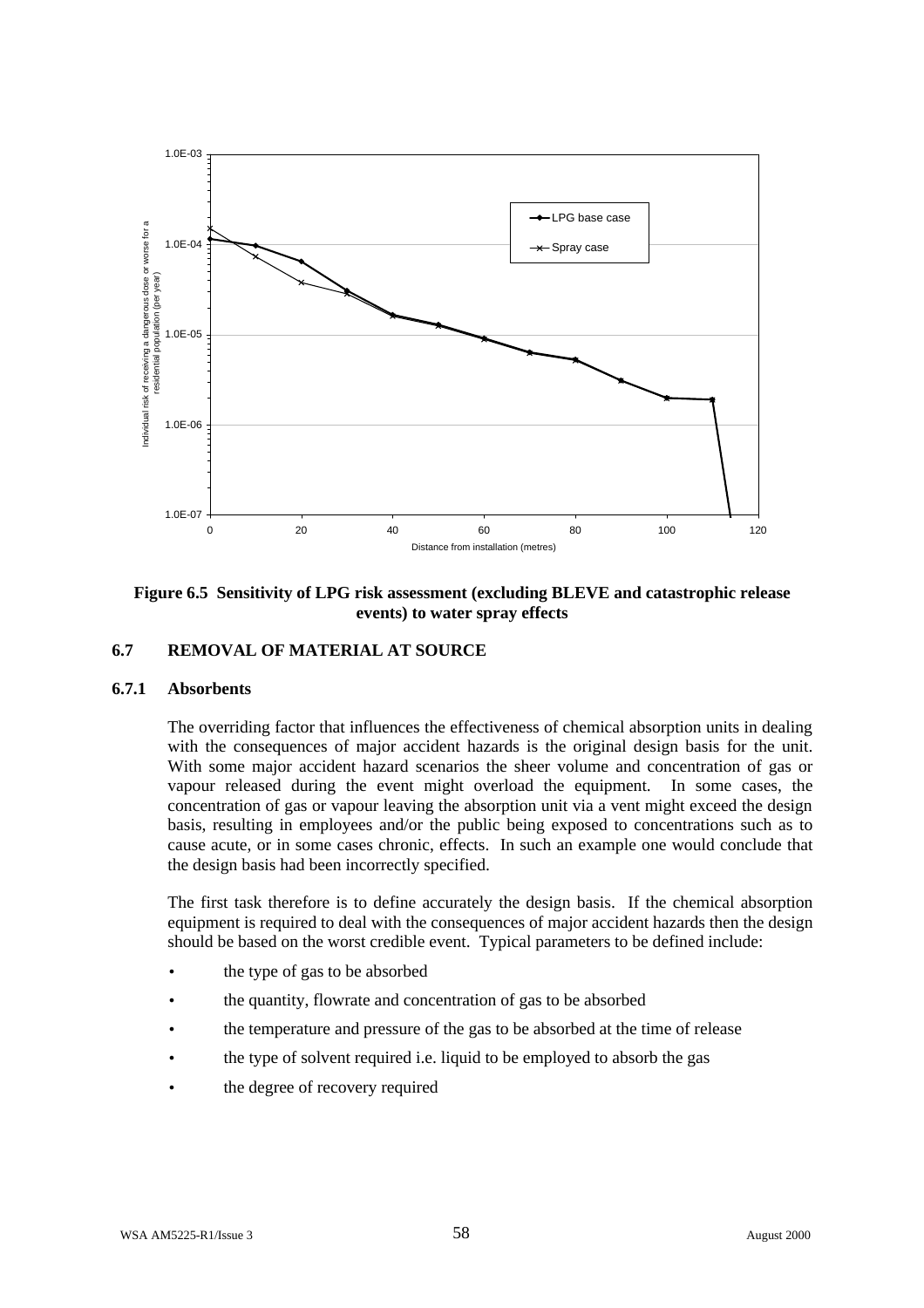# **6.7.2 Adsorbents**

As for absorbents, the overriding factor that influences the effectiveness of the adsorption process in dealing with the consequences of major accident hazards is the design basis of the adsorption unit. In general the adsorption process would only be suitable for relatively small quantities or low concentrations of material. The effectiveness will also be dependent upon the type of adsorption process involved.

In order to determine the effectiveness of an adsorption unit it is therefore necessary to establish the design basis and then determine the extent by which this may be exceeded by the consequences of a major accident hazard.

## **6.8 BLANKETS OR COVERS**

## **6.8.1 Effects**

A blanket of foam or other material used to cover a liquid spill will reduce the evaporation rate and hence reduce the source term. This will result in a corresponding reduction in hazard range arising from dispersion of the vapours.

The use of such a system would usually also require the presence of a bund, or other additional secondary containment device such as a mobile boom, so that the foam or cover can be maintained in place over the spill. In these cases the calculation of the effect of the cover will take account of two principal factors:

- the length of time following the initial spill before the cover is applied
- the degree to which the evaporation rate is modified by the presence of the cover

## **6.8.2 Mitigation potential**

The mitigation potential of the use of foam to cover an accidental release of n-pentane has previously been investigated [6]. A 50 mm diameter breach from a cylindrical tank having a radius of 4.3 m and a height of 6.5 m was modelled. The tank was assumed to be filled to 60% capacity and surrounded by a bund, of diameter 8.4 m and having a vertical wall height of 1.5 m, in which both the spill and the foam covering is contained.

The hazard distance associated with such a release was investigated for various meteorological conditions, both with and without a foam covering. The hazard distance was defined as the distance to a mean concentration of half the Lower Flammable Limit (LFL). For n-pentane, LFL is 1.4% v/v and hence the hazard distance is the distance to 0.7% v/v.

Two meteorological conditions were modelled as follows:

- Pasquill Stability F, 2.0 m/s Wind, 15 °C, 90% Relative Humidity
- Pasquill Stability D, 5.0 m/s Wind, 25  $\degree$ C, 70% Relative Humidity

For the mitigated scenarios, the foam is assumed to be applied 15 minutes after the initial leak and a reduction of 50% in the vaporisation rate due to the presence of the foam was assumed. The event was modelled for one hour after the onset of the release.

The discharge rate from the tank is the same in all cases and, since it is driven by the liquid head in the tank, the flow rate decreases with time. The leak fills the bund very quickly and thereafter the pool radius remains fixed by the dimensions of the bund and is the same in all cases.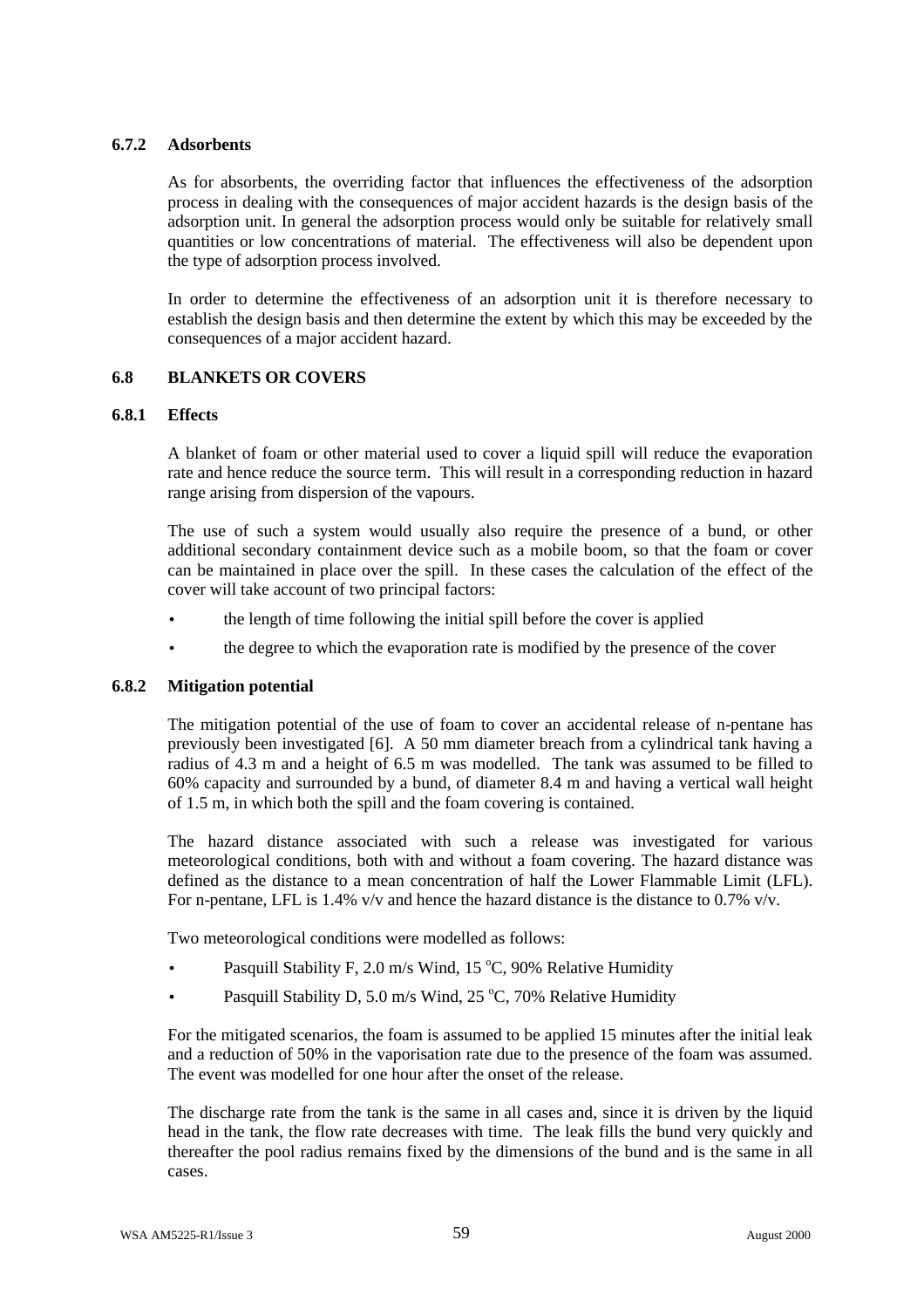The results indicated that, for the category D conditions, the hazard zone did not extend beyond the boundaries of the bund even without the application of the foam, implying that the application of the foam has very little mitigation potential. For the category F conditions, the unmitigated release has a maximum hazard range of 15 m. On application of the foam blanket, the hazard range once again becomes confined to the bunded area.

The use of hollow plastic spheres (such as ping-pong balls) to cover a liquid spill in order to reduce evaporation has also been previously studied [62]. In a test involving a spill of liquid ammonia, the resulting pool surface was covered with 0.8 inch diameter polypropylene balls to a depth of one ball. However, when compared with an equivalent uncovered pool, no significant difference in the rate of ammonia vaporisation was observed. When the cover consisted of multiple layers of balls however, a reduction in vaporisation was achieved. On a practical note, the use and effectiveness of such a system will to a large degree depend upon environmental conditions. This is because such balls, being lightweight, can easily be blown by the wind and hence full coverage may not be achieved.

The potential for risk mitigation in this case is determined using the bromine example described in Section 6.2.3. In order to demonstrate the effects of a foam cover, the release rate is reduced by 50%. The results have been presented in Figure 6.3, where a reduction of a factor of around 500 is seen over the distance range 250 to 450m.

## **6.9 REDUCTION OF FIRE SIZE AND EFFECTS**

### **6.9.1 Mechanisms**

Where flammable liquid collects in a bund, any resultant pool fire will be limited in size compared with that of a spreading pool. However, unless there is adequate drainage, it is possible that the bunded fire would last longer, and hence result in greater thermal doses, even though the peak thermal flux may be reduced. Clearly there is a trade off between fire size and duration, although most pool fire models will take the exposure duration to personnel to be limited by an escape time to the nearest shelter.

Drainage is an important feature, and, if correctly designed, could have the effect of channelling flammable liquid away from sensitive areas. The most obvious way in which this will help is the sloping of regions beneath vessels storing flammables; if this is well designed and maintained, it could significantly reduce the probability of escalation to involve other vessels, or a BLEVE (for liquefied flammable gases). A further important case is the elimination of running pool fires which could spread to other parts of the site and cause the scale of the event to escalate. A particular example of this is the Heaven Hills distillery fire, as described in Appendix C (event reference I-08).

# **6.9.2 Mitigation potential**

The reduction of pool size by bunding will reduce the size, and hence severity, of a pool fire. Hazard ranges for a gasoline pool fire covering  $40m^2$  (bunded) or  $400m^2$  (unbunded) have been determined, taking a threshold harm criterion of 1000 thermal dose units. These results have been determined for a wind speed of 5m/s, and using standard assumptions regarding escape speed. The results are presented in Table 6.3, which shows a factor of 2.5 on hazard range.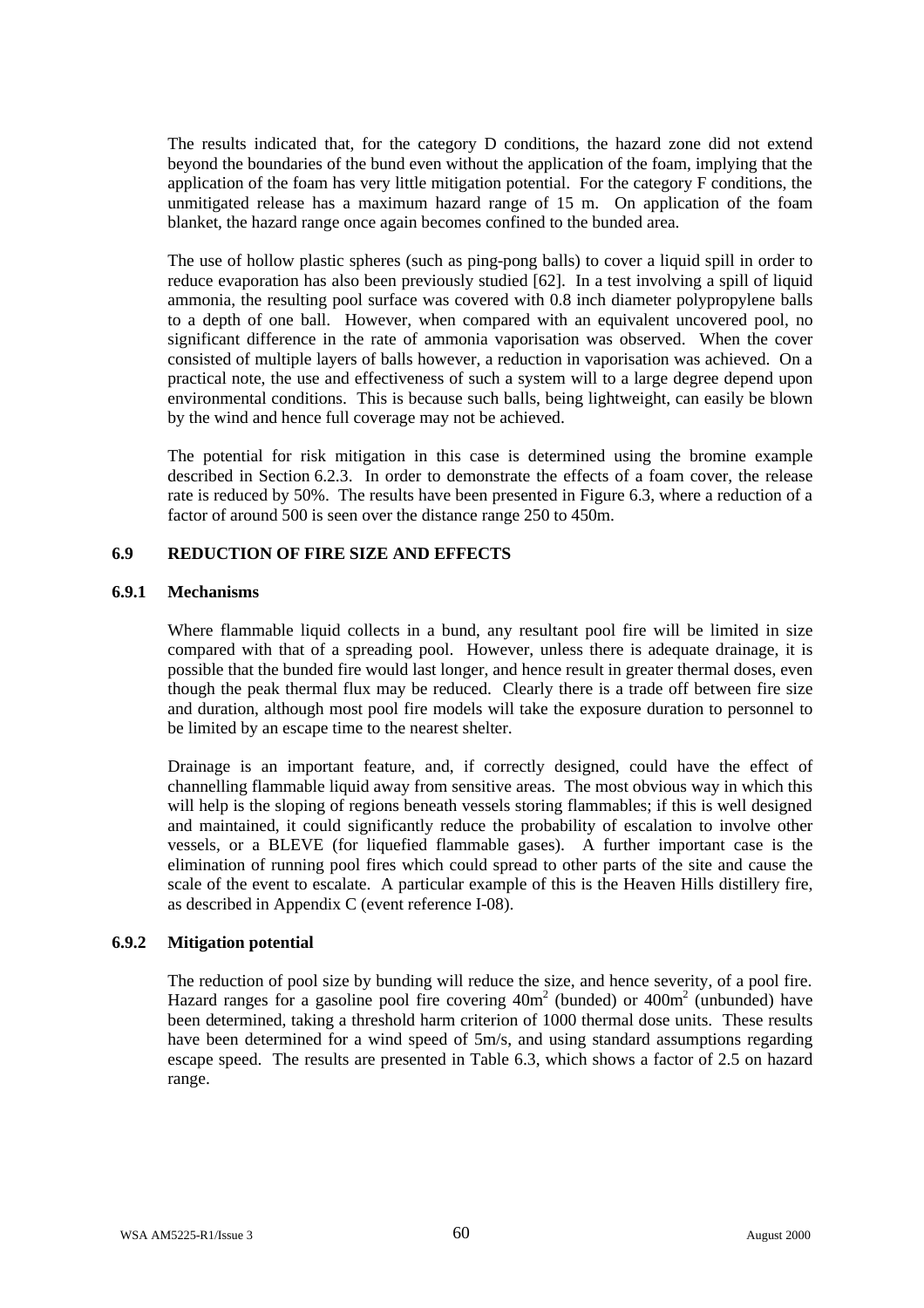| Case          | Area              | Hazard range (m)<br>(from pool centre) |
|---------------|-------------------|----------------------------------------|
| Unbunded      | 400m <sup>2</sup> |                                        |
| <b>Bunded</b> | 10m <sup>2</sup>  |                                        |

**Table 6.3 Comparison of hazard ranges for bunded and unbunded pool fires**

The reduction of BLEVE frequency has been considered by using the LPG risk assessment which was used in the low wind speed study [32]. The scenarios include BLEVEs and vapour releases leading to either flash fires or VCEs. Sensitivity to the effects of drainage can be determined by modifying the BLEVE frequency. Figure 6.6 shows the results of reducing this frequency by an order of magnitude, which, because of the dominance of this event, results in a similar reduction in risk.





# **6.10 CONSIDERATION OF SECONDARY CONTAINMENT FAILURES**

# **6.10.1 Types of failure**

Where the modelling of the benefits derived from the use of secondary containment measures is to be used to mitigate the magnitude of consequences adopted in a risk assessment, careful consideration should also be given to whether the methodologies adopted are appropriate to the circumstances involved. The potential mechanisms by which the secondary containment might fail should also be considered, as noted in the preceding section, and the effects of these failures included in the modelling as appropriate.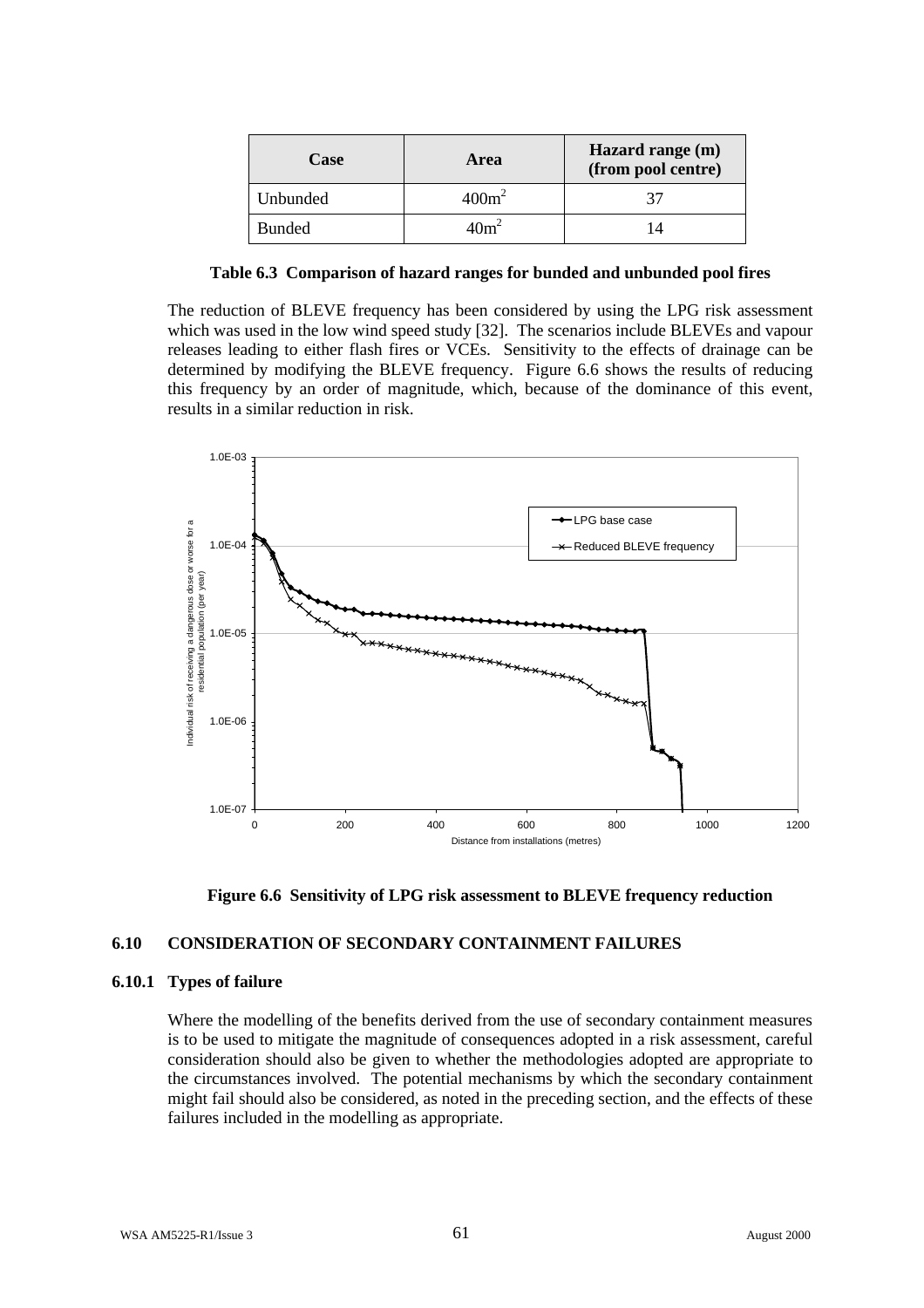Such containment failures may include:

- passive equipment integrity failures
- active equipment unavailability

The overall risk reduction potential of a secondary containment measure having a relatively low hazard reduction potential but a very high reliability may be much higher than that of an alternative system having a very high hazard reduction potential but a poor reliability.

### **6.10.2 Passive equipment integrity failure**

Where the secondary containment measures employed are passive, their availabilities would be expected to be very high. However, consideration should be given to availability issues, and, in particular, the possibility that the secondary containment could become ineffective due to integrity failure. Such a loss of integrity may arise due to inherent failure of the containment or as a result of the release event itself.

Examples of inherent failures include:

- Corrosion of double skinned containment
- Buildings or enclosures which are not leak tight

Examples of failures due to release events include:

- Fluid loading on bund
- Physical damage to bund
- Collapse of bund due to thermal shock arising from contact with cryogenic liquid
- Overpressurisation of building

#### **6.10.3 Active equipment unavailability**

Where the secondary containment provisions incorporate active systems, any allowance for the mitigation afforded by these provisions should include consideration of the expected availability of the systems. Such active systems might include:

- Spray barrier
- Scrubber

The availability of these systems will be dependent on the exact configuration of equipment which may vary according to circumstance. The reliability of individual items of equipment should be obtained from site specific sources where available, or alternatively, derived from generic databases [63, 64].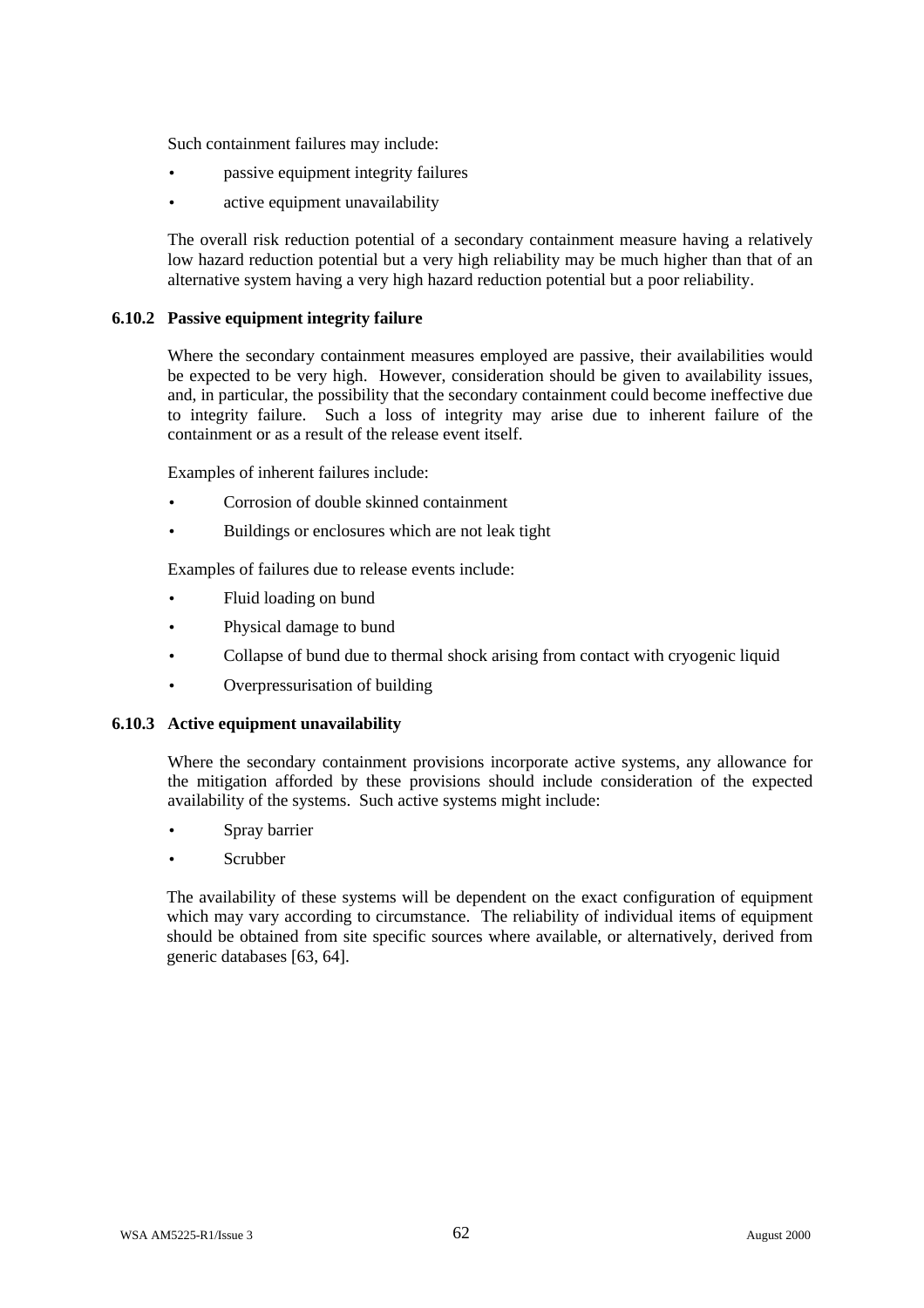# **7 CONCLUSIONS**

# **7.1 CURRENT USE OF SECONDARY CONTAINMENT**

The visits made to the five sites, reported in Appendix B and summarised in Section 4, have demonstrated a healthy awareness of secondary containment issues over a wide range of industrial installations. This has probably been brought about as a result of increased concern for the environment, since the greatest emphasis was on ensuring that potentially polluting materials cannot be inadvertently lost from the site.

On all sites, bunding was provided for vessels which stored sensitive materials. The discussions revealed a generally good awareness of the requirements and of the issues involved, and also highlighted operational problems such as bund drainage or overflow. Drainage issues were also a common feature of concern at the sites. In all cases, systems were in place to ensure that undesirable materials, including fire water run-off, would not be released from the site. On several of the sites, complex systems involving holding tanks, drainage sumps, and effluent treatment plant, were in place to ensure that no contaminated water reached local watercourses.

There was less consensus regarding other containment measures, with some, such as flange guards, preferred at some sites but rejected at others. Certain general issues did emerge, however, such as the desire to minimise pool evaporation (for example by the use of thermally insulating concrete, or coverings, of water or of foam) and the use of fire hoses to 'knock down' vapour clouds.

In summary, whilst secondary containment was taken seriously, and was implemented to a greater or lesser extent on each of the sites visited, the emphasis was clearly on ensuring that untreated liquid did not reach the environment. The more pertinent consideration for this study is the ability to reduce the scale of the development of any vapour cloud which forms as a result of a leak. The mitigation measures in such cases are less obvious than those used to protect against pollution. Although some measures are in place to reduce vapour cloud sizes and their effects, it is possible that a more structured approach, maybe based upon risk assessment calculations, could be used to identify further improvements.

## **7.2 SCOPE FOR RISK REDUCTION**

The appropriate use of secondary containment measures should enable the off-site risk to be reduced, primarily by the effective reduction of release rates. This could be achieved, for example, with a foam blanket to reduce pool evaporation, or with a building to hold up the vapour before releasing it to atmosphere. Yet other measures, such as water sprays, may serve to dilute clouds or to add heat to make them buoyant (e.g. LNG/methane). In such cases, the scenario considered remains unchanged, but the reduction of effective release rate, or the enhanced dispersion, results in shorter hazard ranges.

Although the reduction of hazard range is the main driver in the reduction of risk, there may also be cases where the scenario is modified. An example is the use of flange guards, whose primary effect may be to prevent escalation, for instance by preventing released flammable material from impinging on a hot surface and igniting. In other cases, effective bund design and drainage provision may prevent the fire engulfment of a bulk flammable liquid vessel, thereby significantly reducing the probability of a BLEVE.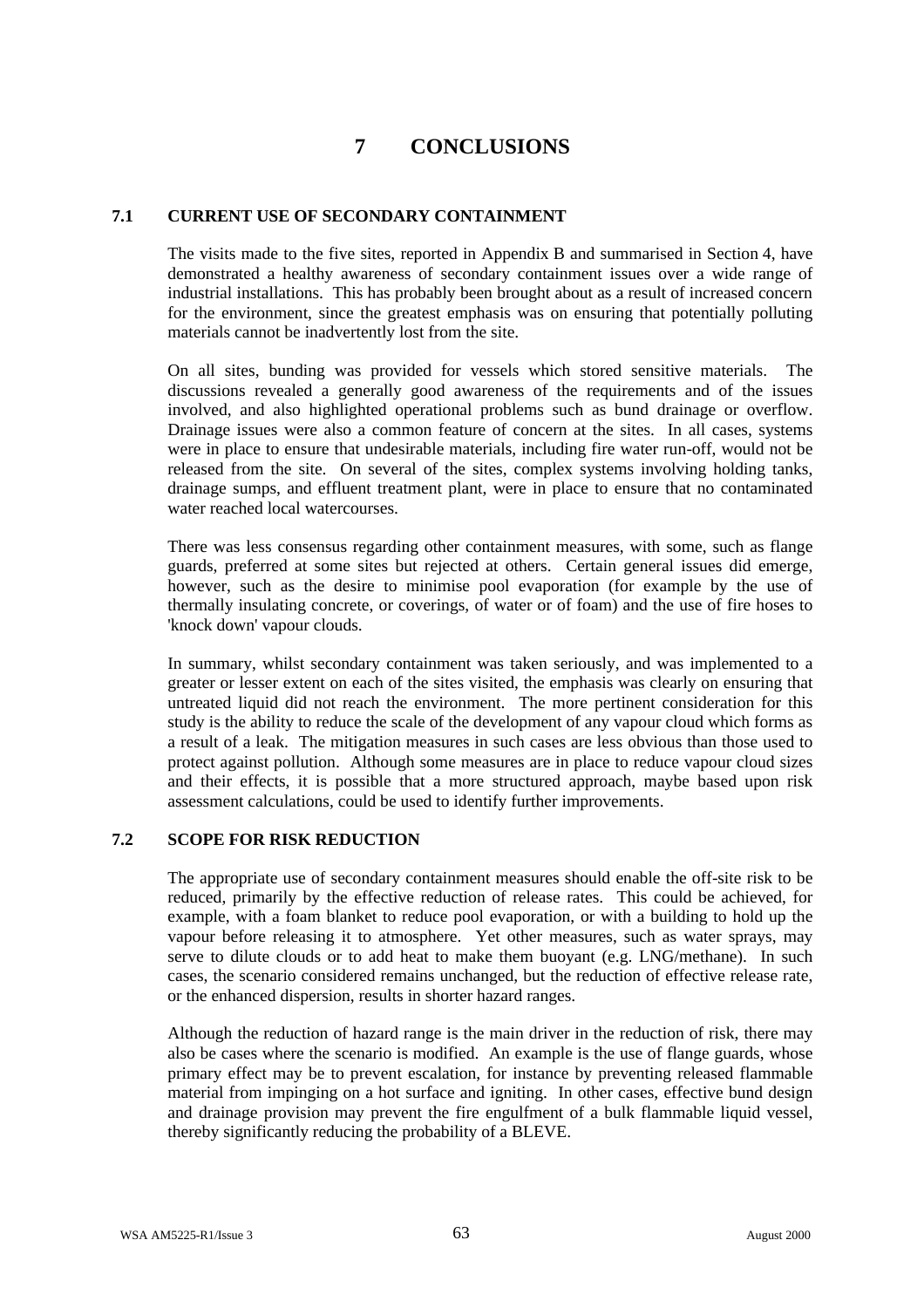The calculations presented in Section 6 have demonstrated how risk results are affected by the consideration of secondary containment effects. The reductions in risk tend to be greatest for toxic materials, with reductions of up to an order of magnitude in some cases. The greatest scope is evident for volatile materials whose boiling point exceeds normal ambient temperature (e.g. bromine). In such cases, the possibility of vapour cloud formation can be almost eliminated by including measures which minimise vaporisation. For pressure liquefied gases, such as chlorine, it is much harder to reduce the vaporisation significantly. In such cases, the effects of small and moderate leaks can be ameliorated by use of containment buildings, but there is little that can be done to mitigate against the effects of large catastrophic releases.

### **7.3 POTENTIAL FOR IMPROVEMENT OF RISK ASSESSMENT METHODOLOGIES**

The use of bunds is an obvious secondary containment measure which is applied over most sites which store or process significant quantities of hazardous materials. Their effects are relatively straightforward to include, and are currently considered within most risk assessments. Other measures are less obvious in their effect, and could usefully be included to ensure that realistic risk results are obtained. These include:

### Buildings

The storage of toxic materials within buildings has a beneficial effect on off-site risk, as shown in the calculations in Section 6.4. Individual building configurations could be considered using the programs GRAB and GRAB-T. Alternatively, it would be possible to extend the calculations presented in Appendix F to give a range of simple formulae for the effective reduction in release rate from the building. The effect could be more realistically modelled by taking a transient release rate as input to a dispersion model, and any further calculations could be used to provide output in this form.

#### Bunds

Although the effects of bunds are considered routinely, certain additional features which have emerged from this study could be included to render the results more realistic. The first concerns bund drainage, since the bund effectiveness may be reduced if drainage pathways are available. Some assessment of the likelihood of this scenario could be made and, if necessary, further consequence modelling (such as escalation due to spread of fire) undertaken. A more positive feature which could also be considered is the potential for application of foam blankets, or other methods of reducing vaporisation.

The use of sumps in bunds, bund sub-divisions etc varies considerably between sites. Since these features could have a major effect on release rates, it would be appropriate to consider them when undertaking safety cases or risk assessments.

#### Barriers

Many sites will include fences and other features which, whilst not specifically so designed, would act to enhance dispersion. Although the significant effects are generally confined to the immediate lee of such features, they may be relevant if they enable flammable clouds to be diluted below LFL at locations which contain ignition sources. The effects of shelterbelts could also be considered, especially for toxic releases. An alternative form of barrier is the water or steam spray. Where fixed systems are supplied, their effects should be included, and there may be some scope for improving or simplifying the calculation techniques. Several sites referred to the use of fire fighting sprays to 'knock-down' vapour clouds. Some research into the effectiveness of this procedure, and development of simple calculation methodologies, would be useful.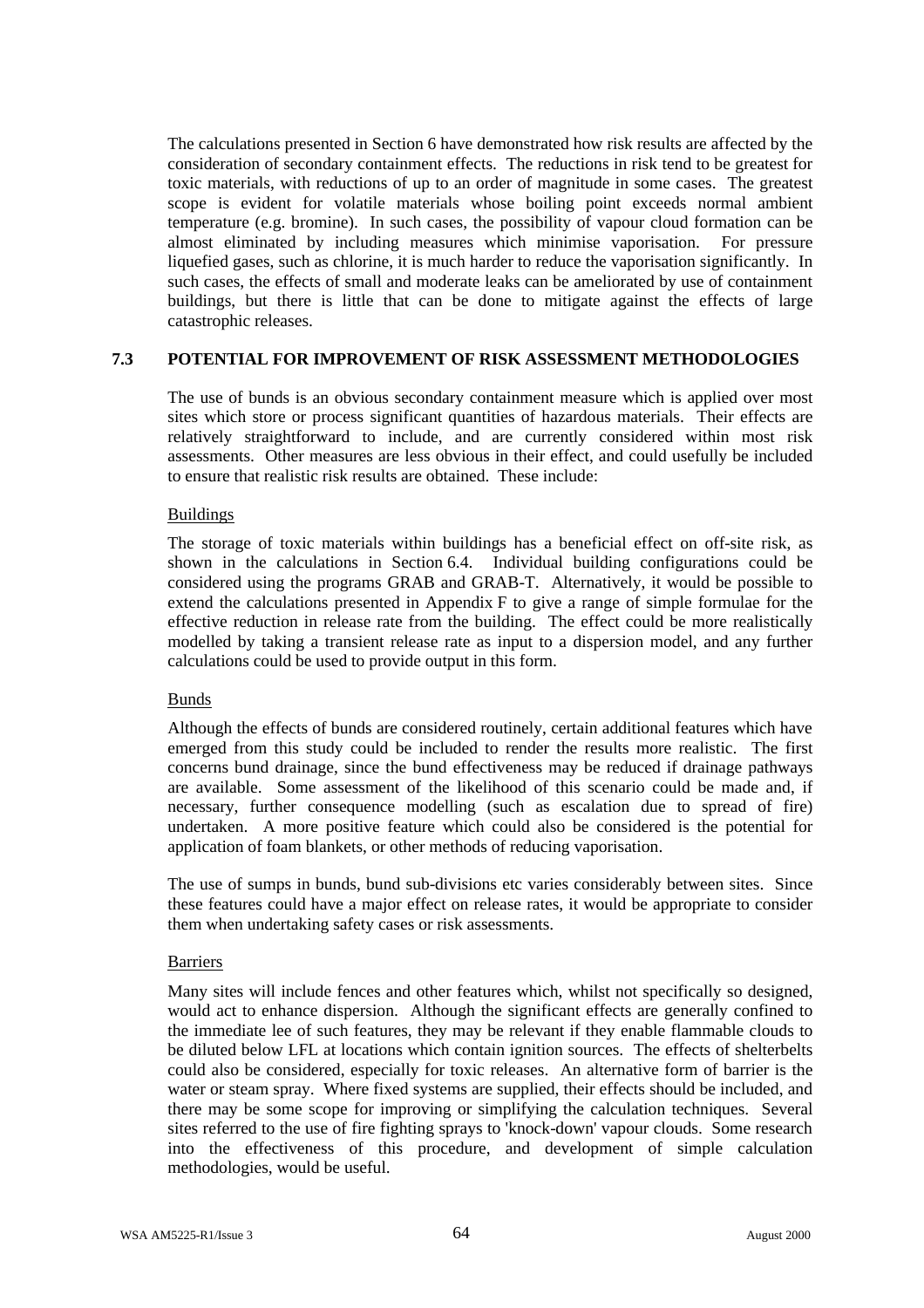# Maximum pool areas for unconfined pods

The worst case event for hazards involving volatile toxic or flammable liquids is generally a major loss of containment leading to an unconfined pool, because either the release is not in a bunded area or the bund has failed or been overtopped. Current risk assessments often assume that such events lead to very large unconfined pools, which continue to evaporate for 30 minutes or more. However, the controlled drainage arrangements that are now common on many sites imply that the pool area and duration of evaporation from such spills may often be much less than the worse case assumptions would imply. A procedure for incorporating such considerations into risk assessments could have significant effects in reducing the predicted risk and help to focus on the most significant types of event.

# **7.4 GENERAL RECOMMENDATIONS**

Since it has been shown that secondary containment can have a significant effect on risk, the potential for its provision should be considered systematically at each major hazard site. The following factors should be taken into account when determining the most appropriate application of secondary containment:

- a) Nature and compatibility of materials
- b) Nature of risks, including potential for escalation
- c) Drainage and water reactivity issues
- d) Whether fixed plant should be installed or mobile equipment deployed
- e) Potential for reduction in risk

# **7.5 RECOMMENDATIONS FOR FURTHER WORK**

Although this report has provided a broad overview of the current usage and effectiveness of secondary containment, there is clearly scope for obtaining a greater understanding in some areas. Examples of these are given below, with brief comments on the likely scope of any further studies.

## a) Building containment

A range of representative conditions could be used within GRAB and GRAB-T, and look-up tables or simple algorithms provided for ease of application.

## b) Bunding for special materials

For highly volatile liquids, or materials which react strongly with water, guidelines could be produced on the appropriate design of bunding, and also on the calculation of the source term in the presence of water.

## c) Bund covers

A more detailed review could be undertaken to determine the range of types of such covers (foam/balls etc) and their effectiveness.

## d) Bund overtopping

Whilst there are some correlations which can be used, most are for specific failure scenarios and simple bund wall shapes. It may be possible to improve and generalise these correlations by using CFD to model a wider range of scenarios and more complex bund wall shapes.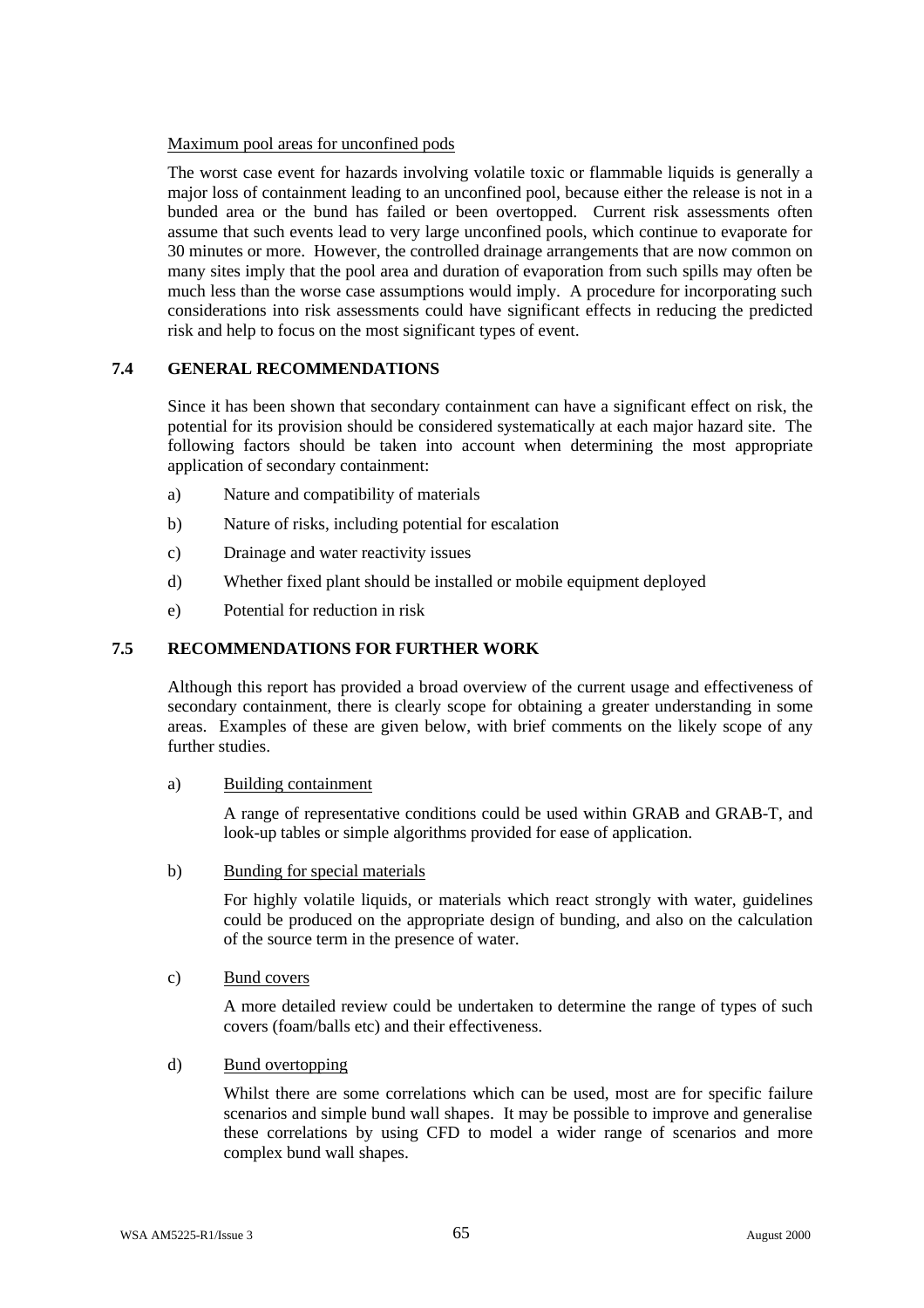#### e) Pool sizes on real sites

The spreading of unbunded liquid pools will in practice be limited by the presence of kerbing, drainage and porosity. It would be possible to undertake a survey of a range of industrial sites which, together with flow modelling, could be used to assess likely maximum pool sizes and to develop a suitable methodology for use in safety cases and QRAs.

### f) Vapour cloud 'knock-down'

The use of fire hoses or monitors to knock down vapour clouds seems to be fairly widespread. CFD could be applied to this type of situation in order to provide estimates of the effectiveness of this technique.

#### g) Disposal of dense vent gases

Vent stacks will normally be designed to ensure that gas concentrations are reduced to safe levels by the time they return to ground level. Where this is not possible (e.g. for a toxic material) or the design flow rate is exceeded, safe levels may be exceeded, and some further dispersion modelling will be necessary after the material returns to ground level. Some modelling of this situation could be undertaken to enable a method to be developed for estimating the characteristics of the source for subsequent dispersion modelling.

#### h) Failure rates of active systems

Since some of the systems described need to be deployed or activated at the time of the incident, the risk reduction will depend on their reliability and availability. A survey could be undertaken to collate failure rate data for a range of important active secondary containment systems.

#### i) Pipe bridge safety

Although pipework is vulnerable on pipebridges, little evidence was seen of secondary containment at these locations. A review of pipe bridge incidents could be undertaken, and an assessment made of the potential for consequence reduction by the use of sleeving etc.

#### j) Fire water run-off

Most sites are well equipped to prevent polluted water from leaving the site untreated. However, it may be possible for flammables to enter sewers etc, with the potential for escalating fire across a site. A detailed review could be undertaken of existing drainage arrangements, and recommendations given for ensuring best practice.

#### k) Emergency planning

Where deployable secondary containment devices are used, their effectiveness should be considered in drawing up the on-site emergency plan. For example, it may be possible to give consideration to the efficiency of systems in place to deal with accidental or excessive releases of vent gases, (e.g. scrubbing) which will affect source terms, with implications for emergency planning. A risk-based methodology could be developed to allow the integration of these effects.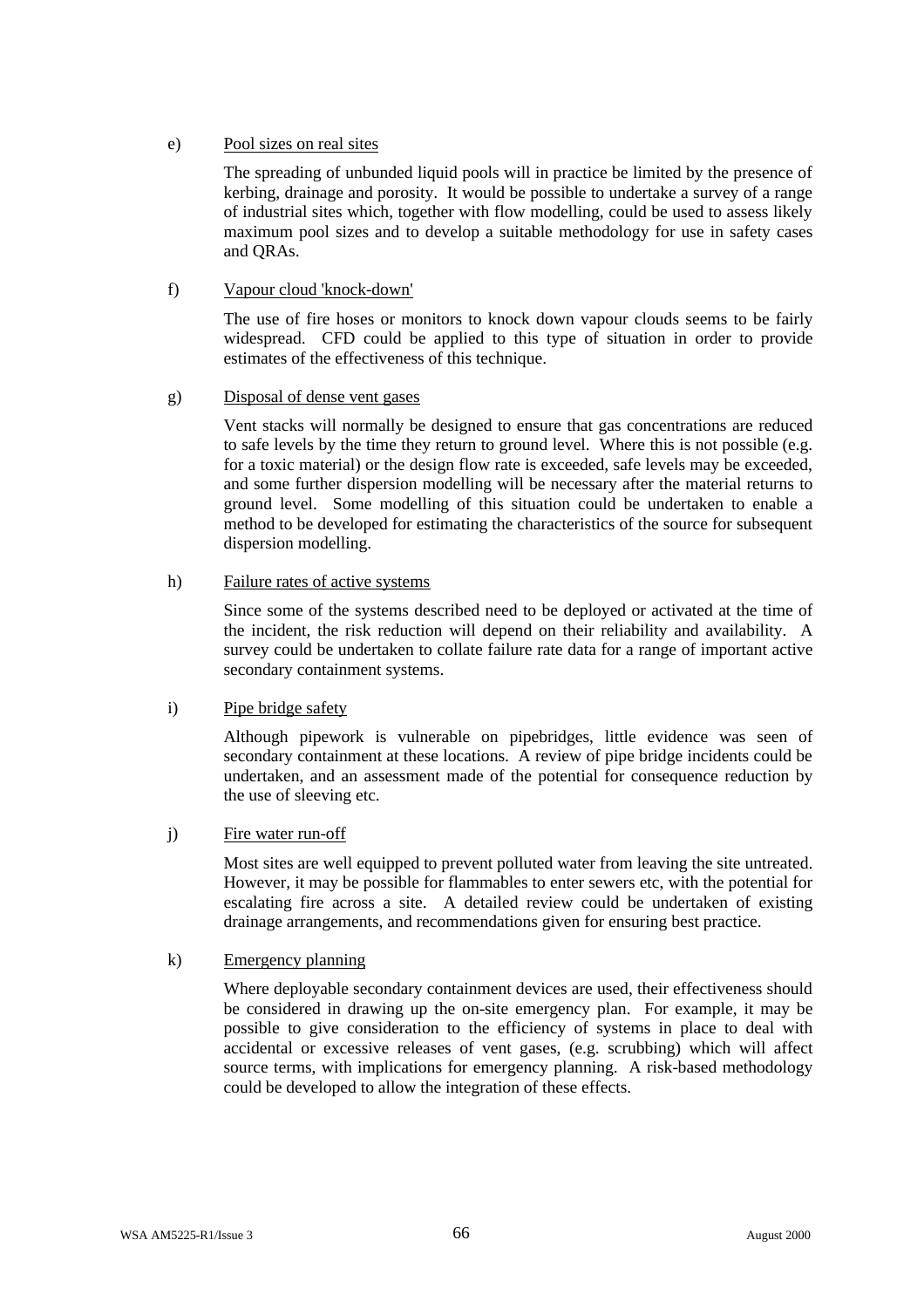## **8 REFERENCES**

- 1. 'A Guide to the Control of Major Accident Hazards Regulations 1999', HSE, L111.
- 2. Design of containment systems for the prevention of water pollution from industrial incidents, Construction Industry Research and Information Association (CIRIA), Report 164, 1997.
- 3. The Design of Bunds, D. S. Barnes, SRD/HSE R 500, March 1990.
- 4. Bund Overtopping The consequences following catastrophic failure of large volume liquid storage vessels, Wilkinson A, SRD/HSE R530, October 1991.
- 5. Guidelines for vapour release mitigation, Center for Chemical Process Safety (CCPS), American Institute of Chemical Engineers (AIChE), 1988.
- 6. Guidelines for Post Release Mitigation Technology in the Chemical Process Industry, Center for Chemical Process Safety (CCPS), American Institute of Chemical Engineers (AIChE), 1997.
- 7. HSE, HS(R)21 Rev 'A Guide to the Control of Industrial Major Accident Hazards Regulations 1984', HSE.
- 8. The Highly Flammable Liquids and Liquefied Petroleum Gases Regulations 1972, SI 1972/917 HMSO 1972 ISBN 0 11 020917 6.
- 9. Planning (Hazardous Substances) Regulations, 1992. [Updated by 'The Planning (Control of Major Accident Hazards) Regulation, 1999, SI 1999/981.]
- 10. HSE, 'HS(G)50 The storage of flammable liquids in fixed tanks (up to 1000 cu. m in total capacity)', ISBN 0 11 885532 8, 1990. [Note - Replaced in 1998 by HS(G)51 (for less than 1000 litres) and HS(G)176]
- 11. HSE, 'HS(G)52 The storage of flammable liquids in fixed tanks (exceeding 1000 cu. m in total capacity)', ISBN 0 11 885538 7, 1991. [Note - Replaced in 1998 by  $HS(G)$ 51 (for less than 1000 litres) and HS(G)176].
- 12. Guidance on the bunding of bulk chemical storage vessels, Specialist Inspectors Report No. 39, HSE, 1993.
- 13. Manual of Firemanship, Home Office Fire Department, 1991.
- 14. HSE, 'HS(G)51 Storage of flammable liquids in containers', ISBN 0 7176 1471 9, 1998.
- 15. HSE, 'HS(G)176 The storage of flammable liquids in tanks', ISBN 0 7176 1470 0, 1998.
- 16. The Storage of Highly Flammable Liquids, HSE, Guidance Note CS2, HMSO 1977. (Withdrawn).
- 17. Buckley & Weaver, Documentation and Analysis of Historical Spill Data to determine Hazardous Material Spill Prevention Research Priorities, EPA Contract 68-03-0317, Report PB-281-090/IGA, April 1978.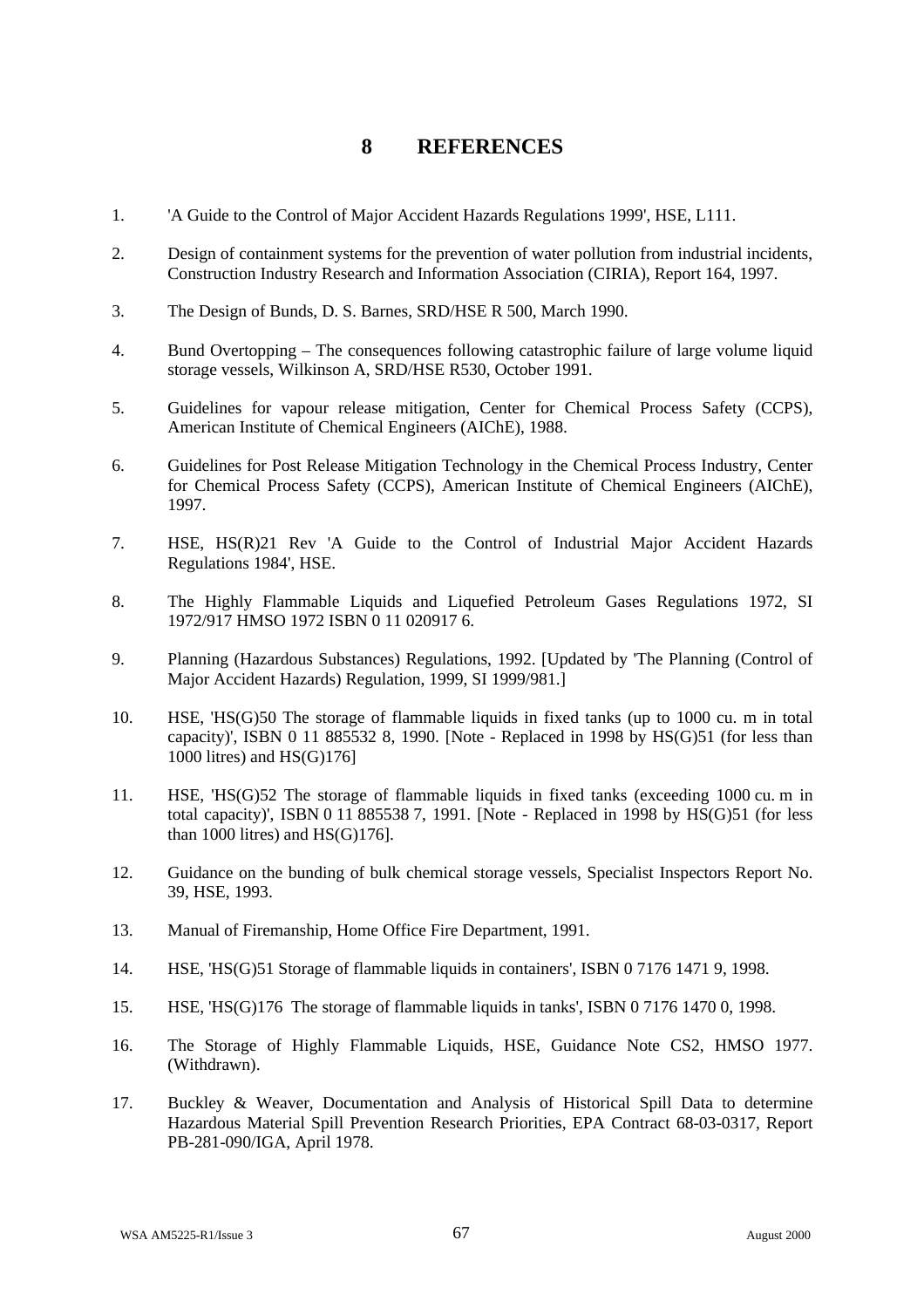- 18. Institute of Petroleum, 'Refining safety code', Part 3 of Model Code of Safe Practice in the Petroleum Industry, 3rd Edition, ISBN 0 471 261963 3, 1981.
- 19. Standard for the Production, Storage and Handling of Liquefied Natural Gas. National Fire Protection Association No. 59A, 1985. (Latest 1996).
- 20. LNG Storage Safety Guidance, IGE/SR/11, Institution of Gas Engineers, 1978.
- 21. British Compressed Gases Association. Bulk liquid oxygen storage at production sites. CP20 1996 Rev.1.
- 22. Standard for Bulk Oxygen Systems at Consumer Sites, National Fire Protection Association No. 50, 1985.
- 23. Chemical Industry Association 1975 Code of Practice for Large-Scale storage of fully refrigerated anhydrous ammonia in the United Kingdom. (2nd Edition June 1997).
- 24. Guide for pressure-relieving and depressurising systems, API recommended practice 521, 2<sup>nd</sup> Edition, American Petroleum Institute, 1982. (4th Edition, 1997).
- 25. American Society of Mechanical Engineers, Boiler and Pressure Vessel Code, Section VIII, 1974. (Latest edition 1998).
- 26. Design and sizing of knock-out drums / catchtanks for reactor emergency relief, Grossel S, Plant / Oper. Prog. 5 (3), 129, 1986.
- 27. Khan F. I. & Abassi S.A., Cushioning the impact of toxic releases from runaway industrial accidents with greenbelts, Journal of Loss Prevention, Volume 13, pp109-124, 2000.
- 28. Perry R.H. and Green D. Perry's Chemical Engineer' Handbook, 6th Edition, Published by McGraw-Hill, 1984.
- 29. Treybal R.E. Mass Transfer Operations, 3rd Edition, Published by McGraw-Hill, 1988.
- 30. Aqueous Foams for Vapor Mitigation Practical Considerations, Norman and DiMaio,  $6<sup>th</sup>$ International Symposium "Loss Prevention and Safety Promotion in the Process Industries", Norwegian Society of Chartered Engineers, Oslo June 19-22 1989.
- 31. Lees, F.P., 'Loss prevention in the process industries', Butterworth-Heinemann, Second Edition, 1996.
- 32. Lines, I.G., Daycock, J.H. & Deaves, D.M. 'Guidelines for the inclusion of low wind speed conditions into risk assessments'. HSE Contract Research Report. Ref 276/2000, ISBN 0 7176 1812 9, Feb 2000.
- 33. Post, L. HGSYSTEM manual, 1994.
- 34. D M Webber, A users guide to GASP, SRD/HSE R496, 1989.
- 35. Greenspan H P and Young R E, J Fluid Mechanics, Vol 87, P179 (1978).
- 36. United States General Accounting Office, Liquefied Energy Gases Safety Report to the Congress of the United States, EMD-78-28, 1978.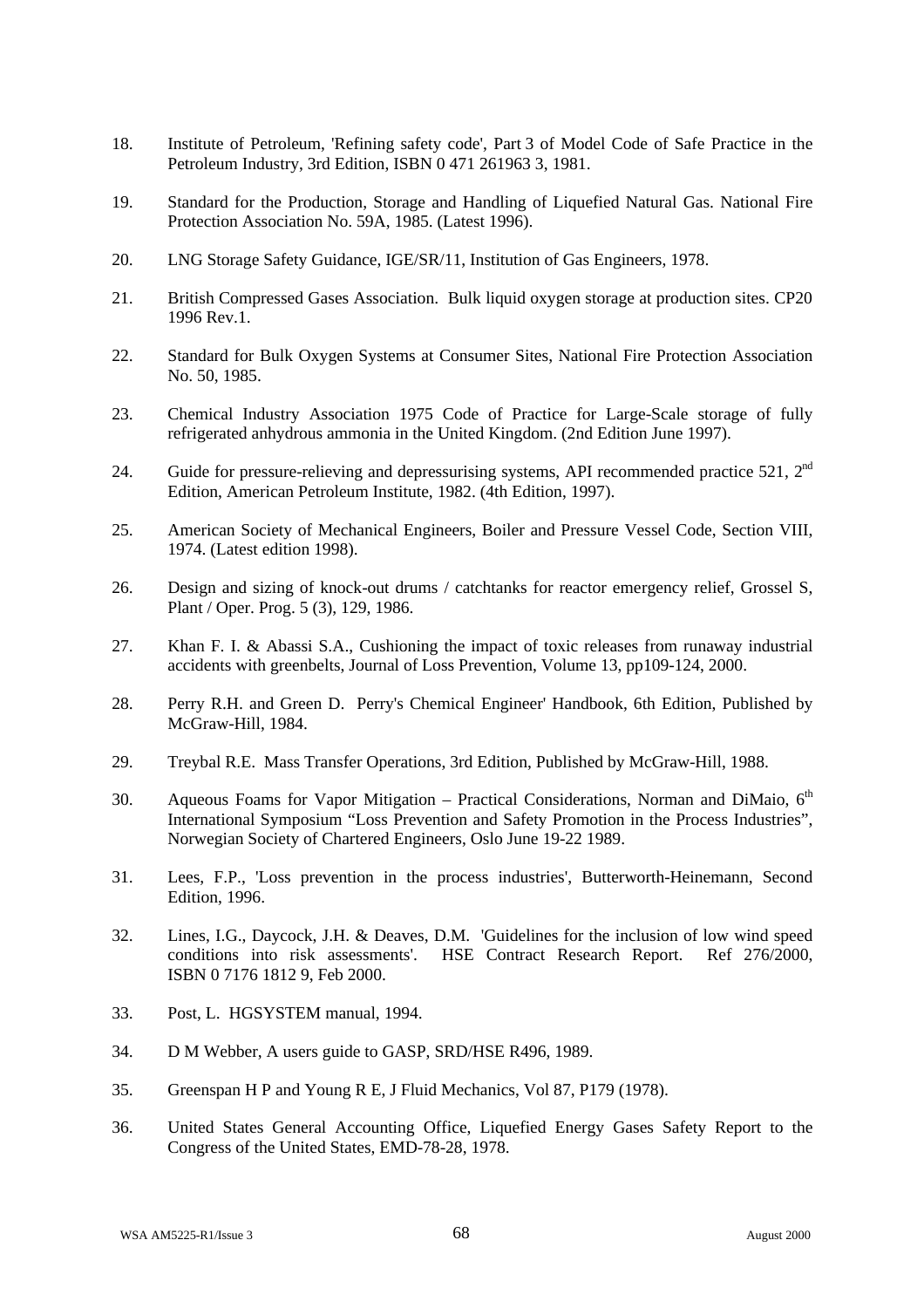- 37. Greenspan H P and Johanson A V, Studies in Applied Mathematics, Vol 64, P211, 1981.
- 38. Cuperus N J, Sixth International Conference on Liquified Natural Gas, Kyoto, Japan, Session II Paper 13, 1980.
- 39. Rouzsky et al, Second International Conference on Cryogenic Concrete, Amsterdam 1983.
- 40. Hall, R.C., Gallagher, P., Harris, M.T.G. and Deaves, D.M. HSE Contractor Report RSU 8000/005, 1995.
- 41. Brighton, P.W.M. 'Heavy gas dispersion from sources inside buildings or in their wakes', IChemE North Western Branch Symposium 'Refinement of Estimates of the Consequences of Heavy Toxic Vapour Releases', UMIST, Manchester, 8 January 1986.
- 42. Gilham, S., Ferguson, S. and Deaves, D.M. 'Dispersion of releases of hazardous materials within buildings - Phase II'. HSE Contractor Report. RSU 8000/012/1, 1996.
- 43. Deaves, D.M. 'Simple modelling of gas release from buildings'. HSE Contractor report RSU 8000/012/2. 1996
- 44. Spencer, H., & Deaves, D.M. 'Simple modelling of gas releases from buildings: Background to GRAB software'. HSE Contract Research Report 3521/R75.017/A, 1997a
- 45. Spencer, H., & Deaves, D.M. 'Simple modelling of gas releases from buildings: Background to GRAB software'. HSE Contract Research Report 3521/R75.017/B, 1997b
- 46. Shepherd, A.M., & Deaves, D.M., 'Gas release attenuations within buildings, effects of temperature GRAB-T'. HSE Contract Research Report Ref 3901/R72.046, Nov 1999.
- 47. Gillham, S., & Woodburn, P. 'Improved validation of source term modelling'. HSE report WSA/RSU8000/093, 1998.
- 48. Cowan, I.R., & Gallagher, P., 'Application of Reynolds stress modelling to gas build-up and external dispersion'. HSE Contractor Report RSU8000/096, 1998.
- 49. Lines, I.G., Luong, H.Y., Gilham, S., Spencer, H., & Deaves, D.M. 'Dispersion within buildings - Phase 3'. HSE Contract Research Report RSU8000/094, Feb 1999.
- 50. Gilham S, Deaves D M & Woodburn P, Mitigation of dense gas releases in buildings: validation of CFD modelling, Journal of Hazardous Materials, Vol 71, pp193-218, 2000.
- 51. Deaves D M, Gilham S & Spencer H, Mitigation of dense gas releases in buildings: use of simple models, Journal of Hazardous Materials, Vol 71, pp129-157, 2000.
- 52. Gillham, S., Deaves, D., Hoxey, R.P., Boon, C.R., & Mercer, A. 'Gas build-up within single building volume - comparison of measurements with both CFD and simple zone modelling', Journal of Hazardous Materials 53, 93-114, 1997.
- 53. Carter, D.A., Deaves, D.M., & Porter, S.R. 'Reducing the risks from major toxic gas hazards', Loss Prevention and Safety Promotion in the Process Industries, Volume 1, pp 679-689, Edited by J.J. Mewis, H.J. Pasman and E.E. De Rademaeker, Elsevier Science B.V, 1995.
- 54. Seifert, H., Giesbrecht, H., & Lenckel, W., 1984. 'Dispersion of heavy gases and single and two-phase vapours escaping from vertical outlets', Ger. Chem. Eng. Vol 7, pp126-137.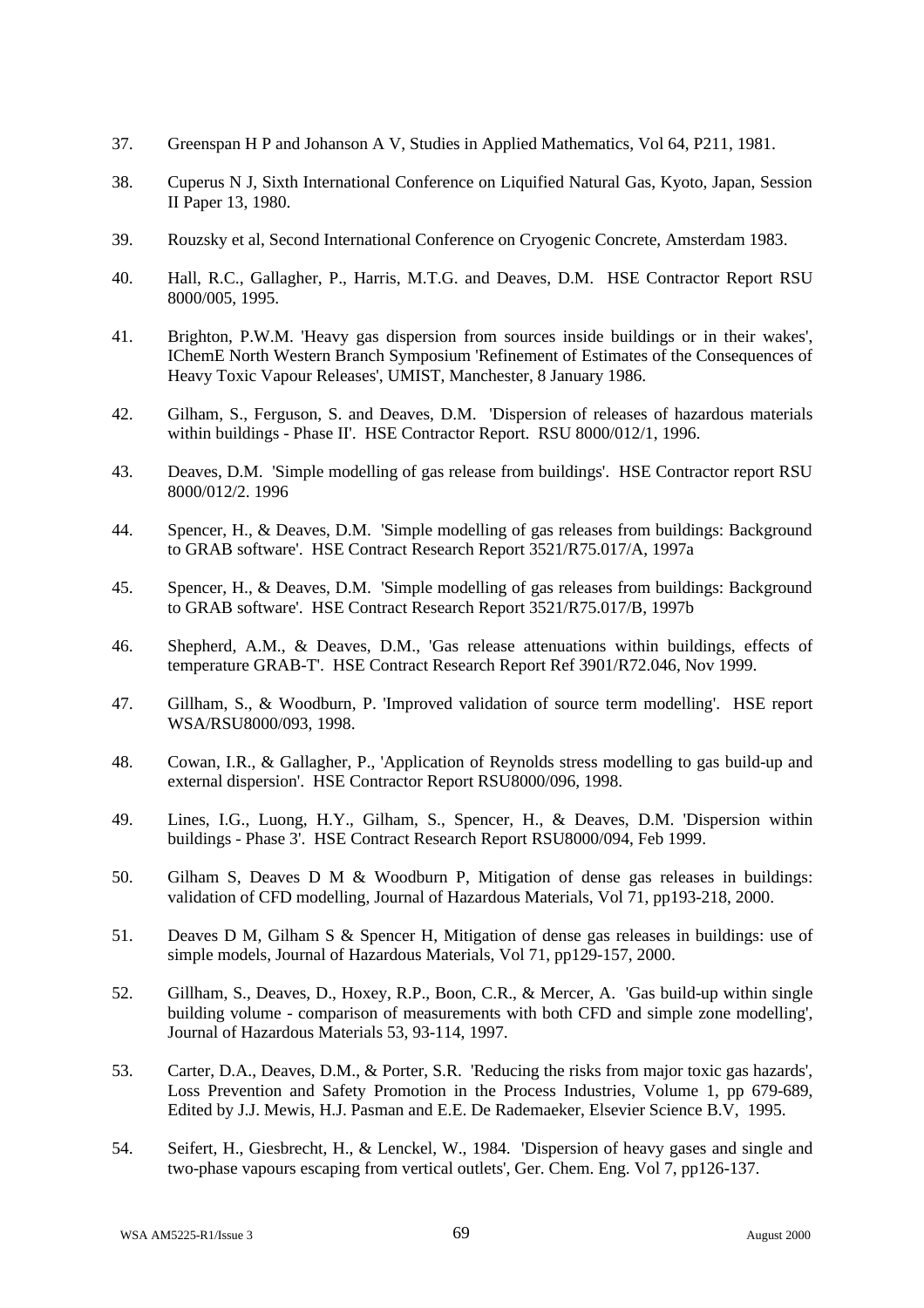- 55. Bodurtha, F.T., 1988, 'Vent heights for emergency releases of heavy gases'. Plant/Operations Progress, Vol 7, no 2, pp122-126.
- 56. Webber, D.M., Jones, S.J., Martin, D., and Tickle, G.A., 'Modelling complex phenomena in gas dispersion', IChemE Symposium Series No. 139, Presented at 'Major Hazards Onshore and Offshore II', Manchester, 24-26 October, 1995.
- 57. Fthenakis V M, 1989, The feasibility of controlling unconfined releases of toxic gases by liquid spraying, Chemical Engineering Comm., 83: 173-189.
- 58. Fthenakis V M and Zakkay V, 1990, A Theoretical Study of Absorbption of Toxic Gases by Liquid Spraying, Journal of Loss Prevention in the Process Industries, 3: 197-206.
- 59. Fthenakis V M and Schatz K W, 1991, Numerical Simulations of Turbulent Flow Fields Caused by Spraying of Water on Large Releases of Hydrogen Fluoride, Fluid Dynamics of Sprays, FED-131 pp 37-44 ASME.
- 60. Blewitt, D.N., et al, 1987, Effectiveness of Water Sprays on Mitigating Anhydrous Hydrofluoric Acid Releases, Proceedings of the International Conference on Vapour Cloud Modelling, pp 155-171, AICE
- 61. Schatz K W and Koopman R P, 1990, Water Spray Mitigation of Hydrofluoric Acid Releases, Journal of Loss Prevention in the Process Industries, 3: 222-233.
- 62. Feind K, 1975, Reducing Vapour loss in Ammonia Tank Spills, Safety in Ammonia Plants and related Facilities Symposium, 17<sup>th</sup> Annual Proceedings, pp 114-118 New York, AIChE.
- 63. Guidelines for Process Equipment Reliability Data with Tables, Centre for Chemical Process Safety, AIChE, 1989.
- 64. IEEE Guide to the Collection and Presentation of Electrical, Electronic, Sensing Component and Mechanical Equipment Reliability Data, IEEE Standard 500, Corrected Edition, 1993.
- 65. Mackay D and Matsugu R, 1973, Evaporation rates of hydrocarbon spills on water and land, Canadian Journal of Chemical Engineering, 5: 434.
- 66. IChemE Hazardous Substances on spillage, Major Hazards Monograph, ed. D.A. Carter, 1995.
- 67. Dilwali K.M. & Mudan K.S., Dike design alternatives to reduce toxic vapor dispersion hazards, international conference on vapor cloud modelling, Nov 2-4 1987, CCPS.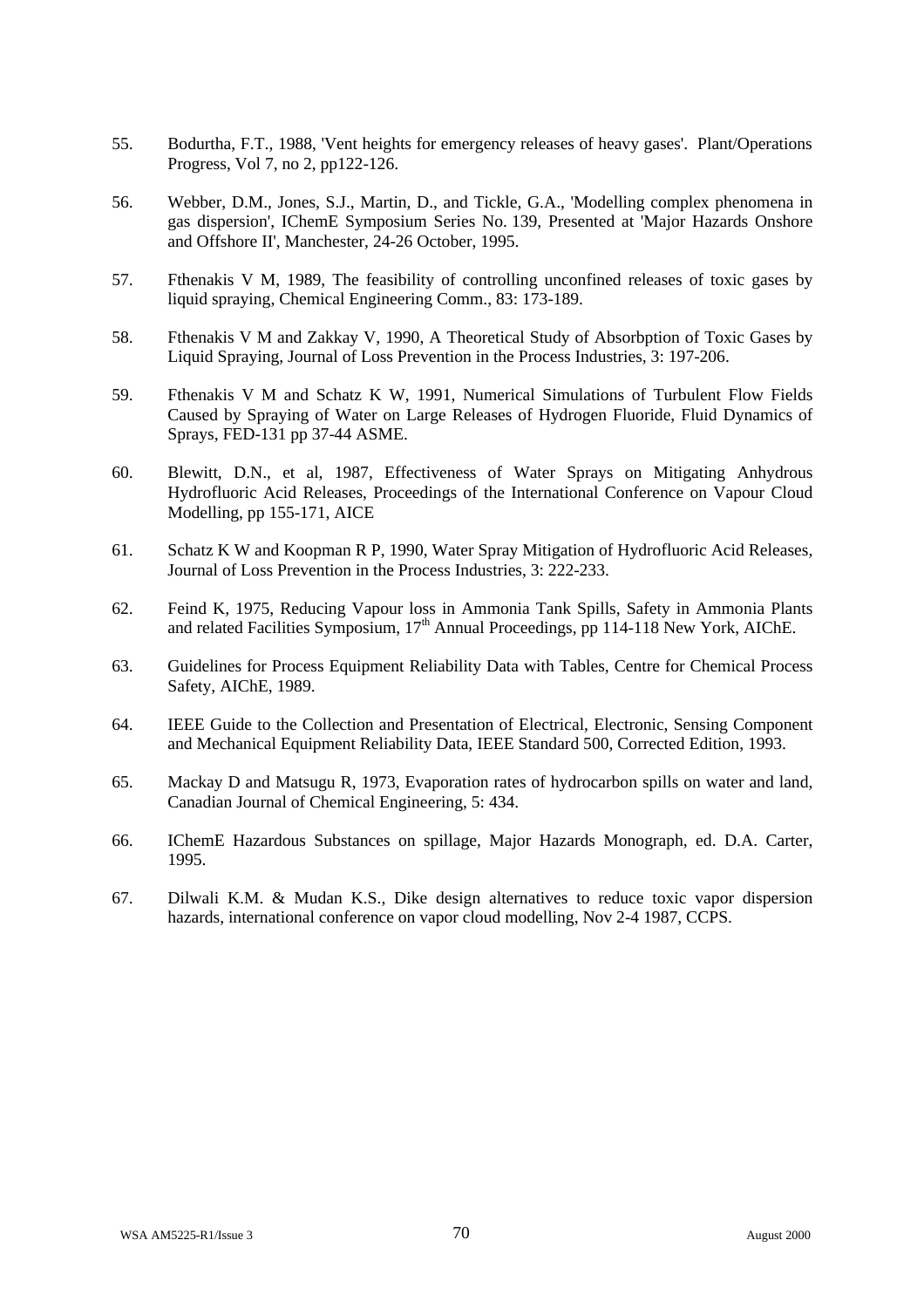## **APPENDIX A**

## **NOMENCLATURE**

| r                 | Liquid density                                                                  |  |
|-------------------|---------------------------------------------------------------------------------|--|
| 1                 | Aspect ratio of storage tank $(R/H)$                                            |  |
| b                 | concentration fluctuation factor                                                |  |
| $\mathbf{D}H_{v}$ | Heat of vaporisation                                                            |  |
| DT                | Temperature difference between bund floor and liquid                            |  |
| A                 | <b>Bund Height</b>                                                              |  |
| $A_I$             | $(SG^2/(SG-1))^{1/3}$ where SG = specific gravity of stack gas mixture          |  |
| $A_f$             | Effective bund floor area                                                       |  |
| $A_w$             | Effective bund wall area                                                        |  |
| $\boldsymbol{b}$  | Bund perimeter                                                                  |  |
| $C_l$             | lower flammable limit of gas $(v/v)$                                            |  |
| $C_{s}$           | stack concentration $(v/v)$                                                     |  |
| D                 | stack diameter (mm)                                                             |  |
| H                 | Height of liquid in tank                                                        |  |
| $h_{s}$           | stack height (m)                                                                |  |
| k                 | gas phase mass transfer coefficient                                             |  |
| $k_f$             | Heat transfer parameter for bund floor                                          |  |
| $k_{w}$           | Heat transfer parameter for bund wall                                           |  |
| L                 | Distance from tank wall to bund wall                                            |  |
| M                 | Molecular Weight                                                                |  |
| $m_f$             | Boil off contribution from the bund floor                                       |  |
| $M_l$             | Liquid outflow rate                                                             |  |
| $m_{w}$           | Boil off contribution from the bund wall                                        |  |
| $\boldsymbol{N}$  | Moles lost to evaporation                                                       |  |
| $\mathcal{Q}$     | Volume fraction of stored liquid spilled from bund                              |  |
| $\boldsymbol{R}$  | <b>Tank Radius</b>                                                              |  |
| r                 | pool radius                                                                     |  |
| $t_r$             | Time for pool to cover bund floor                                               |  |
| u                 | wind speed $(m/s)$                                                              |  |
| w                 | Liquid regression rate                                                          |  |
| Y                 | vapour mole fraction in equilibrium with liquid at the pool surface temperature |  |
| $Y_{o}$           | vapour mole fraction present in the surroundings at ambient conditions          |  |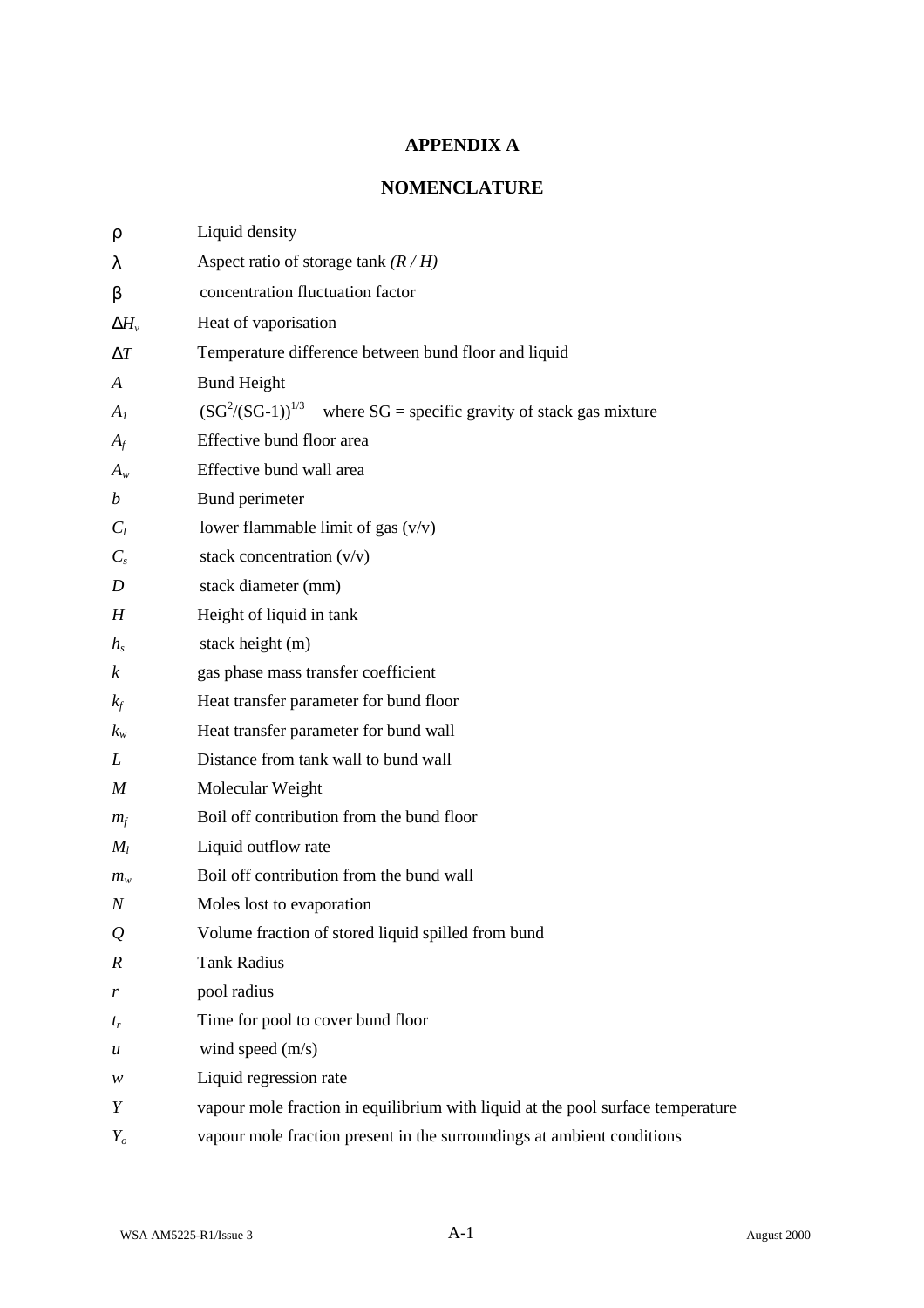## **APPENDIX B**

## **SITE VISIT REPORTS**

### **CONTENTS**

| Hickson & Welch Ltd.                  | $B-2$  |
|---------------------------------------|--------|
| <b>Flexsys Rubber Chemicals Ltd.</b>  | $B-7$  |
| <b>Solvay Interox</b>                 | $B-13$ |
| <b>Aventis CropScience UK Limited</b> | $B-18$ |
| Site 5                                | $B-24$ |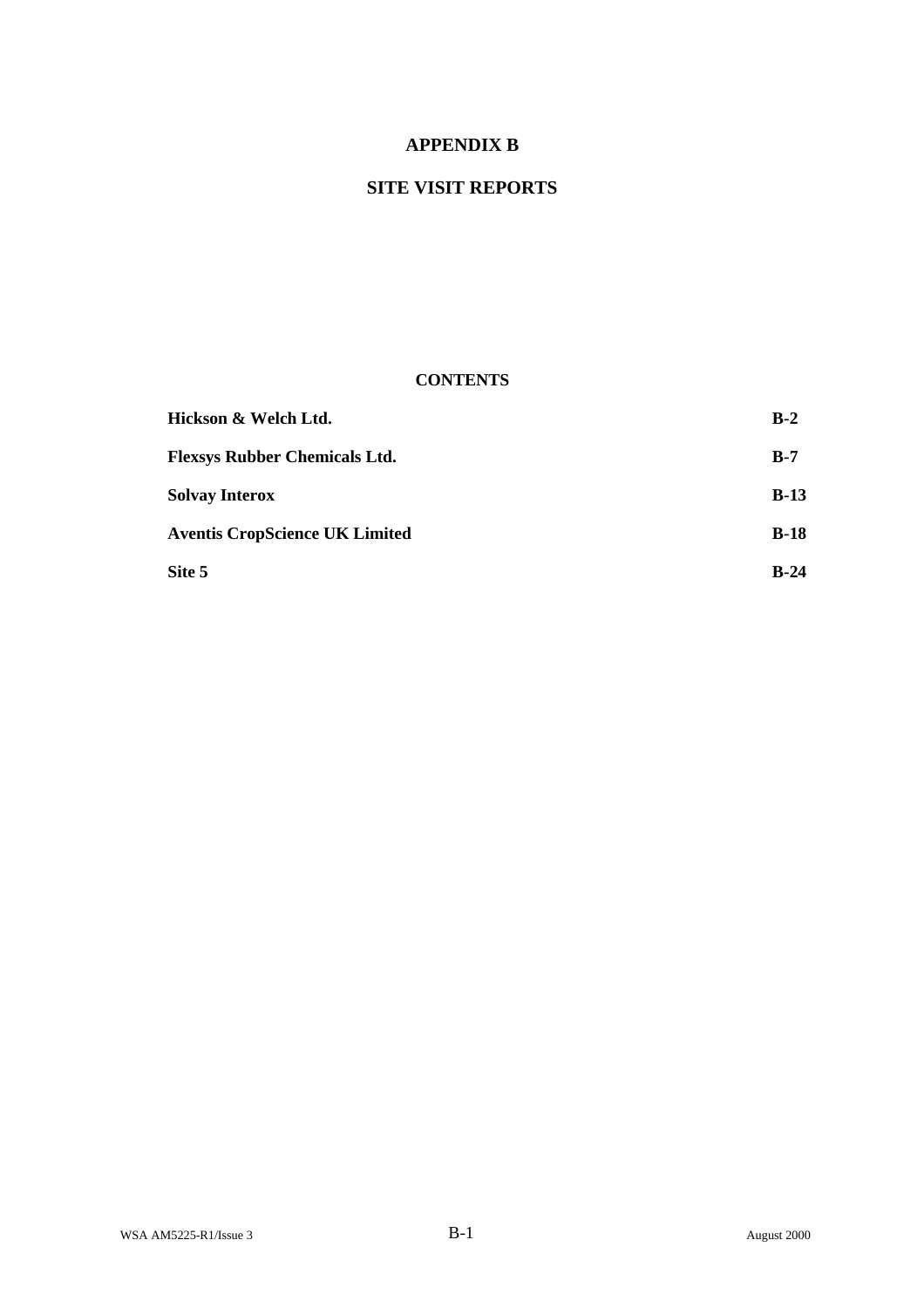## **Site: Hickson & Welch Ltd.**

#### **Date of Visit: 5 th November 1999**

#### **1. Introduction**

The Hickson & Welch (H&W) site at Castleford specialises in performing multI-stage chemical reactions such as chlorination, phosgenation, hydrogenation and nitration. They undertake contract manufacture of chemical intermediates for onward supply to various manufacturing industries. The site contains pilot plant areas, small scale production units and main reactor areas.

There are a number of separate manufacturing buildings of which some are dedicated facilities producing nitrotoluenes and downstream derivatives. The remaining equipment is multI-purpose for fine chemical manufacturing comprising:

- glass lined reactors
- stainless steel reactors
- reactors in other materials
- centrifuges with nitrogen inertion
- pressure / vacuum filters
- etc, etc

Some plant areas have local warehousing/ storage areas for in-process materials. A central warehouse facility of 10,000  $m^2$  provides a raw material and final product stock area.

 A major river flows through the site so that all the production areas (though not the main warehouse) are within 100m of the river. Part of the site is on an island formed by the river and a canal which is still in commercial use. The site subsoil is believed to be already contaminated due to previous industrial activity prior to the ownership of H&W.

#### **2. Secondary Containment Provisions**

A range of secondary containment measures are employed by H&W including:

- site design
- buildings
- fixed bunds
- mobile bunds
- mobile pallets
- absorbing materials
- mobile water spray
- double skinned vessels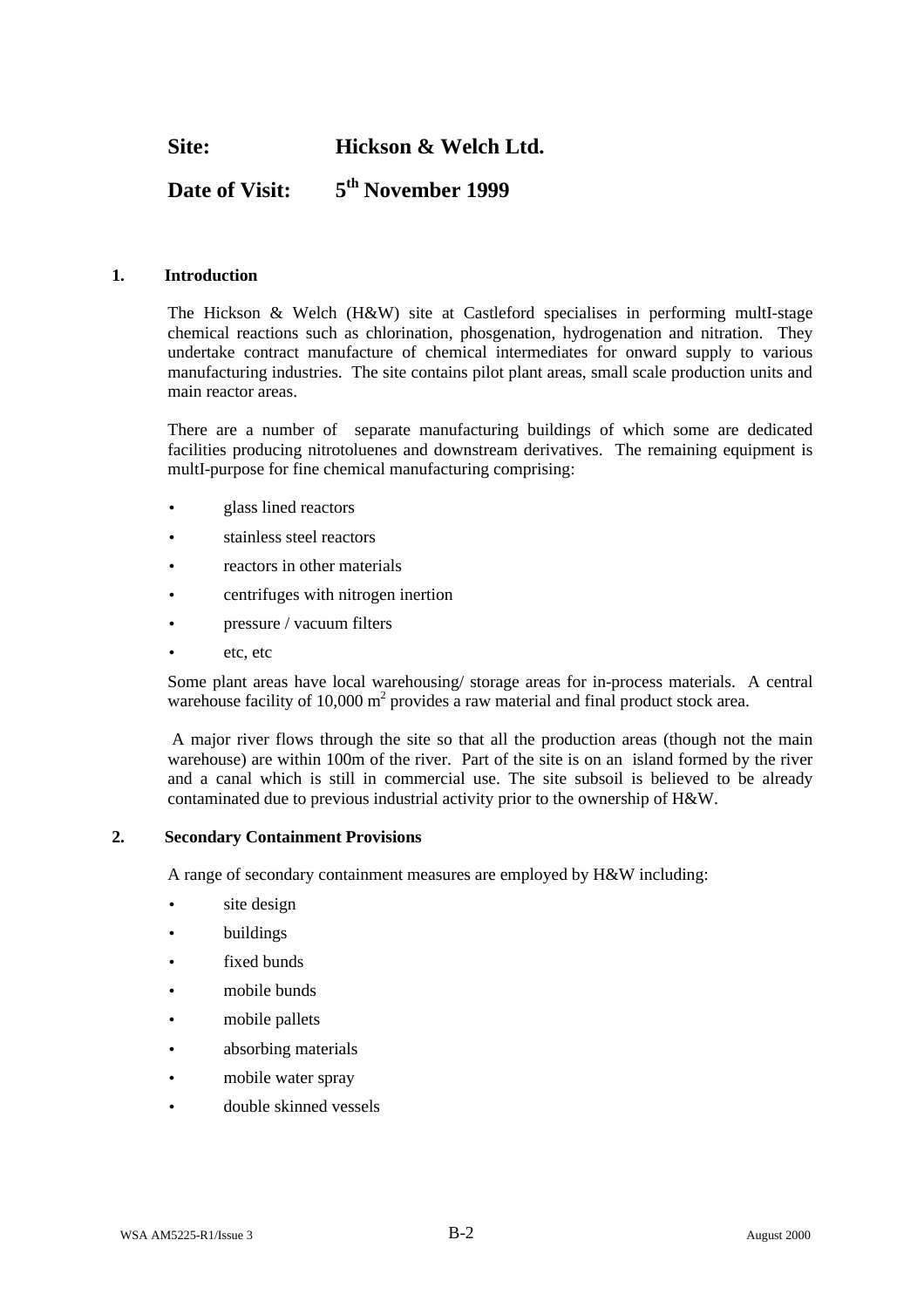#### Site Design

The main site rises slightly away from the river which will prevent spills and fire water from running from the process sector to the office area and eventually offsite. On the river side of the main site there is a continuous site kerb, approximately 300 mm high, formed of propriatory kerbing blocks set in a solid concrete foundation. The site can hold water at about 2,000 m<sup>3</sup> per 10mm. The site also has four emergency tanks each of 250 m<sup>3</sup> and one of  $3000 \text{ m}^3$ .

#### Sumps

All spillages and rain water etc flow into site drain sumps (effluent pits). These are emptied using pumps to discharge the contents to a new on-site water treatment plant. All of these drains, from sump to water treatment plant, are overland on gantries. One of these pipes lies within a secondary containment system on the river bank.

There are many off-loading / loading areas for road tanker bulk materials. Offloading areas built or modified within the last few years slope towards a drain sump. In the case of Oleum 25, the off-loading area is also protected to keep the area dry. This is designed to reduce the impact of oleum/water mixing in the event of a spill. The new Oleum 65 offloading shed has a sump under the road tanker offloading area capable of holding all but the biggest spillage. Small spills would run to a secondary sump within the main sump to minimise the area of spill.

#### **Buildings**

As secondary containment, the Oleum storage buildings are watertight, but not air tight. The bunds are lined with a plastic coating (furane) to a height of approximately 4 feet.

#### Fixed Bunds

All Highly Flammable Liquid (HFL) storage vessels are bunded. Spillages of HFLs into bunds would be protected by foam blankets applied by the site fire brigade.

All strong acids are bunded, though one is not bunded to the full 110%. The bunding of the toxic stores is in progress with the majority completed.

There are two aerobic bio-treatment facilities for aqueous waste treatment. These are relatively new facilities and are substantially bunded. The offloading area for the biotreatment plant is bunded and sloped.

In the case where storage tanks for water may be reassigned for the storage of other materials, then they are bunded.

The bunds around older plant and storage are constructed of brickwork. All new bunds are constructed of continuous, reinforced poured concrete. Bunds made of brick or concrete are of various heights and are designed to contain 110% of contents of the largest tank. However, there are a number of bunds which have low walls which would not contain a catastrophic failure if it created a surge wave.

#### Mobile Bunds

There is evidence of temporary bunding to prevent spillages or rain water entering specific areas using sand bags and temporary mobile socks.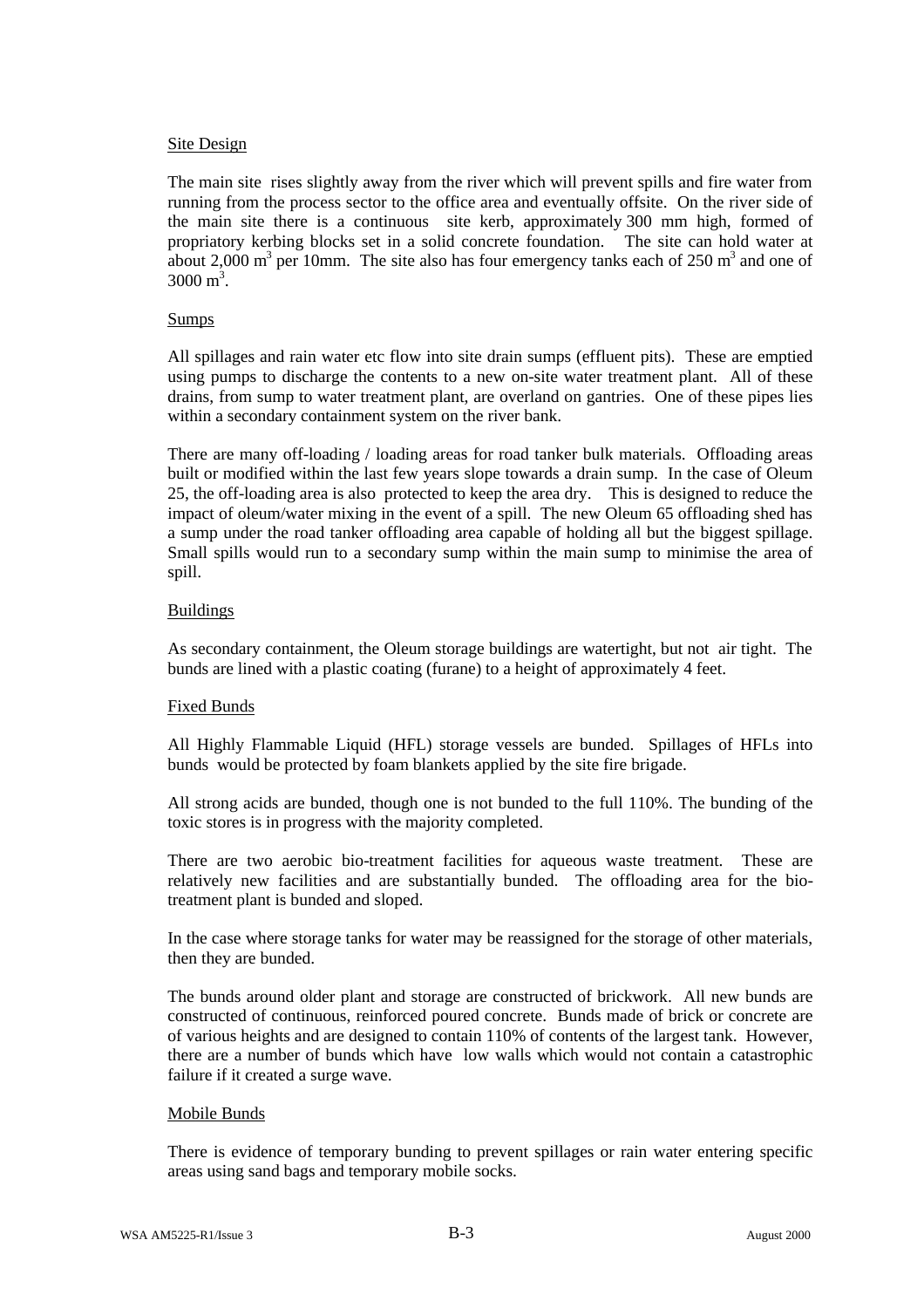#### Mobile Pallets

It was noted that there are drums of materials placed temporarily adjacent to process areas. To contain leaks, these drums are stacked on steel containment pallets one drum high. Plastic containment pallets are replacing the traditional steel pallets where corrosive materials are used.

#### Absorbing Materials

The plant has a chemical spill vehicle that contains all equipment necessary to contain small spills. Bicarbonate of soda and other suitable materials are used for absorbing small spills.

#### Mobile Water Spray

There are no fixed water spray systems or equipment for the dispersion of vapour clouds. However, where appropriate, dispersion can be attempted using the site fire brigade who are trained and equipped to provide water curtains.

#### Double Skinned Vessels

The phosgenation plant building itself is not enclosed, but the process equipment is double skinned as follows:

- The phosgene generation unit is double skinned and contains a number of process units. The space between the process units and the outer skin is air purged and monitored for leaks using gas detectors. These detectors indicate if there is a leak inside the phosgene generation equipment, but do not indicate which process unit is leaking.
- The process vessels which use phosgene are contained in a sealed concrete enclosure and this is swept with fresh air. The air exhaust from this enclosure to the scrubbers is monitored to determine whether the unit is leaking.

#### Covers

The drains in certain areas of the stored process area are covered with drain covers. These covers can be secured by a central locking mechanism, which pulls the cover down tight to seal it.

Although not designed or used as secondary containment, glass equipment is generally protected from potential impact damage by Perspex covers. Therefore, any leaks under pressure are prevented from spraying over adjacent plant and equipment.

#### **3. Codes, Standards and Procedures**

The main guidance on bunding that H&W use is HS(G)50 (recently superseded by HS(G)176). They also indicated that they use a number of company standards.

The plant uses a database to keep track of raw material and finished products. As part of this database a register of storage vessel contents is kept. In addition to details of the material stored, this site register also includes information on whether it is bunded and on the state of the bund.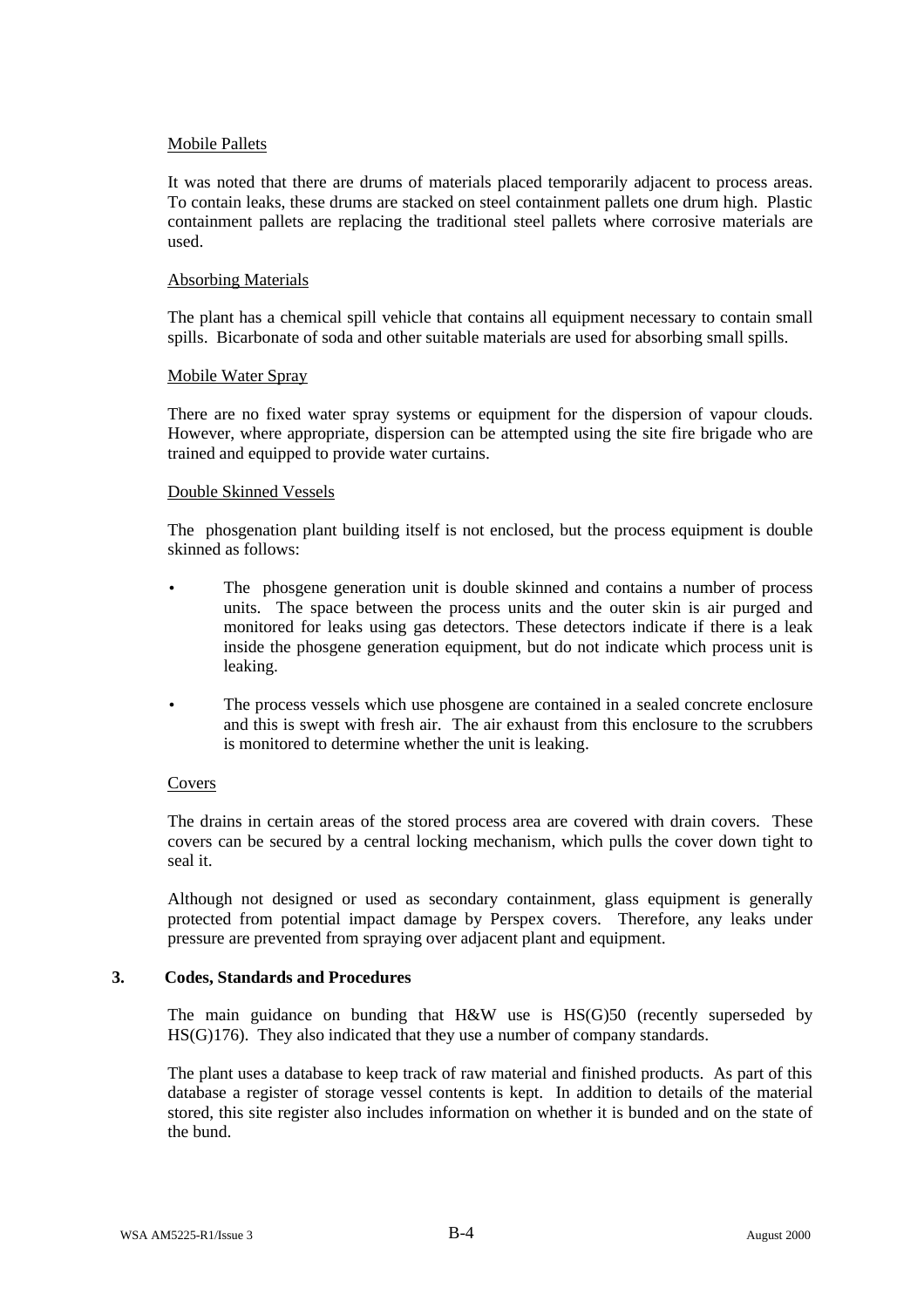All new storages for toxic liquids will be bunded, in line with recently introduced H&W policy.

The only exception is that storage vessels which contain materials that would solidify if a leak occurred might not be bunded, if it was judged not necessary following a risk assessment.

#### **4. Incidents and Operational Experience**

#### Incidents

H&W reported two incidents related to secondary containment.

- In the first, a bund drain valve was inadvertently left open. At the time maintenance work was going on in the bund which had led to a section of pipe being removed. A remote computer controlled operation then resulted in a leak when a valve was opened, by the computer, to charge material to the process. The resulting leak of methanol then flowed out of the bund through the open drain valve and created a spillage across a site roadway.
- The second incident involved a GRP storage tank containing waste nitric acid. The tank was suitable for use with this material but a drain line from the tank had been sealed with a steel blank protected by a rubber gasket. The rubber was not suitable for this duty and it failed, rapidly followed by the blank. Although the resulting leak was contained within the bund, the acid attacked a low level mild steel pipe connecting two adjacent dichloromethane storage tanks. The contents of these tanks were then also released. Fortunately, the tanks were not full at the time of the incident; but had all of the tanks involved in the incident been full, their capacity would have significantly exceeded the capacity of the bund, which was sized for 110 % of the capacity of a single tank. This would have led to the bund being overtopped and material being released to the site drainage network. However, given the containment of the site drainage system, even this secondary release would not have been released to the general environment. Following this incident, the site storage database was enhanced to consider the contents of adjacent tanks.

#### Operational Experience

One of the main operational problems encountered with the bunds is emptying rainwater out and then making sure that the drain valves are closed after use.

In general, bund pumps are sited outside the bunds. This is for ease of maintenance and insitu cleaning / access. Bunds and sumps are emptied using drain valves, gulpers, air pumps and a small number of steam ejectors. There is a site procedure for bund emptying, with all bund drains, ejectors or pumps being locked off. The keys are held by nominated site managers and no bund may be drained without the appropriate paperwork being completed.

H&W indicated that, with hindsight, they would locate the phosgene vessel gas detectors more effectively to allow them to pinpoint exact leak locations more easily.

#### Other Issues

An issue that has arisen regarding the site database is a vessel that continually empties and fills during the process. The vessel had been categorised on the database as a storage vessel and hence should be bunded. However, had it been categorised as a process vessel then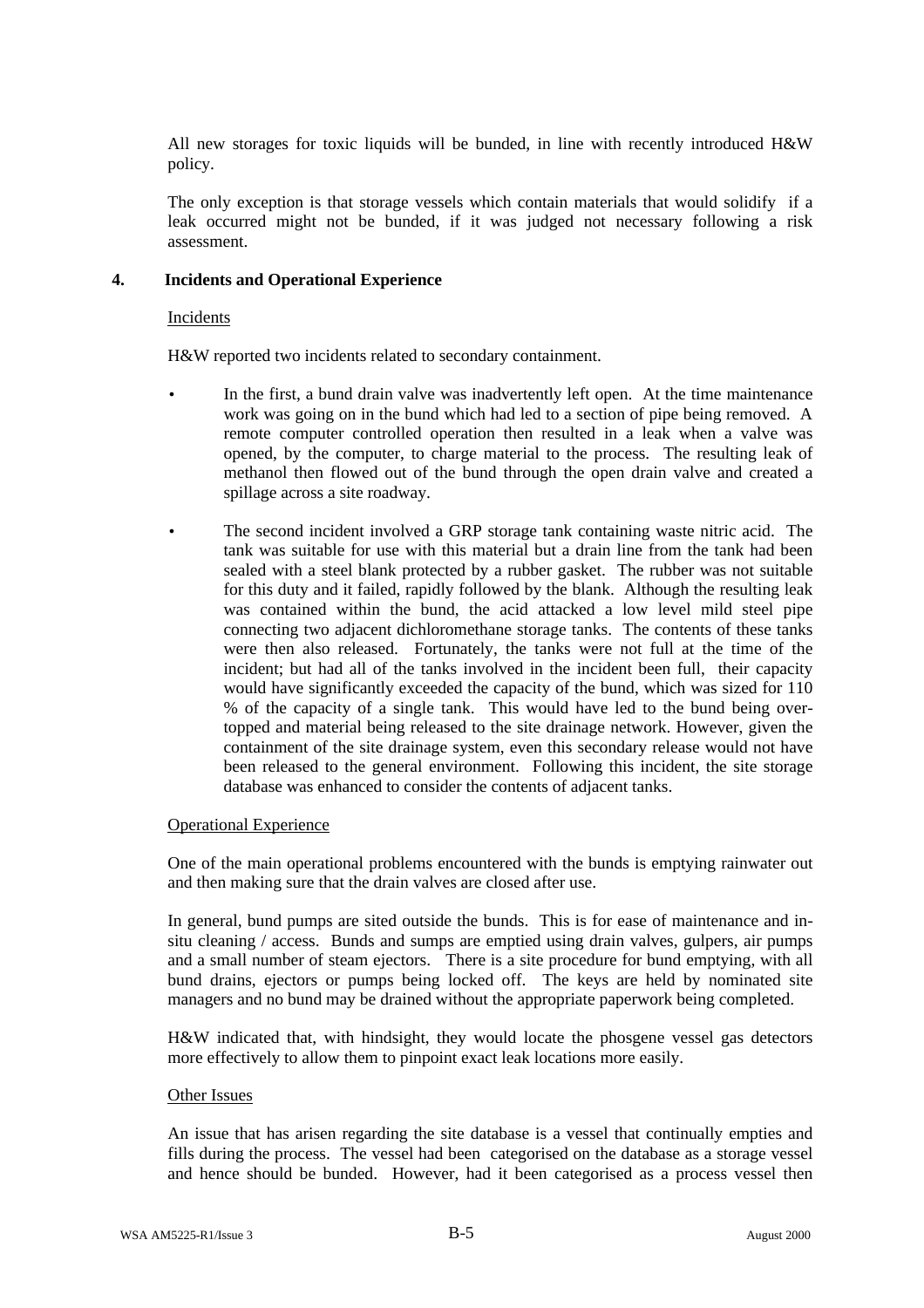bunding would not be required. The vessel is not bunded and the company feel that it is properly regarded as a process vessel, not a storage.

Between the main site and the island site, there is a bridge over the River Aire. This bridge is used to transport materials on and off the island site either by road transport or through pipelines. The bridge is of steel construction with delivery pipework over the top of the roadway. The pipework is not double skinned and there are no containment measures (guttering, trays etc) to prevent leakages spilling directly into the river. It was indicated that the bridge flexes during the traversing of large transport vehicles.

The site is small and compact and many storage tanks are tall with small footprints. It is felt that the bunding around these will not prevent spigot leaks falling outside the bund footprint. However, spigot flow is not considered by H&W to be a major cause for concern being very infrequent compared to other causes of leakage from the site storages.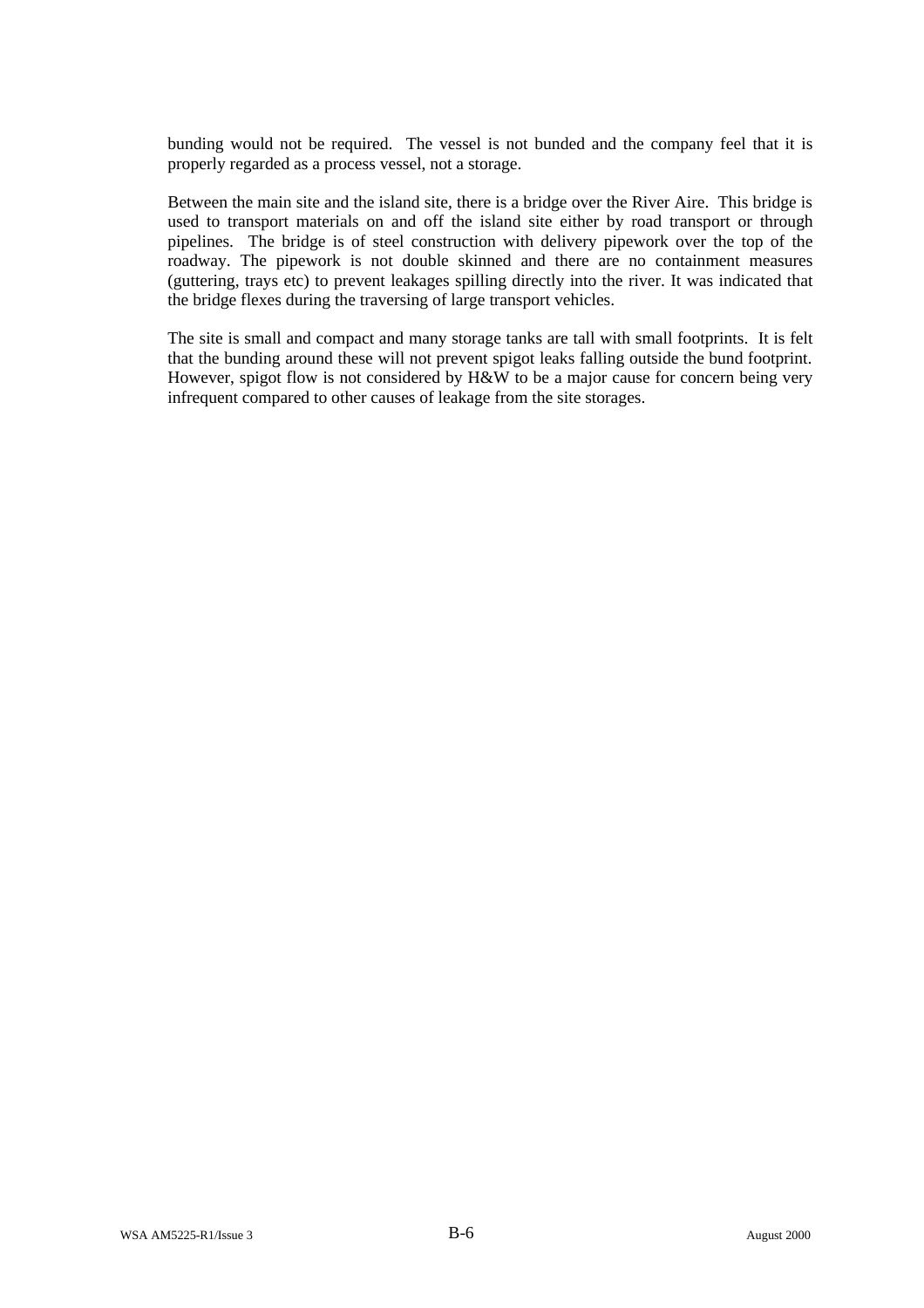**Site: Flexsys Rubber Chemicals Ltd**

## **Date of Visit: 10th January 2000**

#### **1. Introduction**

The Flexsys Rubber Chemicals site at Ruabon is located on a steep hillside close to the River Dee and is surrounded by three villages. Local housing is sited at a minimum distance of around 150 m from the main process area.

The site was previously owned by Monsanto but became Flexsys Rubber Chemicals in 1995 under joint ownership of Solutia (Monsanto) and Akzo Nobel.

The major products of the company are rubber chemicals including accelerators, vulcanisation inhibitors and antidegradants. The production of these products involves the use of a wide range of raw materials, many of which are toxic or flammable, and are stored on site. These materials include:-

- Chlorine (around 60 tonnes on site)
- Ammonia (around 30 tonnes on site)
- Sodium Cyanide (around 60 tonnes on site)
- Phenol
- Aniline
- Acetone

The site has three separate areas:

- Main Process Area
- Waste Water Treatment Plant (WWTP)
- Warehouse

The main process area is located on a steep gradient and contains various process and storage facilities.

The WWTP is located on a separate site near the river, a short distance from the main process area. Water is taken from the River Dee for use on site and all effluents are treated in the WWTP before being returned to the Dee. Water is abstracted from the Dee downstream of the site by the local water companies to provide the potable supply to about two million consumers. Boreholes are used to test groundwater that is pumped to the WWTP. There are also old mine workings beneath the site which drain into the river. The WWTP is equipped with some underground storage capacity.

The warehouse occupies a separate site and is used to store finished products, many of which are combustible solids. Access to the warehouse from the main process area is possible via an underpass.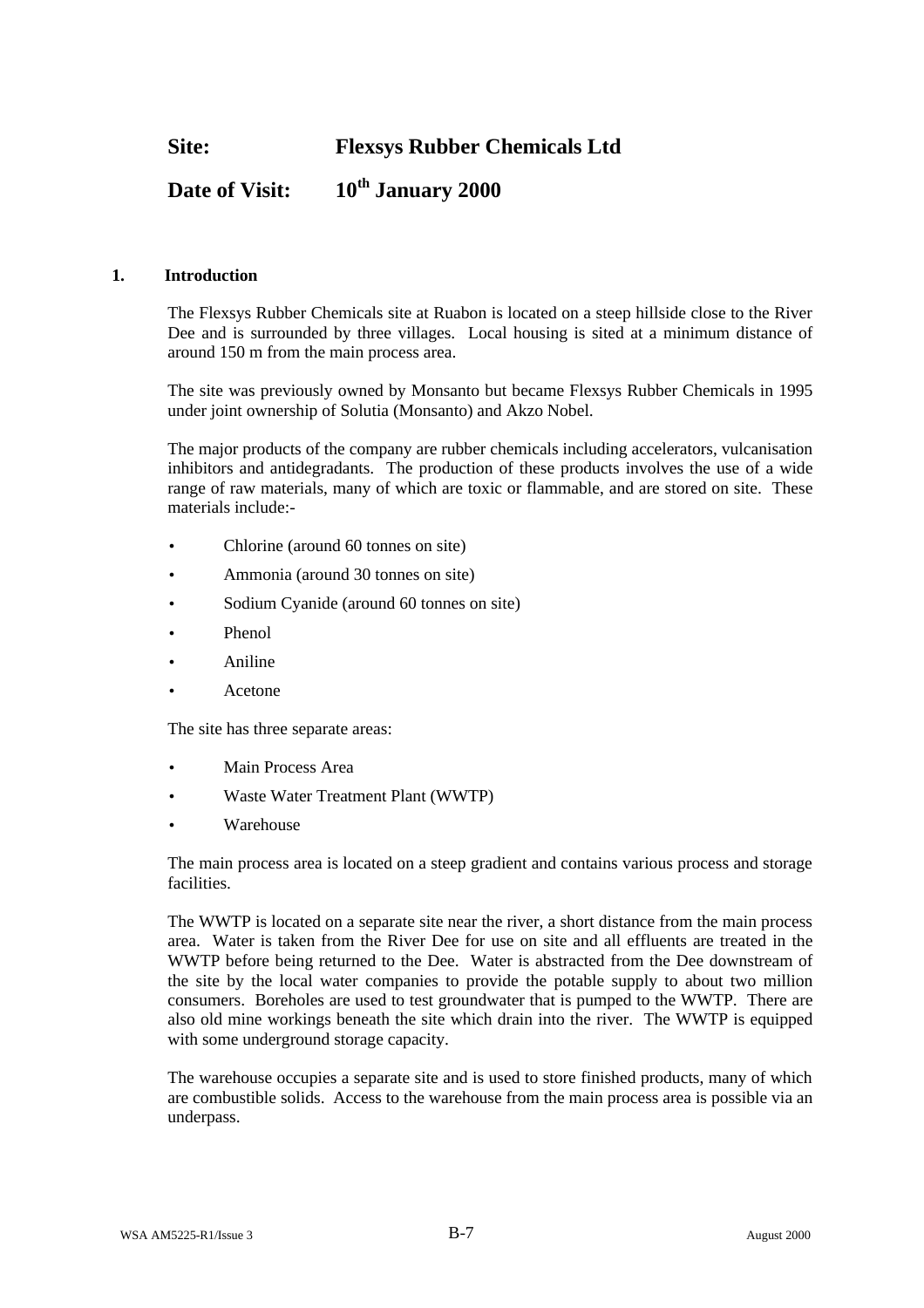#### **2. Secondary Containment Provisions**

A range of secondary containment measures are employed by Flexsys including:

- site design
- buildings and enclosures
- fixed bunds, sumps and culverts
- relief systems and catchtanks
- fences and solid barriers
- flange guards
- mobile pallets
- absorbing materials
- foam
- water spray

#### Site Design

The site is sloped and has two separate drainage systems:-

- Weak Effluent
- **Strong Effluent**

All drainage flows to the WWTP for treatment and subsequent return to the River Dee. In addition, there are three specially constructed lagoons designed to accept surplus stormwater or firewater from the site. These lagoons may be drained using the weak effluent system and are lined with geomembranes.

The site roadways have been designed to contain and channel stormwater or firewater to the lagoons. Roadways are kerbed and provided with gratings and sub-surface channels.

The strong effluent drains are used to transfer process effluents to the WWTP and are all raised above ground. Leakages from these drains would therefore subsequently enter the weak effluent drainage system.

The warehouse is fitted with a smoke detection system. Although it is not bunded, the design of the site is such that any firewater run-off would be contained within the access underpass.

#### Buildings and Enclosures

Flexsys are currently constructing a dedicated offloading building for chlorine. This building will be commissioned shortly and is designed to house the supply tanker during offloading. It is provided with a ventilation system and caustic scrubber. The scrubber system has been designed to cope with up to 2 kg/s of chlorine (i.e. the chlorine generation rate associated with flashing from a guillotine break in the offloading hose). The building is also equipped with a sump that has been constructed from a special concrete with low conductivity to minimise heat transfer and subsequent evaporation. The building is also equipped with a chlorine detection system. The chlorine storage and vaporising facilities are not enclosed within a building. This decision was based on risk assessment studies that showed that road tanker offloading events dominate the risk.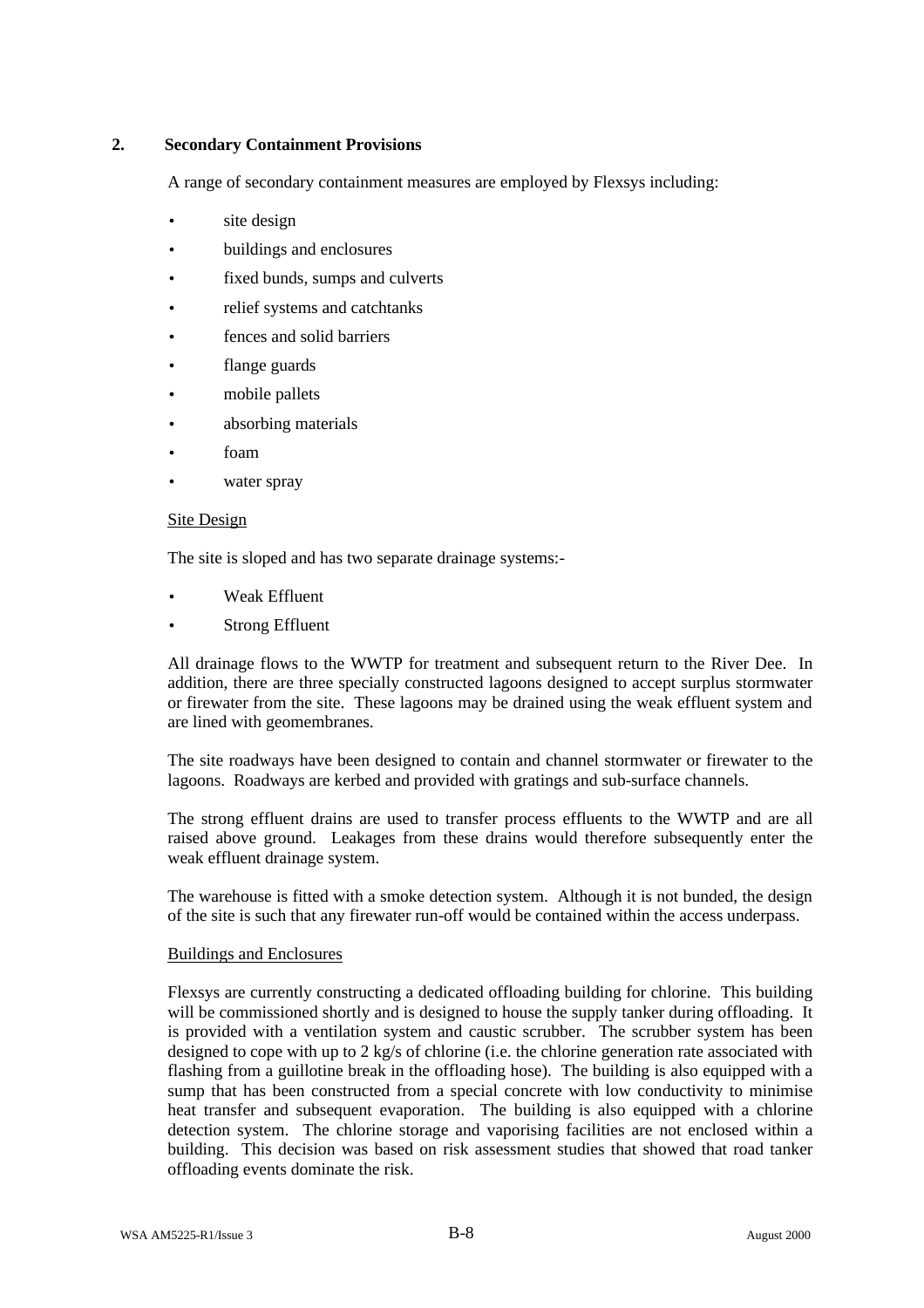The di-phenol guanidine (DPG) process was converted from a batch process to a continuous process in 1997. As part of this plant modification it was decided to enclose the process within a ventilated building. The extract from the building is stripped prior to discharge to atmosphere. The building has restricted entry, intercom and CCTV surveillance etc.

The chlorine storage tanks are provided with corrugated plastic weather protection. This is intended to shield the storage tanks from direct sunlight. It was noted however that the siting of the enclosure panels may help mitigate spigot flow if this were to occur, since the bund walls are located very close to the tanks.

Temporary tenting is used during maintenance operations involving cyclo-hexane mercaptan. Such tenting is vented through activated carbon drums.

#### Fixed Bunds, Sumps and Culverts

All flammables and toxics are bunded. All process units drain to local sumps that are sampled.

None of the bunds on site are fitted with drain valves, and all are emptied using steam ejectors. This eliminates the possibility of drain valves being left open following a drainage operation.

All offloading areas are provided with drainage and collection sumps or tanks. The tanks can be drained to the WWTP and mobile pumps would be used to extract spills from the offloading sumps. One of the main functions of these offloading sumps, which can hold the entire contents of a failed road tanker, is to prevent the danger of a running pool fire impacting on process areas. This is particularly important as many of the road tanker operations take place at the top of the steep gradient on which the site is situated.

The site effluents are pumped to the WWTP in pipework that runs in a concrete culvert. This culvert is equipped with sump pumps and dual high level interlocks that shutdown the transfer of effluents at high level.

The bund around the three chlorine storage tanks is segregated, with each tank having a separate section.

The two sodium cyanide storage tanks share a common bund. However, it was noted that these two tanks are in fact equalised and could be considered as effectively a single tank.

The carbon disulphide bund is water filled since this material is heavier than water and would be immiscible. The water is kept at a high level within the bund by an overflow to the weak effluent drainage system. It was not clear how small leaks into this bund would be detected.

The storage tanks for the following liquids are currently not bunded:

- Sodium Hydroxide
- Potassium Hydroxide
- Phthalic Anhydride (Molten)

In addition, tanks containing liquids which would solidify on release to atmosphere are not bunded.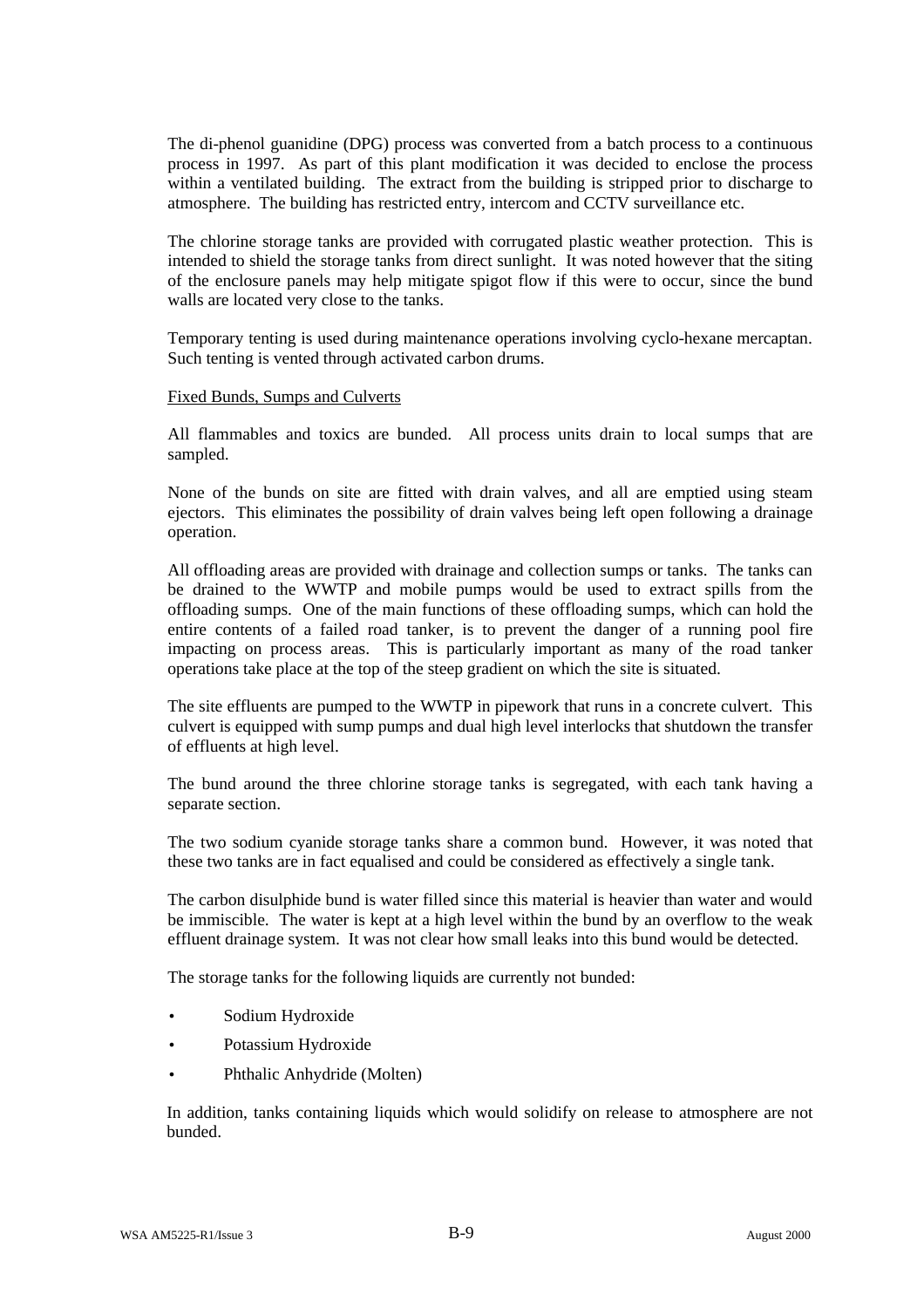#### Relief Systems and Catchtanks

The Sodium 2 – mercapto benzo thiazole (MBT) process is equipped with an emergency vent tank to allow the autoclaves to be vented if required. The extract from this process is treated prior to discharge to atmosphere to convert any hydrogen sulphide to sulphur dioxide.

The DPG process is equipped with a bursting disc / pressure relief valve arrangement and the vent system also incorporates a catchtank. There is a pressure alarm on high pressure in the vent system upstream of the relief valve.

The plant also incorporates double bursting disc vent arrangements on the liquid sulphur tank and the chlorine storage tanks.

#### Fences and Solid Barriers

A solid 6 – 7 foot high corrugated iron fence is installed around the top perimeter of the site, adjacent to the public road. This fence is primarily for site security, but the solid nature of its construction would also help mitigate the dispersion of dense gases onto the public land.

Similarly, the sodium cyanide tank bund was surrounded by a solid fence. This is primarily to prevent personnel access, but again may also help prevent spigot flow.

#### Flange Guards

Flange guards are used extensively on the distribution pipework for caustics. However, this is primarily for personnel protection.

#### Mobile Pallets

Some raw materials are supplied in drums as solids. These are not bunded in storage but once charged in the melter for process use, the drums are placed on mobile pallets.

#### Absorbing Materials

Sand bags and wood chips are available on site to cover spills.

#### Foam

The current site emergency plan involves the application of foam to any large liquid chlorine spills that occur.

#### Water Spray

Fixed and mobile monitors are provided on the site that could be used to generate water curtains as required.

#### **3. Codes, Standards and Procedures**

Flexsys generally adopt Monsanto guidelines for the design of secondary containment provisions.

Monsanto have a civil engineering design guide for bunds (C1040, Issue 3, 11/97). This standard specifies the requirements for bunds for above ground storage tanks and vessels, and for areas storing drums and small containers. The standard is mandatory for new and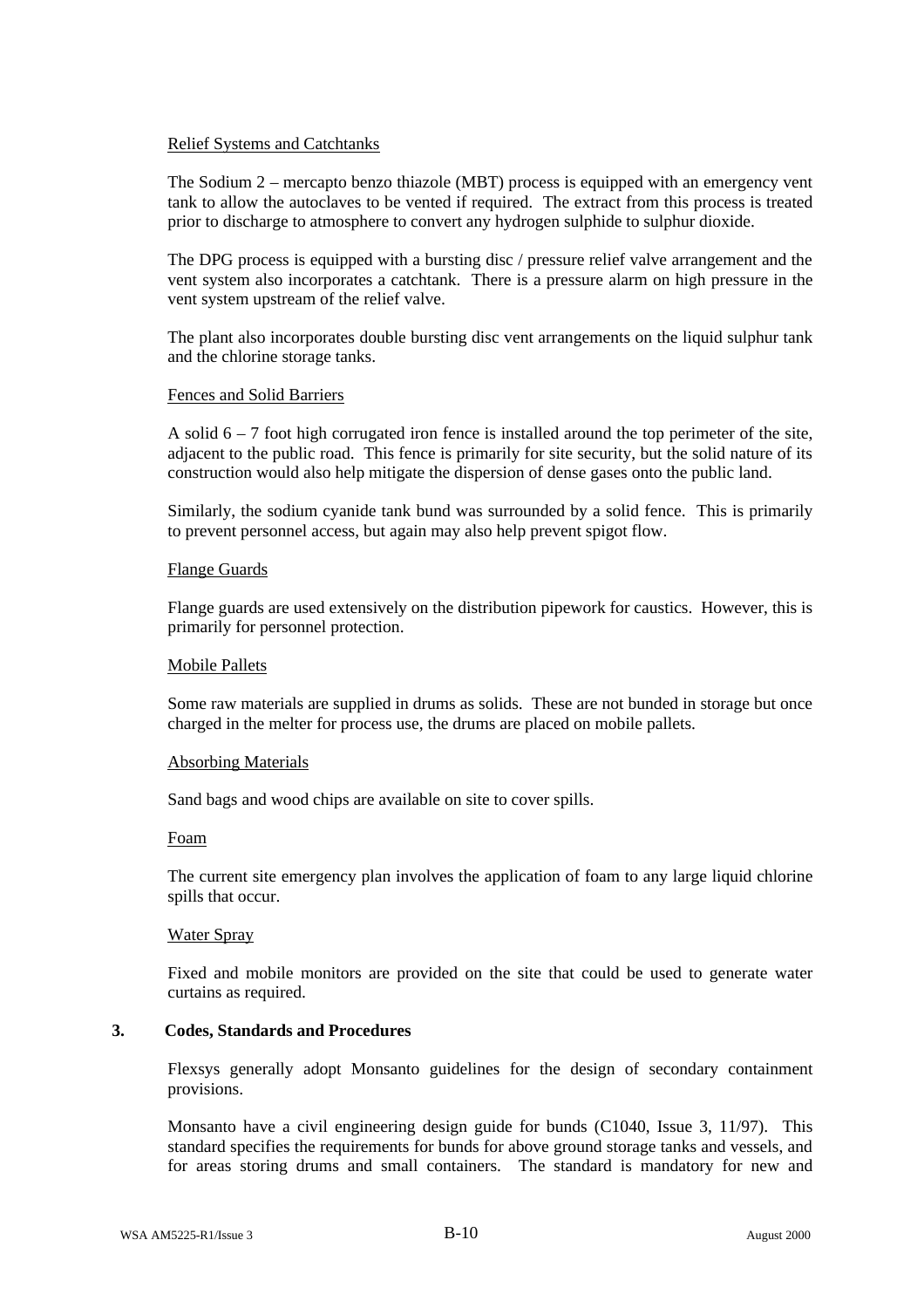modified bunds but does not apply retrospectively. The standard references HSE publications HS(G) 50 & 52 and SRD/HSE R500.

Monsanto also provide guidance on the design of reactor vent catchtanks (Guidance Note 11, 1983).

The site has also developed a release containment philosophy for hazardous materials. The notable features of this philosophy with respect to secondary containment are as follows:

- Secondary building containment will be used to contain toxic release sources where it is the industry's established good practice.
- Processes with both a toxic and flammable hazard, which on release could lead to a flammable atmosphere, will not be enclosed in buildings.
- Direct over-pressure release to atmosphere from vessels containing material above its boiling point or with significant vapour pressure, that can lead to complaint from offsite personnel, should be protected by a re-seating pressure relief valve.
- For in-process vessels, secondary spill protection will be limited to that required for housekeeping, drip containment or maintenance purposes.
- Storage tanks containing flammables, with a flash point less than  $32^{\circ}$ C, will be bunded in accordance with HS(G)176. The bunding requirement for tanks containing other materials will be assessed for their environmental and safety impact in the event of a leak.

#### **4. Incidents and Operational Experience**

#### Incidents

Flexsys reported four incidents related to secondary containment:

- In 1984 an underground effluent pipe developed a leak which allowed Aniline to penetrate a mine adit from where it flowed into the River Dee. It was as a consequence of this incident that all strong effluent pipework was raised above ground. If such a leak were to occur again, the new drainage configuration would allow the spill to be collected by the weak effluent system and hence would still be discharged offsite via the WWTP.
- In 1995 a quantity of Hydrogen Sulphide was released from the MBT process. This process vents directly to atmosphere and hence, when process instrumentation failed, resulting in a high pressure deviation in the process, the hydrogen sulphide relief valve lifted as designed and a release via the vent stack occurred. The instrumentation on the process has since been upgraded.
- A storage tank containing a white spirit type solvent developed a leak. Although the tank was bunded, the bund had an annulus type of support for the tank. The annulus was filled with bitumen and rubble. The leak ran into the annulus and bypassed the bund by permeating through the annulus.
- A leak occurred in a chlorine transfer line due to corrosion. The leak was spotted by a passing worker who initiated an emergency shutdown. The chlorine transfer system has since been redesigned and vaporisers adjacent to the storage area are now used to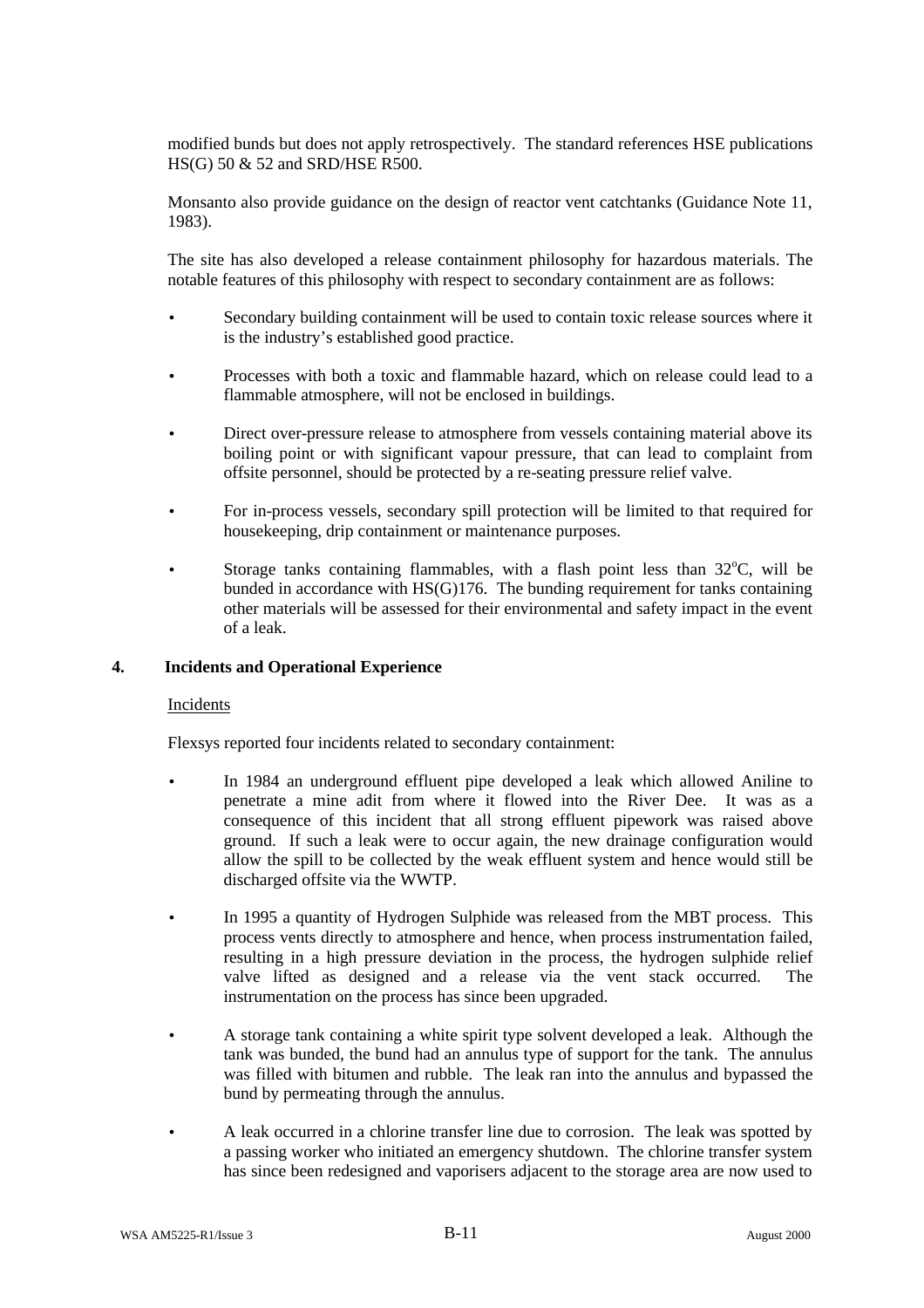supply a gaseous transfer system. This system is equipped with a sensitive automatic shutdown system based upon accurate differential flow measurement across the transfer lines.

#### Operational Experience

The use of flange guards on the plant has been the subject of some consideration on plant recently due to the difficulties associated with accelerated corrosion of bolts within the flange guards. The need for the guards is under review due to the high integrity of spiral wound gaskets. However, the problem of bolt corrosion has been solved by the adoption of a new style of flange guard, which leaves the bolts exposed to the atmosphere. The new style guards are also less expensive than the old style guards.

It was noted that there is a procedure to ensure that drainage valves on the top road offloading area drain tank are closed while offloading is taking place.

#### Other Issues

When the chlorine vaporisers were installed, consideration was given to the provision of double skinned distribution pipework for the chlorine gas. This was rejected however due to the associated problems with inspection of the inner pipe and the possibility of moisture build up in the annulus. It was felt that the risks of chlorine releases from these pipes could be adequately managed using a leak detection system based upon automatic flow differential metering on the supply and take-off points. The supply pipelines from each vaporiser are separately monitored and isolatable. Isolation of the system is automatic on detection of flow differential.

It was noted that, although the anhydrous ammonia tank is bunded, the bund wall is not particularly high and is partly intended to prevent spilled flammables from running under the tank. Also, the tank is passively fire protected and clad with stainless steel. Again, this could be considered to be a secondary skin to the vessel but is primarily provided for fire protection.

It was mentioned that a site owned by the Flexsys parent company at Newport has storage facilities for PCl<sub>3</sub>. This reacts with water and the bunding issues for such a material were thought to be potentially of some interest.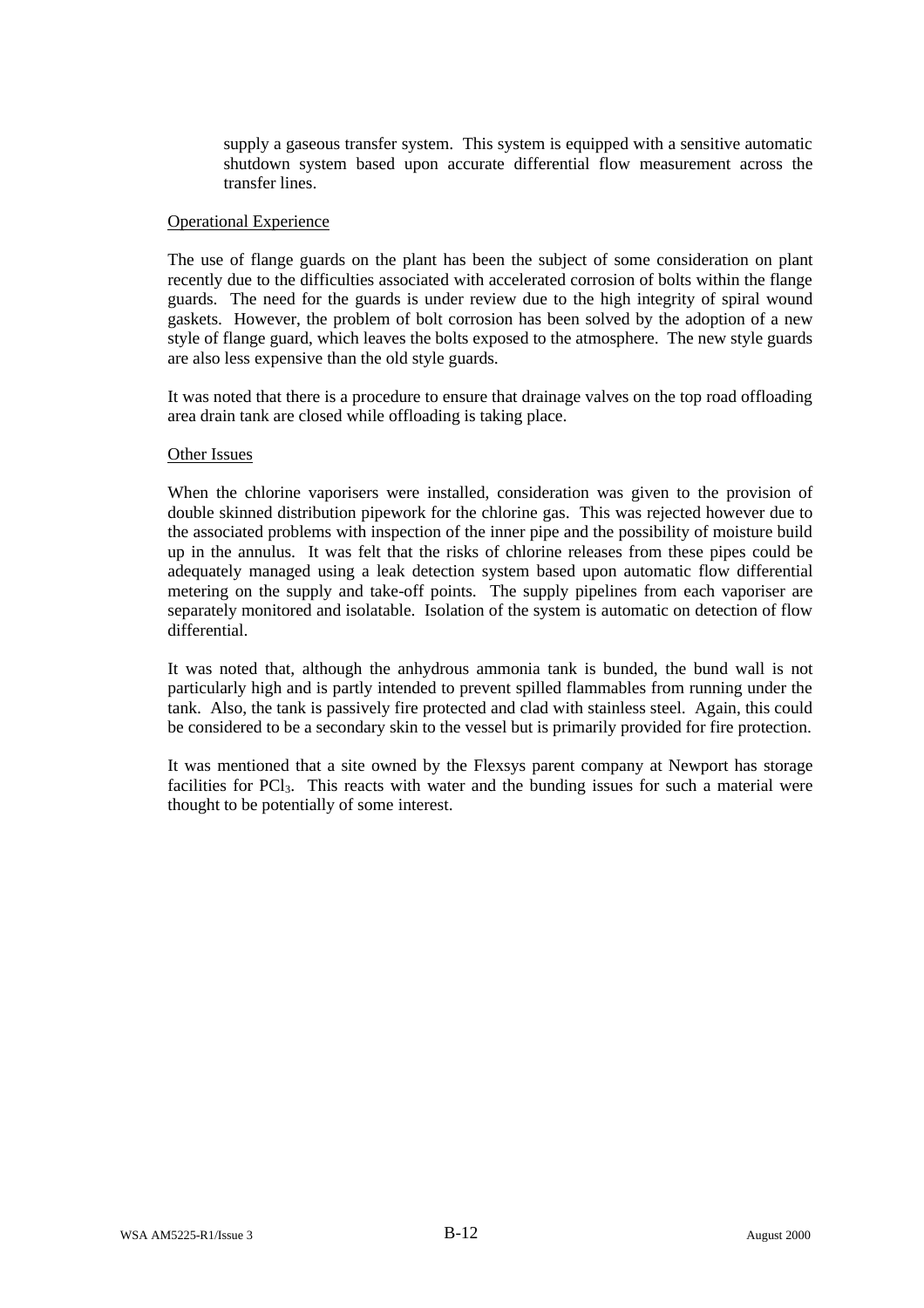**Site: Solvay Interox**

## **Date of Visit: 10th March 2000**

#### **1. Introduction**

The Solvay Interox site occupies around 58 acres and is located adjacent to residential areas in Warrington. The principal products of the company are hydrogen peroxide and related chemicals, which have been produced on the Warrington site since the mid 1940's. Formerly part of Interox, a joint company owned by Laporte Industries Limited and Solvay SA, the site has been wholly owned by Solvay since 1992.

There are three main processes carried out on site:

- Auto Oxidation (AO) 50,000 tonnes / year (hydrogen peroxide)
- Caprolactone (CAPA) 15,000 tonnes / year
- Persalts 60,000 tonnes / year

Hydrogen peroxide is used as a bleach in the pulp and paper, textiles and consumer products industries. It is distilled on site to various grades ranging from 35% to 87%. The Solvay site is the only UK manufacturer of hydrogen peroxide. The process involves an inventory of around 900 tonnes of solvent.

Caprolactone products are primarily used in the polyurethane and coating industries to improve the performance of plastic materials. Improved stiffness and colour uptake are two useful property enhancements that are utilised in surface coatings and such products as shoe stiffeners and orthopaedic splints.

Persalts products are used in the soap and detergent product industries.

The site is adjacent to both the Mersey Estuary and the Manchester Ship Canal. Fire water is abstracted from the Manchester Ship Canal and a consent dating from 1988 allows discharge of cooling water and effluent to the Mersey. Discharges currently run at around 600 tonnes / hour. A separate discharge consent exists for the discharge of process effluent to the Warrington North Sewage treatment works.

The caprolactone plant and AO process are authorised by the Environment Agency under Integrated Pollution Control (IPC) regulations.

The site has recently completed the installation of a comprehensive effluent monitoring and database system to provide continuous analysis, improved control and data to target areas for improvement.

The site is classified as Top Tier COMAH due to the production and storage of over 200 tonnes of oxidising agent on site.

#### **2. Secondary Containment Provisions**

An extensive environmental improvement programme was initiated in 1994. This involved considerable capital investment over a 5 year period. A formalised and structured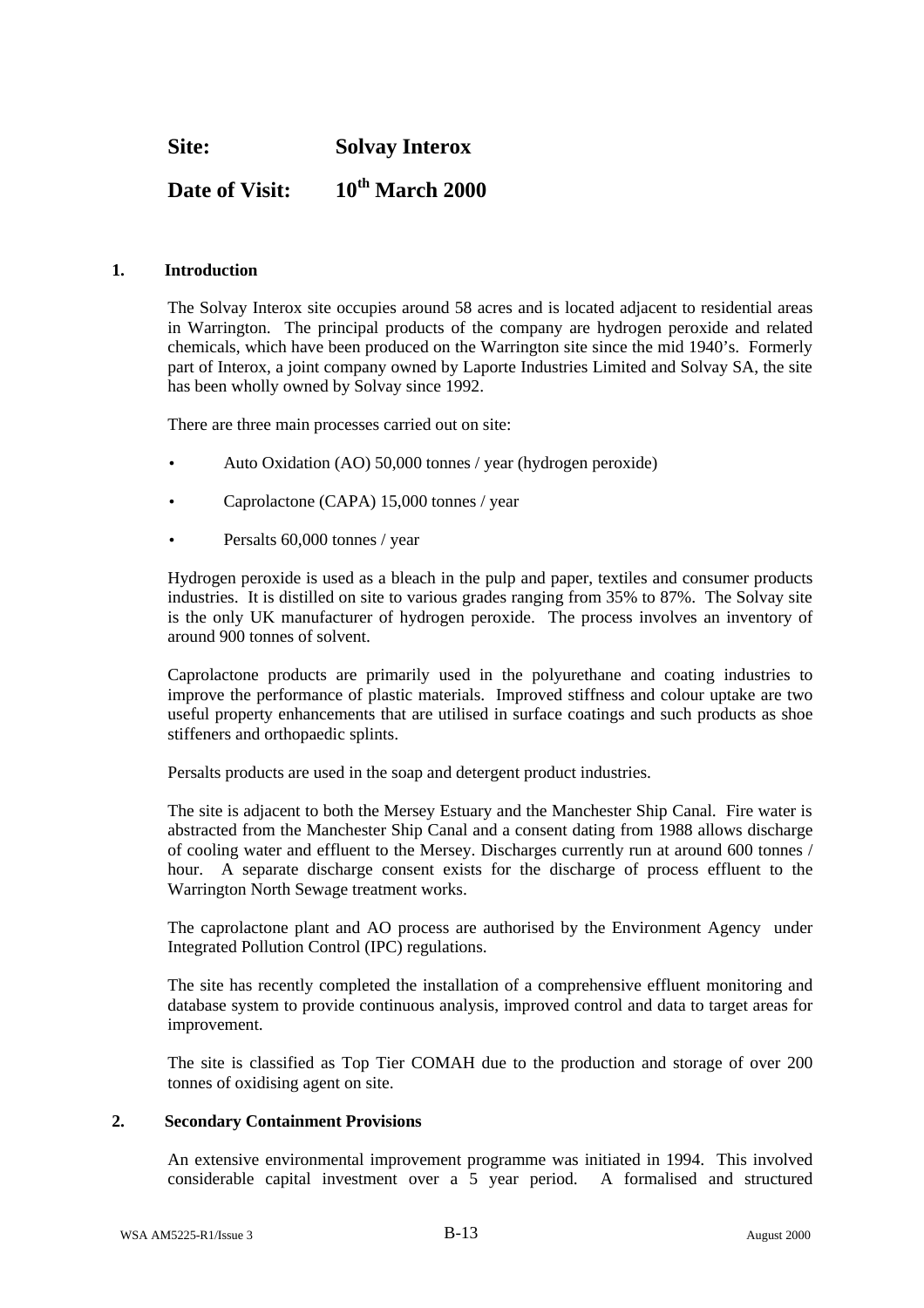methodology was used to identify and prioritise areas for possible improvement. This resulted in over 80% of the capital investment programme being allocated to secondary containment provisions.

Many of the secondary containment provisions were retro fitted to existing plant, but some provisions were also introduced in the design of a new CAPA plant in 1997.

The following secondary containment methods are employed on the Solvay site :-

- site design and drainage
- fixed bunds
- **buildings**
- mobile booms
- cyclones
- bursting discs
- mobile pallets
- water spray
- covers and mobile devices

#### Site Design and Drainage

The site has an integrated drains system that serves process area spills, waste effluents, storm water, fire water and site spills. The main consideration behind the design of these systems is the problem associated with handling large volumes of normal process effluents, whilst maintaining a capability to contain possible spillages. There is also a relatively large storm water load due to the large plan area of the site.

The AO process is served by a dual stream drainage system. Process effluents and small process spills (collected in process area bunds) flow into a central Stainless Steel drainage channel via tundishes located at each drainage point. These flow through a central drainage channel to a collection pit via a tilt plate separator (TPS). These effluents are tested and adjusted for pH and then discharged to Sewer via an effluent scrubber.

Should the drainage rate from the process area bunds become excessive (e.g. during firewater conditions or extraction column dump), the tundishes are designed to overflow into a secondary (normally flooded) central 36 inch ceramic drainage system. This drain flows to a 100 m<sup>3</sup> dump pit. This dump pit incorporates an underflow weir, but does not provide good settlement. The dump pit is emptied to either the effluent collection pit (via the TPS), or to the Ship Canal (via a penstock valve).

The caprolactone monomer plant employs collection and containment pits incorporating an oily water separator (OWS). Process effluents, mostly water soluble organics, are directed to the 50  $\text{m}^3$  OWS. Effluent on the clean side of the OWS is analysed for total carbon and pH and then pumped to a 44  $m<sup>3</sup>$  neutralisation pit before discharge to Sewer. In the event of high Total Carbon or high pH, the OWS pump stops and overflow occurs to one of the two containment pits Process dumps and peracetic acid storage tank spills are collected in a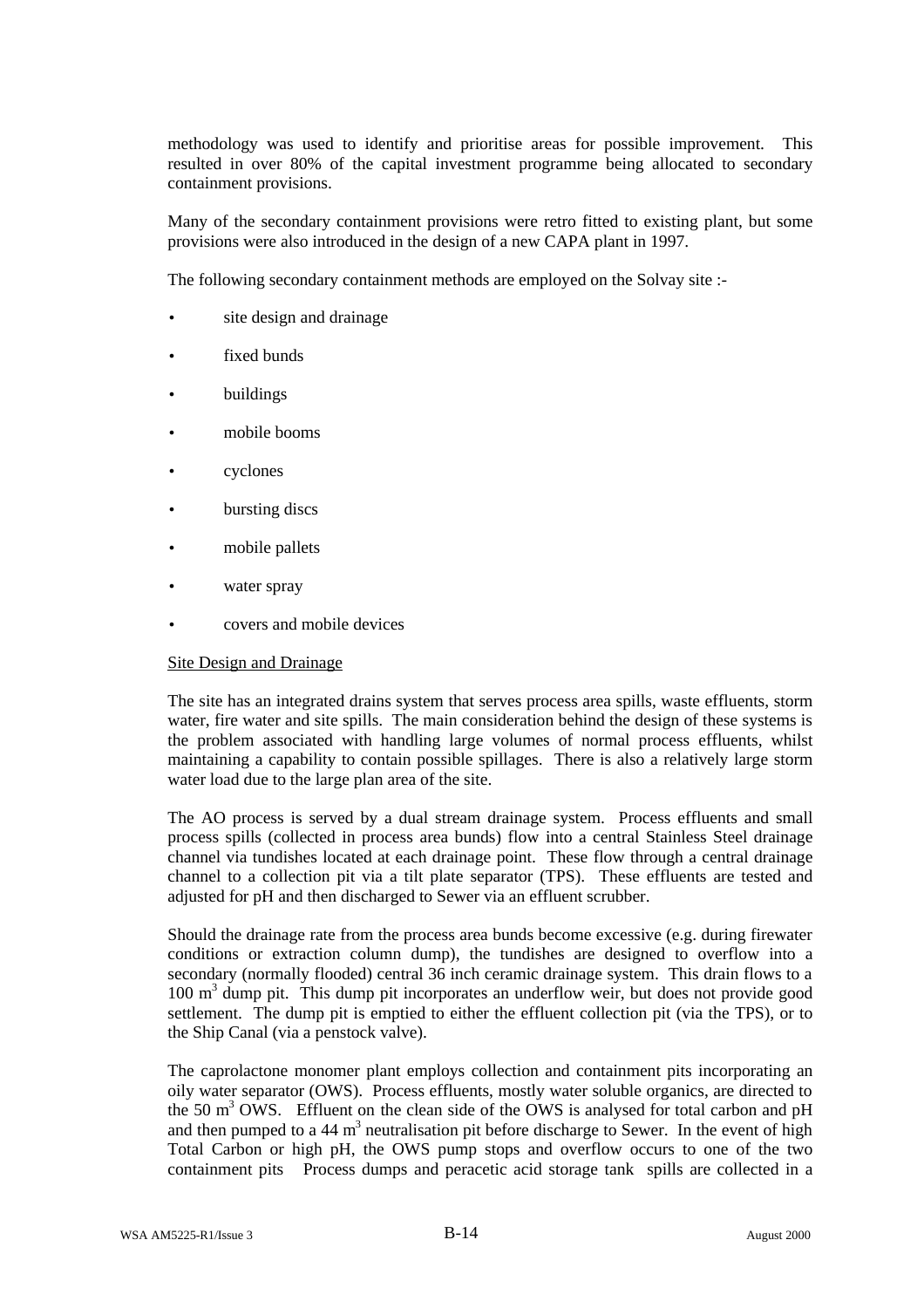separate 60  $m<sup>3</sup>$  'happenings' pit. The happenings pit may be discharged to either the OWS or the containment pits. Two containment pits provide  $330 \text{ m}^3$  capacity for overflow from the OWS, or pumped discharge from the happenings pit. The contents of these pits may be emptied by pumping back to the OWS. The containment pits incorporate an emergency overflow that drains to the River Mersey. The process is shutdown if the available ullage (up to the emergency overflow) in the containment pits falls below 50% of the volume of one pit. The process normally operates with both pits available and this is capable of accepting 20 minutes of firewater from two process areas before emergency overflow to the river occurs.

The CAPA polymerisation process incorporates an OWS and a neutralisation pit. The OWS accepts drainage and spills from the process area and is emptied to the neutralisation pit. There is a Total Carbon analyser on the discharge to sewer from the neutralisation pit. Should high total carbon occur in the neutralisation pit discharge, then the contents of the OWS, being the high risk area, are pumped to the  $150 \text{ m}^3$  bund around the monomer storage tank. This bund can subsequently be slowly pumped back to the process area surface drainage system. The neutralisation pit also accepts ejector effluent. The contents of the neutralisation pit are analysed and adjusted for pH prior to discharge to Sewer.

Gullies have been installed around Road Tanker loading and unloading areas. There are 5 separate tanker loading / unloading areas around the site and the containment systems have all been retro fitted. They are equipped with small sumps that could contain small spills (such as hose leaks), but excess run-off is directed to the site drains. Most sumps are emptied using pumps, but one sodium hydroxide run-off flows under gravity to the relevant tank bund.

#### Fixed Bunds

The AO Process areas are all bunded; there are 6 separate bunds, each of which is further segregated into various compartments.

The hydrogen peroxide storage tanks are all served by a common interconnected concrete bund which is also served by a 50  $m<sup>3</sup>$  spill run off area, sufficient to contain and dilute small spills. The largest storage tanks within this common bunded area are two 1000  $m<sup>3</sup>$  tanks containing 70% grade hydrogen peroxide. Facilities are incorporated into the plant to recirculate the contents of the run-off area back into the main bund for dilution purposes. The contents of the run off area can be analysed for hydrogen peroxide strength and a maximum strength of 1% can be discharged to Sewer.

The AO process sulphuric acid and sodium hydroxide storage tanks are separately bunded by tiled bunds. These bunds may be emptied using separate ejectors. The respective loading area sumps are also drained to the relevant separate bunds.

All significant process pumps are either located within bunded process areas or have separate bunds.

The CAPA plant mostly contains materials that are water soluble. The process is generally run under vacuum and contains an automatic douse system to prevent runaway reactions (the reaction between 85% hydrogen peroxide and organic materials can potentially result in detonation). All strategic materials are bunded (e.g. flammable cyclo-hexanone). The acetic acid tanks are not bunded, but are located within a drained process area..

#### Buildings and enclosures

The persalts process is the only process that is carried out indoors. The process effluent from this building is discharged to Sewer. There is some caustic used in the process but these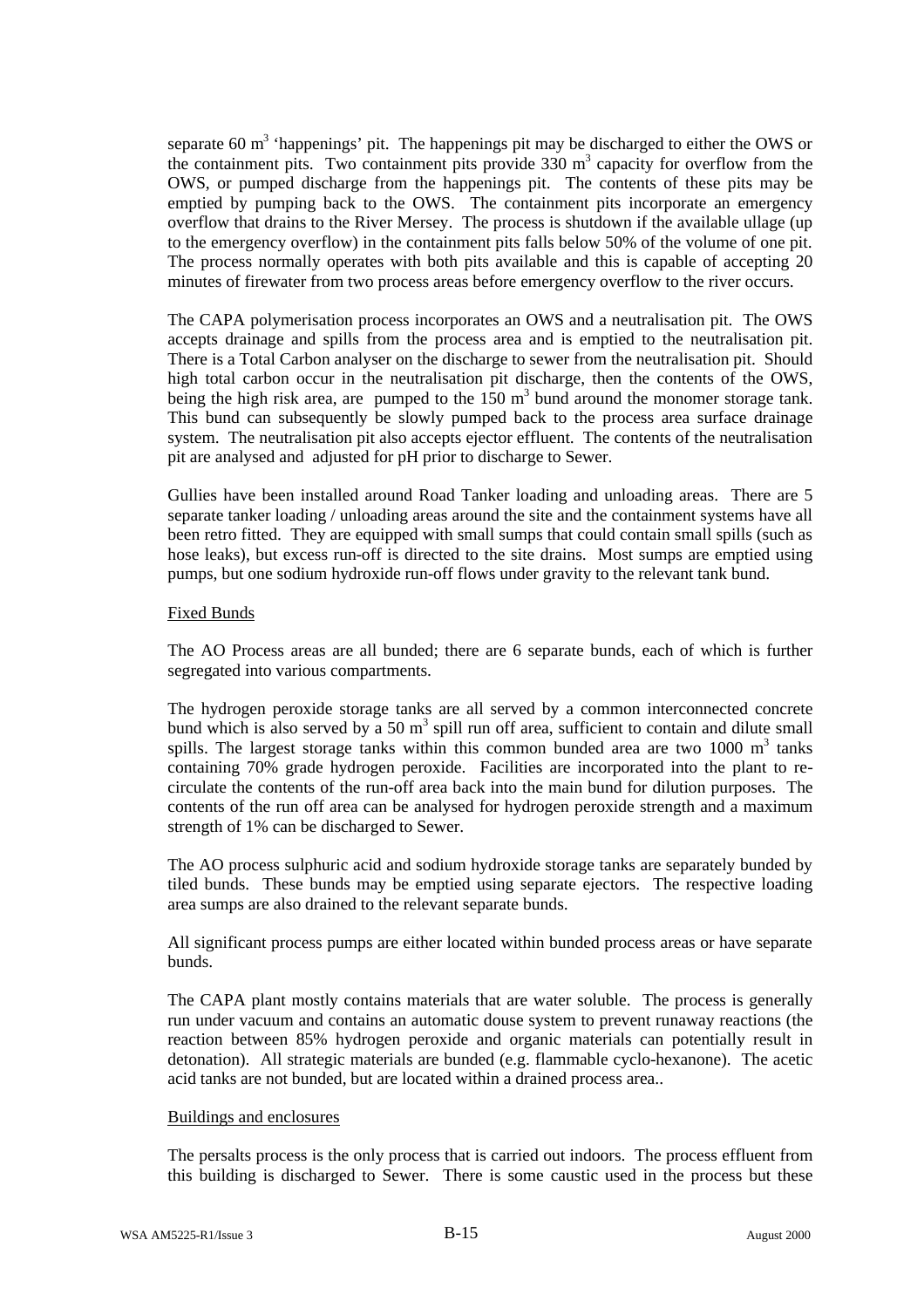systems all have high integrity interlocks. Most tanks in the process have high high level alarms.

#### Mobile Booms

The site own a small fast response boat and mobile booms for use on water. These may be used to deal with accidental discharges into the Ship Canal. However, the first response to such incidents now forms part of the Ship Canal Emergency Response plan and it is envisaged that the site boat could be decommissioned.

#### Cyclones

Cyclones have been retro-fitted to the hydrogenation and oxidiser column vents.

#### Bursting Discs

Bursting discs are incorporated into the CAPA process columns. These discharge into a quench tank in order to prevent runaway reactions.

#### Mobile Pallets

Drums and IBCs are generally stored in areas that have gullies which drain to the process drains system. IBCs located outside these areas are generally stored on spill pallets.

#### Water Spray

There are no fixed water curtains, but the site emergency response teams are trained in the use of fire hoses to knock out vapour clouds.

#### Covers and Mobile Devices

Emergency drain covers and absorbent pads are supplied at various locations around the site. There is also a dedicated spillage response team and a rapid intervention vehicle that contains covers, over packs and absorbent pads etc. A 30  $m<sup>3</sup>$  / hour mobile pump is also available for use around site.

#### **3. Codes, Standards and Procedures**

The company do not have corporate guidelines on secondary containment. Each site is expected to comply with local regulations and guidelines as appropriate.

The principal guidelines adopted by Solvay Interox in the UK are:

- National Rivers Authority Pollution Prevention Guidance (PPG) guidance notes
- HMIP (Environment Agency) guidance notes
- HSE guidance notes

Reference has also been made to the SRD Barnes report on Bunds.

All bunded storage tanks on site are bunded with a volume of 110% of the size of the largest vessel within the bund.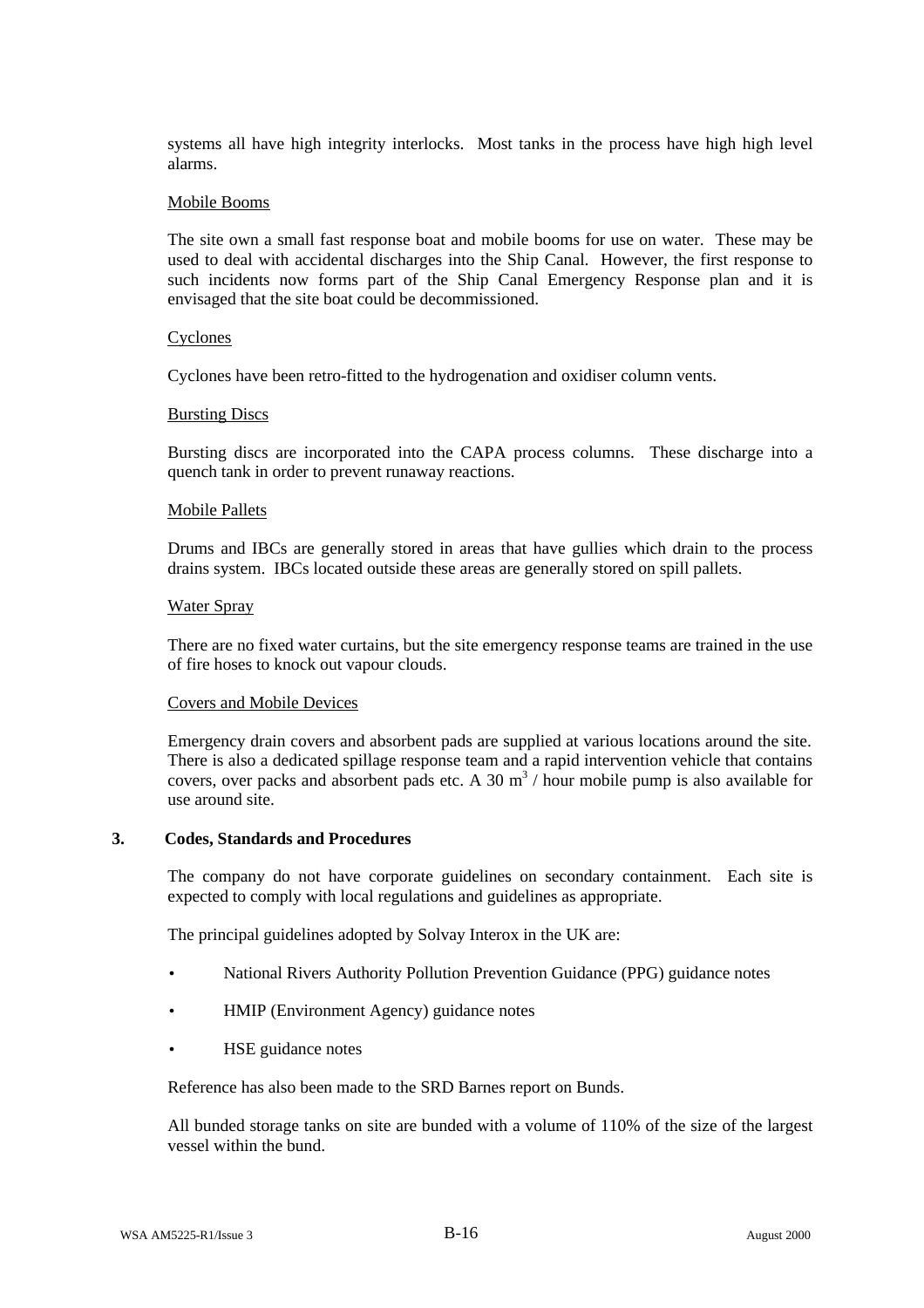#### **4. Incidents and Operational Experience**

#### Incidents

Solvay reported 5 types of incident related to secondary containment:

- The site suffered a series of three fires during the 1980's, one of which resulted in the loss of the entire process plant. In each of these fires, there was no significant offsite damage due to aerial release or firewater run-off. The subsequent replacement of the process plant now covers a much larger plan area such that there is minimum congestion of equipment (congestion of the process was identified as a contributory factor in the scale of the loss arising from the previous fire).
- Some releases into the Ship Canal from the AO process dump pit have previously occurred, notably in 1993 and 1998. These have all been associated with false fire alarms resulting in a sequence of events that led to the dump pit being discharged via the penstock valve. In the 1993 incident hold-up of solvent in the dump pit saw a release of solvent to the Ship Canal. Current procedures ensure that the dump pit is maintained in a clean state and the 1998 incident saw only minor solvent releases as a result.
- Some releases of solvent from the AO process have also previously occurred from the emergency vent relief on the hydrogenation columns. It is for this reason that cyclones have been fitted to these vents.
- A foam-over also occurred on the oxidiser column. This flooded the carbon absorbers and resulted in the release of a solvent aerosol.
- An incident where a road tanker accidentally overfilled was also reported. This was due to incorrect setting of the tanker capacity during loading and resulted in a spillage of hydrogen peroxide in the loading area.

#### Operational Experience

It was noted that it is difficult to install large containment pits on the Solvay site due to ground contamination and the high water table in the area. This results in onerous dewatering and clean up operations being required if large excavations are attempted. It is for this reason that bunds also have dual purpose containment pit functions on site.

#### Other Issues

It was noted that the bunded area around the hydrogen peroxide storage tanks would be insufficient to contain the entire contents of a 70% grade  $1000 \text{ m}^3$  storage tank, plus sufficient water to dilute the spill to less than 30% (such that insignificant vapour release would occur). The current emergency procedures therefore stipulate that for such a spillage, water should continue to be applied to achieve the required dilution even if this entailed overtopping the bund. The overtopped release would run-off into the Mersey Estuary. This issue is currently under further consideration.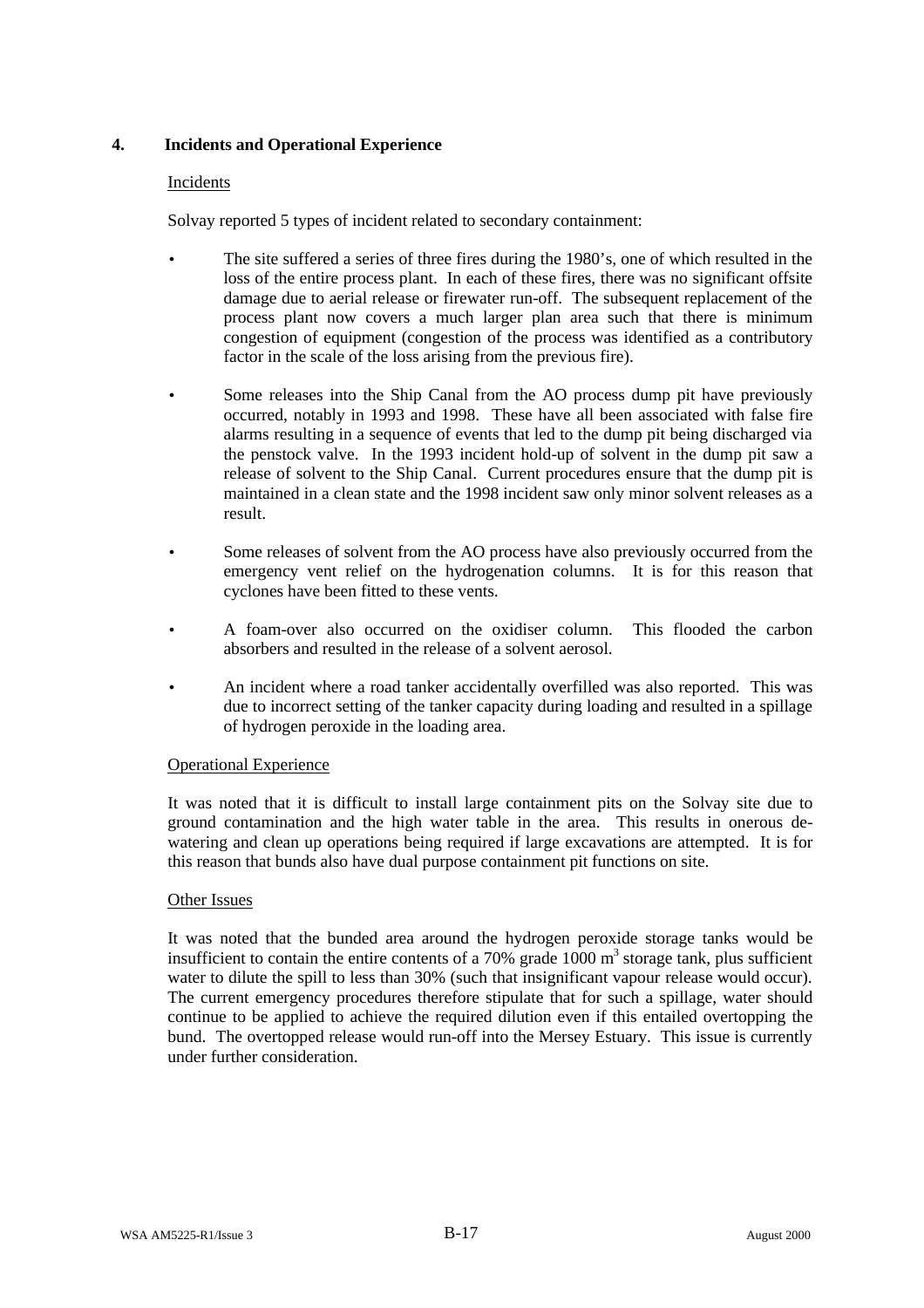**Site: Aventis CropScience UK Limited**

## **Date of Visit: 23rd March 2000**

#### **1. Introduction**

Aventis CropScience UK Limited was formed in January 2000 by a merger of Rhone-Poulenc Agriculture Ltd and Agrevo in the UK.

The site at Norwich was established in 1956 and is involved in the manufacture, formulation and packaging of a wide range of active ingredients and products including:

- Herbicides and Fungicides for Agricultural use
- **Intermediates**
- Animal health products

The site is situated on a gentle gradient that runs down from north to south and occupies two distinct areas separated by a public road.

The North site is principally involved in formulation and packaging and includes a tank farm for the storage of herbicides. The South site contains the main process areas and includes around 20 different process plants. Almost all processes are batch or semI-batch.

A river flows to the south of the site. At its closest point it is about 400 m from the site boundary.

Local housing is located adjacent to the north east corner of the site. The prevailing wind direction is south westerly. There is no housing adjacent to the down-wind perimeter of the site, but there are industrial units and an out-of-town supermarket located down wind some distance away.

The site handles a wide variety of chemicals many of which are toxic, flammable or both.

Toxic materials stored on site include:-

- **Bromine**
- Anhydrous ammonia
- Thionyl chloride
- Propionitrile (also flammable)

Flammable materials stored on site include:-

- Methanol
- Toluene

Processes carried out on site include: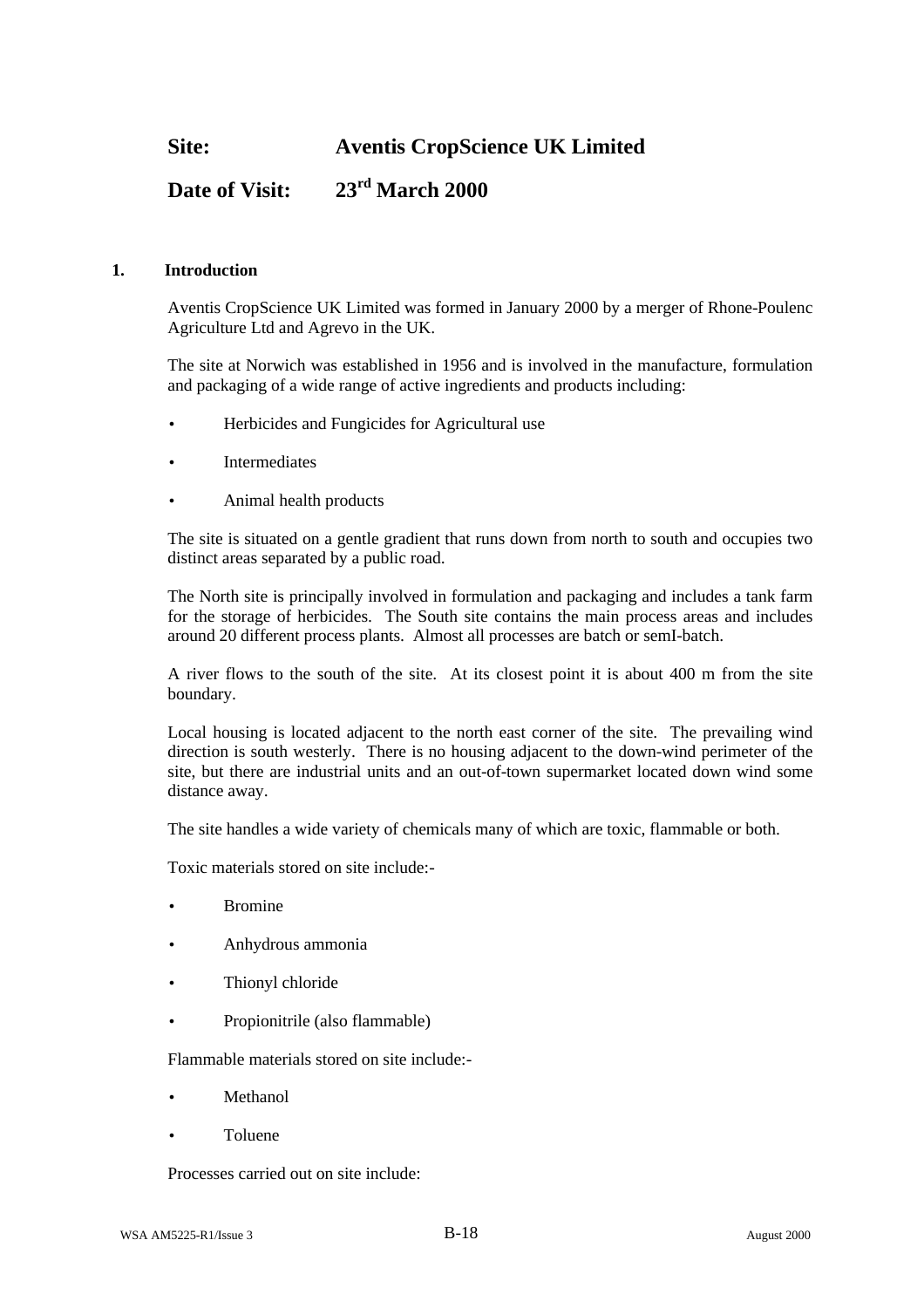- **Nitration**
- **Esterification**
- **Oxidation**
- **Halogenation**

#### **2. Secondary Containment Provisions**

The following secondary containment methods are employed on the Aventis site :-

- site design and drainage
- fixed bunds
- buildings and enclosures
- dump tanks, quench vessels and scrubbers
- bursting discs
- water spray
- covers and mobile devices

#### Site Design and Drainage

The site has a drains system that serves process area spills, waste effluents, storm water, fire water and site spills.

There are four drainage streams as follows:-

- Surface water
- Trade effluent
- Mixed trade waste
- Domestic soil waste

Surface water is rain-water collected from roofs and roadways. It drains to a surface water dike from where it can be discharged to offsite sewage treatment. The North site is equipped with a 212  $m^3$  dike and the South site has a 1440  $m^3$  dike. The surface water drains would also catch any large surface spillages that are not drained into the trade effluent system. The water collected in the dikes is sampled and tested prior to discharge and can be readily directed into one of the ETP holding tanks if desired. These dikes would also contain fire water run off in the event of a site fire.

Trade effluent contains the aqueous waste drainage from process buildings and tanker offloading areas. Trade effluent from the North site is piped under the public road to the ETP on the South site. It was noted that, although the tanker offloading areas drain to trade effluent, these areas are not well kerbed and excessive releases from tankers could enter the surface water drains. However, in the event of a large release the site emergency procedure would be initiated and the spillage would be isolated in the surface water dike. The drum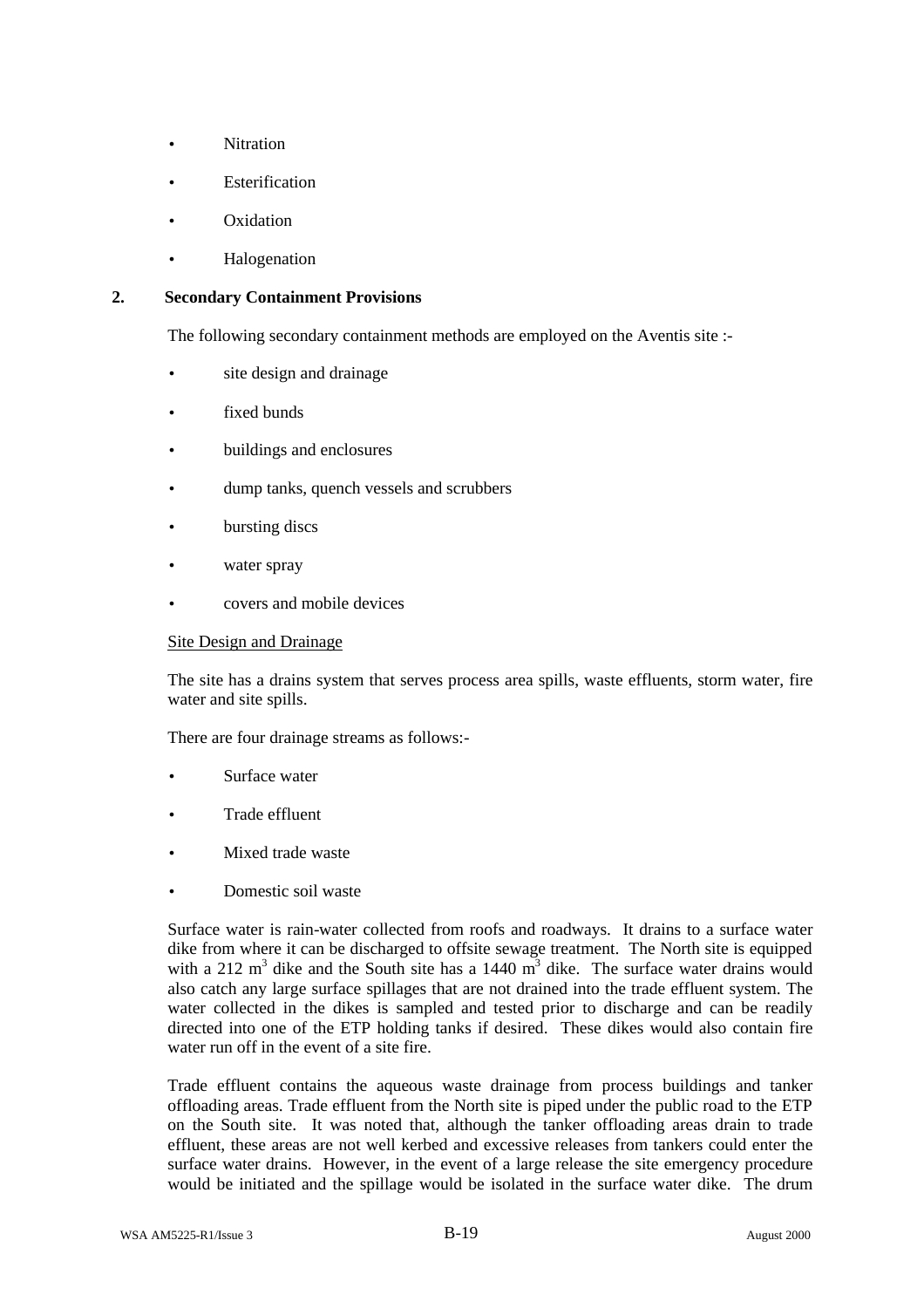storage area also drains to the trade effluent stream. This effluent is continuously monitored and treated before discharge to the offsite Whitlington sewage treatment works, or diverted to an ETP holding tank for further treatment as appropriate. Effluent diverted to the holding tanks is treated and discharged to the sewage treatment works if possible, or if the waste is unsuitable for such treatment, it is disposed of as mixed trade waste.

Mixed trade waste contains process waste that is unsuitable for discharge to the sewage treatment works. It is piped in dedicated drainage pipes to holding tanks in the ETP, from where it is taken off-site by tanker for specialist treatment and disposal.

All trade effluent flows under gravity through drains to a waste effluent treatment plant (ETP) which is situated on the southern edge of the south site. More toxic effluents (called mixed trade waste) are transferred via fixed pipes for special treatment. It was noted that some effluent pipework runs in a service trench that is not concreted and hence leaks from the effluent pipes would go to soil.

Current company philosophy is to treat effluent as far as possible at source. The newer process plants (e.g. CPA and NTBN) have their own dedicated effluent processing facilities which treat the effluent prior to transfer to the main ETP.

The ETP incorporates 6 holding tanks providing a total capacity of 3900  $m<sup>3</sup>$ . In general 2 of these tanks will contain treated trade effluent and it is company policy to keep at least two of the tanks empty. There is also a separate aqueous waste treatment area which provides an additional  $700m<sup>3</sup>$  of holding capacity.

#### Fixed Bunds

All bulk storage tanks containing flammable materials have bunds sized in accordance with the requirements of the HSG-176 110% capacity rule.

None of the bunds on the South site have valved connections for drainage / emptying purposes. Some are equipped with steam ejectors whilst the remainder may be emptied using a tanker.

Most bunds were installed as original plant design. An interesting exception to this is the bund around the NaBr and HBr tanks. Three tanks were originally arranged in line with an HBr tank situated between two NaBr tanks, within a common bund. An additional HBr tank was subsequently required. When the plant was modified it was decided to separate the HBr and NaBr bunds to avoid any release of HBr coming into contact with incompatible impurities in the NaBr if there was a release at the same time. A number of options were considered to address this hazard. The chosen solution involved extending the existing bund to accommodate an additional storage tank on the end of the existing line of tanks. There are therefore now alternate NaBr and HBr tanks in the line and hence an additional bund dividing wall was installed to separate the tanks (see Figure B1). The capacity of each of the two partitions is 110% of the capacity of the largest tank within the partition, and the partition wall has been built to the same height as the external wall.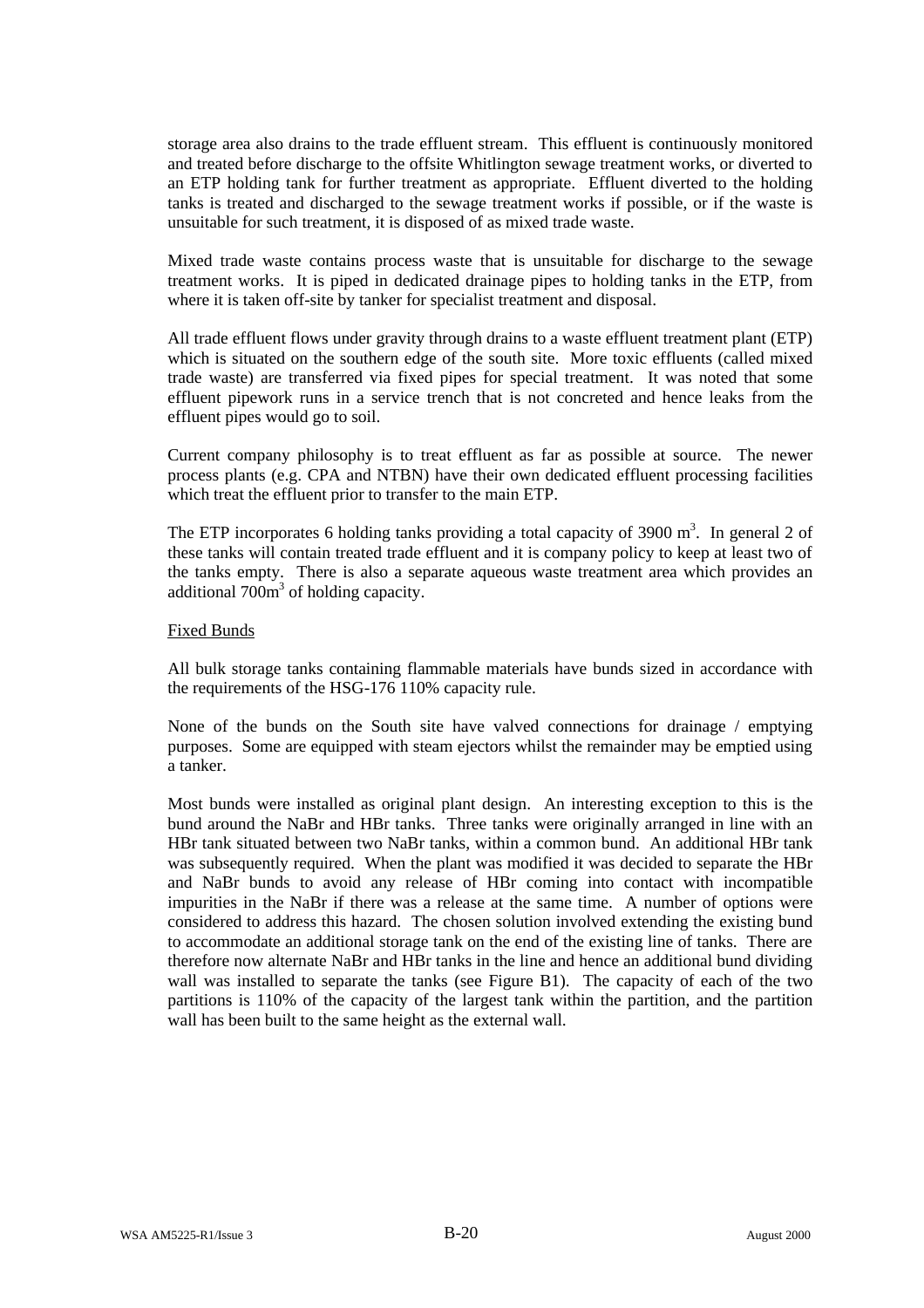



#### **Figure B1 - NaBr / HBr Bund Design**

Some plant modifications have also been undertaken to relocate pumps outside the main tank bunds into separate pump bunds, in line with HSG-176 guidance. One interesting solution to such pump bunding has been implemented on the propionitrile bund. In this case the pump has been located on a bunded shelf at the height of the top of the main bund wall. In this way, any leaks from the pump will initially collect in the pump bund whence they will overflow under gravity into the main tank bund. In this way the pump would not be submerged by leaks from the main tank, but leaks from the pump still benefit from the entire capacity of the main tank bund.

Some bunds have also been installed around process vessels. This is generally where large vessels have been installed outside the main process building.

The drum storage area is equipped with a separate area for the storage of flammable materials. This is equipped with a small kerbed area to prevent any spillages going into the remaining drum storage area. This kerbed area drains to the trade effluent drainage system.

The 4m<sup>3</sup> bromine storage tank is located within a containment pit. The pit is maintained with a minimum water depth of 6 inches at all times. If required the pit can be drained into an underground containment tank. In the unlikely event that any bromine collected in this underground tank, it could be neutralised in the tank prior to controlled disposal or returned to process.

#### Buildings and Enclosures

Most processes are contained within buildings. These buildings are normally occupied and are not designed to function as secondary containment, but they may offer some mitigation potential.

A dedicated garage is provided for thionyl chloride, octanoyl chloride and heptanoyl chloride offloading. The primary function of this garage is to provide a dry bay for the offloading activities. Hence, if spillages do occur during transfer, these are unlikely to come into contact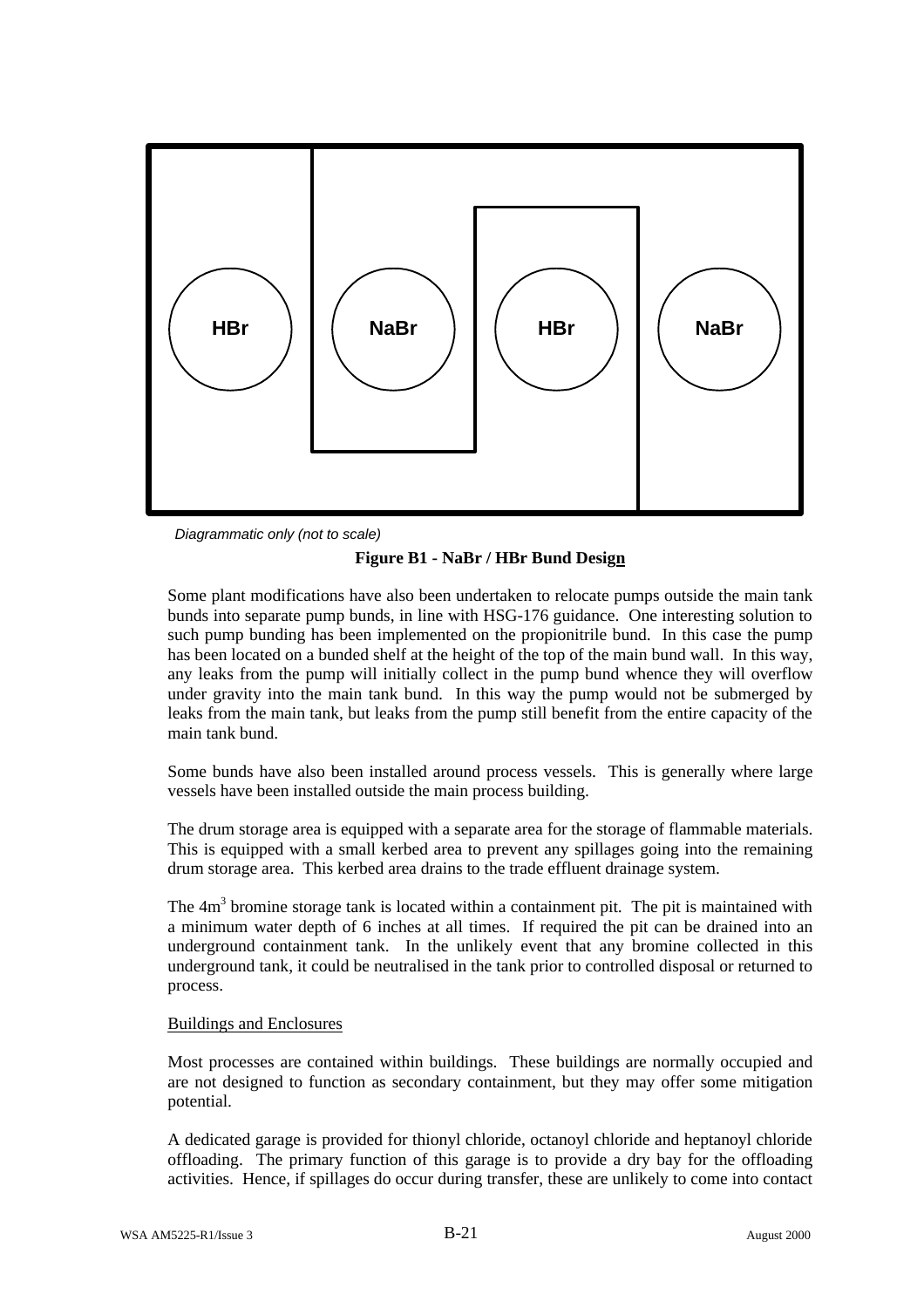with surface water. Therefore, although the garage does not have a forced ventilation system or scrubber, the building could be considered as a means of secondary containment since any contact of the leaking material with water would greatly increase the 'source term' of evolved gases. The extent of the cover provided by the building was subject to some assessment, and it was decided that the majority of the risk reduction could be obtained by covering the offloading area only. The storage tanks and associated bund are therefore not enclosed. It is interesting to note that this is a form of secondary containment that is designed to keep water out rather than preventing gases escaping.

#### Dump Tanks, Quench Vessels and Scrubbers

Quench vessels are employed in some of the processes. Most distillation stills vent to dump tanks that are located locally within the relevant process building. Every process scrubs offgases and many processes are equipped with primary and secondary back-up scrubbers.

On some high risk processes, such as those involving ammonia or HBr, towns water header tanks are installed to provide emergency water should site power failure occur.

#### Bursting Discs

The site incorporates one case of a bursting disc followed by a relief valve vent arrangement.

#### Water Spray

There are no fixed water curtains, but the site emergency response teams are trained in the use of fire hoses to knock out vapour clouds. The site fire service always mobilise and make provision for a water curtain local to the anhydrous ammonia storage facility whenever offloading activities take place. Typically this is at least once per week.

#### Covers and Mobile Devices

The site has a dedicated emergency response capability. The on site fire response vehicle is equipped with various absorbents such as pigs, sheets and granules. They also carry absorbent socks that can be used to block off drains in case of a spill.

Overdrums are available on site, as are clamps and drum patches. The emergency response team also have pneumatic patches that could be applied to small ruptures in bulk tanks or pipes.

#### **3. Codes, Standards and Procedures**

Aventis adopt Rhone-Poulenc guidance where appropriate; however, the company guidance does not supersede local laws, regulations or guidelines that define the required level of safety. UK guidelines adopted by Aventis include, for example:-

- Specialist Inspectors Report (SIR) 39, Guidance on bunding of bulk chemical storage vessels.
- Chemical Industries Association (CIA) Guidance on the transfer of ammonia.
- HSE guidance notes (HSG-176 for flammables, HSG-30 for ammonia)

Rhone-Poulenc guidance on hazardous liquid storage facilities suggests that the bund capacity should be at least 100% of the volume of the largest tank. In addition, the bund should be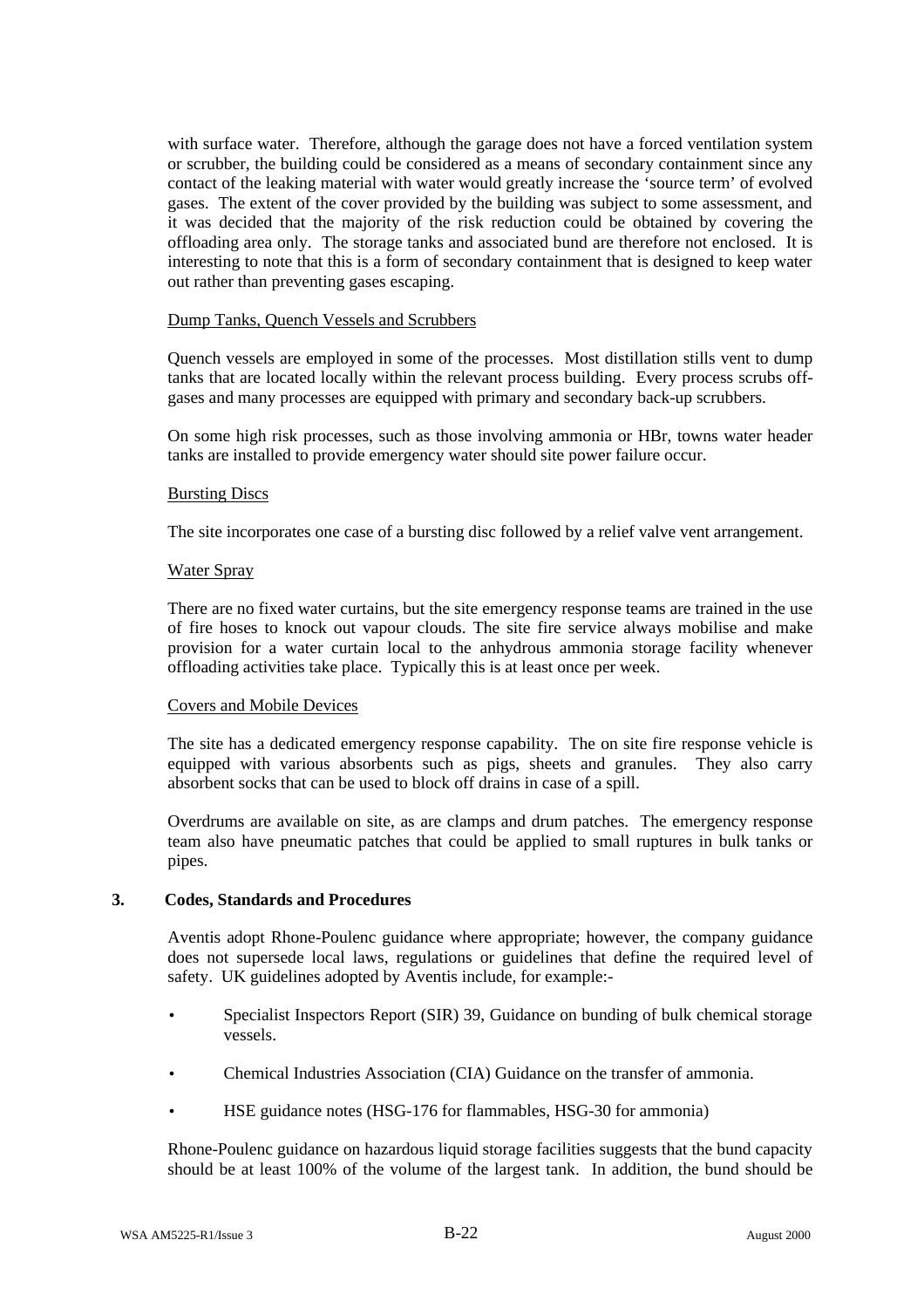capable of containing at least 50% of the entire volume contained within, and the bund wall should be at least 3 feet from the nearest storage tank.

All bunded flammable storage tanks on site are bunded with a volume of 110% of the size of the largest vessel within the bund.

It was noted that there does not appear to be any published HSE guidance on bunding of bromine. Aventis therefore adopt supplier guidance regarding the storage of their bromine.

The preferred site design philosophy is to install vertical bulk storage tanks mounted on skirts such that the base of the tank remains visible. All bunds are concrete and those containing acid storage are additionally painted with resistant coatings (such as, for example, 'proderite').

#### **4. Incidents and Operational Experience**

#### Incidents

Incidents relating to secondary containment include:-

- Some years ago a release occurred into a bund on the North site which drained from the bund due to a drainage valve being inadvertently left in the open position. This valve has subsequently been removed.
- Around 200 litres of caustic was lost from a process flange in 1997. The released material dripped through process areas since the floors in the vicinity are grated.

#### Operational Experience

Flange guards are not widely used on site but some consideration has been given to their usage following the caustic leakage incident described above. Any adoption of such devices would be dependent principally upon flange duty and location, with the main reason for deployment being personnel protection. There is no overall corporate policy to fit flange guards since it is envisaged that they have the drawback of making leaks more difficult to detect and simply act to delay a leakage becoming manifest to the surroundings.

It was noted that raising the level of a pump such that leaks could drain into the main tank bund could cause operational problems with respect to priming the pump. This was not a problem for the propionitrile pump on this site since the storage tank was also raised on pillars.

#### Other Issues

It is interesting to note that the design of the NaBr / HBr bund partition was complicated by the fact that the existing HBr tank was originally located between the two adjacent NaBr tanks.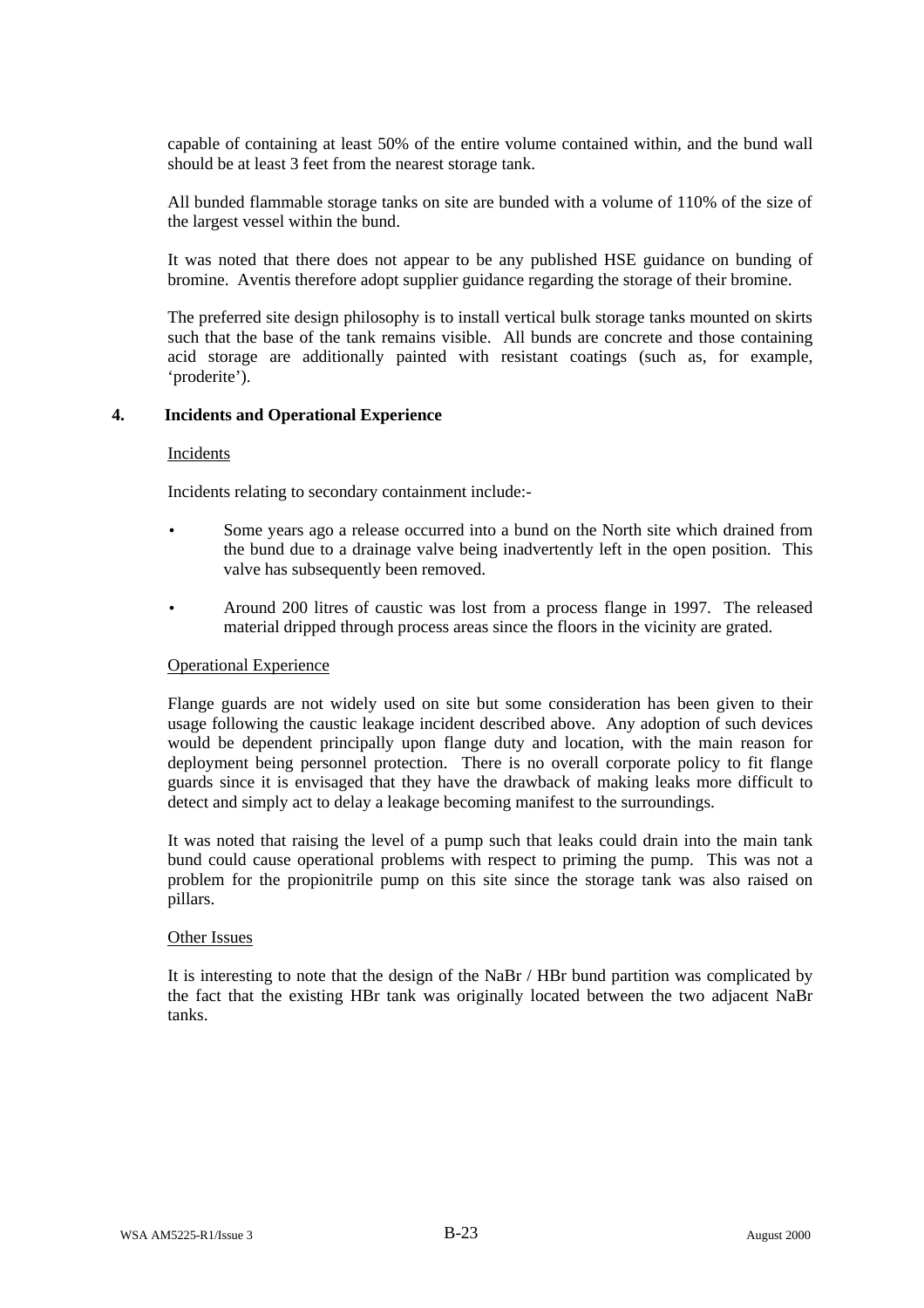**Site: Site 5**

# **Date of Visit: 24th March 2000**

#### **1. Introduction**

The operations at Site 5 were established in the 1950's on a previously greenfield site.

The developed part of the site covers around 90 acres, close to a river. The river is down wind of the prevailing wind direction. The nearest residential area is some three quarters of a km away in an area that is upwind of the prevailing wind direction.

The Company manufactures a range of pharmaceutical intermediates and chemicals for the crop protection and animal health businesses. A small number of products are also tollmanufactured on site for another Company. All processes carried out on site are either batch or semi-batch.

A wide range of flammable materials are stored on site.

The principal toxic materials stored on site are

- Chlorine (23 tonnes maximum)
- Dimethylformamide (DMF)
- Methanol (also flammable)

#### **2. Secondary Containment Provisions**

The following secondary containment methods are employed on the site:

- site design and drainage
- fixed bunds
- buildings and enclosures
- dump tanks, quench vessels and scrubbers
- bursting discs/relief valves
- double skinned equipment
- underground tanks
- water spray
- covers and mobile devices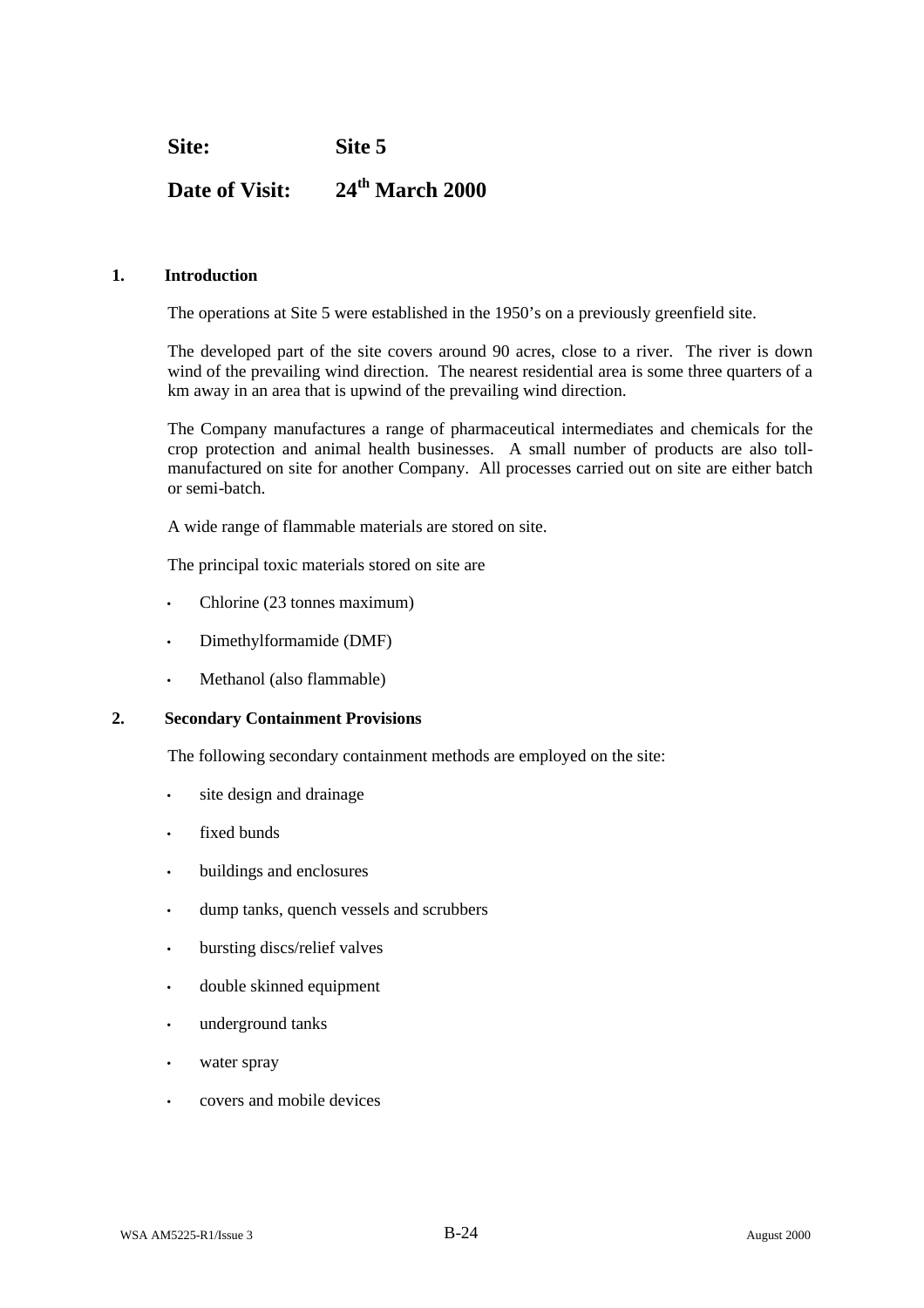#### Site Design and Drainage

The process buildings are each equipped with separate interceptor pits which each transfer separately to a common Effluent Treatment Plant (ETP). Effluents are initially treated locally at the source process building before being discharged to the ETP. This strategy provides a cost-effective and environmentally acceptable approach and reduces the loading on the ETP. All surface water also transfers to the ETP.

In compliance with Company policy, a large dike is situated along the side of the site to collect and retain firewater run-off from the warehouse. This dike is lined with an impermeable membrane and is drained via a penstock valve to the ETP. The penstock valve is maintained in the open position unless the fire alarm is initiated in which case it is automatically closed.

Potential leaks in the on-site tanker offloading areas would drain to the ETP via the process area drainage.

All site drain covers are colour coded to distinguish between surface water drainage and process area 'surface' drainage.

The site has an Environment Agency deemed consent to discharge effluent from the ETP into the deep water channel of the river estuary at a distance of some 1.4 km from the site boundary. All site effluents are ultimately discharged offsite via this route. The effluent discharge is continuously monitored.

#### Fixed Bunds

All storage tanks containing flammable material are bunded. The majority of these bunds comply with company preferred standards and incorporate the following design features:

- Storage tanks are raised on pedestals
- Storage tanks are equipped with linear tape heat detectors
- Storage tanks have an automatic deluge system
- Bund is equipped with foam inductors
- Bund floor is sloped steeply towards a catchment pit at one end
- Capacity of bund is at least 110% of capacity of largest tank
- The catchment pit is separated from the main bund by a large firewall extending to the full height of the vertical tanks.

All flammables are bunded separately from non-flammables.

The only exception to this is a small pharmaceutical manufacturing facility that has flammable materials stored in a bund which complies with the company 'minimum' design standard. This contains highly flammable recovered MEK, amongst other flammables. On this bund the offloading pumps are located outside the bund whereas the process transfer pumps are located inside the bund. The offloading area is sloped towards the process area drainage channels but some surface water drains are located close by.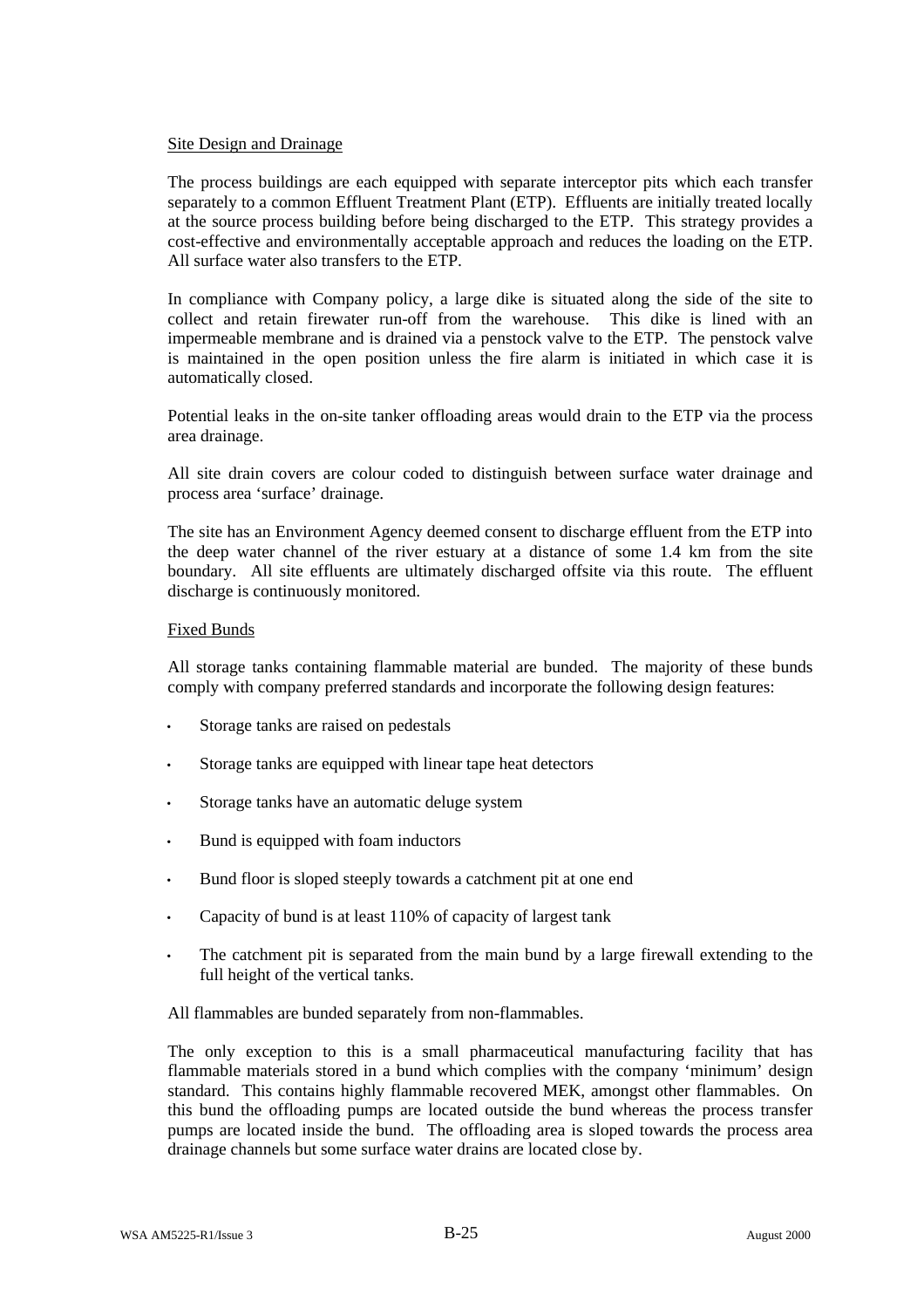The bunds which conform to the 'preferred' company standard for flammable materials have all pumps located outside the bund, including the process transfer pumps. Leaks from these pumps would therefore drain to the appropriate building interceptor pit. Those bunds that contain either caustic or acidic storage tanks are coated with 'ucrete'.

The chlorine tanks are bunded within a chlorine storage building. The bund is partitioned such that each of the two tanks has a separate bund. The bund is also fitted with chlorine detectors.

It was noted that the pump serving the waste acid tank is mounted on a shelf at a high level on the bund wall. In this way, leaks into the bund would not submerge the pump but a leak from the pump would benefit from the full containment capacity of the tiled bund.

#### Buildings and Enclosures

The chlorine offloading, storage and vaporising facilities are contained within a building. The offloading and storage facilities are contained within separate sections of the building and are vented through a common scrubber. The scrubber is operated during offloading, during maintenance or if a chlorine leak is detected. The chlorine vaporisers are contained in a further section of the building which is also vented to the scrubber. All sections of the building are equipped with chlorine detectors.

There is a bund beneath the chlorine storage tanks but the tanker offloading area is separately drained.

The chlorine offloading area is served by two roller shutter doors which are interlocked to prevent offloading when the doors are in the open position.

The phosgenation process is housed within a normally unmanned process building. This building is equipped with a scrubber system. The access door to the building is locked and has controlled entry. The building is treated as a confined space with respect to personnel entry. Personnel entry is strictly prohibited whilst phosgenation is underway.

Flammable materials in drums are stored in a flammable drum store. This has enclosures that are equipped with sprinkler systems (except for those bays containing water reactant materials).

#### Dump Tanks, Quench Vessels and Scrubbers

There are two 35 tonne chlorine storage tanks. The installation is always operated with one of these tanks empty such that, should a failure occur in the 'duty tank', the entire contents of the tank could be readily transferred to the empty tank.

The hydrogenation buildings are equipped with dump tanks and associated vent systems.

There are dedicated scrubbers serving each of the process buildings. These scrubbers then feed into a common vent header which is served by a further scrubber. In addition, some process reactions are equipped with dedicated scrubbers, both primary and back-up in some cases.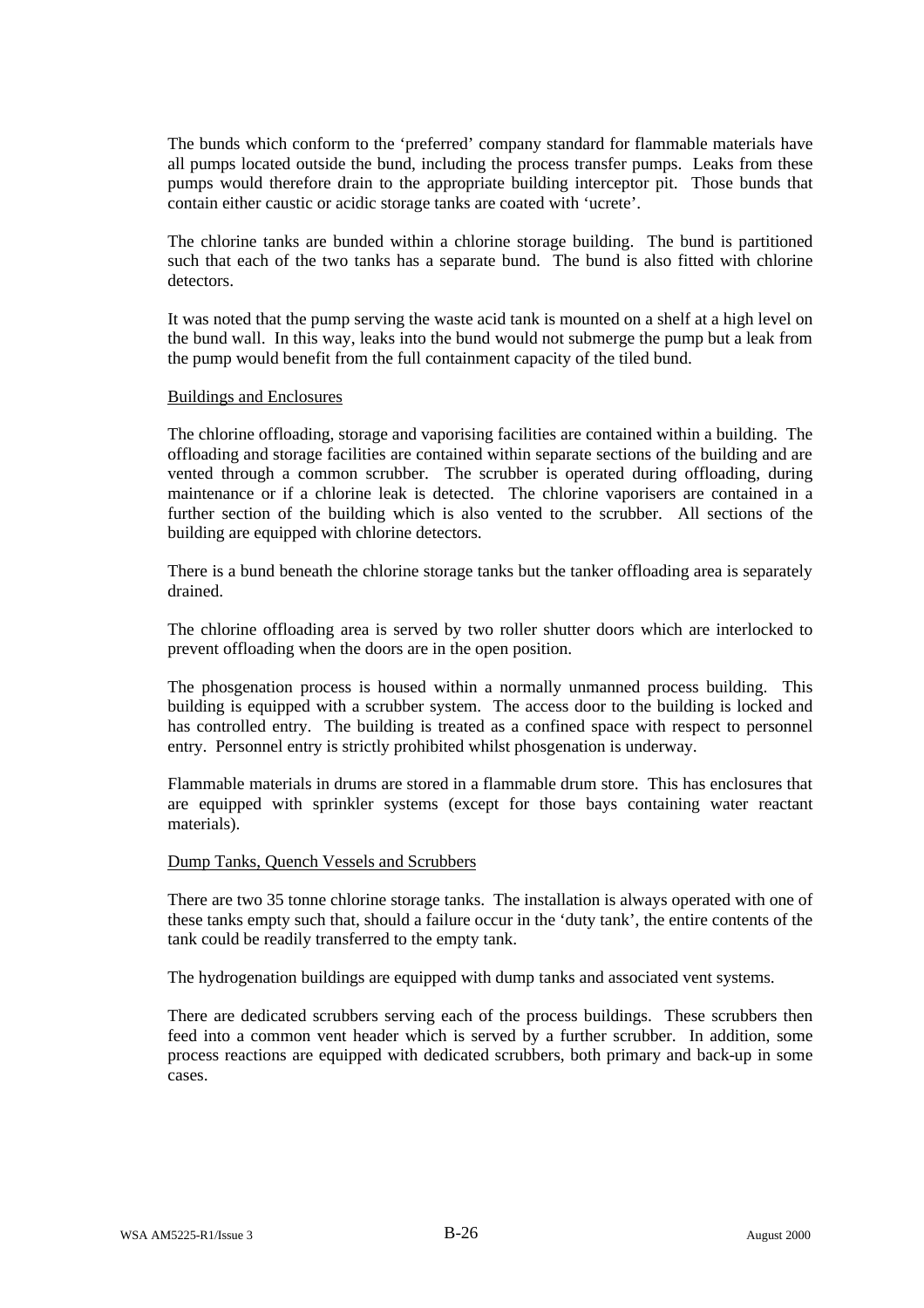#### Double Skinned Equipment

The phosgene transfer line is a double pipe line incorporating a swept air system. The air is analysed for phosgene and hence a leak from the primary transfer line could be detected. This system would not necessarily identify the exact location of the leak.

#### Underground Tanks

Surface water from the gatehouse and visitors car park area is collected in a large underground tank which is equipped with a level detector. This provides secondary containment for any spillages that might occur from road tankers in or near the site entrance.

#### Bursting Discs

Some processes contain double bursting disc arrangements and in some cases the inter-spatial pressure is monitored.

#### Water Spray

The site emergency response team is able to set up water curtains as required using mobile fire monitors.

#### Covers and Mobile Devices

The site policy is to have bulk storage of materials feeding directly to process wherever possible. When drums are required to be moved into a process area, they are stored locally on simple wooden pallets. The site emergency response team is able to apply a range of mobile devices around the site including drum overpacks, absorbents and clamps etc.

#### **3. Codes, Standards and Procedures**

The principal company guideline related to secondary containment concerns bund design. The guideline for 'safety measures for tank farms for flammable liquids' contains recommended practice for the design of such bunds. This document has previously been reviewed by the HSE and found to satisfy or exceed the provisions of the equivalent HSE guidelines HSG-50 (subsequently superseded by HSG-176). Most bunds on site are constructed to the 'preferred' design stipulated in the company guidelines, with only one bund being designed to the 'minimum' standard stipulated in the guidelines.

#### **4. Incidents and Operational Experience**

#### Incidents

No incidents relevant to secondary containment issues were reported.

#### Operational Experience

It was noted that a warehouse annex, sited some distance away from the main warehouse, was also equipped with extended drainage that allowed firewater run-off to drain into the large retention dyke.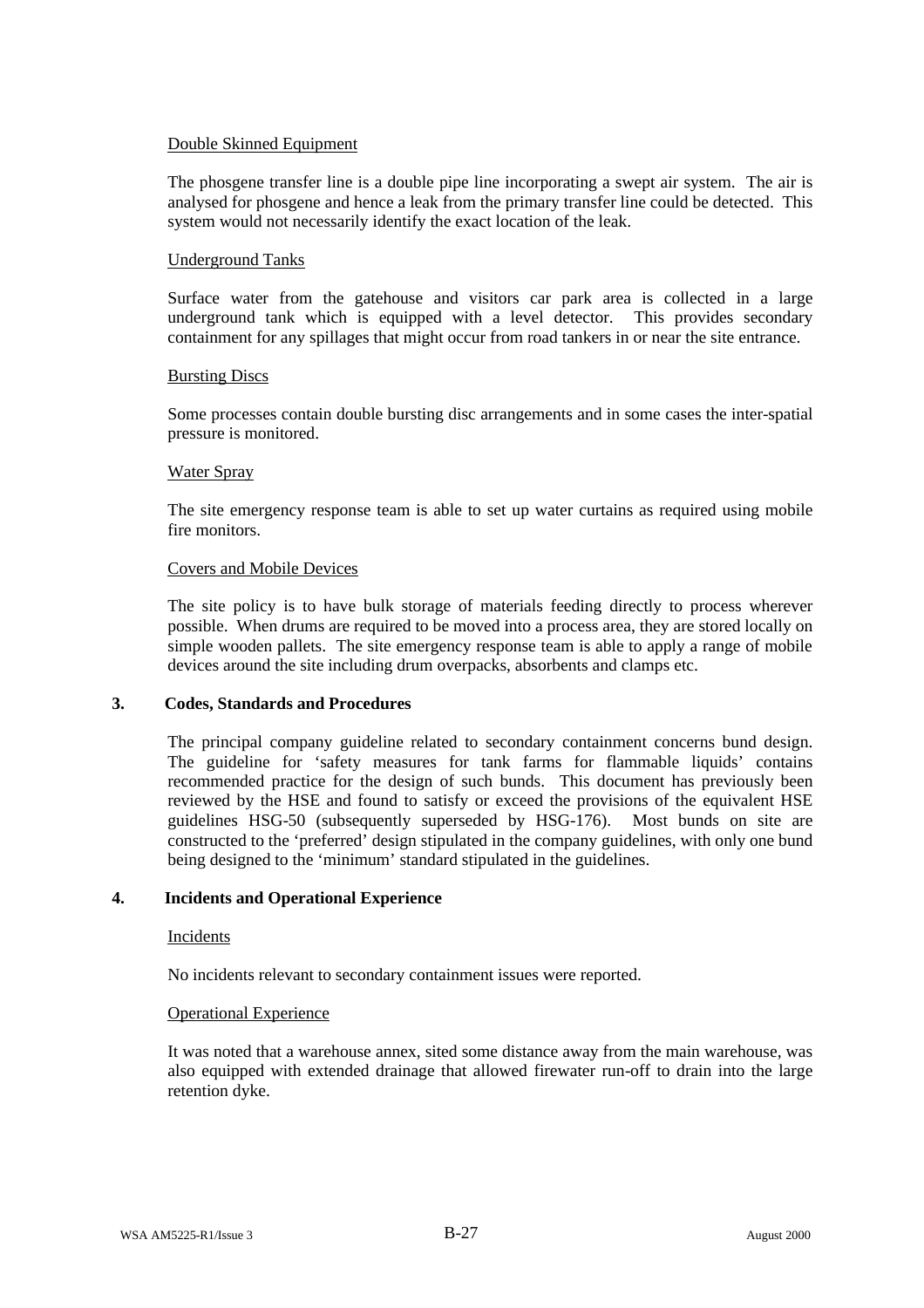#### Other Issues

It was noted that the newest flammable materials bund that conforms to the company preferred standard was constructed by sinking the bund into the ground rather than having elevated bund walls. This would be expected to provide greater integrity with respect to resisting dynamic loading. In addition, a concreted services trench ran immediately adjacent to the bund wall at the opposite side to the catchment pit. This would help to provide some degree of tertiary containment should a leak overtop the bund wall in this area.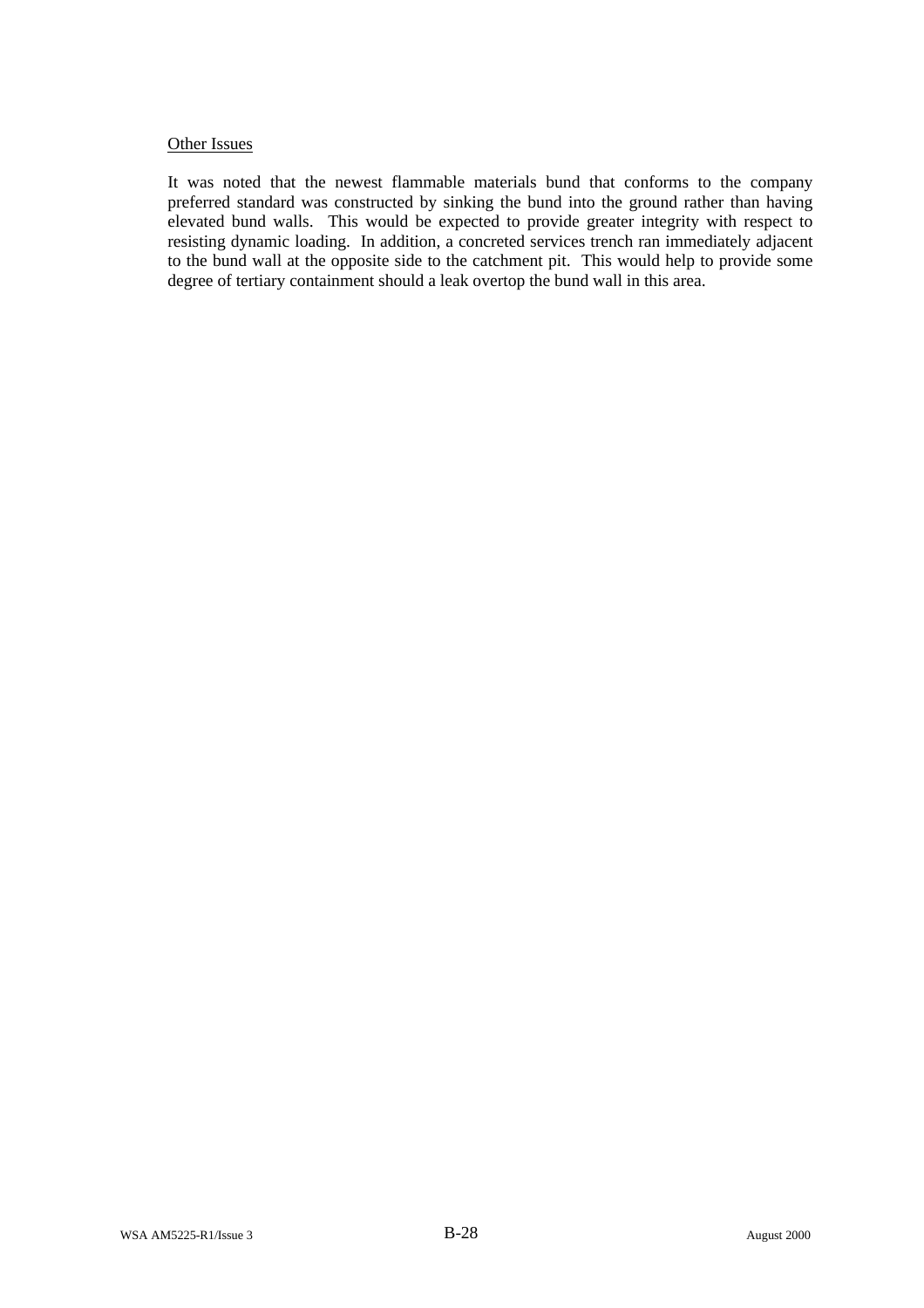### **APPENDIX C**

### **INCIDENT REPORTS**

This Appendix gives summaries of a selection of incidents in which secondary containment issues played a significant part, or would have done if they had been present. The overall findings are discussed in Section 5 of the main report.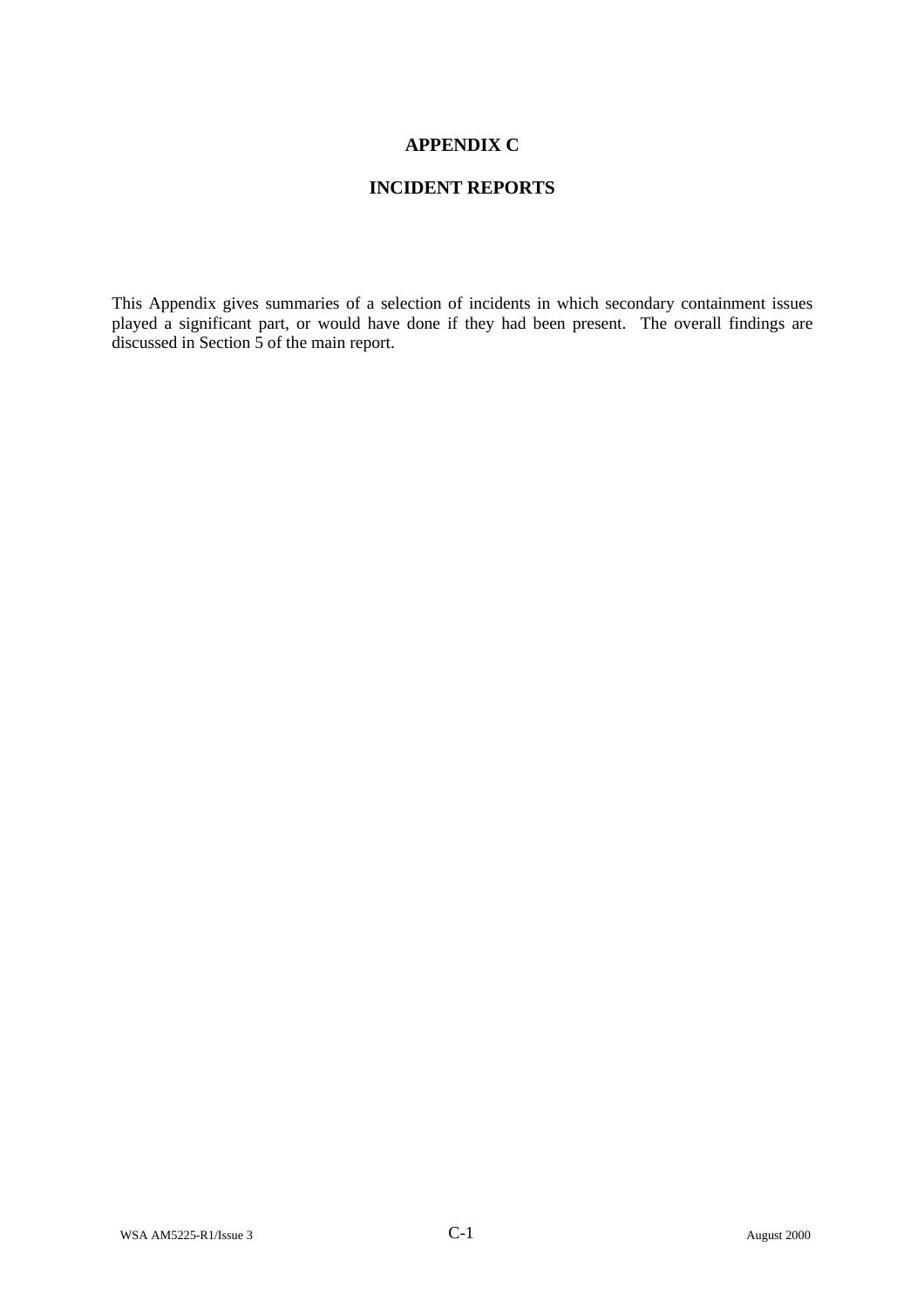| <b>Reference:</b>        | I-01                                       |
|--------------------------|--------------------------------------------|
| <b>Place &amp; Date:</b> | Cincinnati, Ohio, USA – $8th$ January 2000 |
| <b>Type of release:</b>  | <b>Fertiliser</b>                          |

#### **Overview of Incident:**

A storage tank ruptured releasing almost 365,000 gallons of liquid fertiliser into the Ohio River. The force of the liquid flowing from the tank pushed two trucks into the river, breaking a cord that moored a nearby barge.

#### **Review of Secondary Containment Issues:**

No secondary containment system was in place to hold the contents of the storage tank. If there had been some form of containment, such as a bund wall around the tank, the release to the environment may have been prevented.

| <b>Reference:</b>        | L <sub>0</sub>                                  |
|--------------------------|-------------------------------------------------|
| <b>Place &amp; Date:</b> | Harrodsburg, Kentucky, USA – $2nd$ October 1999 |
| <b>Type of release:</b>  | Diesel oil                                      |

#### **Overview of Incident:**

An above ground diesel oil storage tank ruptured releasing an estimated 38,500 gallons of oil which spilled into the dry bed of Curds Creek. A clean up operation was put into place and at least 20,000 gallons were recovered.

#### **Review of Secondary Containment Issues:**

No secondary containment system was in place to hold the contents of the storage tank. Some form of containment, such as a bund wall around the tank, would have prevented the diesel oil from being released and contaminating the riverbed.

**Reference:** I-03 **Place & Date:** BASF, Mannheim, Germany – 29<sup>th</sup> May 1999 **Type of release:** Phthalic acid esters

#### **Overview of Incident:**

Approximately 200 $m<sup>3</sup>$  of the plasticizer phthalic acid ester leaked from a storage unit and contaminated soil on Frisenheimer Insel, an island in the Rhine. The source of the leak was thought to be a rusty disused pipe. BASF is undertaking clean up of an estimated 10,000 tonnes of soil.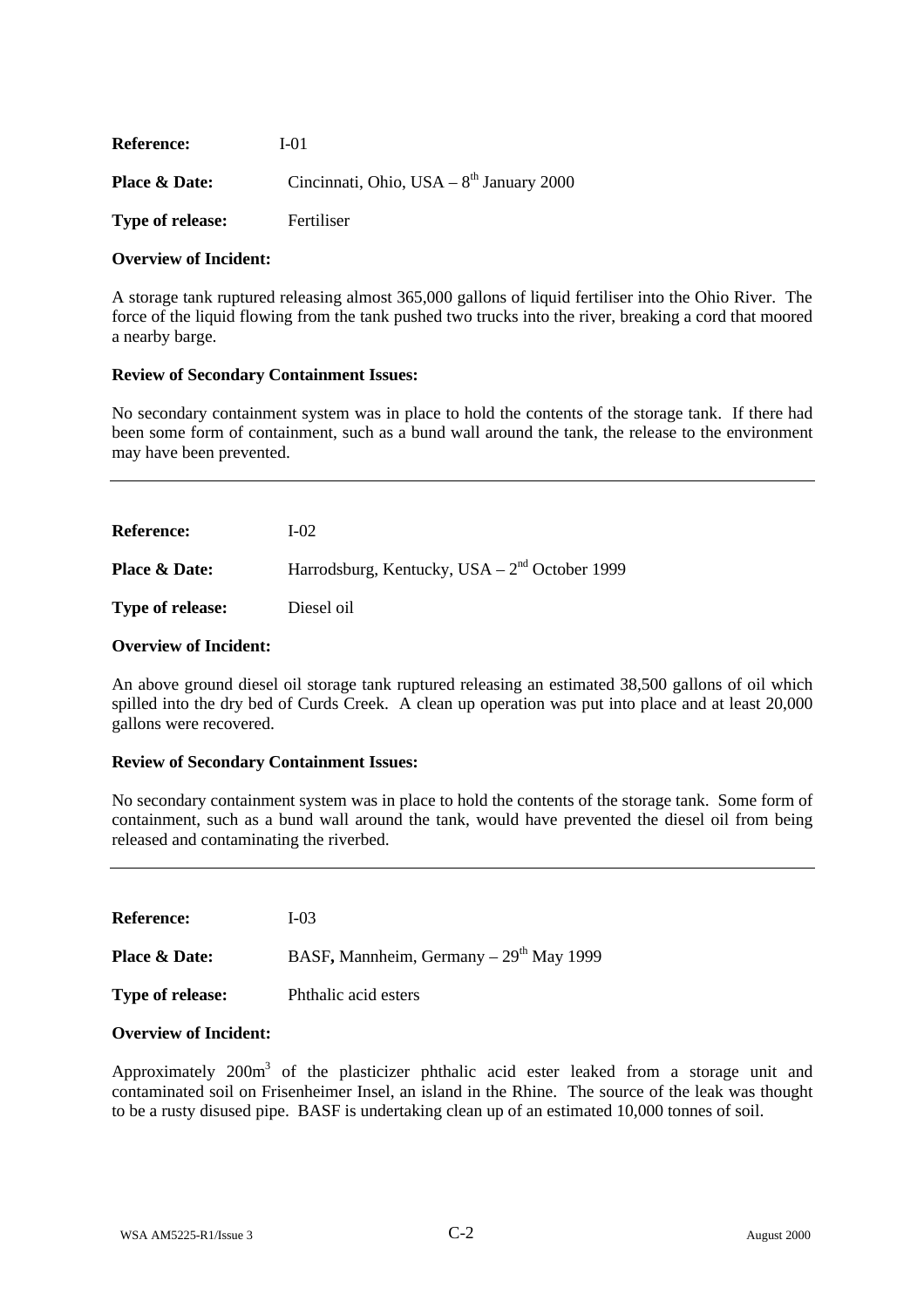No secondary containment system was in place to hold the contents of the storage unit. Some form of containment such as a bund wall around the tank would have prevented the plasticizer from being released and contaminating the soil. Thorough maintenance and inspection routines should have picked up the faulty pipe and therefore prevented the incident.

| <b>Reference:</b>        | L <sub>04</sub>                  |
|--------------------------|----------------------------------|
| <b>Place &amp; Date:</b> | Yokohama, Japan $-2nd$ July 1997 |

**Type of release:** Crude oil

## **Overview of Incident:**

A ship carrying 257,000 tonnes of crude oil ran aground scraping a shallow reef. Two of the fourteen oil tanks on the ships were ruptured. Approximately 1300 tonnes spilt to the sea and oil booms were set up to stop the oil from spreading. After inhaling fumes, 15 people were taken to hospital.

## **Review of Secondary Containment Issues:**

Although the booms helped to contain the oil and prevent further spreading, they did not provide a means of total recovery of the oil spill.

**Reference:** I-05 **Place & Date:** ICI, Runcorn, Cheshire UK – 9<sup>th</sup> April 1997 **Type of release:** Chloroform

# **Overview of Incident:**

A leak from a broken filter resulted in a 3ft fountain of chloroform gushing from a pipe, which went undetected for 4½ hours. In total, 147 tonnes of chloroform escaped with only about three tonnes being recovered. An estimated one tonne leaked into the Weston Canal, 20 tonnes evaporated into the air and the remaining 123 tonnes soaked into the ground. The Weston Canal joins the River Weaver at Sutton Weir where the Environmental Agency regularly tests water quality for compliance with Environmental Quality Standards (EQS). Two days after the spill the reading for chloroform was 493 parts per billion compared with an annual average of 12 parts per billion. The spillage will also cause significant contamination to the site's groundwater for a considerable amount of time. Although there were no reports of anyone suffering any ill effects due to the spill, the inhalation of chloroform can cause drowsiness, headache, nausea and even unconsciousness. A prolonged exposure can cause kidney and liver damage and could even be fatal.

# **Review of Secondary Containment Issues:**

The pipe designed to carry chloroform was not kept in good condition and ICI failed to install adequate plant-based containment on the site. There was inadequate instrumentation to detect the declining level of chloroform in the stock tank, which was falling at a rate of 30 tonnes per hour during the incident. If secondary containment provisions had been in place to contain plant areas,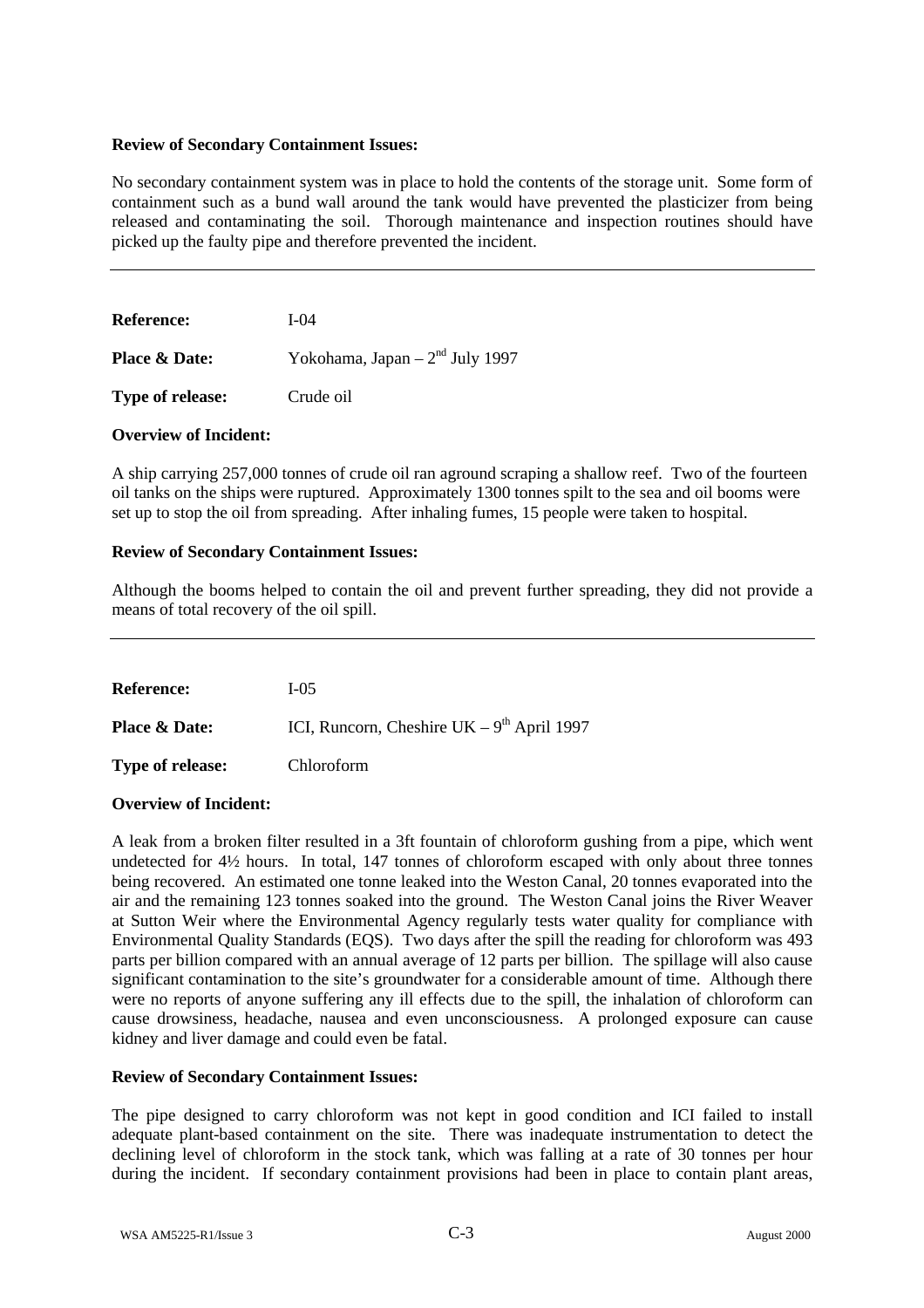tank bunds, storage areas, loading bays, wash bays and drainage systems, the surrounding ground water would not have been contaminated.

This chloroform spillage led to prosecution by the Environment Agency resulting in a fine of £300,000 for ICI, who were also ordered to pay £51,193 in costs.

| <b>Reference:</b>        | I-06                                      |
|--------------------------|-------------------------------------------|
| <b>Place &amp; Date:</b> | Baytown, Texas, USA $-23rd$ February 1997 |

**Type of release:** Lubricating oil

# **Overview of Incident:**

Tanks overflowed during a transfer operation resulting in a large spillage of lubrication oil into the Houston ship channel. Approximately 10,500 gallons were recovered. Despite the deployment of booms and the use of absorbent pads, 4200 gallons reached the boundary of Alexander Island.

## **Review of Secondary Containment Issues:**

Although booms helped to contain the oil and prevent further spreading, they did not provide a means of total recovery of the oil spill.

| <b>Reference:</b>        | $I-07$                                            |
|--------------------------|---------------------------------------------------|
| <b>Place &amp; Date:</b> | Billingham, Cleveland, UK $-16^{th}$ January 1997 |
| <b>Type of release:</b>  | Methyl methacrylate                               |

## **Overview of Incident:**

A problem that caused waste to back up in pipes resulted in 4 tonnes of methyl methacrylate seeping from a bund into the River Tees. The release occurred at a monitored outlet and an alarm sounded. An investigation was launched but the chemical leak continued for almost 5 hours.

### **Review of Secondary Containment Issues:**

Although there was a bund in place it was not of a suitable design to prevent a leakage when the plant was experiencing problems. The long delay in stopping the leak also points to inadequate secondary containment procedures on the site.

| <b>Reference:</b>        | <b>I-08</b>                                                 |
|--------------------------|-------------------------------------------------------------|
| <b>Place &amp; Date:</b> | Heaven Hill Distillery, Kentucky, USA – $7th$ November 1996 |
| <b>Type of release:</b>  | Burning alcohol and fire water run off                      |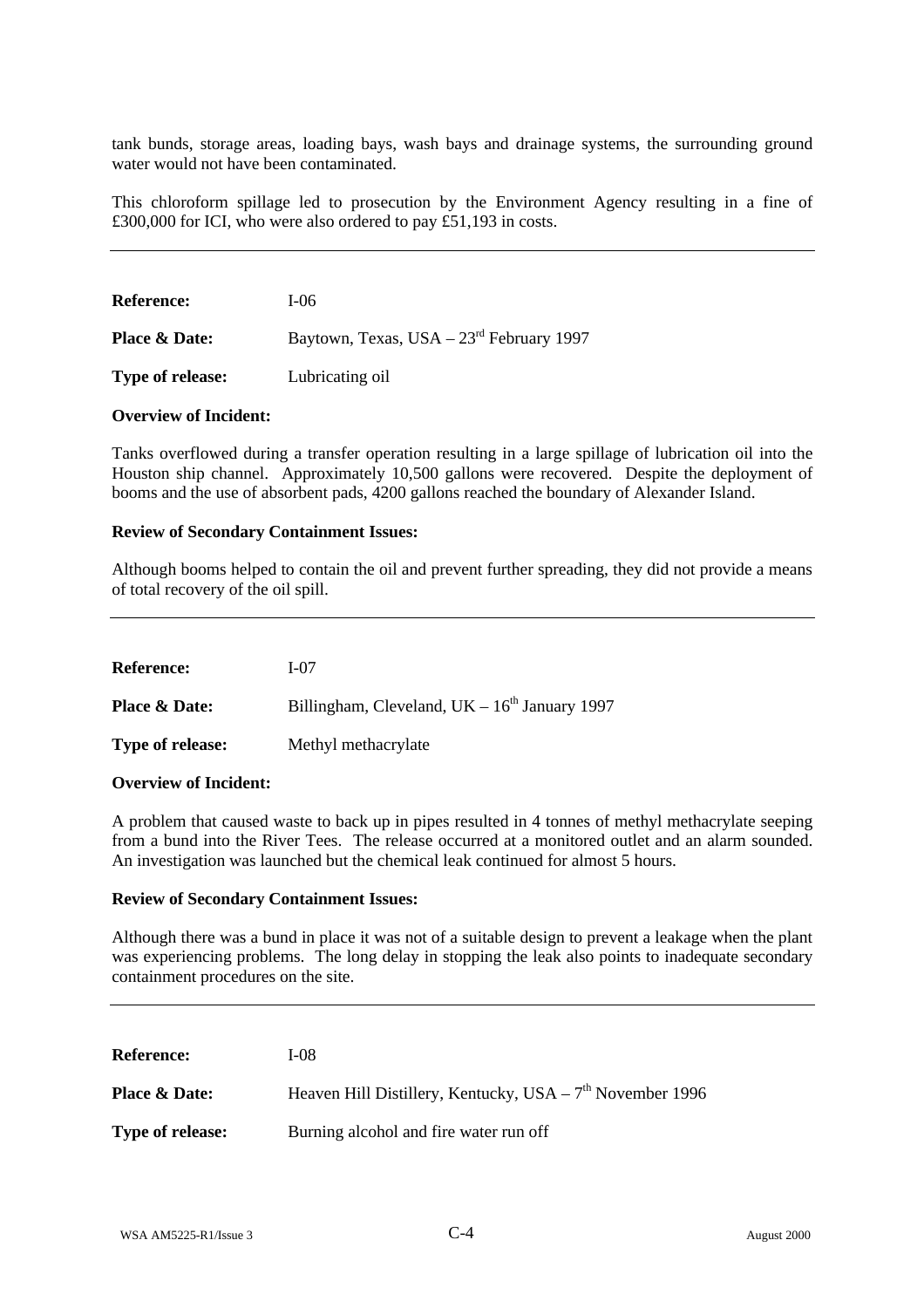A fire in a Bourbon Whiskey warehouse caused the building to collapse and crushed barrels sent burning alcohol flowing down hill. This spread the fire to two further warehouses, and, as subsequent warehouses collapsed, their contents added to the flaming run off problem. Shallow drainage ditches were filled with flaming alcohol and an 18-inch deep flood of flaming bourbon covered the main road linking the warehouses. The fire totally destroyed 50% of the distillery buildings with minor damage to the remainder. During the fire, alcohol spilled into a creek feeding the Beech Fork River although the pollution hazard was reduced by a rain storm downpour.

## **Review of Secondary Containment Issues:**

None of the warehouses were equipped with sprinkler fire suppression systems, which could have helped to contain the fire and reduce the extent of damage. No secondary containment or drainage system was in place to help prevent the spread of the burning alcohol across the site or to retain the fire water run off. Had there been some form of containment to prevent the escaping water from being released, the river would not have been contaminated.

Tougher state laws in Kentucky require that whiskey warehouses built after 1994 are constructed of concrete and shall include sprinkler suppression systems and drainage systems.

| <b>Reference:</b>        | <b>I-09</b>                                |
|--------------------------|--------------------------------------------|
| <b>Place &amp; Date:</b> | Runcorn, Cheshire, UK – $3rd$ October 1996 |
| <b>Type of release:</b>  | Vinylidene chloride                        |

## **Overview of Incident:**

An operator was transferring a mixture of vinylidene chloride and water into a separator, which overflowed into a bund when an indicator failed. Following other errors, the mixture leaked from the bund and went into a canal. The company was fined £34,000.

### **Review of Secondary Containment Issues:**

Although there was a bund in place, it failed to retain the leakage during the course of errors that occurred. The secondary containment should have prevented any spillage from the bund to the canal.

**Reference:** I-10

**Place & Date:** Bakar Bay, Croatia – 19<sup>th</sup> March 1996

**Type of release:** Crude oil

### **Overview of Incident:**

A large leak from a tank at a refinery resulted in 30 tonnes of oil spilling to sea off the Adriatic Coast. Booms close to the tank contained all but 2 tonnes of oil but high winds spread the slick to 90 fishing vessels, several harbours and a sandy beach.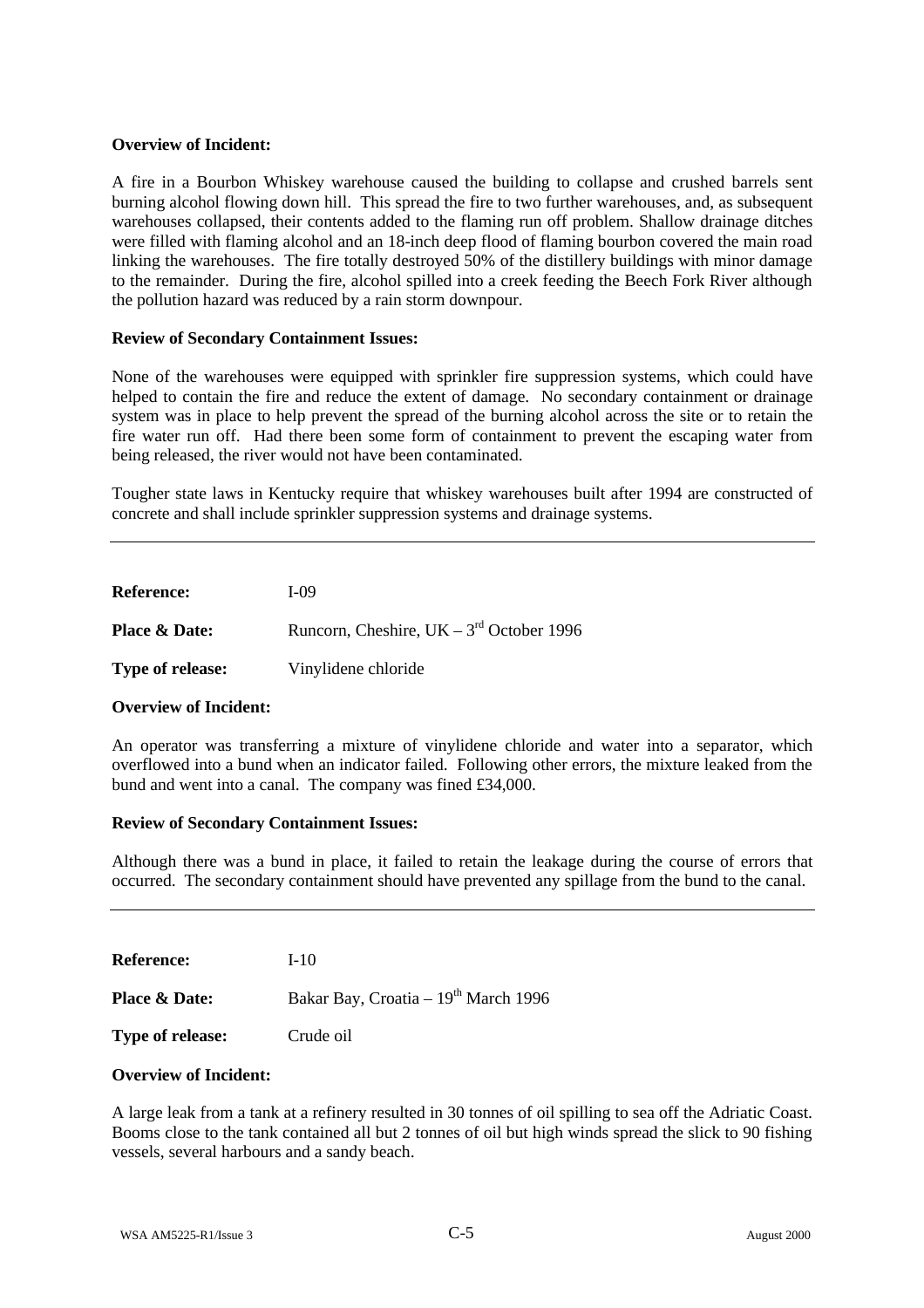Although booms helped to contain the oil and prevent further spreading, they did not provide a means of total recovery of the oil spill. The bad weather further reduced their effectiveness in this case.

| <b>Reference:</b>        | I-11                                         |
|--------------------------|----------------------------------------------|
| <b>Place &amp; Date:</b> | Hailsham, East Sussex, $UK - 17th$ July 1995 |
| <b>Type of release:</b>  | Hydrochloric acid                            |

### **Overview of Incident:**

A leakage of 250 tonnes of hydrochloric acid occurred from a cone roof tank. A bund wall contained half of the spill; the rest escaped into a river and required neutralisation.

## **Review of Secondary Containment Issues:**

It is not clear from this incident report if the bund wall was insufficiently sized for the spillage or if there was a structural failure. Well designed and maintained secondary containment could have prevented this release and subsequent pollution of the river.

| <b>Reference:</b>        | $I-12.$                                  |
|--------------------------|------------------------------------------|
| <b>Place &amp; Date:</b> | Suplacui, Romania – $30th$ December 1994 |
| <b>Type of release:</b>  | Oil                                      |

# **Overview of Incident:**

Oil leaked into the river during a refinery processing accident leading to down stream pollution. The clean-up operation was hampered by adverse weather. Booms downstream in Hungary halted the further spread of oil.

### **Review of Secondary Containment Issues:**

The use of booms prevented the oil from spreading any further and helped to contain the spill. Although they provided some secondary containment, they did not give a means of total recovery of the spill.

**Reference:** I-13

**Place & Date:** Dronka, Egypt – 2<sup>nd</sup> November 1994

**Type of release:** Liquid fuel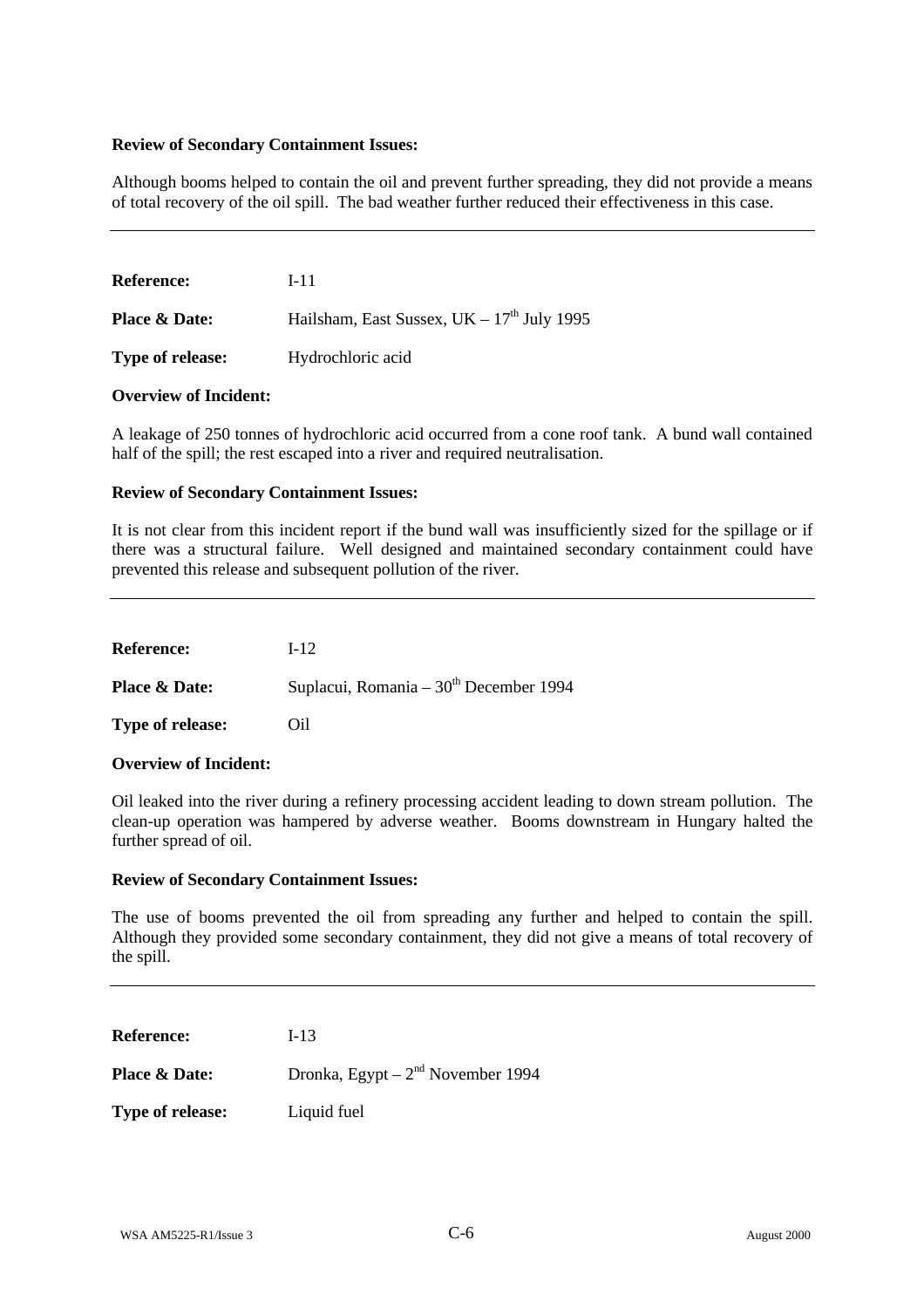A release of liquid fuel from a depot of eight tanks occurred during a rainstorm, thought to be a result of lightning. The blazing fuel flowed into the village of Dronka and the death toll was put at more than 410.

# **Review of Secondary Containment Issues:**

There was no secondary containment in place to contain the release. If well designed bunding and good drainage systems had been in place, the burning fuel may have been contained on the site without spreading the fire.

**Reference:** I-14 **Place & Date:** Newport, Gwent, UK – February 1994 **Type of release:** Heavy fuel oil

# **Overview of Incident:**

A site delivery of 550 gallons of heavy fuel oil was pumped into a tank that was being repaired. The fuel oil flowed through the tank, and thence through the bund, which was also being maintained, and into the River Ebbw. The delivery was unsupervised and the tank was not marked with any warning signs. The two companies were both fined £15,000 for polluting the river.

# **Review of Secondary Containment Issues:**

As there was a bund wall in place to retain any spillages, the secondary containment requirements were satisfied. It was unfortunate that the maintenance coincided with the oil delivery and a breakdown in site communication.

| <b>Reference:</b>        | $I-15$                                                          |
|--------------------------|-----------------------------------------------------------------|
| <b>Place &amp; Date:</b> | Associated Octel Company Limited, Cheshire, $UK - 1st$ Feb 1994 |
| <b>Type of release:</b>  | Ethyl chloride mixed with hydrogen chloride                     |

# **Overview of Incident:**

A release of reactor solution from a recirculating pump occurred near the base of a 25 tonne ethyl chloride reactor vessel. The reactor solution was highly flammable, corrosive and toxic, mainly consisting of ethyl chloride, mixed with hydrogen chloride and small quantities of solid catalyst, aluminium chloride. A dense white cloud enveloped the plant and began to move off-site. The onsite and external emergency services were called in accordance with pre-arranged procedures for major incidents involving chemical release. Action was taken to isolate the leak and suppress further release of the vapour, and prevent the cloud spreading. Despite this, a pool of liquid continued to collect, and the flammable vapours of ethyl chloride ignited almost two hours after the release, causing a major pool fire, which was most intense at the base of the reactor. As the incident developed there were also fires at flanges damaged in the fire, including jet flames at the top of two large process vessels on the plant.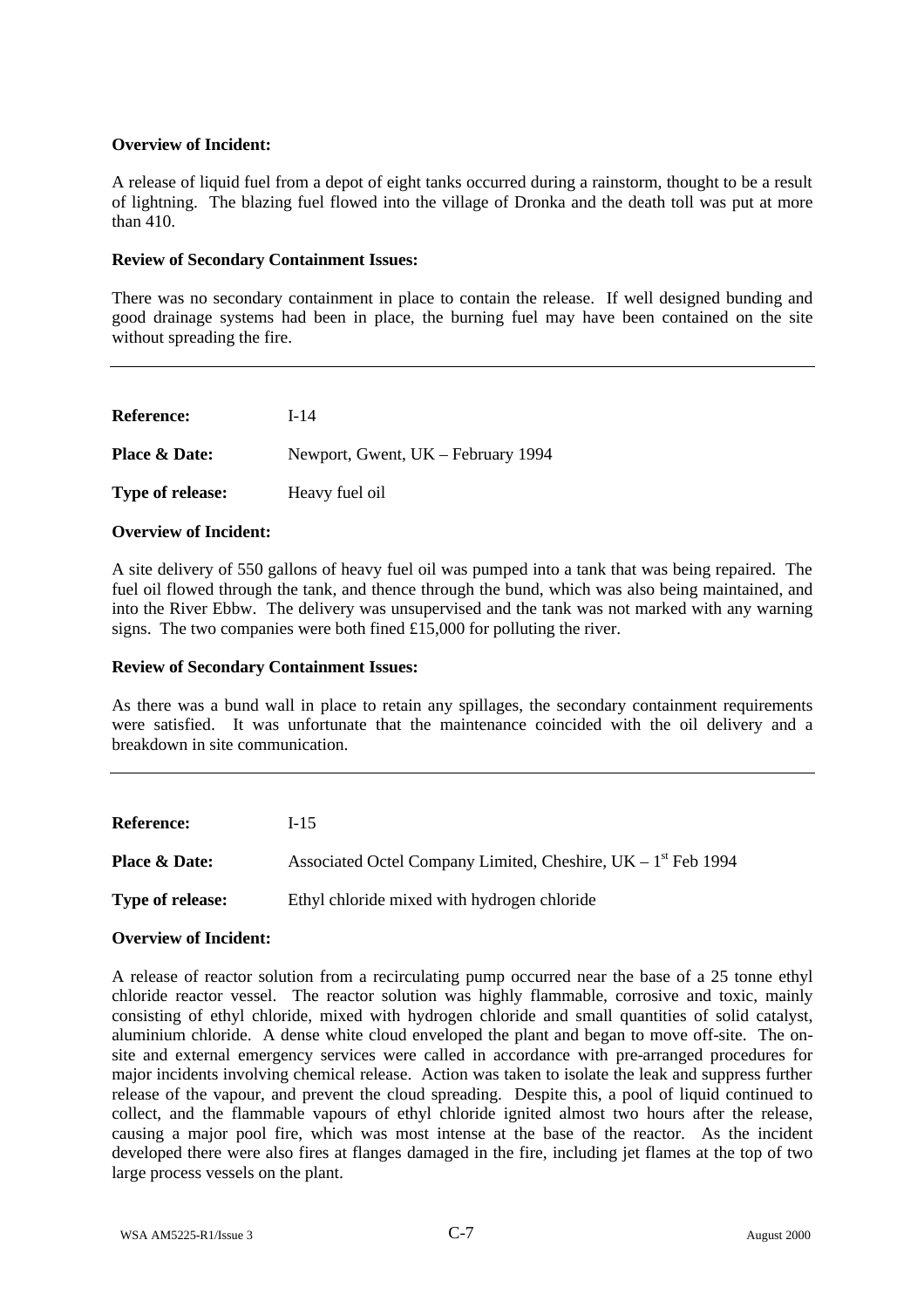The escaping reactor solution collected resulting in intense flames at the base of the reactor. If properly designed secondary containment had been in place, the reactor solution would have drained away to a place where it could have been allowed to burn harmlessly.

| <b>Reference:</b>        | $I-16$                                            |
|--------------------------|---------------------------------------------------|
| <b>Place &amp; Date:</b> | Long Beach, California, USA $-23rd$ November 1992 |
| <b>Type of release:</b>  | Gasoline and LPG                                  |

## **Overview of Incident:**

A fire destroyed one storage tank and damaged many others. The large amount of water used to fight the fire resulted in the bund wall being breached. The petroleum and water mixture spilled into the storm sewers and the river.

## **Review of Secondary Containment Issues:**

There was a bund wall to retain any spillages; however, a drainage system to hold the fire water should have been in place. This would have prevented the bund wall failure and subsequent release to the environment.

**Reference:** I-17 **Place & Date:** Tallinn Bay, Estonia – 2<sup>nd</sup> September 1992 **Type of release:** Diesel oil

# **Overview of Incident:**

A tank wagon derailed leaking 50 tonnes of diesel oil to the harbour. Booms were put in place, but were unable to retain the resulting oil and the resulting slick, which spread over three quarters of the bay.

### **Review of Secondary Containment Issues:**

Although booms helped to contain the oil and prevent further spreading, they did not provide a means of total recovery of the oil spill.

| <b>Reference:</b>        | I-18                                                               |
|--------------------------|--------------------------------------------------------------------|
| <b>Place &amp; Date:</b> | Allied Colloids Limited, Low Moor, Bradford, $UK - 21st$ July 1992 |
| <b>Type of release:</b>  | Fire water run off                                                 |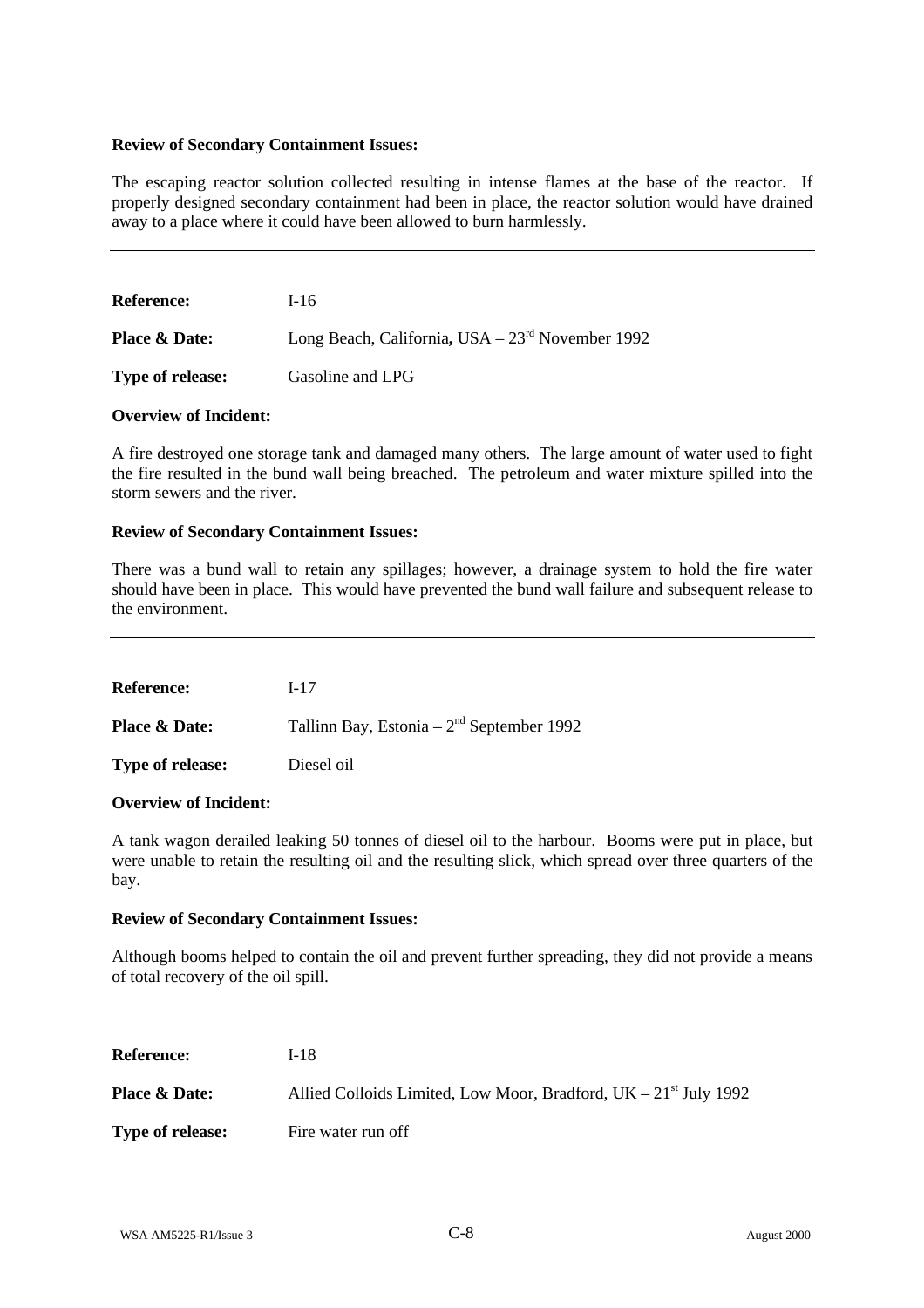A series of explosions led to an intense fire in a warehouse that took 3 hours to bring under control. The stored products reacted with water in such a way that site drains and pumping systems became blocked. The four million gallons of water used for cooling and extinguishing purposes could not be contained on the site or the treatment plant and were eventually released finding their way into the Aire and Calder rivers causing significant pollution. The location of the warehouse at the top of the site slope resulted in water and chemical debris flowing down into several manufacturing areas making them uninhabitable. The fire gave rise to a toxic plume and 33 people (including residents, fire fighters and police officers) were taken to hospital, mostly suffering from smoke inhalation.

## **Review of Secondary Containment Issues:**

The secondary containment or drainage system in place was insufficient to deal with the fire water run off from the site. Had there been more suitable containment measures in place to prevent the water from being released, the rivers would not have been contaminated.

Since the fire, efforts have been concentrated on designing and installing a water supply and drainage and retention systems. These systems ensure that sufficient water is available for fire fighting, with fire water, rain water and contaminants monitored and treated if required before disposal. A system of bunding has been incorporated which should only allow overflow through the front loading doors and then into the site-wide water catchment system. The hazardous storage areas have been designed to ensure that any spillages are contained at source by bunding around each group of units. The warehousing facilities were changed with separate stores designated for holding non hazardous materials, raw materials and finished products.

**Reference:** I-19

**Place & Date:** Bangkok, Samut Prakam, Thailand – 25<sup>th</sup> April 1992 **Type of release:** Bunker oil

# **Overview of Incident:**

Crew opened the wrong valve on a coastal tanker carrying 60,000 litres of bunker oil. As a result, water entered the vessel, which later sank. The resulting oil slick was surrounded with 200m of booms and a skimmer was used to suck it up. An estimated 10,000 litres of bunker oil escaped to the river.

### **Review of Secondary Containment Issues:**

Although booms helped to contain the oil and prevent further spreading, they did not provide a means of total recovery of the oil spill.

| <b>Reference:</b>        | $I-20$                                           |
|--------------------------|--------------------------------------------------|
| <b>Place &amp; Date:</b> | Immingham, Humberside, $UK - 14th$ November 1989 |
| <b>Type of release:</b>  | Benzene                                          |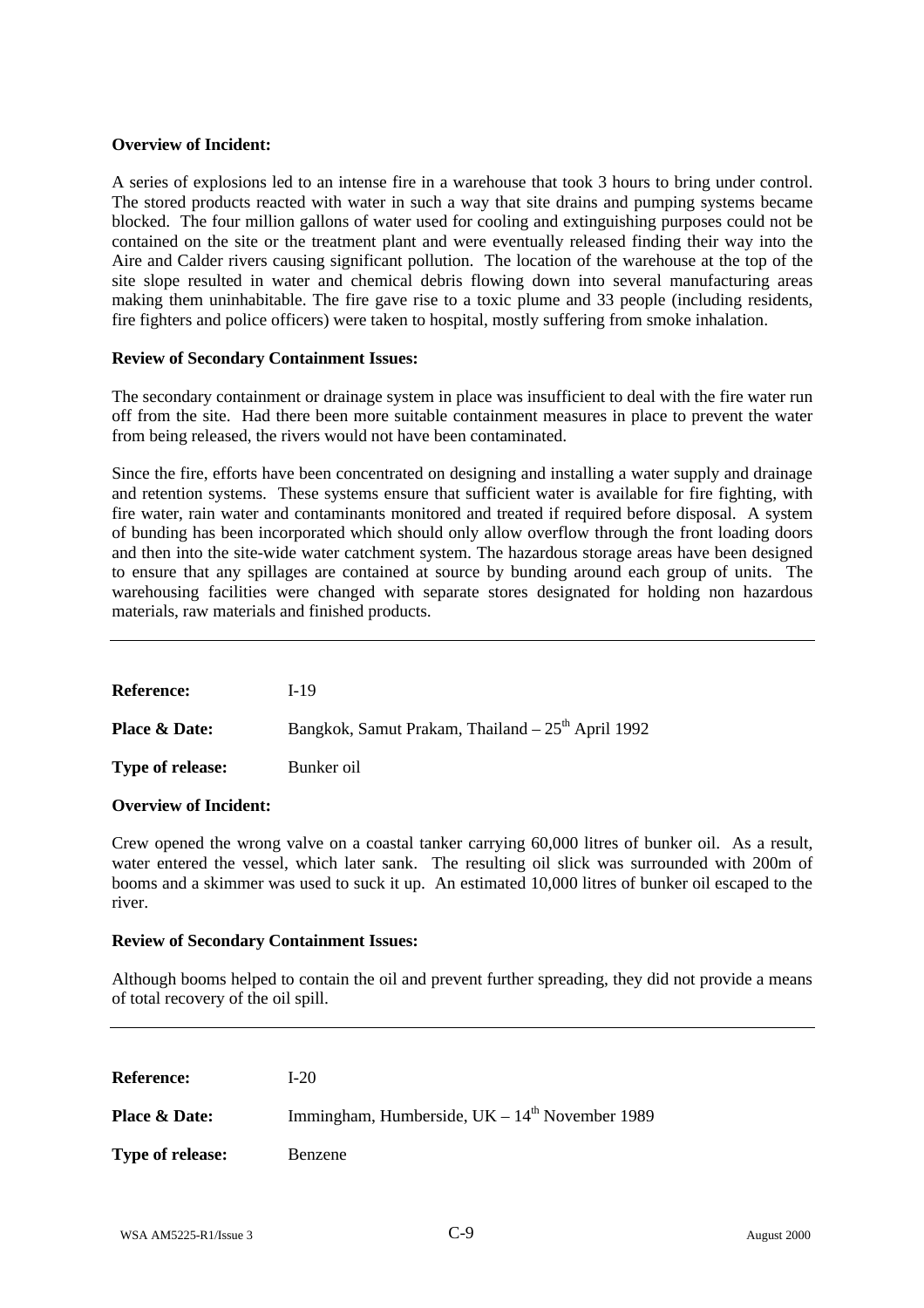A shore storage tank was overfilled, resulting in a spillage of benzene. The main part of the spill was retained in the bund, but 20 tonnes was released into a river.

# **Review of Secondary Containment Issues:**

It is not clear whether the bund capacity was insufficient or whether there was a structural failure. The secondary containment provisions in place should have been sufficient to prevent any chemical contaminants from leaving the site, therefore preventing any environmental damage.

| <b>Reference:</b>        | L21                                                                      |
|--------------------------|--------------------------------------------------------------------------|
| <b>Place &amp; Date:</b> | Azotas Fertiliser Plant, Jonova, Lithuania – 20 <sup>th</sup> March 1989 |
| Type of release:         | Ammonia                                                                  |

## **Overview of Incident:**

A storage tank experienced over-pressurisation and burst on one side, releasing ammonia. At the same time, the whole tank was dislodged from the foundation and smashed with great force through the surrounding retention wall of reinforced concrete. Devastation around the tank was enormous and liquid ammonia around the fertiliser factory and stores was up to 0.70m in depth. Large quantities of ammonia evaporated and suddenly the vapour caught fire and the whole area was engulfed in flames. The ammonia vapour and nitrous fumes (resulting from fertiliser decomposition) spread up to 35km, forming a contamination zone with an area up to 400km<sup>2</sup>. After 12 hours all the ammonia had evaporated but the fertiliser continued to burn for three days, evolving great quantities of nitrous fumes. The official number of fatalities was seven.

# **Review of Secondary Containment Issues:**

The retention wall surrounding the ammonia tank was made of reinforced concrete with a thickness of 0.4m and a height of 14.1m, so there were secondary containment provisions in place. However, the design was not sufficient to prevent the ammonia tank crashing through the wall and the subsequent loss of ammonia.

| <b>Reference:</b>        | $1-22.$                                         |
|--------------------------|-------------------------------------------------|
| <b>Place &amp; Date:</b> | Pulua Merlimau, Singapore – $25th$ October 1988 |
| <b>Type of release:</b>  | <b>Naphtha</b>                                  |

# **Overview of Incident:**

After two days of heavy rain, a floating roof on a naphtha tank became jammed whilst operators were pumping out the tank. A foam blanket was being applied over the exposed naphtha surface when ignition occurred. The ignition source is believed to have been from friction sparks generated by contact between the floating roof and the antI-rotation bar. About 2 hours later a second naphtha tank ignited, with a third tank igniting a further 8 hours later. Another tank was ignited 30 hours later.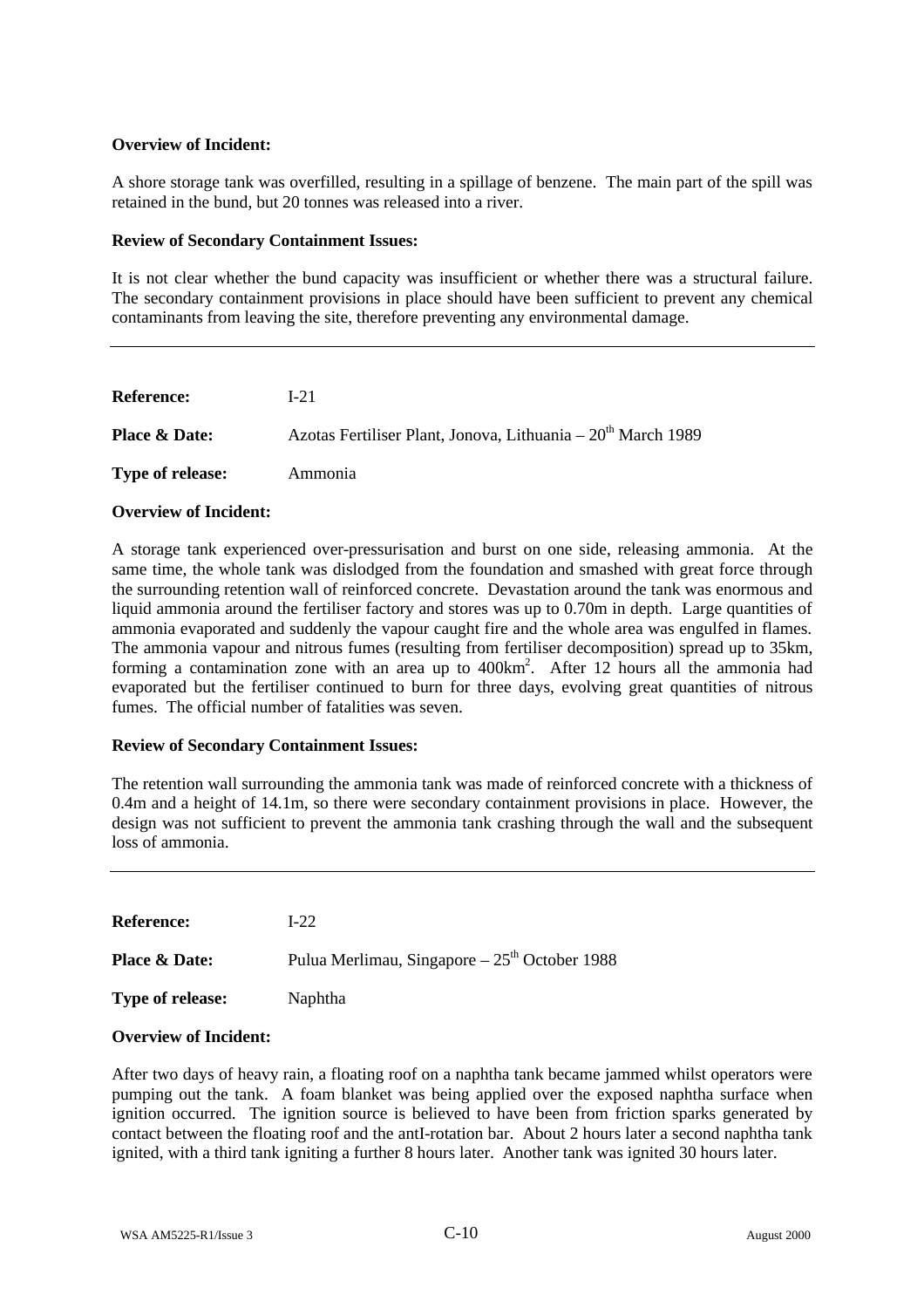The tank seal areas were foam protected and there was a water curtain between the tanks to protect against radiated heat, but these systems proved to be ineffective.

| <b>Reference:</b>        | L23                                         |
|--------------------------|---------------------------------------------|
| <b>Place &amp; Date:</b> | Port Arthur, Texas, USA $-8^{th}$ June 1988 |
| <b>Type of release:</b>  | Propane                                     |

## **Overview of Incident:**

A catastrophic failure of a 6-inch propane line at a refinery tank farm pump station led to ignition of the resulting vapour cloud. Numerous other lines in the 50-foot trench subsequently failed and the intense fire quickly enveloped four floating roof tanks containing raffinate, debutanized aromatic concentrate and slop. There was difficulty isolating the tanks and pipelines and the fire spread for a distance of 1300 feet through the trench. The fire was extinguished 20 hours later.

## **Review of Secondary Containment Issues:**

The secondary containment provisions should have enabled easier isolation of the tanks and prevented the fire spreading through the trench.

| <b>Reference:</b>        | I-24                                                             |
|--------------------------|------------------------------------------------------------------|
| <b>Place &amp; Date:</b> | Monongahela River, Pittsburgh, Pennsylvania, USA $-2nd$ Jan 1988 |
| <b>Type of release:</b>  | Diesel fuel                                                      |

### **Overview of Incident:**

A 48 year old cone roof tank was undergoing its initial fill after relocation to a river terminal when the tank failed catastrophically, spilling 92,400 barrels of diesel fuel. The fuel overflowed the tank bund wall and a large part of it entered the Monongahela River.

### **Review of Secondary Containment Issues:**

It is not clear whether the bund capacity was insufficient or whether there was a structural failure. The secondary containment provisions in place should have been sufficient to prevent any chemical contaminants from leaving the site, thus preventing any environmental damage.

**Reference:** I-25

**Place & Date:** Australia – 29<sup>th</sup> November 1986

**Type of release:** C4 heavy ends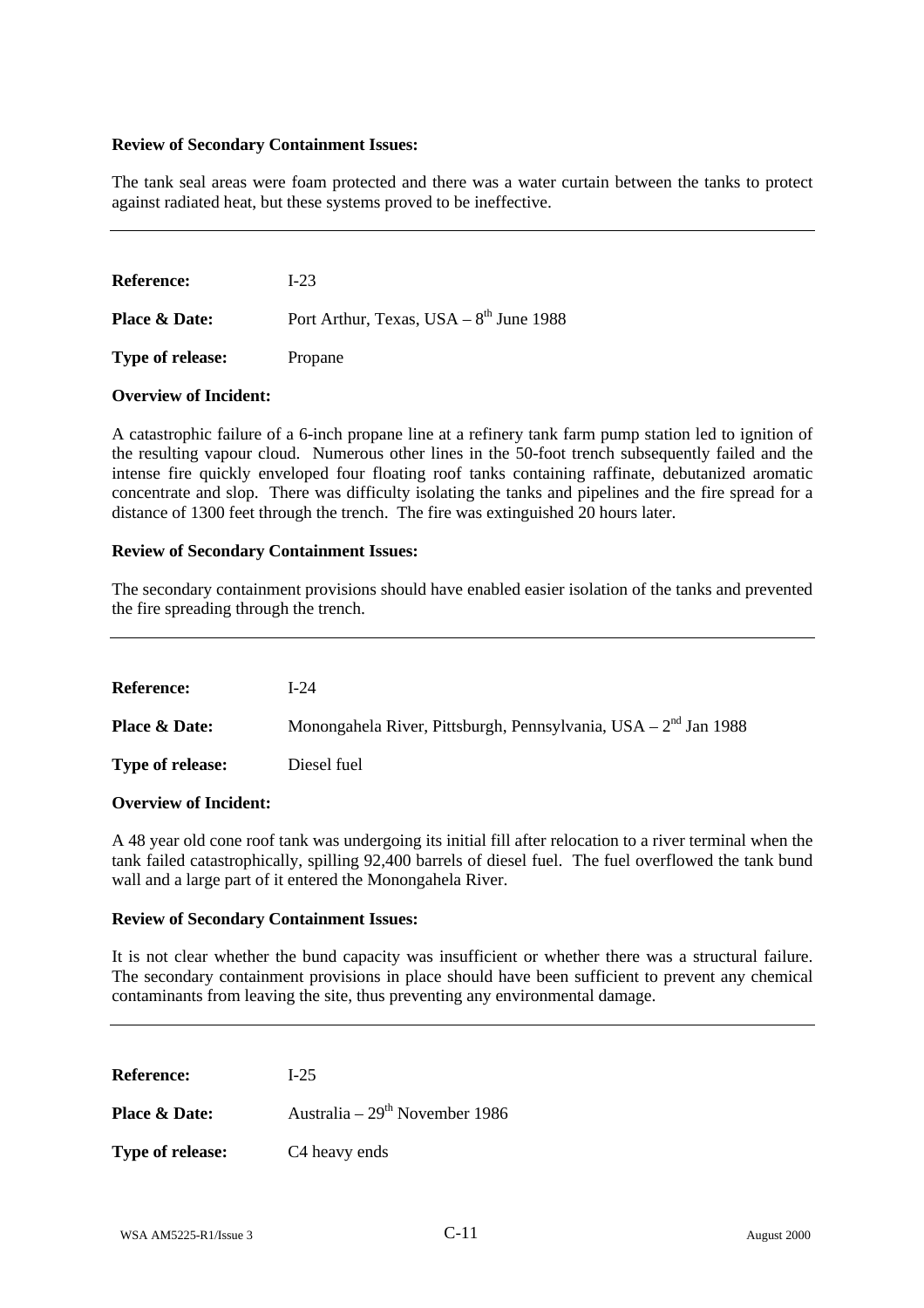Sparks resulting from flame cutting 3m away from a tank vent caused a fire at the base of the tank. This ignited flammable vapours in the tank vent, resulting in an explosion, which separated the tank bottom from the shell. The shell and roof of the tank rocketed 90m from the site. This released 28,000 litres of flaming C4 heavy ends into the bund, which did not have sufficient capacity. As a result, the flaming liquid overflowed to surrounding areas.

# **Review of Secondary Containment Issues:**

The secondary containment provisions in place were inadequate, as they should have been sufficient to hold the tank contents. This might have reduced the severity of the fire damage and would have prevented any environmental damage.

| <b>Reference:</b>        | $1-26$                                                          |
|--------------------------|-----------------------------------------------------------------|
| <b>Place &amp; Date:</b> | Sandoz Schweizerhalle Works, Basel, Switzerland $-1st$ Nov 1986 |
| <b>Type of release:</b>  | Fire water run off                                              |

# **Overview of Incident:**

A fire broke out in a warehouse containing large quantities of agrochemicals. Attempts to extinguish the fire using foam were ineffective, and water had to be used in large quantities. It was not possible to contain this water on site and, as a result, 10,000m<sup>3</sup> entered the river Rhine carrying with it 30 tonnes of chemicals including an estimated 150kg of highly toxic mercury compounds dissolved in aqueous concentrates. Severe ecological damage occurred as a result of this incident.

# **Review of Secondary Containment Issues:**

No secondary containment or drainage system was in place to hold the large amount of fire water run off from the site. Some form of containment to prevent the escaping water from being released would have prevented ecological damage to the river.

Since the fire the following steps have been taken:

- the production of insecticides was reduced by 60% by the end of 1986
- the stock of agrochemicals was cut by one third
- the manufacture of all substances which require phosgene was discontinued and no phosgene has been stored at the works since December 1986
- the production and scale of all products containing mercury was discontinued worldwide as from 1st January 1987.

The groupwide safety regulations for storing toxic and flammable substances were redefined taking into account:

- the characteristics of buildings and their equipment
- storage density, volume and procedures
- packaging materials and storage records.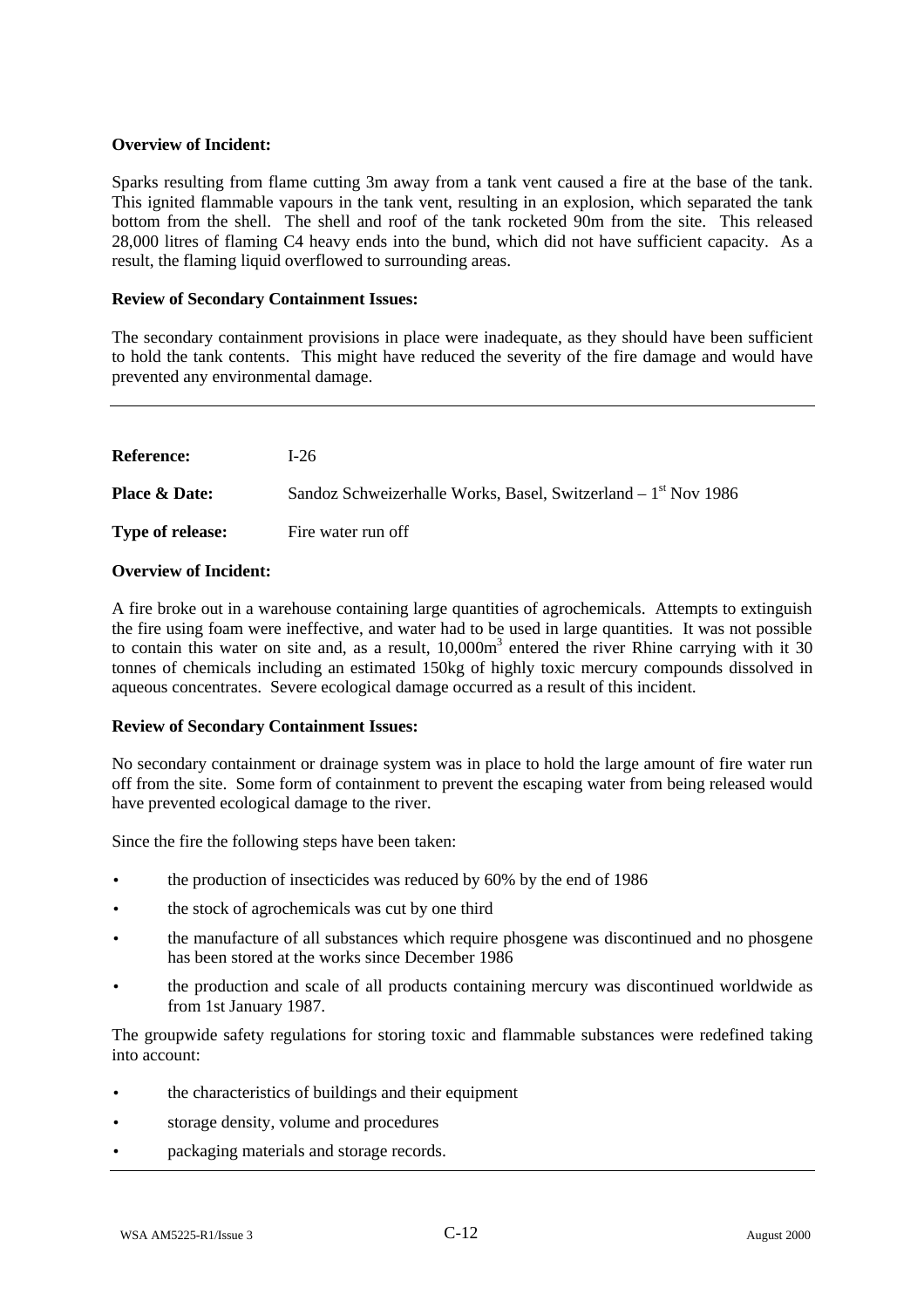| <b>Reference:</b>       | L27                                       |
|-------------------------|-------------------------------------------|
| Place & Date:           | Panama, USA - 27 <sup>th</sup> April 1986 |
| <b>Type of release:</b> | Crude oil                                 |

A refinery storage tank containing 35000 tonnes of light crude oil ruptured spilling its entire contents. The force of the oil caused a section of the bund wall to collapse allowing about 7500 tonnes of oil to flow into the refinery area. Some of the oil drained into run-off channels where the oil-water separator could not recover the amount of oil involved. Around 3500 tonnes of oil eventually drained into a bay, which opens into the Caribbean Sea.

An extensive clean up operation was started on the same day.

# **Review of Secondary Containment Issues:**

A bund wall had been constructed around the tank in order to contain any spills. Unfortunately, the design was inadequate for the transient hydrodynamic loads which it experienced. Thus the secondary containment provisions in place were insufficient to prevent any chemical contaminants from leaving the site and preventing any environmental damage.

| <b>Reference:</b>        | L28                                                      |
|--------------------------|----------------------------------------------------------|
| <b>Place &amp; Date:</b> | Oil Terminal, Thessalonika, Greece $-24th$ February 1986 |
| <b>Type of release:</b>  | Burning oil                                              |

# **Overview of Incident:**

An oil spillage in a bund was ignited by hot work and led to a small fire. Due to accumulated oil from previous spillages and common drainage channels through bund walls, the fire spread into adjacent areas. The terminal had twelve fixed and floating roof storage tanks holding crude oil, fuel oil and gasoline. Over the course of 7 days, ground fires escalated until they covered 75% of the terminal area and involved ten of the twelve storage tanks. The escalation of the initial small fire was mainly due to the accumulation of oil from previous spillages; to leaks from flanges exposed to the fire which then fed it; and to the failure of fire fighting efforts in the early stages. During the following days, several events occurred which led to major escalations. On tank 3, overpressure caused the shell floor seam to burst so that the whole contents flowed out, feeding the fire and involving two more tanks. Tank 8 suffered a boilover with a fire ball 300m high and ejection of burning oil over a wide area, some travelling up to 150m. The fire fighting was hampered, and firemen endangered, by burn-back of flame in areas where the oil fire had already been extinguished by foam.

# **Review of Secondary Containment Issues:**

The bunds and drainage systems in place at the terminal should have been designed to enable any oil spillages to drain away safely. This would have helped to prevent pool fires from spilt oil starting and to reduce the chances of escalation. Provision for fire fighting run-off (in this case the foam oil mixture) should also have been in place to ensure that it was safely drained away from the hazardous source, therefore preventing re-ignition.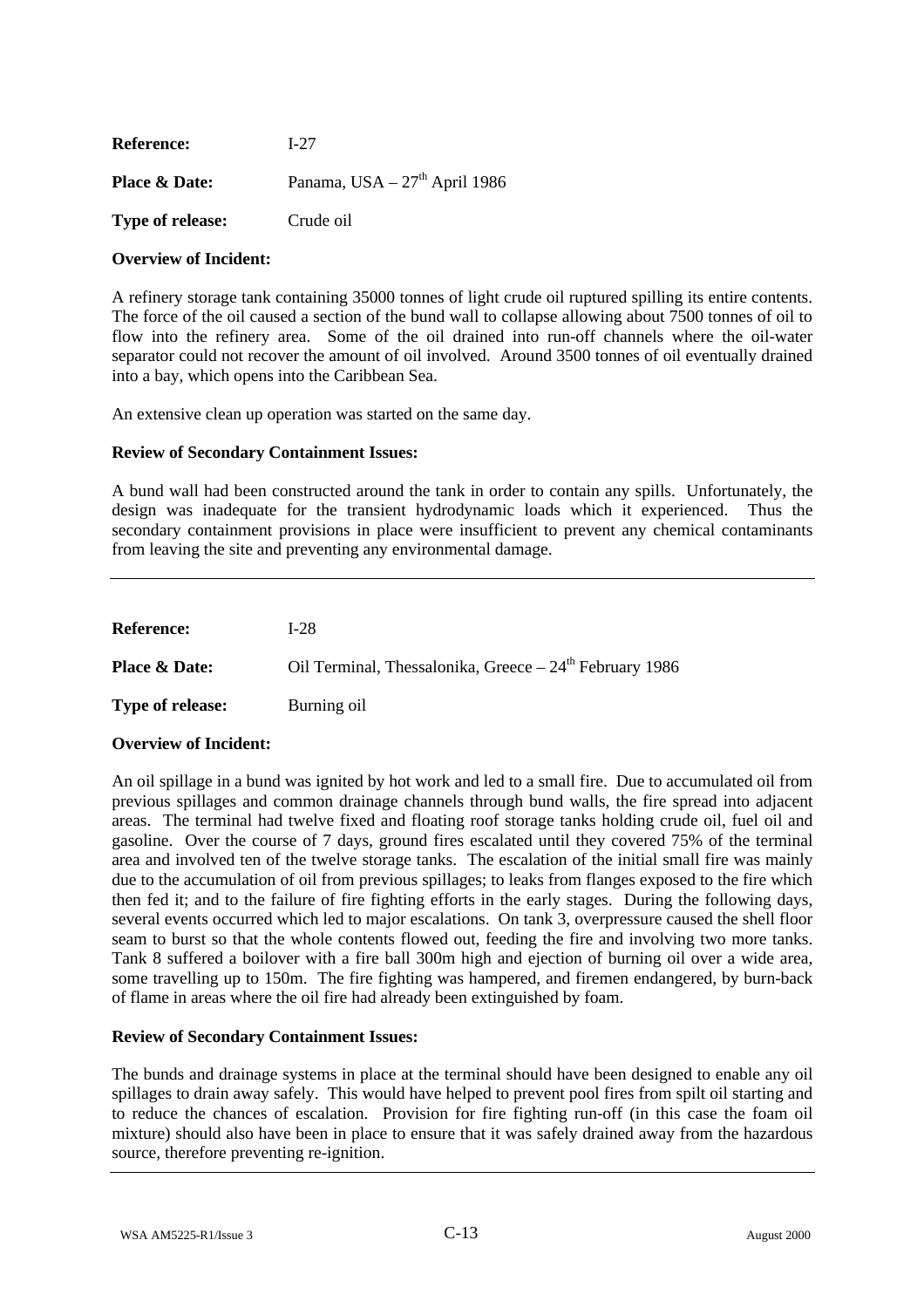| <b>Reference:</b>        | L29                                 |
|--------------------------|-------------------------------------|
| <b>Place &amp; Date:</b> | Naples, Italy $-21st$ December 1985 |
| <b>Type of release:</b>  | Gasoline                            |

A spill of gasoline occurred during a filling operation from a ship berthed in the Naples harbour. Gasoline overflowed through the floating roof of a tank for about 1.5 hours. The fuel storage area was highly confined by walls, buildings and by an embankment, with a mean height of 8m. The total amount of spilled fuel was estimated to be about 700 tonnes. The resulting pool covered the bund area of the tank and the adjacent pumping area, which were connected through a drain duct. A large homogeneous vapour cloud formed due to the low wind speed, relatively high ambient temperature and a long delay prior to ignition. The ignition source was in a pumping station and the resulting blast wave caused 5 casualties within the area. The fire lasted for over a week and destroyed all the buildings and equipment within the area.

# **Review of Secondary Containment Issues:**

There was a bund present to retain spillages but the design did not seem to allow fast draining of the gasoline away from the area. If it had, it may have prevented the build up of the vapour cloud and lessened the amount of fuel available for burning. The connecting drain duct may have also added to the problem.

| <b>Reference:</b>        | $I-30$                                                       |
|--------------------------|--------------------------------------------------------------|
| <b>Place &amp; Date:</b> | Union Carbide India Ltd., Bhopal, India $-3rd$ December 1984 |
| <b>Type of release:</b>  | Methyl isocyanate (MIC)                                      |

# **Overview of Incident:**

Early in the morning, the control room operator noticed that the pressure in a storage tank containing highly toxic methyl isocyanate had increased. The relief valve on the tank lifted and a cloud of MIC gas was released. There was a slight wind and inversion conditions which spread the cloud from the plant towards the populated areas to the south. People in the surrounding housing felt the irritant effect of the gas and within a short period, animals and people began to die. The cloud of toxic gas hung over the area for the whole day, moving on towards the city during the night. The two hospitals were overwhelmed with casualties and the situation was made worse since it was not known what the gas was and what its effects were. This resulted in a conflict of views on the appropriate treatment and the company provided little advice. Almost 2000 people died within a short period and tens of thousands were injured.

# **Review of Secondary Containment Issues:**

No secondary containment was in place to contain the venting release from the storage tank. If the MIC gas had been passed through appropriate scrubbers before being released to the environment, the severity of the incident would have been considerably reduced.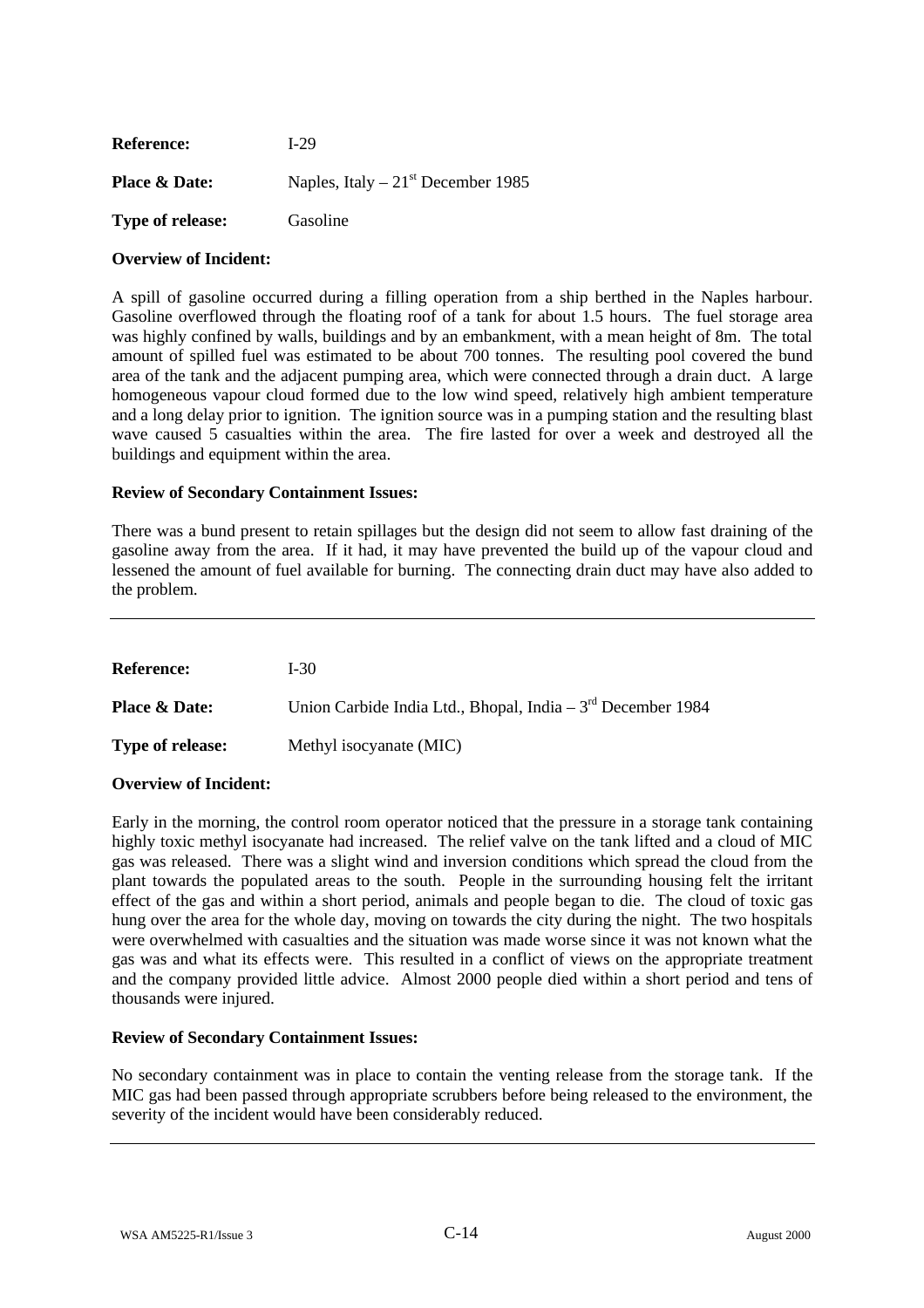| <b>Reference:</b>        | $1-31$                                                                   |
|--------------------------|--------------------------------------------------------------------------|
| <b>Place &amp; Date:</b> | PEMEX LPG Terminal, Mexico City, Mexico – 19 <sup>th</sup> November 1984 |
| <b>Type of release:</b>  | LPG.                                                                     |

The terminal was used for the distribution of LPG that came by pipeline from three different refineries. On the day of the incident the plant was being filled from a refinery 400km away when a drop in pressure was registered in the control room and at a pipeline pumping station as a result of the rupture of an 8-inch pipe. The cause of the pressure drop was not identified by personnel in the control room and the LPG release continued for 5-10 minutes. The slight wind and sloping terrain carried the gas cloud towards the south-west. When it reached the terminal it was ignited by the flare, resulting in a high flame and causing violent ground shock. The first BLEVE occurred 5 minutes later, followed quickly by others, which led to a 300m fireball. There were a further 15 explosions as more vessels underwent BLEVEs in the next 90 minutes. The bursting vessels generated numerous missiles, which travelled up to 1200m causing damage by impact and setting houses alight. The traffic chaos in the area prevented good access for the emergency services. Considerable risk was taken by the fire services because of the potential for further BLEVEs occurring on the site. The terminal was destroyed due to the failure of the overall system of protection. This includes layout, emergency isolation and water spray systems. The high death toll – 500 people were killed – occurred primarily because shanty type housing had been constructed in an uncontrolled manner, too close to the plant. Over the years the development of housing had gradually approached the site.

## **Review of Secondary Containment Issues:**

There was no gas detection system on the site. More effective gas detection and emergency isolation may have averted the disaster. Well designed bunding and good drainage systems may have prevented the storage spheres from overheating and generating BLEVEs, by rapidly removing any burning liquid from around the vessel bases.

| <b>Reference:</b>       | $I-32.$                          |
|-------------------------|----------------------------------|
| Place & Date:           | Kerala, India - $8th$ March 1984 |
| <b>Type of release:</b> | Naphtha                          |

### **Overview of Incident:**

An explosion at a refinery caused fires in two naphtha tanks, a JP-5 tank and a chemical warehouse. Naphtha from damaged pipelines spilled into the bund and ignited. Another tank developed a leak and it also fuelled a bund fire before becoming enveloped. The fire station at the refinery, situated 375 feet from the cooling tower, was damaged and the foam truck disabled. There were delays in the fire fighting until the public service arrived from a station 8 miles away. Although almost 16,000 gallons of foam concentrate was used to fight the fires, they continued for a further 77 hours before burning themselves out.

# **Review of Secondary Containment Issues:**

The foam concentrate did not prove to be effective in either containing or extinguishing the fire.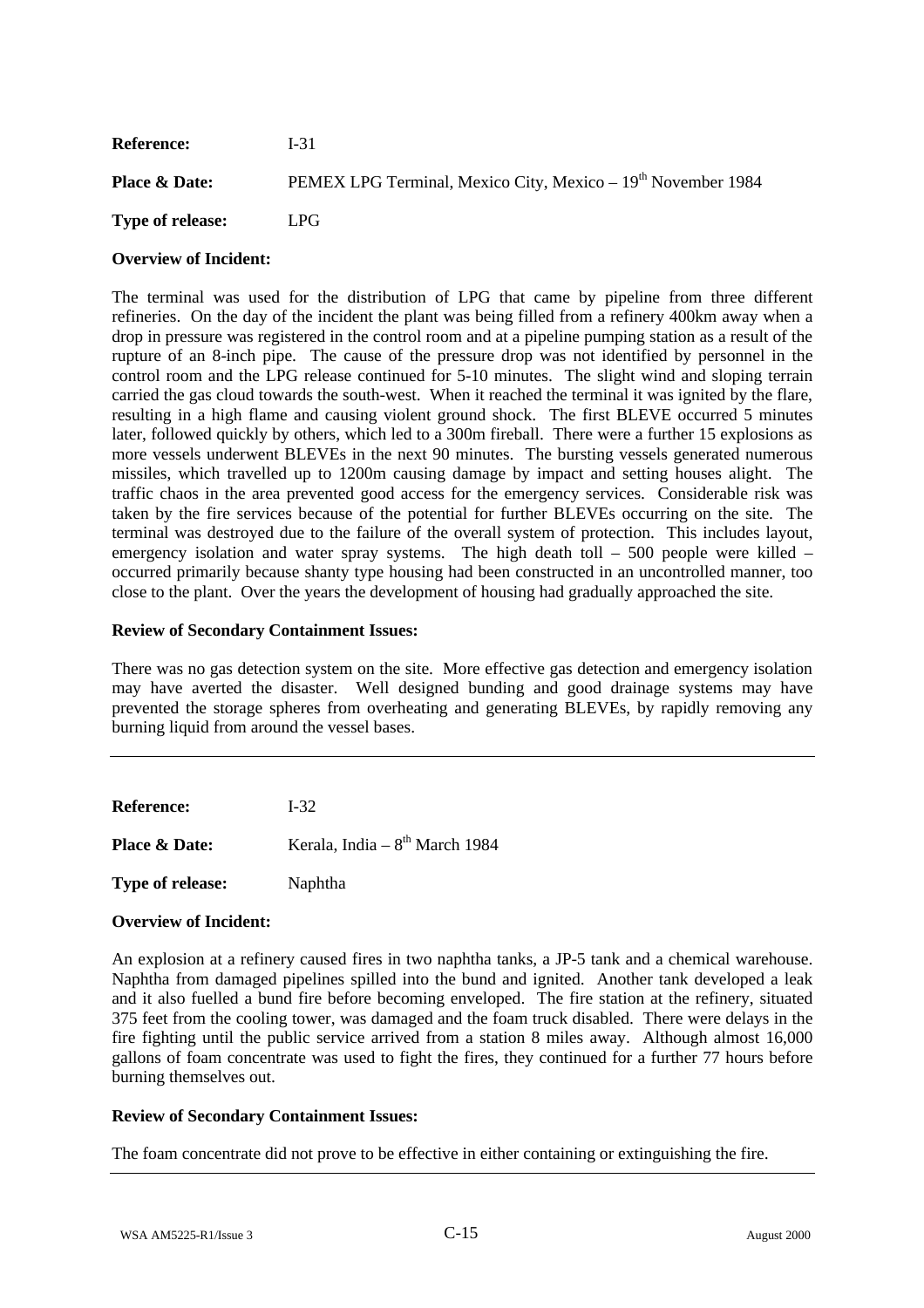| <b>Reference:</b>        | $I-33$                                                                        |
|--------------------------|-------------------------------------------------------------------------------|
| <b>Place &amp; Date:</b> | El Paso Natural Gas Company, Bloomfield, New Mexico, $USA - 26th$<br>May 1983 |
| <b>Type of release:</b>  | Natural gas                                                                   |

A gasket on a compressor failed and natural gas began to escape into the building. The operators attempted to shut off the gas supply to the compressors and shut down the compressor engine. Before this could be done the gas ignited and exploded. Both operators were severely burned and the equipment destroyed.

## **Review of Secondary Containment Issues:**

In this case, it would have been preferable to locate the vessel outside any buildings. Flammable gases that leak outside have a chance of dispersion, although ignition would still be a factor.

| <b>Reference:</b>        | $I-34$                                  |
|--------------------------|-----------------------------------------|
| <b>Place &amp; Date:</b> | Tacoa, Venezuela - $19th$ December 1982 |
| <b>Type of release:</b>  | Fuel oil                                |

### **Overview of Incident:**

There was an explosion that blew the roof off a storage tank containing 83,000 barrels of fuel oil. The tank burst into flames and oil lines entering through the tank roof were severed allowing oil to enter the bund where it ignited and added to the fire. The tanks had fixed foam fire extinguishing systems, a water cooling system and fog nozzles, but these were damaged in the explosion. The site did not have its own fire brigade and the nearest fire station was 20 minutes away via a dangerous narrow and winding road which soon became crowded with spectators. Hence the fire fighting efforts were extremely limited. After a few hours the fire was considered to be under control and the fires were left to burn themselves out with fire fighters, media and other personnel standing 30 – 60m away. Six hours after the start of the fire there was an unexpected violent boilover, which threw the tank contents hundreds of metres into the air. There was a giant fireball and burning oil overflowed the bund spreading over a distance of 400m. Many people were killed instantly and others were caught in the burning oil as it flowed down the hill. Nearby buildings ignited and burned and 60 vehicles were destroyed. More than 150 people were killed and many homes were destroyed.

# **Review of Secondary Containment Issues:**

Although there was a bund in place, the burning oil was spread a long way by the explosion. If the additional oil added by the oil lines had been drained more quickly away from the bund, the effects of a fire around the base of the tank may have been reduced. This in turn may have lessened or prevented the boilover and the consequential site damage.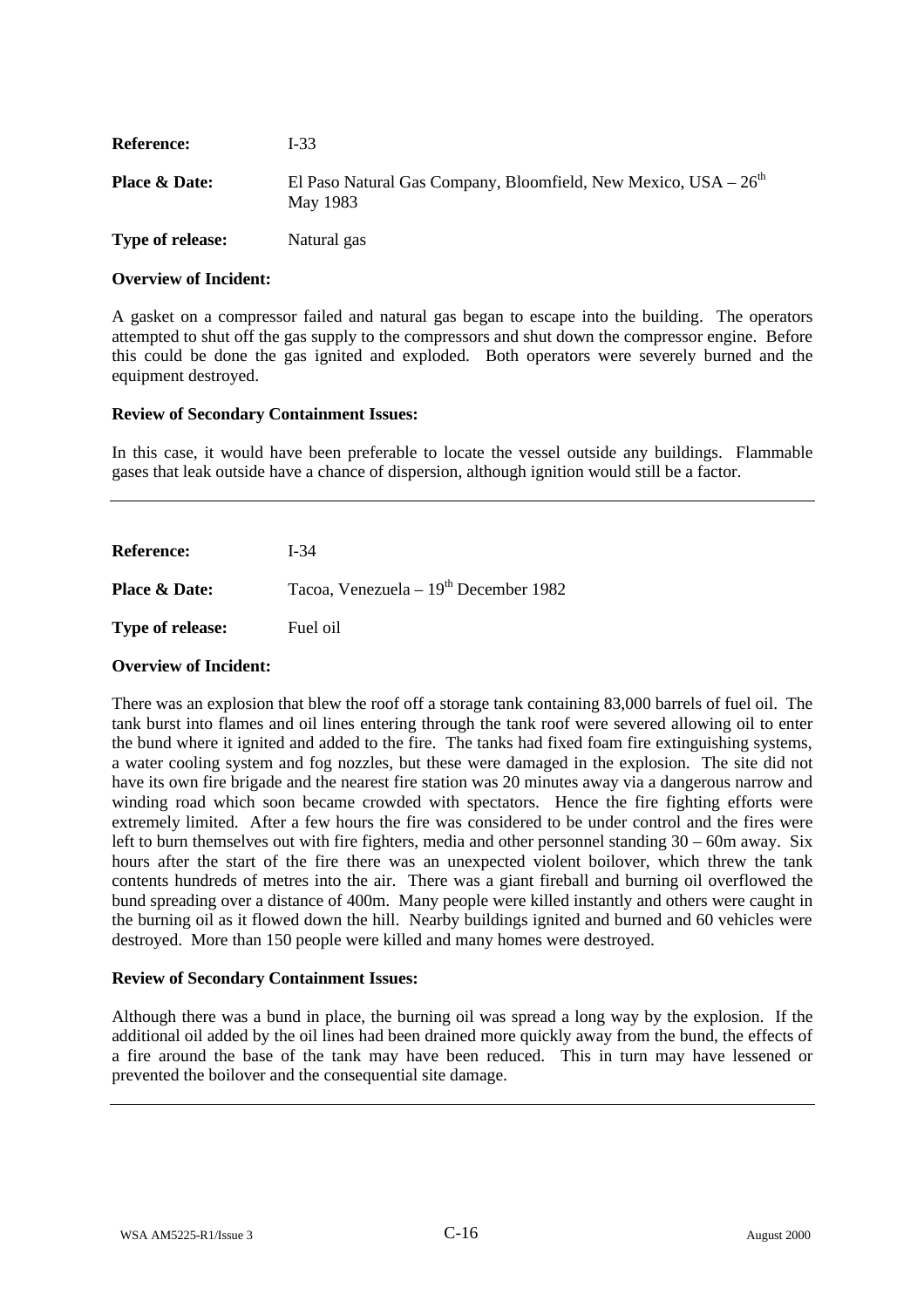| <b>Reference:</b>       | $I-35$                         |
|-------------------------|--------------------------------|
| Place & Date:           | Morley, Yorkshire, $UK - 1982$ |
| <b>Type of release:</b> | Fire water run off             |

This was similar to the 1986 incident in Switzerland (I-26), although on a smaller scale. A fire in a herbicide warehouse resulted in chemicals being carried by fire fighting water into the river Calder.

## **Review of Secondary Containment Issues:**

No secondary containment or drainage system was in place to hold fire water run off from the site. Some form of containment to prevent the fire water from being released would have prevented contamination of the river.

| <b>Reference:</b>        | I-36                                                  |
|--------------------------|-------------------------------------------------------|
| <b>Place &amp; Date:</b> | Wethersfield, Connecticut, $USA - 22nd December 1980$ |
| <b>Type of release:</b>  | Fuel oil                                              |

## **Overview of Incident:**

The pressure of ice against an earthen supporting dock on Connecticut River caused pipelines to rupture with a consequent spillage of around 55,000 gallons of fuel oil into the river. This resulted in a 15 mile long slick. Approximately half of the oil was recovered using booms and a vacuum truck.

# **Review of Secondary Containment Issues:**

Although booms help to contain the oil and prevent further spreading, they do not provide a means of total recovery of the oil spill.

| <b>Reference:</b>        | $I-37$                                     |
|--------------------------|--------------------------------------------|
| <b>Place &amp; Date:</b> | Linden, New Jersey, USA $-20th$ March 1979 |
| <b>Type of release:</b>  | Propane and butane                         |

### **Overview of Incident:**

A section of piping in a fluid catalytic cracking (FCC) unit failed allowing the release of propane and butane. A vapour cloud developed and covered an area of approximately 1.5 acres to a depth of 5-6 feet when it was ignited. The water sprays were ineffective in dispersing the vapours. An unused control room exploded after filling with vapours. Flying bricks and other debris severed lines in the area releasing hydrocarbons.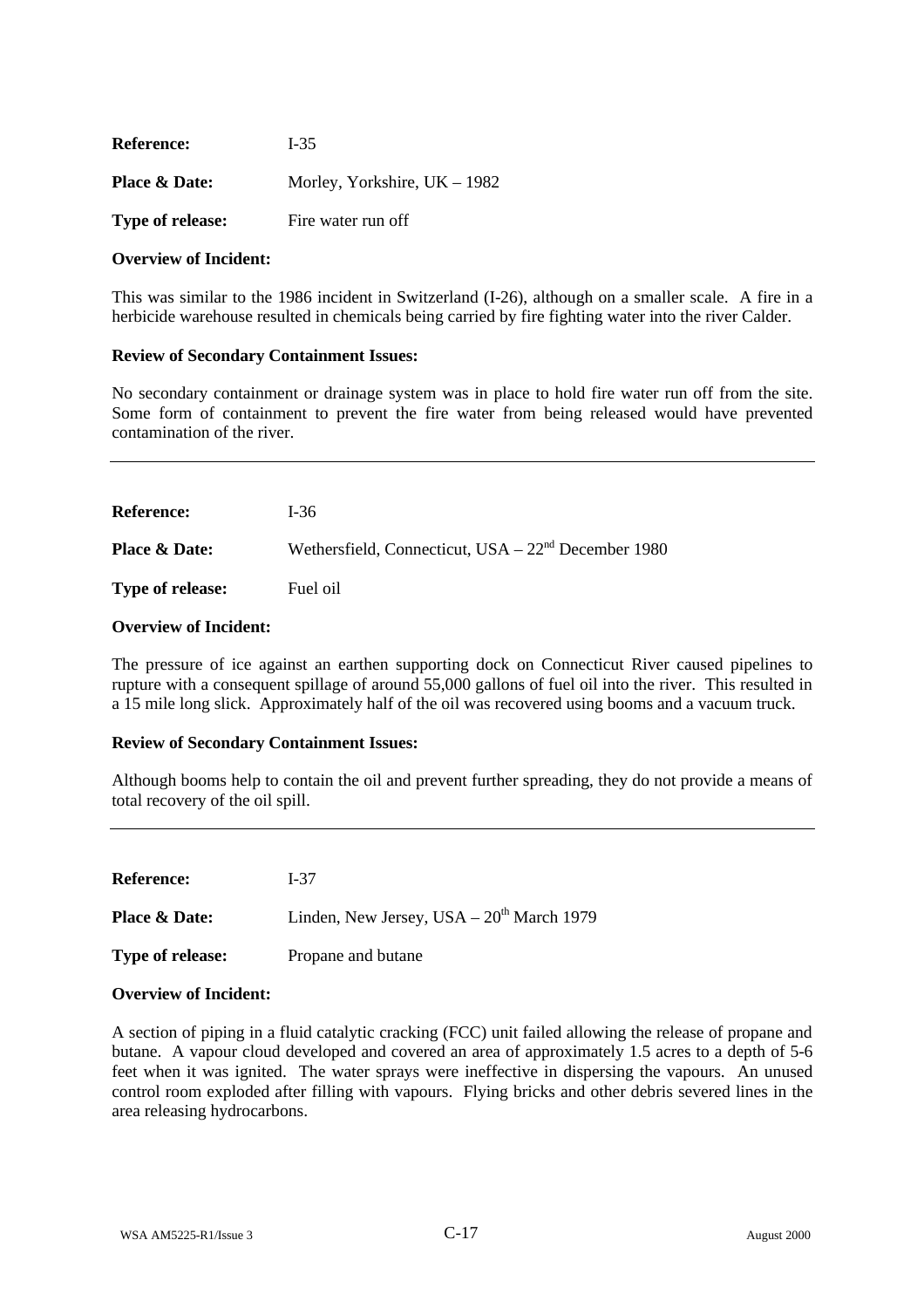The water sprays were in place and fully functional, although they were inadequate when faced with the task.

| <b>Reference:</b>        | I-38                                                     |
|--------------------------|----------------------------------------------------------|
| <b>Place &amp; Date:</b> | Brindisi, Italy – $8^{th}$ December 1977                 |
| <b>Type of release:</b>  | Gas release from an ethylene unit and fire water run off |

## **Overview of Incident:**

A major gas release in the cold section of an ethylene unit was ignited causing severe blast and fire damage. Two nearby ethylene units were also damaged. The control building had brick panel walls within a reinforced concrete frame. The panel walls were blown out by the blast overpressures and the controls were destroyed. The large volume of fire fighting water applied could not be carried off by the sewers, which then resulted in an 18-inch backup of floating burning liquid throughout the process area. After eight hours the fires were brought under control and were extinguished 3 days later. Three people died and over twenty were injured.

## **Review of Secondary Containment Issues:**

The unit should have been positioned away from areas where a release of flammable vapour may have led to severe blast damage. If the unit had been placed in a less confined area the resulting blast damage would have been considerably less.

No secondary containment or drainage system was in place to deal with the large volume of fire water run off from the site. If a system had been in place to enable faster drainage, the fire may not have been spread so far, leading to easier containment by the fire brigade.

| <b>Reference:</b>        | $I-39$                               |
|--------------------------|--------------------------------------|
| <b>Place &amp; Date:</b> | Umm Said, Qatar $-3^{rd}$ April 1977 |
| Type of release:         | Propane                              |

# **Overview of Incident:**

A single walled carbon steel refrigerated atmospheric storage tank holding 37,000m<sup>3</sup> of liquid propane catastrophically failed. A wave of propane liquid swept over the bund wall and boiled on the sand. The resulting vapour cloud entered the adjacent separation plant and was ignited. There was a massive fire, which did extensive damage burning out of control for two days and was eventually extinguished after 8 days. Seven people were killed and thirteen were injured.

### **Review of Secondary Containment Issues:**

The bund wall was not suitably designed to retain the leaking propane from the storage tank. If adequate secondary containment had been provided, the resulting consequences may not have been so severe.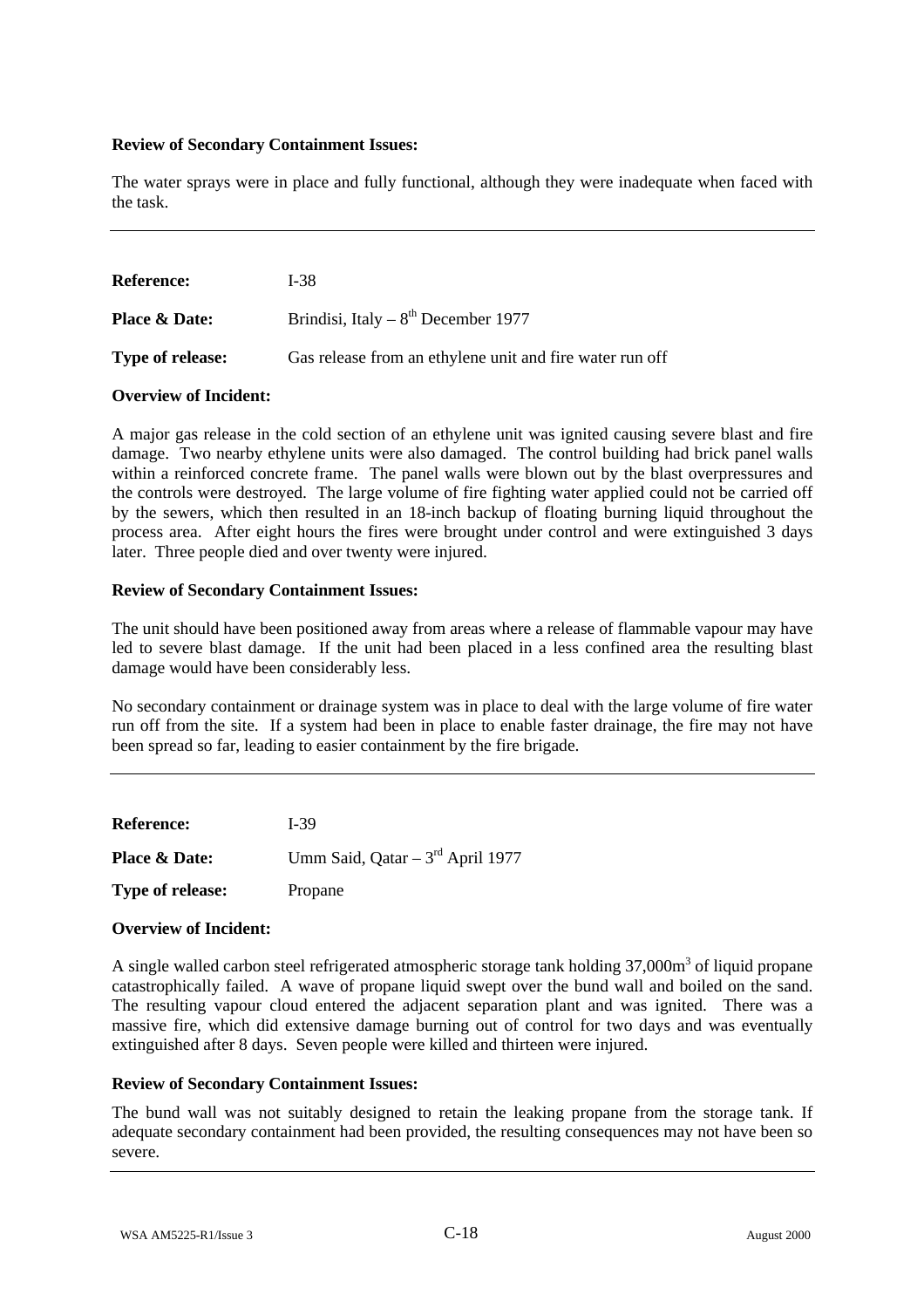| <b>Reference:</b>        | I-40                                                 |
|--------------------------|------------------------------------------------------|
| <b>Place &amp; Date:</b> | Baton Rouge, Louisiana, USA $-10^{th}$ December 1976 |
| <b>Type of release:</b>  | <b>Chlorine</b>                                      |

A chlorine storage vessel experienced an internal explosion causing it to fall off its supports and become pierced by a metal stand. Just over 90 tonnes of chlorine were released over a period of almost 6 hours. The resulting gas cloud was 42 miles long and lay over the Mississippi River and sparsely populated areas. Ten thousand people were evacuated and three were treated for minor irritation.

## **Review of Secondary Containment Issues:**

If the storage vessel had been located within a building with scrubbing facilities, the release could have been contained, preventing any damage to the surrounding population or environment.

| <b>Reference:</b>        | I-41                                                    |
|--------------------------|---------------------------------------------------------|
| <b>Place &amp; Date:</b> | Icmesa Chemical Company, Seveso, Italy $-9th$ July 1976 |
| <b>Type of release:</b>  | Vapour cloud including TCDD                             |

### **Overview of Incident:**

A bursting disc ruptured on a chemical reactor resulting in a vapour cloud release from a vent on the roof. The release lasted for 20 minutes and the dense white cloud drifted downwind with material settling out. Among the substances deposited was a small amount of TCDD, one of the most toxic chemicals known. Over the days following the release there was confusion due to the lack of communication between the company and the authorities in dealing with this type of situation. People fell ill and animals died within the contaminated area before a partial and belated evacuation was carried out. No human deaths were attributed to TCDD but a number of pregnant women who had been exposed had abortions.

### **Review of Secondary Containment Issues:**

No secondary containment was in place to hold the vent release from the bursting disc. Had there been some form of containment to prevent the escaping vapour from being released to atmosphere, the surrounding area would not have been contaminated and there would have been no resulting illnesses or deaths.

| <b>Reference:</b>        | I-42.                                                                        |
|--------------------------|------------------------------------------------------------------------------|
| <b>Place &amp; Date:</b> | Bulks Terminal Complex, Chicago, Illinois, USA – 26 <sup>th</sup> April 1974 |
| <b>Type of release:</b>  | Silicon tetrachloride leading to hydrogen chloride cloud                     |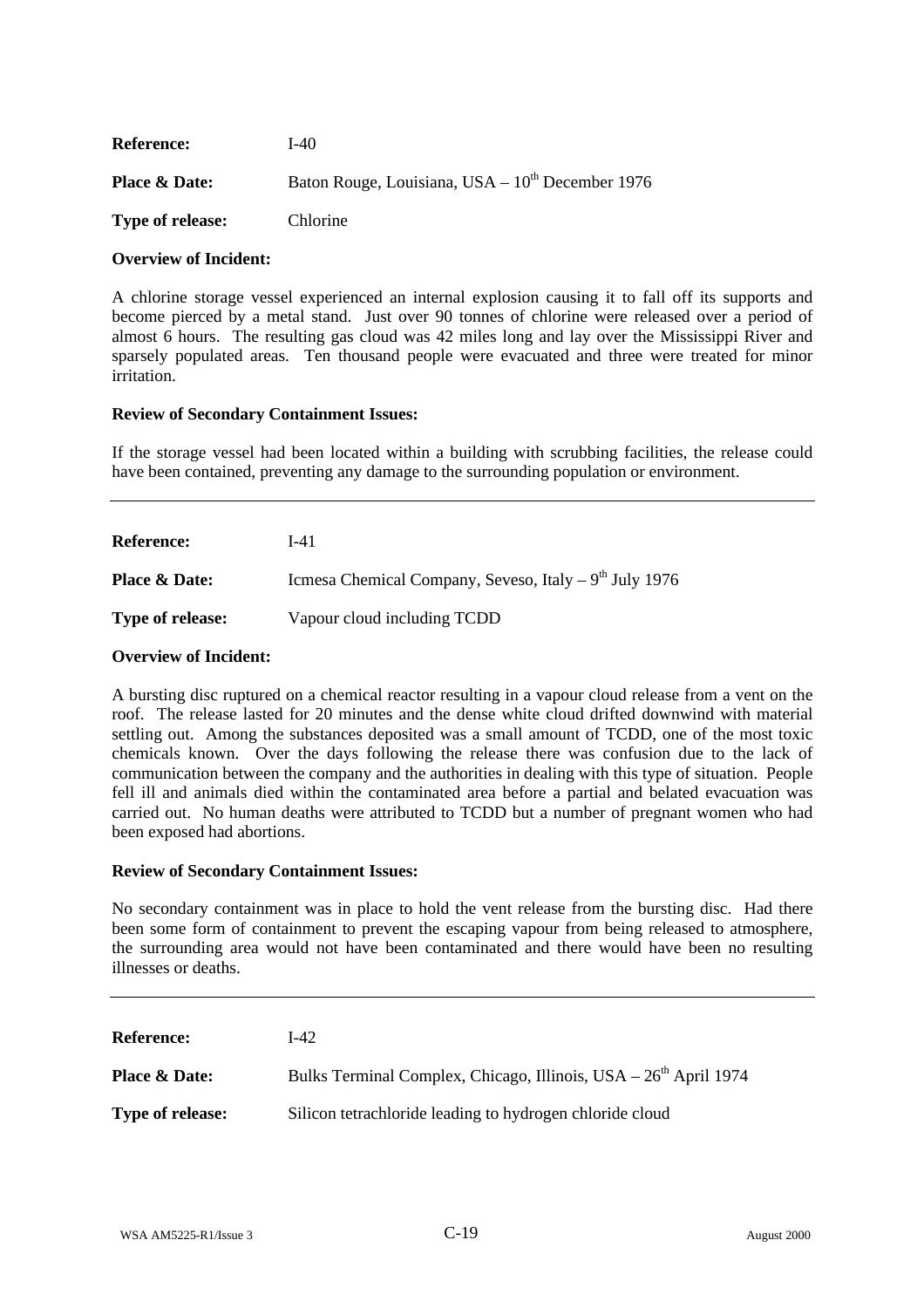A pressure relief valve on a 6 inch line leading into a  $3300m<sup>3</sup>$  tank of silicon tetrachloride had been inadvertently closed, resulting in sufficient pressure in the system to burst a flexible coupling in the line. This shifted the piping system and cracked a 3 inch line on the tank wall, resulting in liquid silicon tetrachloride escaping and forming an irritant cloud containing hydrogen chloride. The site emergency plan was not developed, resulting in a situation where nobody knew whose responsibility it was to take action. The cloud was 400m wide, 300-450 m high and 1600m long, 2.5 hours after the release. Almost 16 hours after the release, foam was added to blanket the liquid in the bund, but this failed. After a further 4.5 hours, fuel oil and lime were added which reduced the vaporisation dramatically, and operations began to transfer liquid from the damaged tank. It began to rain 11 hours later resulting in power lines being corroded by the hydrochloric acid and four pumps becoming inoperable due to corrosion before a general power failure stopped all pumping. It was not until 3 days later that the leak was successfully sealed using quick drying cement. It took a further 4 days to empty the tank and another 12 days before the emissions had reduced to tolerable levels.

## **Review of Secondary Containment Issues:**

The materials added to blanket the released liquid reduced the capacity of the bund and a further pit had to be dug to take the overflow from the bund in case of a tank failure. The secondary containment was therefore inadequate considering that blanketing and absorbent materials would need to be added in the event of a major spill.

| <b>Reference:</b>        | I-43                                                              |
|--------------------------|-------------------------------------------------------------------|
| <b>Place &amp; Date:</b> | Northern States Power Company, Minnesota, USA $-19^{th}$ Nov 1971 |
| <b>Type of release:</b>  | Radioactive waste water                                           |

# **Overview of Incident:**

The water storage space at the Northern States Power Company's reactor filled to capacity and spilled over, dumping about 50,000 gallons of radioactive wastewater into the Mississippi River.

### **Review of Secondary Containment Issues:**

If adequate secondary containment had been in place to retain any overfill, then the escaping wastewater would not have been released. This would have prevented contamination of the river.

**Reference:** I-44

**Place & Date:** Longview, Texas, USA – 25<sup>th</sup> February 1971

**Type of release:** Ethylene

# **Overview of Incident:**

A 0.5 inch high pressure gas line broke releasing 1000lb of ethylene. The leak was too large for the high density water spray to disperse and the vapour cloud exploded, breaking numerous other pipes and causing the tonnage release of ethylene. The resultant larger vapour cloud ignited giving a violent explosion that was felt over 9 km away. Four people were killed and sixty were treated in hospital.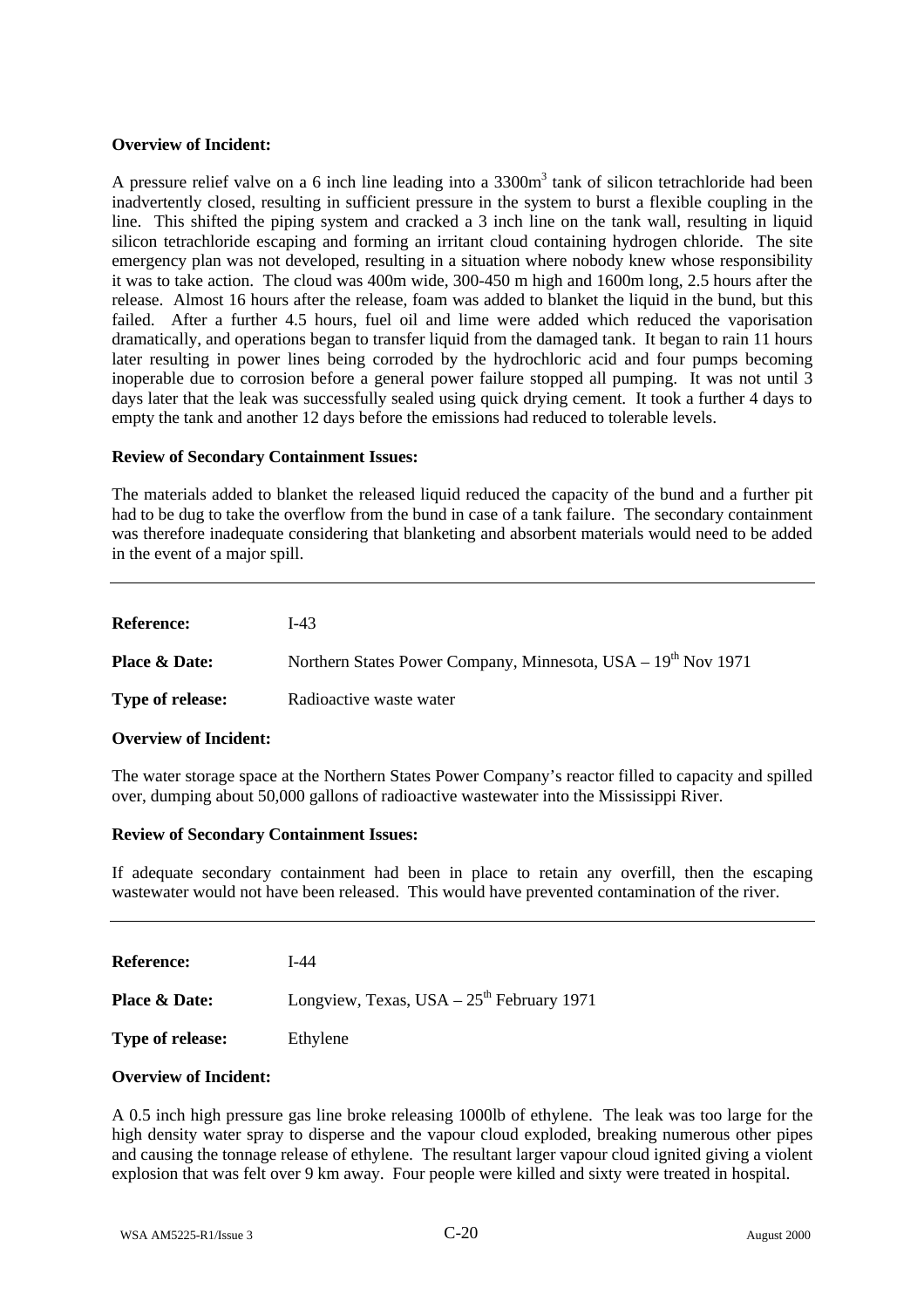Although there was a water spray in place, it was not adequate for dealing with the released gas cloud. The spray should have been designed to cope with the secondary containment issues that it might face.

| <b>Reference:</b>        | $1-45$                                                                 |
|--------------------------|------------------------------------------------------------------------|
| <b>Place &amp; Date:</b> | Gulf Oil Company, Blair, Nebraska USA – 16 <sup>th</sup> November 1970 |
| <b>Type of release:</b>  | Ammonia                                                                |

## **Overview of Incident:**

An overflow occurred on a 40,000 tonne refrigerated anhydrous ammonia storage tank as a result of an operator error. The high level alarm and shut down system failed to operate and the isolation valve on the overflow line was impossible to reach due to the ammonia cloud. The release continued for 2.5 hours. Weather conditions were at their most unfavourable for dispersion and a low ammonia cloud formed covering approximately 900 acres and stretching over 9000ft from the tank. A light breeze later helped to keep the cloud from populated areas. There were no deaths or serious injuries.

## **Review of Secondary Containment Issues:**

There was no secondary containment in place to contain the release.

| <b>Reference:</b>        | $1-46$                                       |
|--------------------------|----------------------------------------------|
| <b>Place &amp; Date:</b> | Refinery, Feyzin, France $-4th$ January 1966 |
| <b>Type of release:</b>  | Propane                                      |

# **Overview of Incident:**

Improper sampling procedures on a 12,580-barrel propane sphere led to an uncontrolled release of liquid propane. The alarm was raised and traffic on the nearby motorway was stopped. A car around 200m away ignited the resulting vapour cloud. The storage tank was enveloped in a fierce fire and upon lifting of the relief valve, a stream of escaping vapour ignited above the sphere. The fire brigade arrived on site but was inexperienced in dealing with refinery fires. About 90 minutes after the initial leakage, the sphere ruptured, killing the men nearby. A wave of liquid propane flowed over the compound wall and fragments of the ruptured sphere cut through the legs of the next sphere which toppled over. The relief valve on this tank began to emit liquid. The fire killed 18 people and injured 81 others. Five of the storage spheres were destroyed.

# **Review of Secondary Containment Issues:**

The escaping liquid accumulated beneath the storage sphere rather than draining away from it to a place where it could have been allowed to burn harmlessly. If properly designed secondary containment had been in place, the consequences of the propane leak may have been much less serious.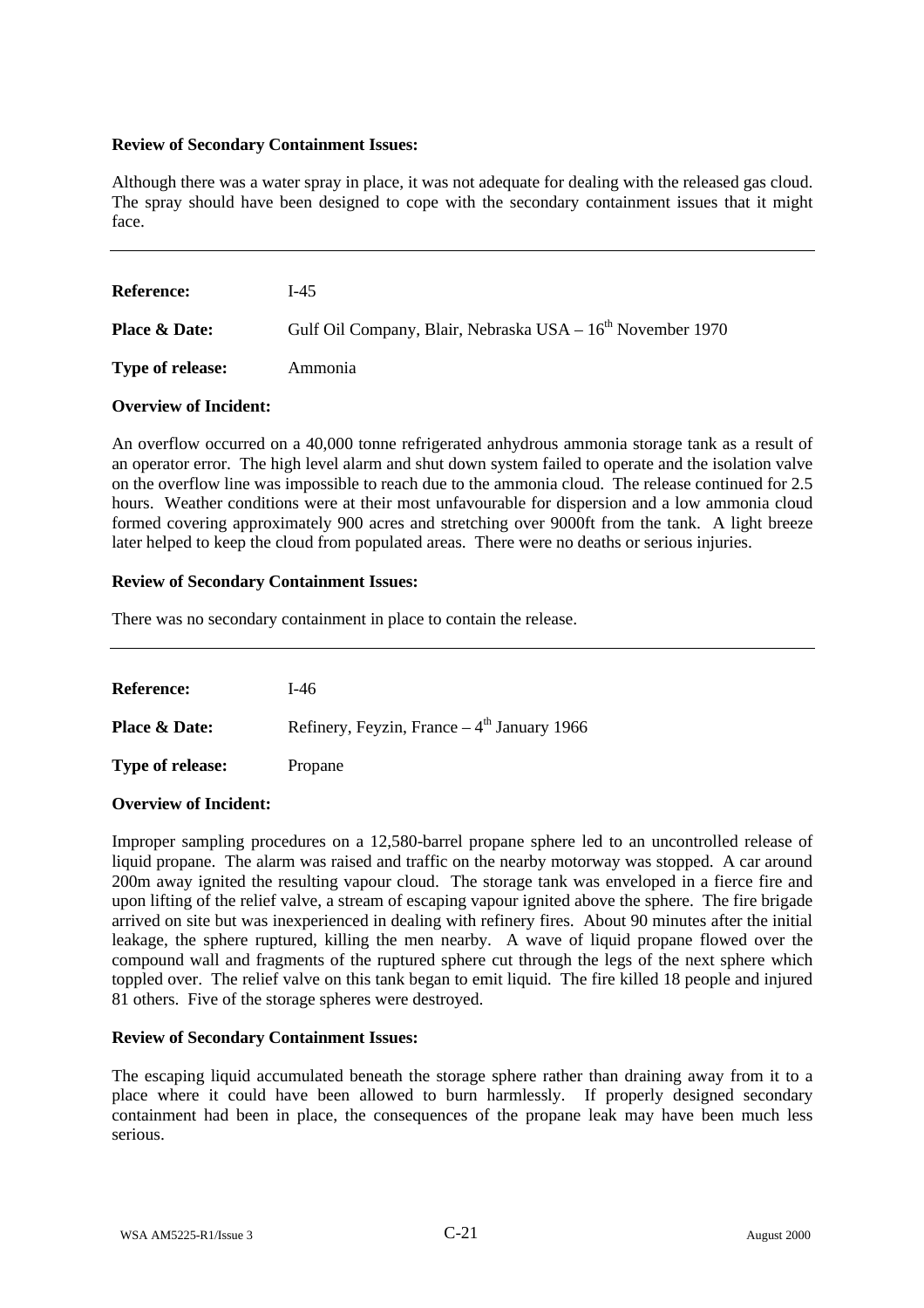# **APPENDIX D**

## **CALCULATION OF POOL EVAPORATION RATES**

#### **D1 BACKGROUND**

The emission rate from liquid pools may be established experimentally, or estimated using detailed transient mass and energy balances. Typical experimental results are reported as a liquid regression rate and this is an important parameter in determining pool behaviour. The number of moles lost due to evaporation (*N*) within a circular liquid pool is given by:

$$
\frac{dN}{dt} = \frac{pr^2 wr}{M}
$$
 (D1)

where:

*w =liquid regression rate (m/s)*

*r = pool radius (m)*

 $\mathbf{r}$  = *liquid density* (*kg/m<sup>3</sup>*)

*M = molecular weight*

Detailed material and energy balances may also be used to estimate emission rates. The mass transfer from the liquid pool surface to the surroundings gas phase can be estimated from:

$$
\frac{dN}{dt} = k\mathbf{p} \, r^2 (Y - Y_0) \tag{D2}
$$

where:

*k = overall gas phase mass transfer coefficient (kmol/m<sup>2</sup> /s)*

- *Y = vapour mole fraction in equilibrium with liquid at the pool surface temperature*
- *Yo = vapour mole fraction present in the surroundings at ambient conditions*

The value of *k* may be determined experimentally [65], or estimated from published empirical correlations, such as those given by IChemE [66].

## **D2 CRYOGENIC LIQUIDS**

Spills of cryogenic liquids into a bund at atmospheric conditions will result in rapid vaporisation due to conduction and simultaneous cooling of the contact surfaces together with convective heat from the wind and solar radiation. The behaviour of a cryogenic spill onto a flat bund floor can be represented by a one-dimensional heat transfer equation. The spilled liquid spreads and vaporises at the spill rate until the entire bund floor is cooled. The time to cover the bund floor  $(t_r)$  is given by [67]:

$$
t_r = \left\{ \frac{\sqrt{\pi}}{2} \frac{k_f}{\Delta H_v} \frac{\Delta T}{m_l} A_f \right\}^2
$$
 (D3)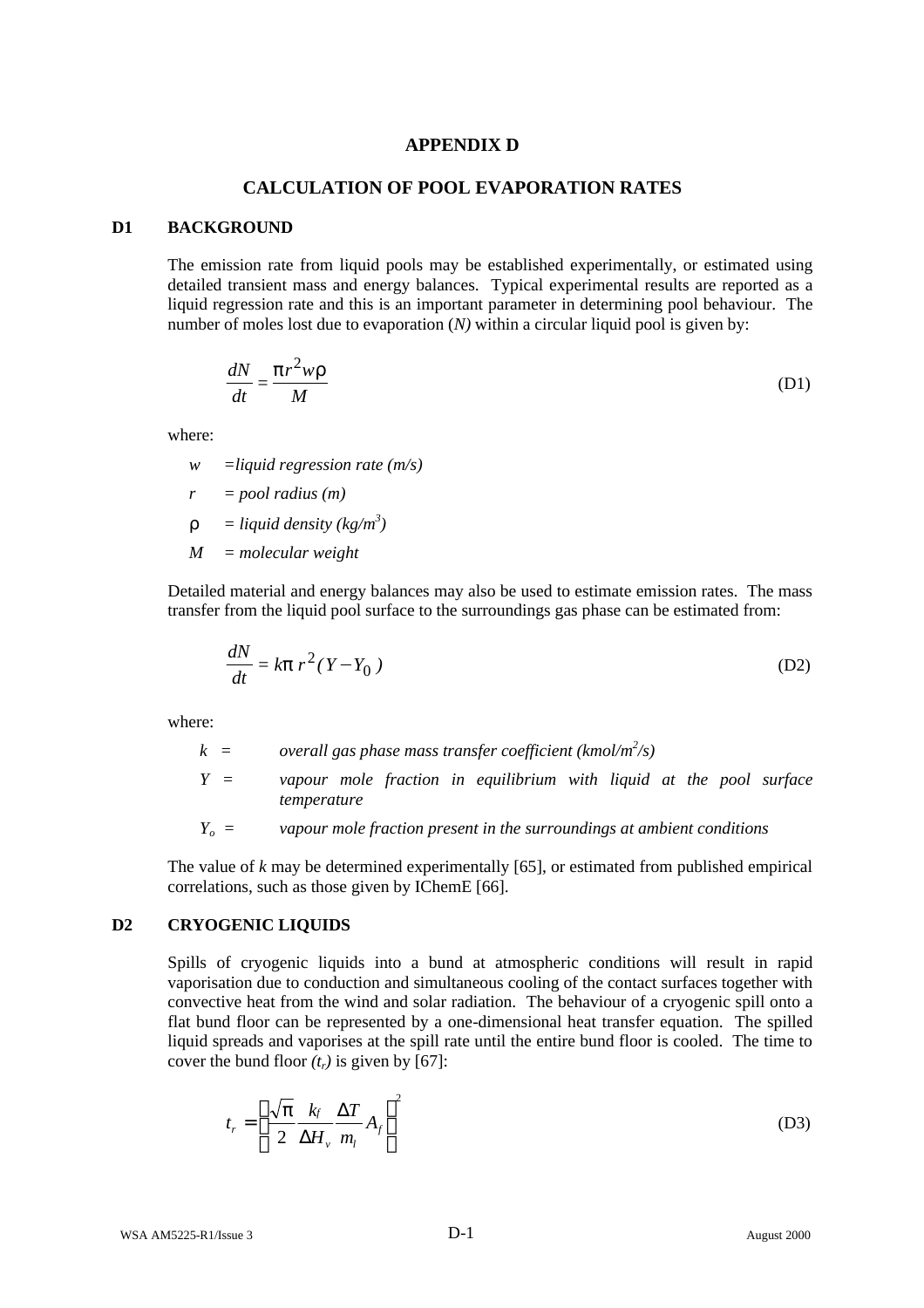where:

| $k_f$          | = Heat transfer parameter for bund floor ( $Ws^{1/2}/m^2K$ ) |
|----------------|--------------------------------------------------------------|
| DT             | $=$ Temperature difference between bund floor and liquid (K) |
| $\bm{D}H_{v}$  | $=$ Heat of Vaporisation (J/kg)                              |
| m <sub>l</sub> | $=$ Liquid outflow rate (kg/s)                               |
| $A_f$          | = Effective bund floor area $(m^2)$                          |

The heat transfer parameter may be computed using the properties of the bund material, or may be derived experimentally. Table D1 gives the values of heat transfer parameter for various commonly used bund materials, taken from [67].

| <b>Material</b>           | <b>Heat Transfer Parameter k</b><br>$(Ws^{1/2}/m^2K)$ |
|---------------------------|-------------------------------------------------------|
| Soil (dry)                | 2570                                                  |
| Sand (dry)                | 2660                                                  |
| Sand (wet)                | 2335                                                  |
| Un-insulated Concrete     | 3750                                                  |
| <b>Insulated Concrete</b> | $230 - 440$                                           |
| Polyurethane              | 140                                                   |

### **Table D1 Thermal Properties of Various Bund Floor Materials**

The time taken to completely wet the bund floor can be used to determine at what point the boil-off contribution due to heat transfer between the liquid and the bund floor begins to reduce, and the boil-off contribution due to heat transfer between the liquid and the bund wall begins to come into play.

For a typical example of LNG storage at  $-162^{\circ}$ C, and an ambient temperature of 18<sup>o</sup>C, the time taken for a leak of 1 kg/s to cover a bund area of 100  $m^2$  can be derived using Equation D3 to be approximately: -

- 1.5 minutes for insulated concrete
- 4 hours for un-insulated concrete

The boil-off contribution from the floor  $(m_f)$  at a subsequent time  $(t)$  once the spill has completely covered the bund floor is given by [70] (see Table D1):

$$
m_f = \frac{2}{p} m_l \sin^{-1} \sqrt{\frac{t_r}{t}}
$$
 (D4)

and the contribution of the bund wall heat transfer to boil-off  $(m_w)$  at the subsequent time *(t)* is [67]:

$$
m_{w} = \frac{m_{l}}{\sqrt{\pi}} \frac{2k_{w}}{A_{w} \rho_{l} \Delta H_{v}} \Delta T b \sqrt{t - t_{r}}
$$
(D5)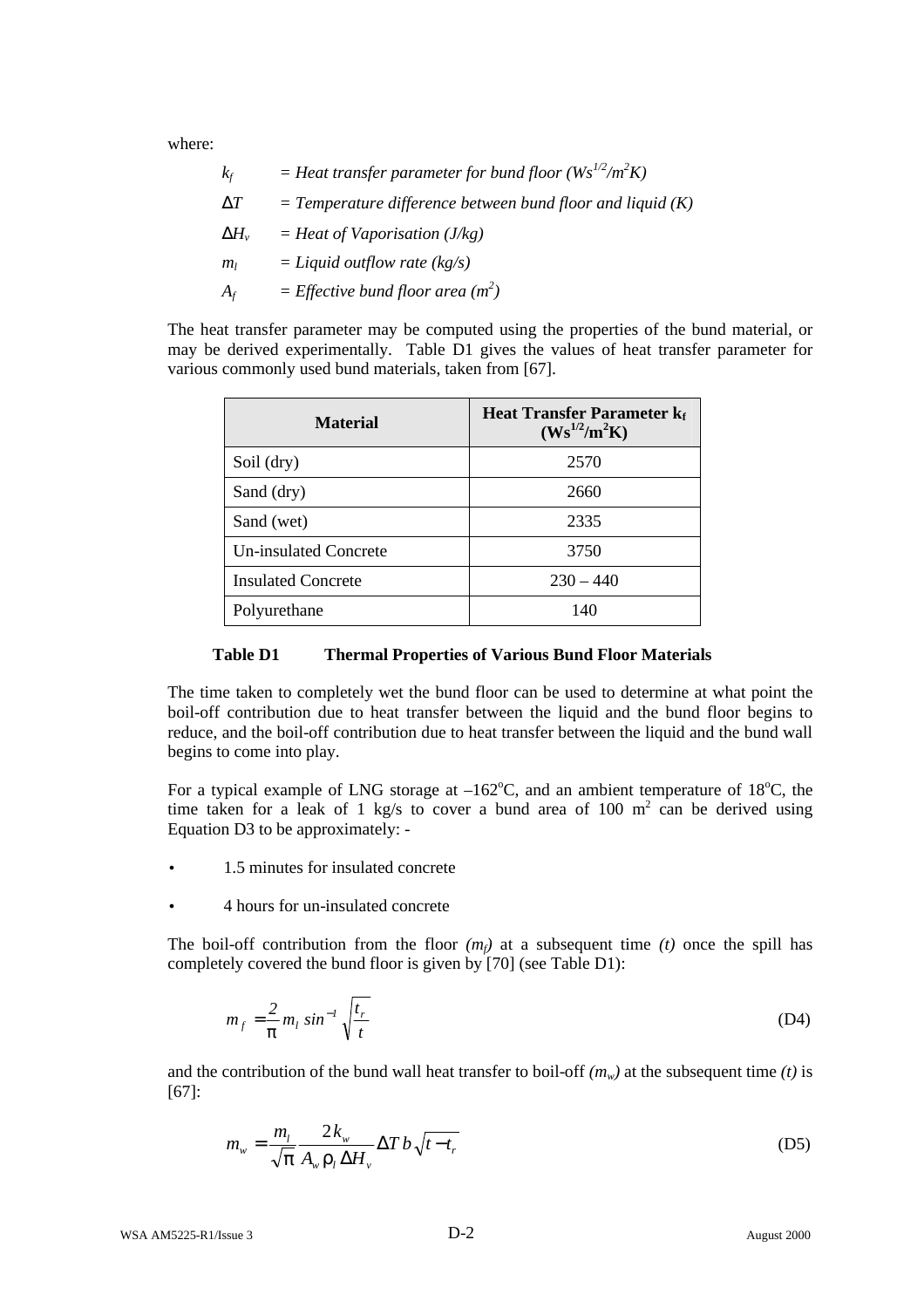where:

$$
k_w = Heat transfer parameter for bund wall (Ws^{1/2}/m^2K)
$$
  
\n
$$
A_w = Effective bund wall area (m^2)
$$
  
\n
$$
r_l = Liquid density (kg/m^3)
$$
  
\n
$$
b = bund perimeter (m)
$$

Similar expressions may be derived for heat transfer from the storage tank.



# **Figure D1 Boil-off Contribution due to Heat Transfer with the Bund Floor**

It can be seen that, where low temperature liquids are spilt, it would be more advantageous to have a bund constructed from insulated concrete rather than un-insulated concrete, due to the lower rate of vaporisation that this would produce.

# **D3 NON-CRYOGENIC LIQUIDS**

For non-cryogenic liquids the rate of evaporation will be largely dominated by the weather conditions that prevail at the time of the incident (see Section 6.2.3 )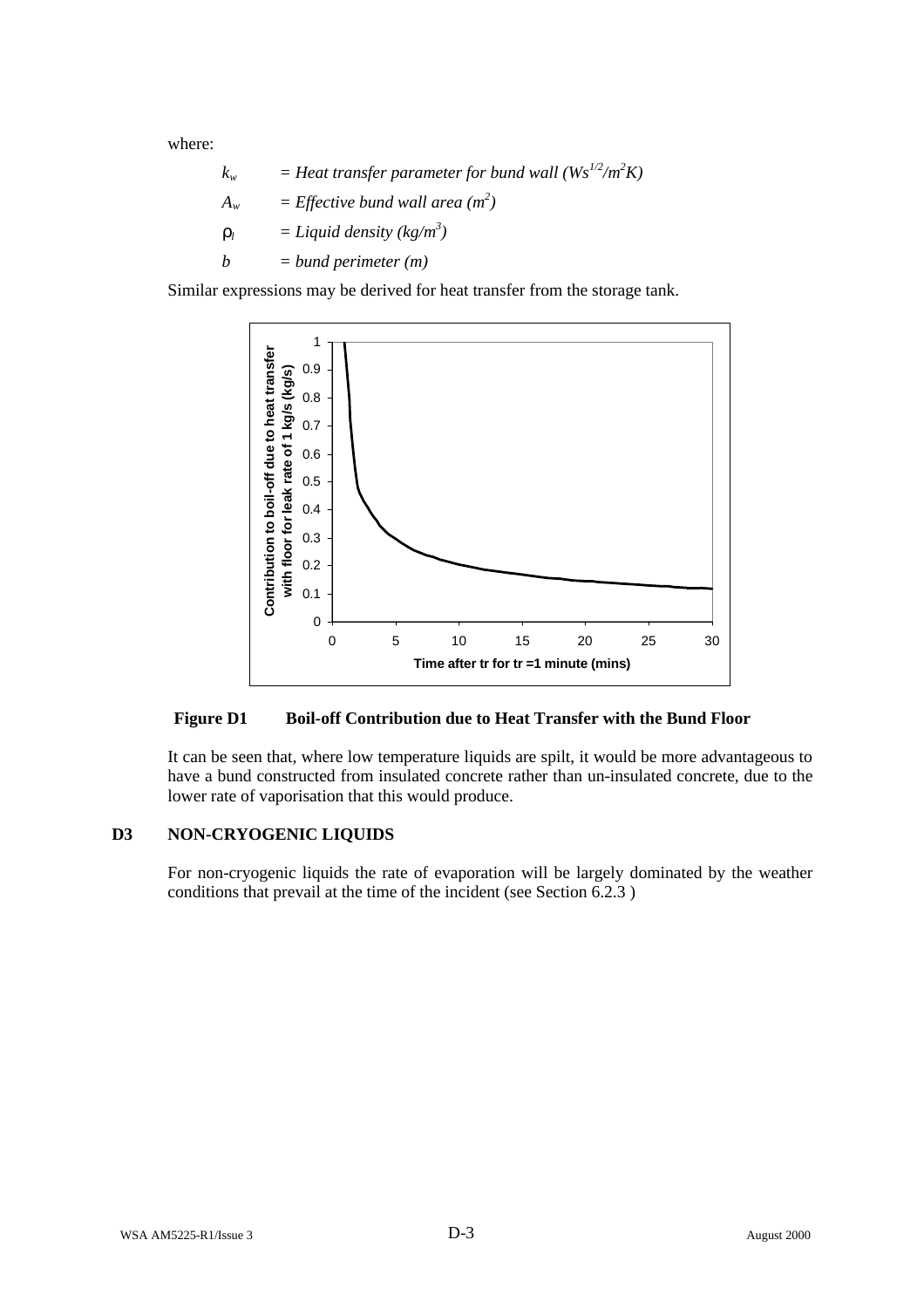# **APPENDIX E**

## **BUND OVERTOPPING CORRELATIONS**

The data points presented in the following graphs have been extracted from the information presented in 'Bund Overtopping – The consequences following catastrophic failure of large volume liquid storage vessels' [4] which was itself taken from the experimental work of Greenspan and Young [35].

The experimental work involved a 7.5 inch diameter, 11 inch tall, cylindrical tank surrounded by a circular bund that was varied in diameter and wall inclination. Bund diameters of 10, 14, 18 and 22 inches were tested at angles of inclination of  $30^{\circ}$ ,  $60^{\circ}$  and  $90^{\circ}$  from the horizontal, with the nonvertical inclinations being sloped outwards.

A sudden rupture of the tank was simulated and the fraction of the initial tank contents which overflowed the bund (Q) determined by calculating the volume of water that remained in the bund from measurements of the water depth taken with a needle gauge. It was found that Q is essentially a function of the ratio of the bund wall height to the height of liquid in the tank (A/H) alone.

Although the amount of spillage would be expected to depend on the nature of the release from the tank, it was observed that similar amounts of overtopping occurred regardless of hole geometry for large releases. Intuitively, it would be expected that, as hole size decreases, a size would be reached at which the frictional losses as the fluid flows through the hole would prevent the release from having sufficient energy to overtop the bund; however, this regime was not investigated in the experimental work.

The experimental data have been plotted separately for each bund wall inclination studied in Figures E1 to E3 below and an exponential fit applied to each data set. Each exponential fit is sensibly assumed to intersect  $A/H = 0$  at  $O = 1$ .



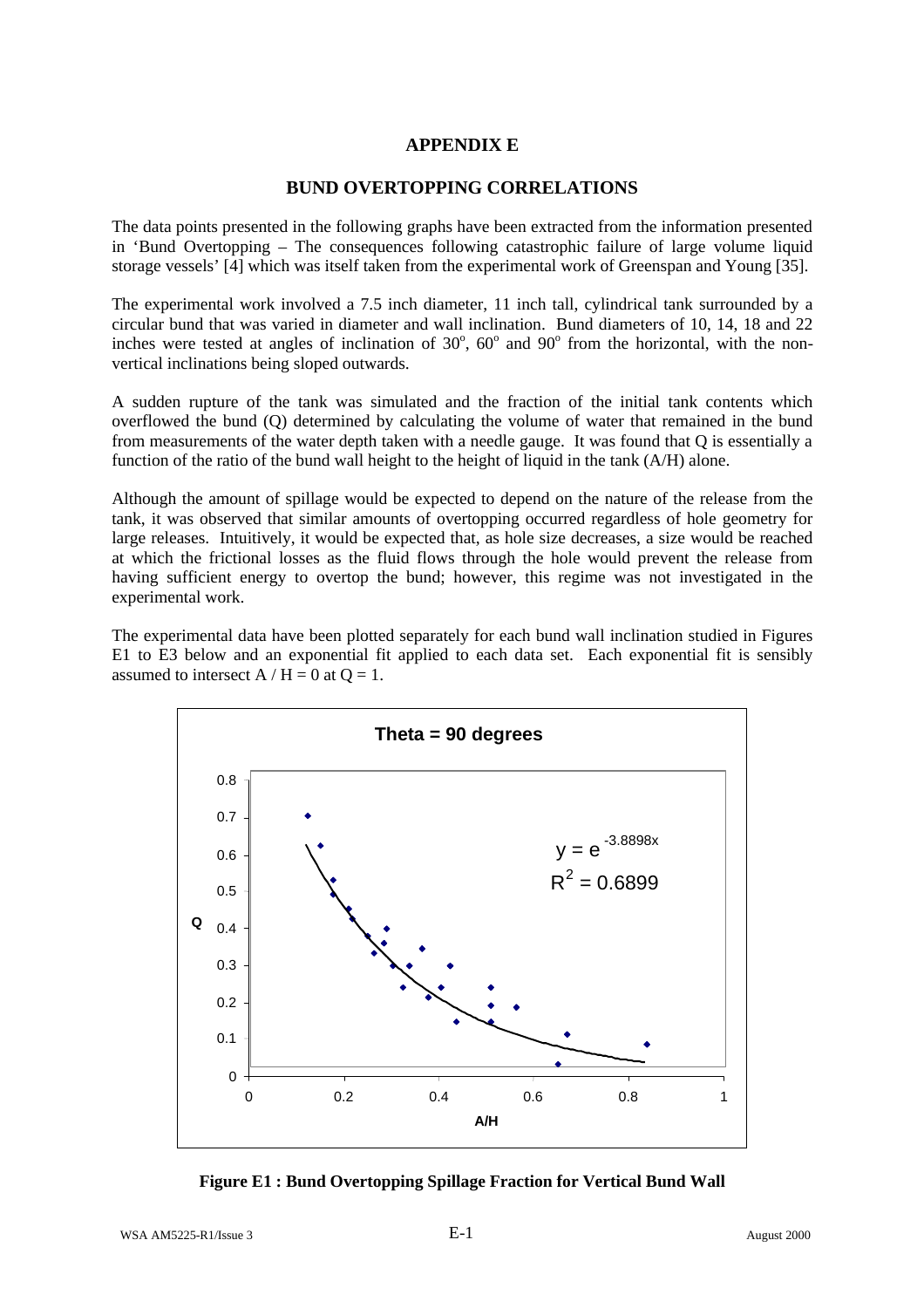

**Figure E2 : Bund Overtopping Spillage Fraction for Bund Wall Inclined at 60<sup>o</sup>**



**Figure E3 : Bund Overtopping Spillage Fraction for Bund Wall Inclined at 30<sup>o</sup>**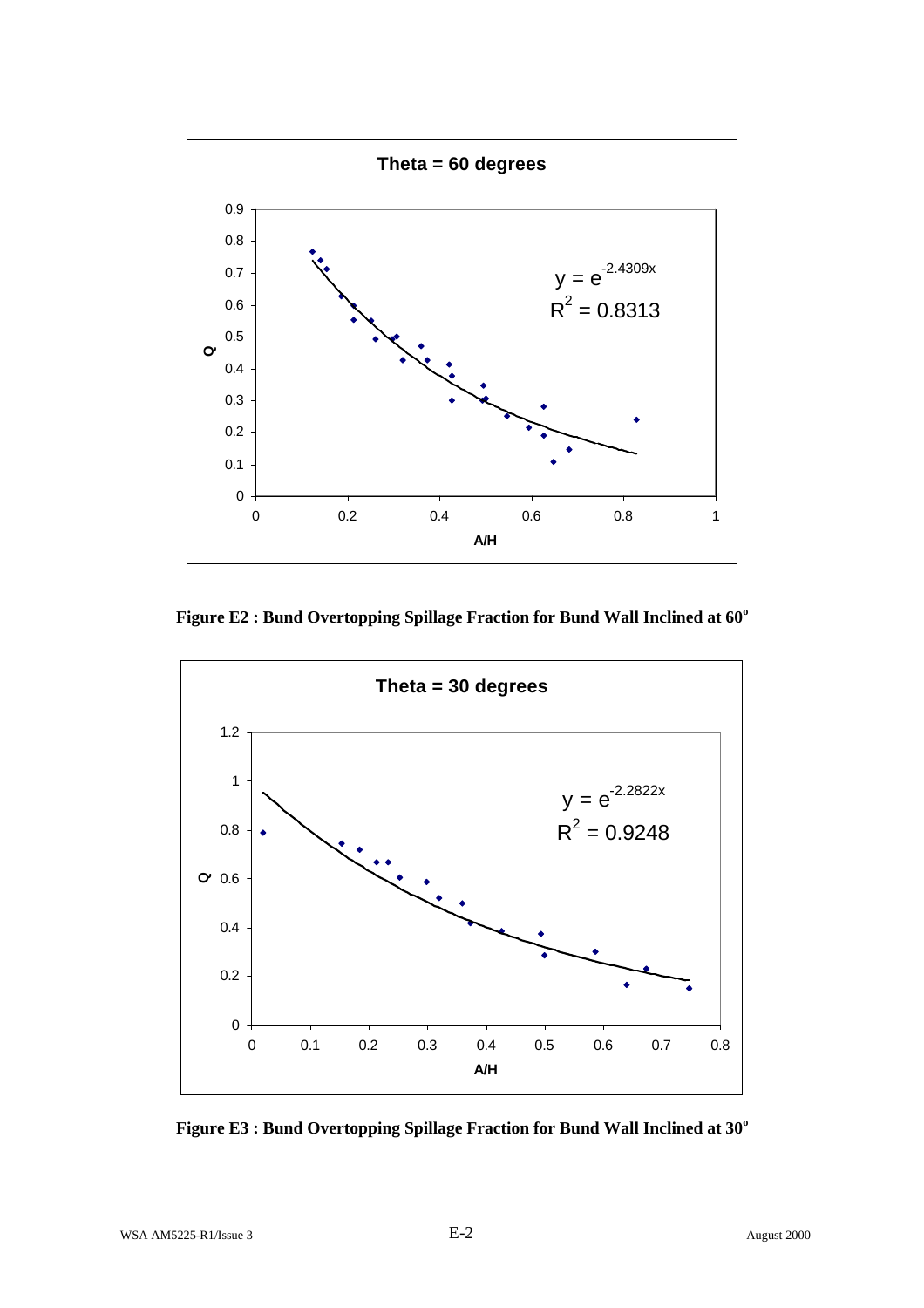# **APPENDIX F**

# **EFFECTS OF LOW WINDSPEED ON RELEASE RATE FROM BUILDINGS: RESULTS OF APPLICATION OF GRAB-T**

# **F1. INTRODUCTION**

The current version of GRAB-T allows the user to input any desired windspeed and release (leak) rate for modelling purposes. One of the outputs available is the ventilation flow rate through the chosen openings; an example of which is illustrated below in Figure F1. This shows the flow out from a room through two openings (A in the windward face and B in the leeward face) for a 3kg/s release of chlorine into a full-scale test room, with an external windspeed of 1m/s acting on face A.



**Figure F1: Mixture flow rate from test room (via two openings)**

It should be observed that there is a negative scale on the flow rate axis, which indicates a flow rate into the room through both openings during the early stages of the transient. For such a flow into the room the medium will be air at the defined ambient temperature, whereas for the flow out from the room the medium will be the gas/air mixture at the calculated room temperature.

The driving force behind the flow rates through an opening is the pressure difference between the room contents and that applied to the external wall (with an opening). The pressure inside the room is governed mainly by the release (leak) rate of the pollutant whilst the external pressure is influenced by the ambient windspeed. For the particular case illustrated in Figure F1, the leak rate is sufficient to overcome the wind pressure; for rather lower leak rates, there would only be outflow (of gas/air mixture) from opening B, with inflow (of fresh air) through opening A.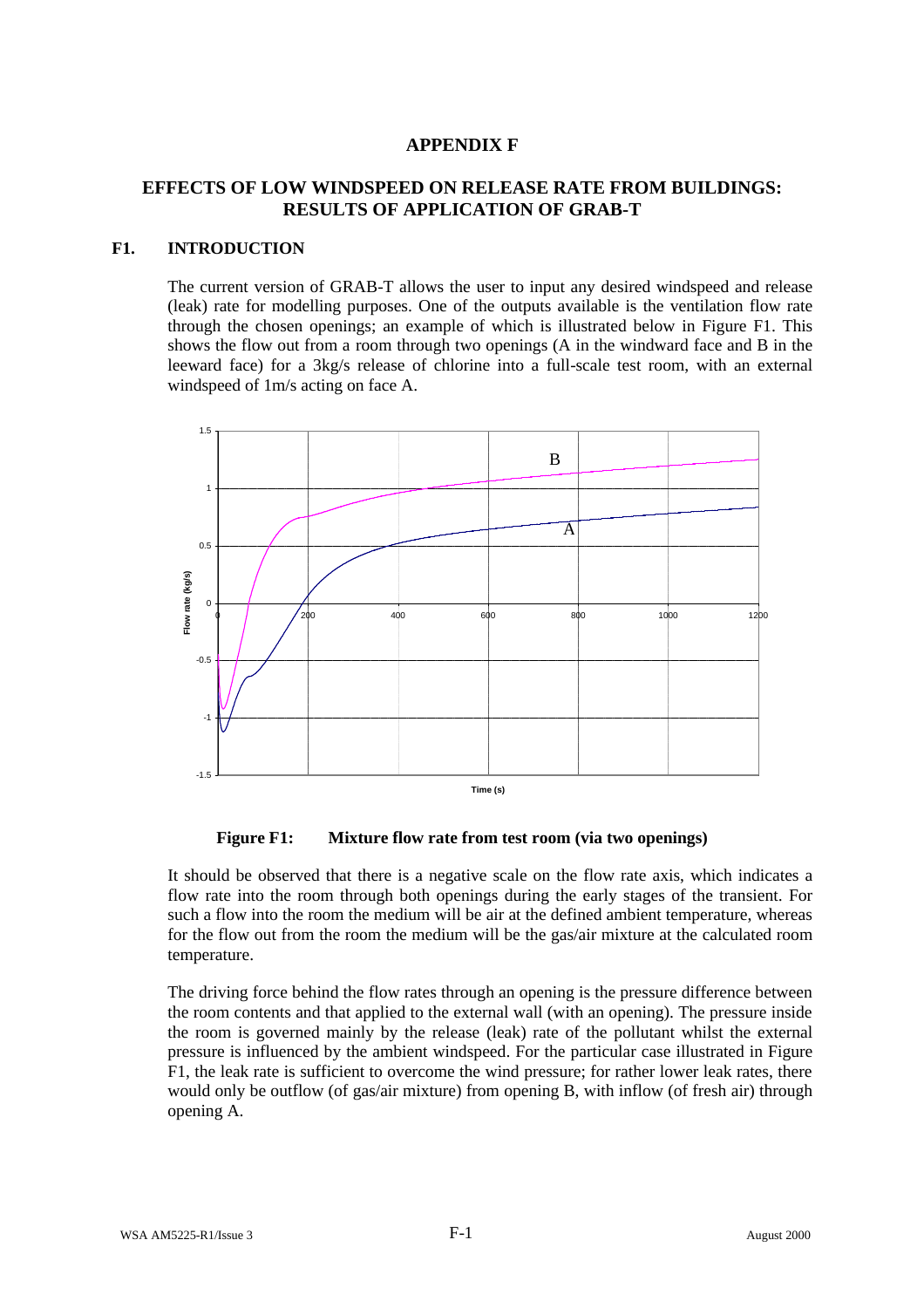# **F2. METHODOLOGY**

## Overview:

By performing GRAB-T runs for various windspeeds and pollutant release rates, flow rates out from the building may be obtained and used to calculate a ratio of pollutant outflow to inflow, i.e.

*Release Ratio* = 
$$
\frac{average\ rate\ of\ pollutant\ leaving\ room}{rate\ of\ pollutant\ entering\ room}
$$
 (F.1)

## Obtaining the average rate:

The ventilation output from GRAB-T gives the total flow rate (kg/s) through all openings as in Figure F1; however, another model output is the gas mass fraction of the room contents. As the flow out from the room consists of a gas/air mixture, the rate of pollutant leaving the room can be calculated as the product of the gas mass fraction and the flow rate.

For certain scenarios, it is possible for the pollutant to exit the room via more than one opening. In these cases the total rate (as in one effective opening) will be considered via a summation. A plot may then be made of the total release rate against time, the area under which represents the total mass of pollutant released over the simulation period. Division of this total mass by the simulation time will then provide the average rate of pollutant leaving the room. This is converted to a 'Release Ratio' value via the corresponding leak rate when applied to Equation (F.1).

# **F3. TEST CASE**

### Room Dimensions

GRAB-T runs were performed on room geometry modelling a chlorination room at a water treatment works. The actual room was 21.93m long by 14.61m wide by 7.32m high and had a free air volume of 1424m<sup>3</sup>. However, the room itself does not have a simple geometry as required by GRAB-T, so a surface area calculation was performed from a scaled diagram, and a pseudo room geometry constructed to give the same volume and surface area for heat transfer purposes. This calculation also considered the heat transfer from the storage vessel in accordance with the assumptions made in the GRAB-T model. Hence the following 'effective' room dimensions were employed:

Height = 
$$
7.32m
$$
  
Width =  $4.14m$   
Length =  $46.99m$ 

### Room Configuration

Two opposite openings (A and B) were modelled with wind incident upon face A, thus allowing flow through the room. Both openings were given a fixed area of  $0.5m<sup>2</sup>$  and the bund option was not used. Thermal conductivity was taken as 1.72W/m/K and the thicknesses of the wall, ceiling and floor were all set to 0.05m, with the isothermal option not activated.

### Ambient Conditions

Air parameters were retained at their default density and pressure values of 1.22 kg/m<sup>3</sup> and  $101\overline{3}25$  N/m<sup>2</sup>, and the temperature was set to 288K (15<sup>o</sup>C).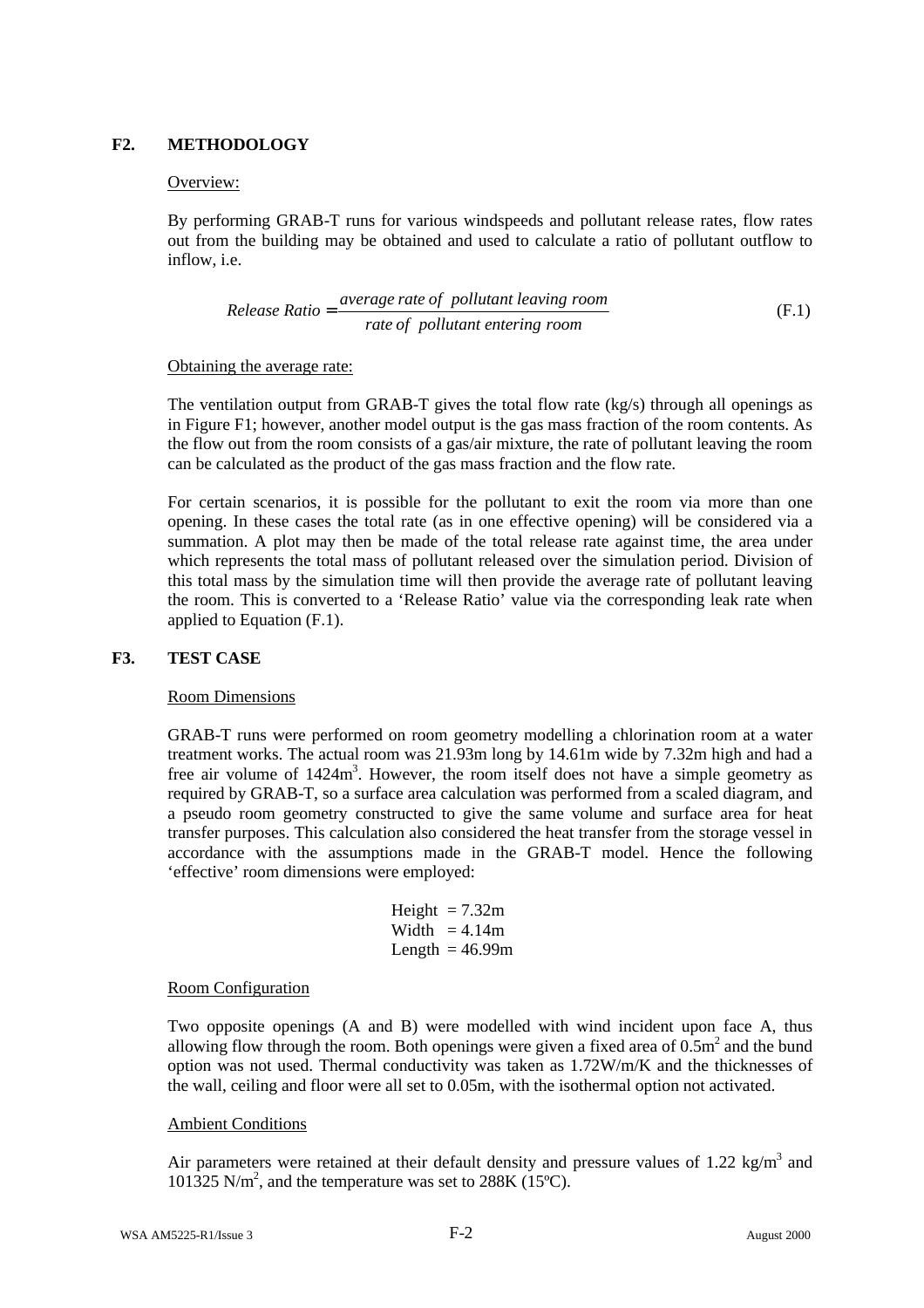# Variables

The release substance was set to chlorine with a constant release rate. Three release rate values and four windspeeds per release rate were used to obtain twelve ratio values. These release rates were 3kg/s, 1kg/s and 0.3kg/s, with windspeeds of 1m/s, 2.4m/s, 4.3m/s and 6.7m/s. For each case, a total release time of 20 minutes was assumed.

## **F4. RESULTS**

The Release Ratios were calculated for these twelve runs. They are tabulated in Table F1; and plotted in Figure F2.

| Windspeed<br>[m/s] | <b>Release Rate</b><br>[kg/s] | <b>Release Ratio [-]</b> |
|--------------------|-------------------------------|--------------------------|
|                    | 3                             | 0.267                    |
|                    |                               | 0.155                    |
|                    | 0.3                           | 0.15                     |
| 2.4                | 3                             | 0.301                    |
|                    |                               | 0.306                    |
|                    | 0.3                           | 0.281                    |
| 4.3                | 3                             | 0.437                    |
|                    |                               | 0.444                    |
|                    | 0.3                           | 0.436                    |
| 6.7                | 3                             | 0.556                    |
|                    |                               | 0.567                    |
|                    | 0.3                           | 0.569                    |

# **F5. DISCUSSION**

It may be observed from Figure F2 that there is a strong positive correlation for windspeeds higher than approximately 2.5m/s. This is because, in all but one scenario evaluated, pollutant escaped through one opening only (B) whilst there was an ingress of air through the other (A). The one event that resulted in an egress of pollutant from both openings was that depicted in Figure F1 (i.e. 3kg/s release rate and 1m/s windspeed), which caused the 'rogue' data point in Figure F2. However, when the ratio is taken for the outflow from opening B only, a value of 0.167 is obtained which would then be consistent with the three curves depicted in Figure F3.

It is this 'rogue' data point that is of interest to this study, as it represents the case where the internal pressure results in a flow that overpowers the wind-driven flow. So, although the ratio decreases as the windspeed decreases, there is a lower limit on the Release Ratio which is determined by the leak rate.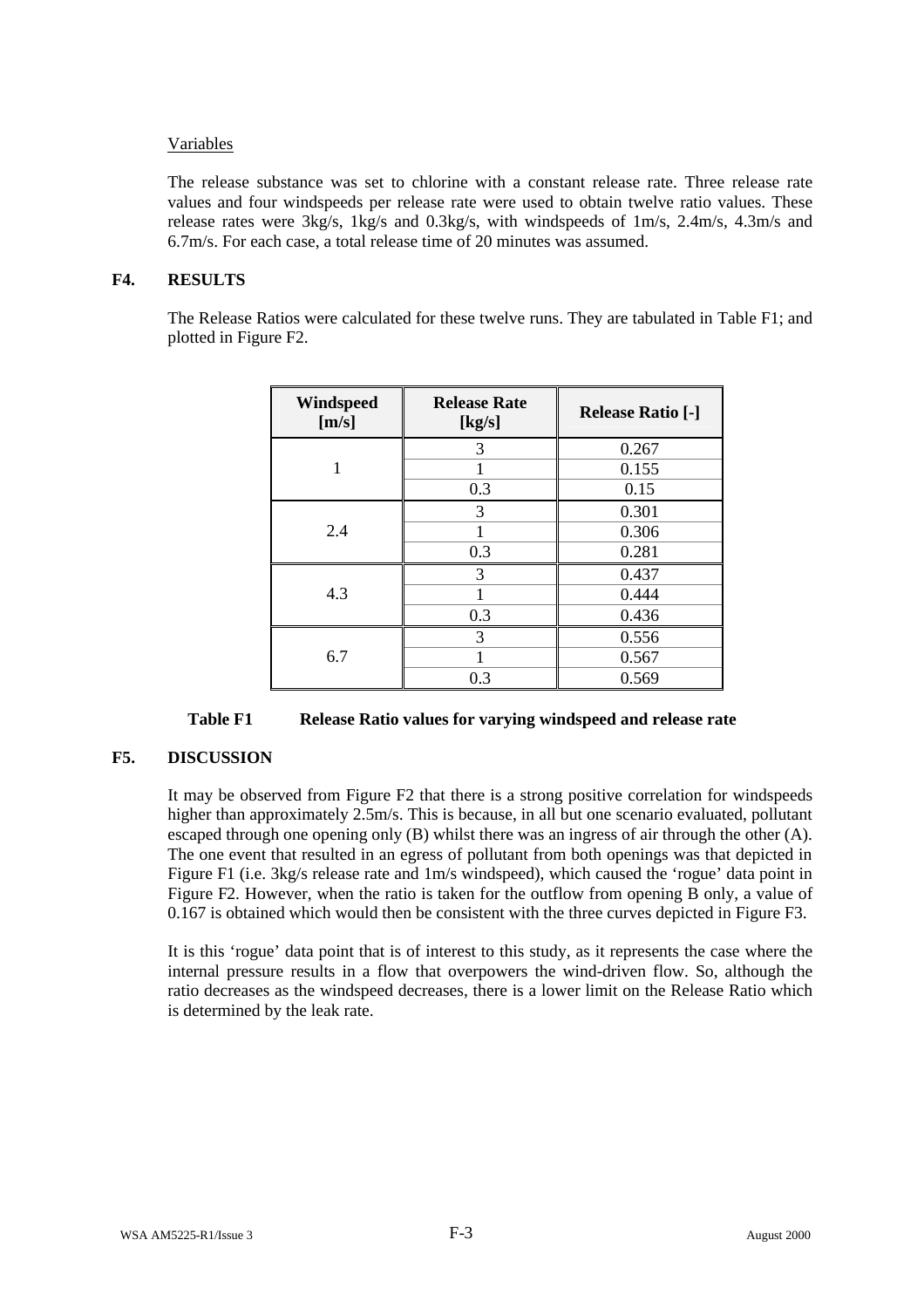

**Figure F2 Variation Release Rate with wind speed**

Assuming a linear variation between the Release Ratio and windspeed, and a cut off value dependent upon a leak rate of 3kg/s, the results of Figure F2 can be approximated for low windspeed, as shown in Figure F3.



**Figure F3 Approximation of Release Ratio against windspeed**

These two additional lines give an indication of the maximum Release Ratio value (although the assumption of a linear relation between ratio and windspeed is somewhat crude). It can then be assumed (conservatively) that, for low windspeeds the Release ratio may be given by: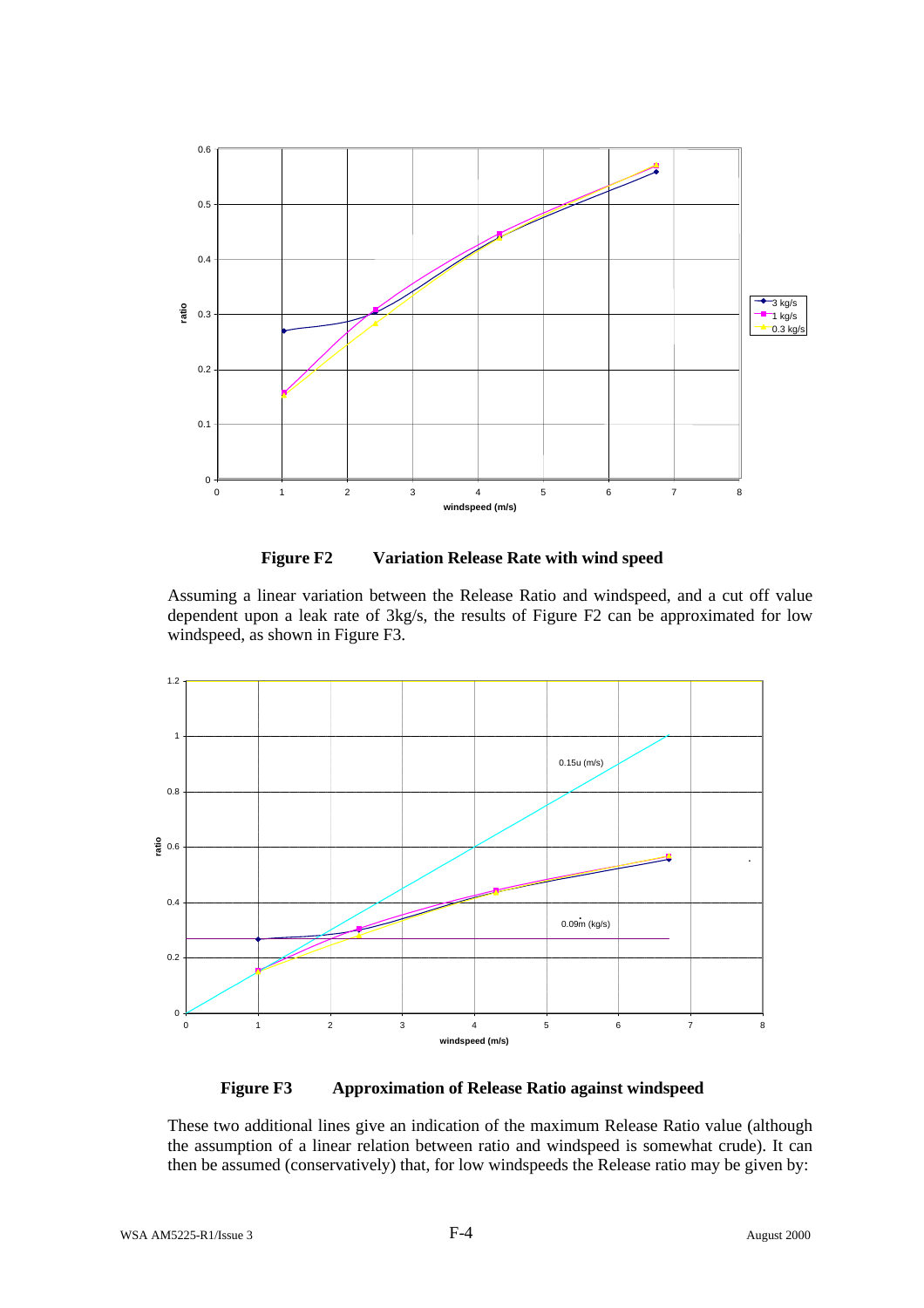$$
r = max(0.15u, 0.09m) \tag{F.2}
$$

where:

*u = windspeed (m/s)*

 $\dot{m}$  = *leak rate* (*kg/s*)

*and the coefficients (0.15 and 0.09) are estimated from the curve.*

Clearly, this can only sensibly be applied to  $u \le 6.7$  m/s and  $\dot{m} \le 11$  kg/s, since the Release Ratio cannot exceed 1.

# **F6. CONCLUSION**

Although for higher windspeeds the average rate at which pollutant escapes from the room may be calculated via the Release Ratio approach, the clear correlation breaks down at lower windspeeds, at which there is a possibility of gas escaping from both leeward and windward openings. In these instances however, the Release ratio may be conservatively estimated by the maximum of 15% of the windspeed or 9% of the leak rate.

It should be noted that the calculations in this Appendix relate to a particular building volume and particular opening areas. Thus, whilst it gives a general indication of the Release Rates variation, it should be used with caution. Any specific building could be analysed in a similar way in order to determine the most appropriate parameters to be used. GRAB-T could also be used to determine the time-varying release rate, which could then be applied directly in the dispersion modelling in place of the Release Rates approach.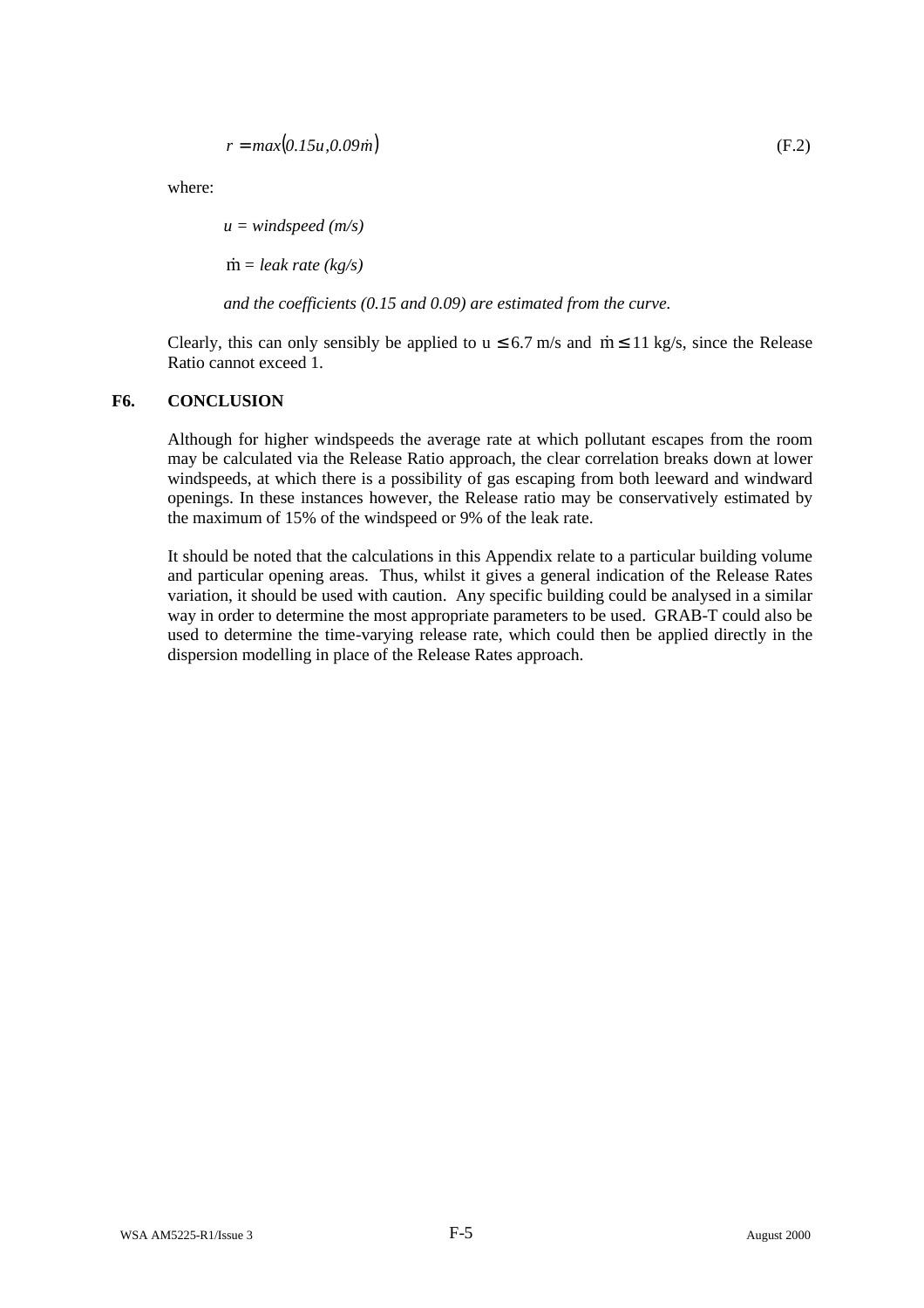## Printed and published by the Health and Safety Executive C1 02/01